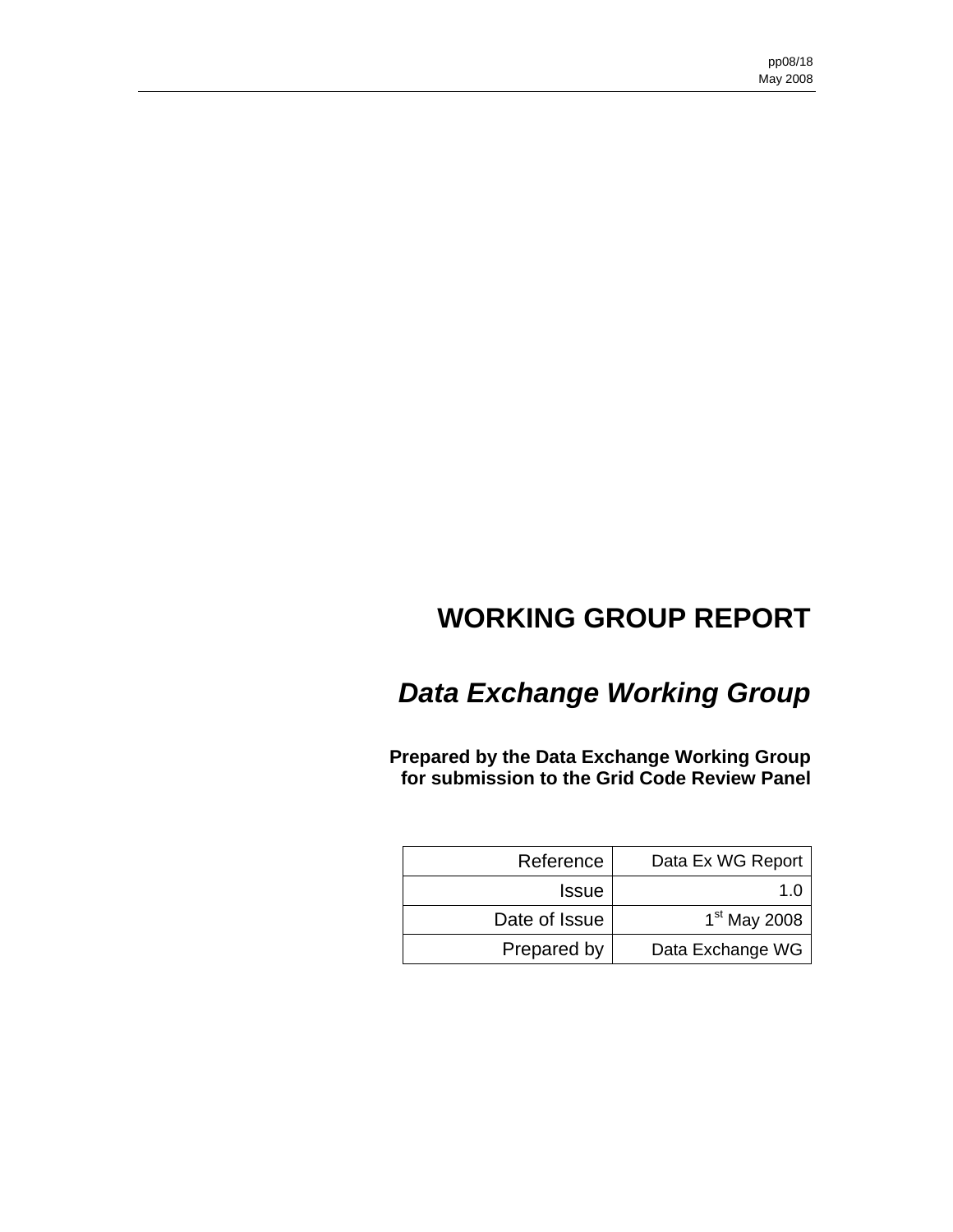# **I DOCUMENT CONTROL**

# **a National Grid Document Control**

| <b>Version</b> | <b>Date</b> | <b>Author</b>                         | <b>Change Reference</b>    |
|----------------|-------------|---------------------------------------|----------------------------|
| 1.0            | 01/05/2008  | Data Exchange<br><b>Working Group</b> | Submitted to May 2008 GCRP |
|                |             |                                       |                            |
|                |             |                                       |                            |
|                |             |                                       |                            |

## **b Distribution**

| <b>Name</b> | Organisation |
|-------------|--------------|
|             |              |
|             |              |
|             |              |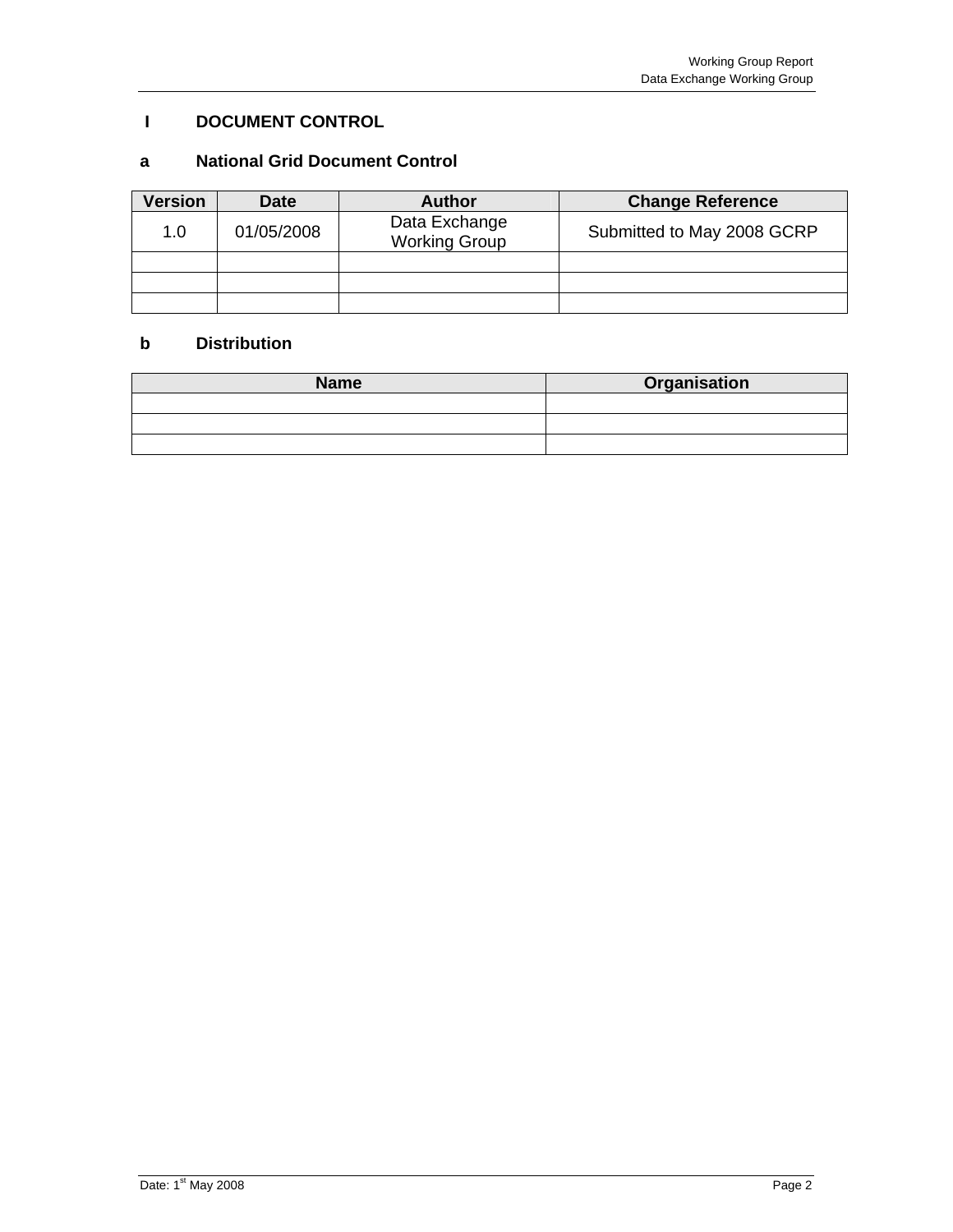# **II CONTENTS TABLE**

| 1.0  |                                                                                                                                |
|------|--------------------------------------------------------------------------------------------------------------------------------|
| 2.0  |                                                                                                                                |
| 3.0  | PURPOSE AND SCOPE OF THE DATA EXCHANGE WORKING                                                                                 |
| 4.0  |                                                                                                                                |
| 5.0  |                                                                                                                                |
| 7.0  |                                                                                                                                |
| 8.0  |                                                                                                                                |
| 9.0  |                                                                                                                                |
| 10.0 |                                                                                                                                |
| 11.0 |                                                                                                                                |
| 12.0 | ASSESSMENT AGAINST GRID CODE OBJECTIVES  14                                                                                    |
|      |                                                                                                                                |
|      | ANNEX 2 (Part 2(i)) - PROPOSED GRID CODE CHANGES (Interaction                                                                  |
|      | ANNEX 2 (Part 3(i)) - PROPOSED GRID CODE CHANGES (Interaction<br>with Grid Code Consultation B/07 (Improved Planning Code Data |
|      | ANNEX 2 (Part 2) - PROPOSED GRID CODE (Data Registration Code)                                                                 |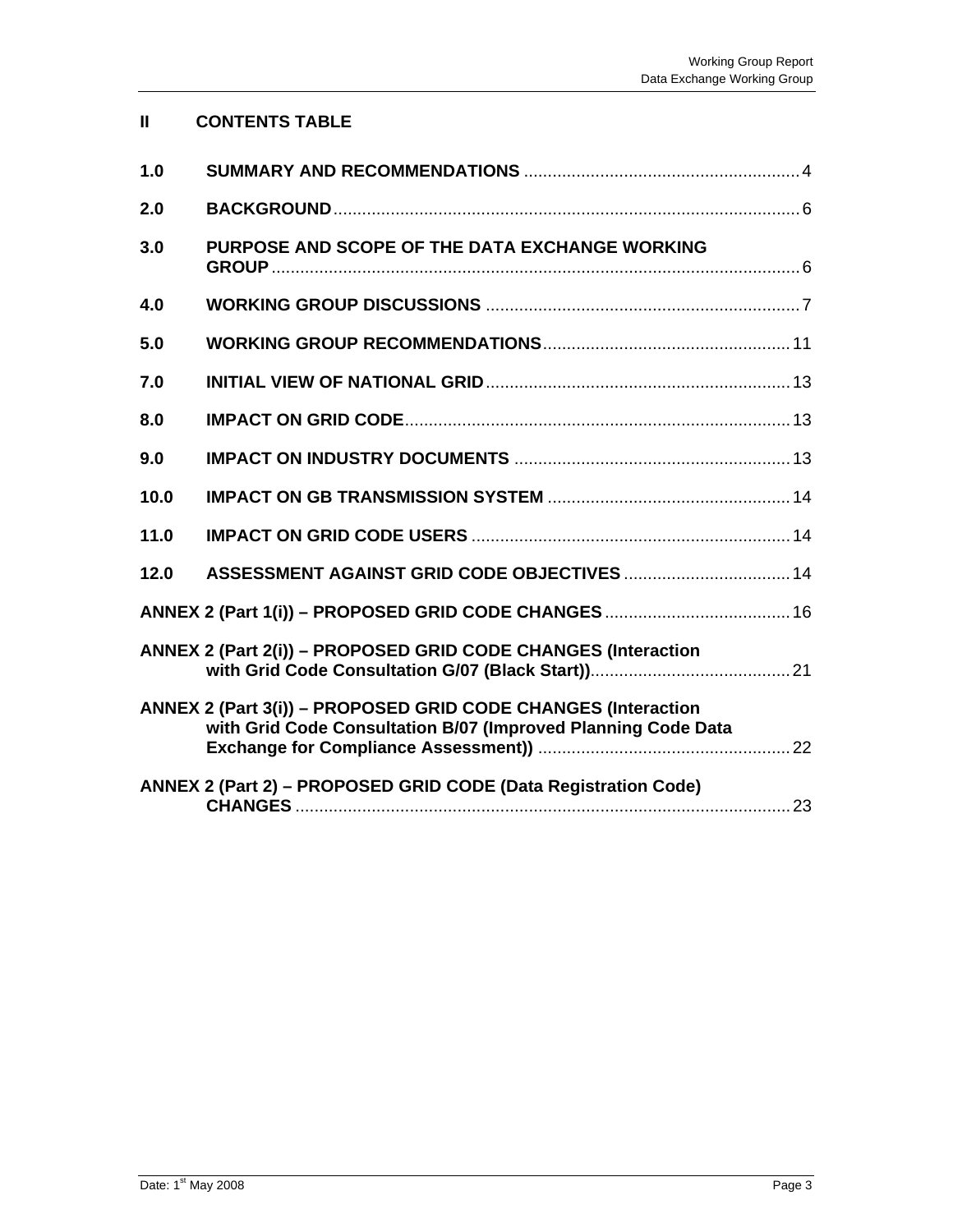## **1.0 SUMMARY AND RECOMMENDATIONS**

- 1.1 Schedule 3 (Information and Data Exchange Specification) of the System Operator – Transmission Owner Code (STC) specifies the User data that is permitted to be exchanged between National Grid (as GB System Operator) and Scottish Power Transmission (SPT) and Scottish Hydro Electric Transmission (SHETL) as the Transmission Owners (TOs). At the time of BETTA Go-Live a specific reference to this version of the STC (and associated Schedule 3 provisions) was placed in the Grid Code*<sup>1</sup>* . As such any amendments proposed to Schedule 3 of the STC, with respect to the exchange of User data, would require a consequential amendment to the Grid Code.
- 1.2 It has been accepted by the Grid Code Review Panel (GCRP) that the current provisions do not provide the most effective and efficient solution in terms of alleviating User concerns regarding the exchange of their data and making the best use of the code governance frameworks.
- 1.3 The Working Group discussed the merits of a number of potential solutions which were categorised into two groups: code governance processes and formal code changes. Each potential solution was discussed by the Working Group in turn, the debate focusing on the pros and cons of each solution. The preferred solution was the development and inclusion of new provisions within the Grid Code which would specify the User data being passed to the Transmission Owners (TOs).
- 1.4 By having the data items highlighted in the Grid Code, it would be transparent to the industry which User data items are being transferred to the TOs. Any subsequent changes to the User data being transferred would necessitate a formal change to the Grid Code with Users having an opportunity to debate fully and to inform the debate of the proposed changes in accordance with existing Grid Code governance.
- 1.5 The Data Exchange Working Group recommends a number of Grid Code changes which may be summarised as follows:
	- i. Existing provisions regarding data exchange should be replaced by specifying and listing, in the appropriate sections of the Grid Code, the relevant data items being transferred;
	- ii. Relevant DRC Schedules to illustrate what data items are being transferred to TOs and will specify whether the data is exchanged on a GB Transmission System or Relevant Unit basis;
	- iii. The TOs' remit in the Grid Code is modified such that it is reflective of the data exchange provisions specified in the Grid Code;

<sup>-</sup><sup>1</sup> Information Exchange under the STC – Ofgem conclusions (March 2005) – Paragraph 3.33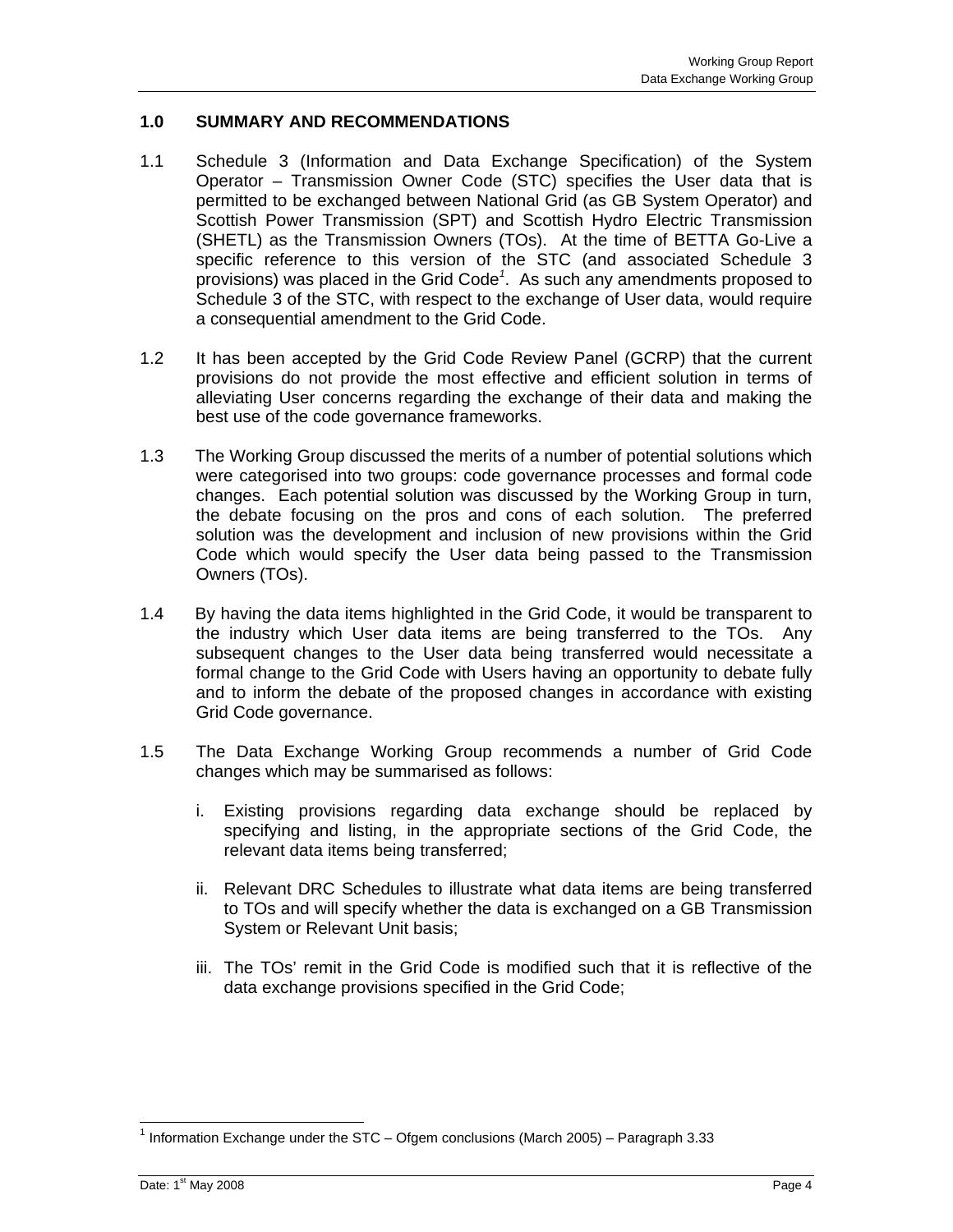- 1.6 The Data Exchange Working Group's preferred approach will not place any new obligations on Users in terms of data submitted, nor will it result in more data being passed to the TOs. The proposed changes will make it clear on the face of the Code what data items submitted to National Grid via the Data Registration Code provisions will be transferred to the TOs. The proposals will not have any implications for the TOs in terms of the data required to undertake their investment planning activities and fulfilling their licence obligations.
- 1.7 The Data Exchange Working Group discussions have focused on the User data collected via the Week 24/28 processes. However the Working Group has identified other data streams of User information currently permitted under Schedule 3 of the STC. It is the recommendation of the Working Group that changes to the Grid Code as outlined in this report should continue and for the GCRP to discussion how best to approach these alternative data streams.
- 1.8 It is the view of the Data Exchange Working Group that the proposed changes outlined in this report are not dependant on a consequential amendment of Schedule 3 of the STC.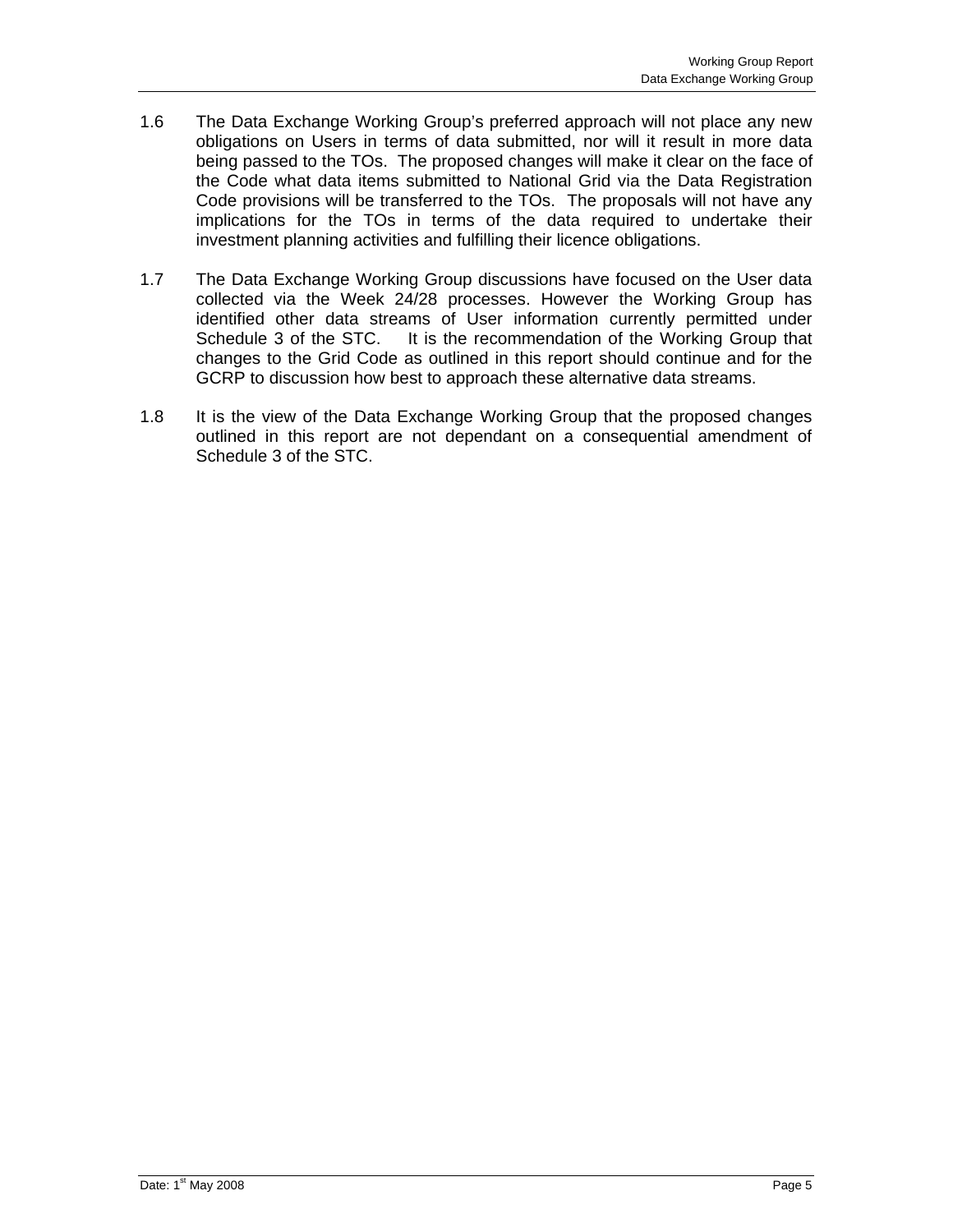## **2.0 BACKGROUND**

- 2.1 At Vesting in 1990 the British Grid Systems Agreement (BGSA) originally contained provisions for the exchange of data between National Grid and the Scottish TOs. This contained a significant amount of User information necessary for robust investment planning and to ensure stability of the interconnected systems.
- 2.2 It was recognised that for BETTA a new Code (STC) was necessary and during consultation on the new Code, Users expressed their concerns over the unregulated flow of User data exchanged previously under the BGSA. Users wanted governance arrangements for the transfer of User data to prevent the transfer of their data to associated interests of the Scottish TOs (e.g. generators) which could then be used for commercial purposes.
- 2.3 Ofgem accepted the validity of those concerns and decided that at the time of BETTA Go-Live a specific reference to the relevant version of the STC (and associated Schedule 3 provisions) should be inserted into the Grid Code. This would enable Users to monitor future changes to the exchange of User data under Schedule 3 of the STC by way of any necessary consequential changes to the Grid Code (a User facing Code unlike the STC which only comprised the GB System Operator and the GB TOs). These arrangements were further reinforced by the change coordination provisions inserted into GC 4.6 of the Grid Code and B 7.2.9.1 of the STC.
- 2.4 Since BETTA Go-Live the STC, and in particular Schedule 3, has been amended to better facilitate processes which form part of the TOs' licence obligations but the corresponding changes to Grid Code provisions have been out of synchronism with the STC changes and as such have resulted in inconsistencies between the Grid Code and STC.
- 2.5 It has therefore been accepted by the GCRP that based on current experience the existing provisions do not provide the most effective and efficient solution in terms of alleviating User concerns regarding the exchange of their data and making the best use of the code governance frameworks.

### **3.0 PURPOSE AND SCOPE OF THE DATA EXCHANGE WORKING GROUP**

- 3.1 The Data Exchange Working Group was established to identify an enduring solution to the interaction between the STC and Grid Code regarding the exchange of User data.
- 3.2 The Terms of Reference (Annex 1) were formally agreed at the first Data Exchange Working Group meeting.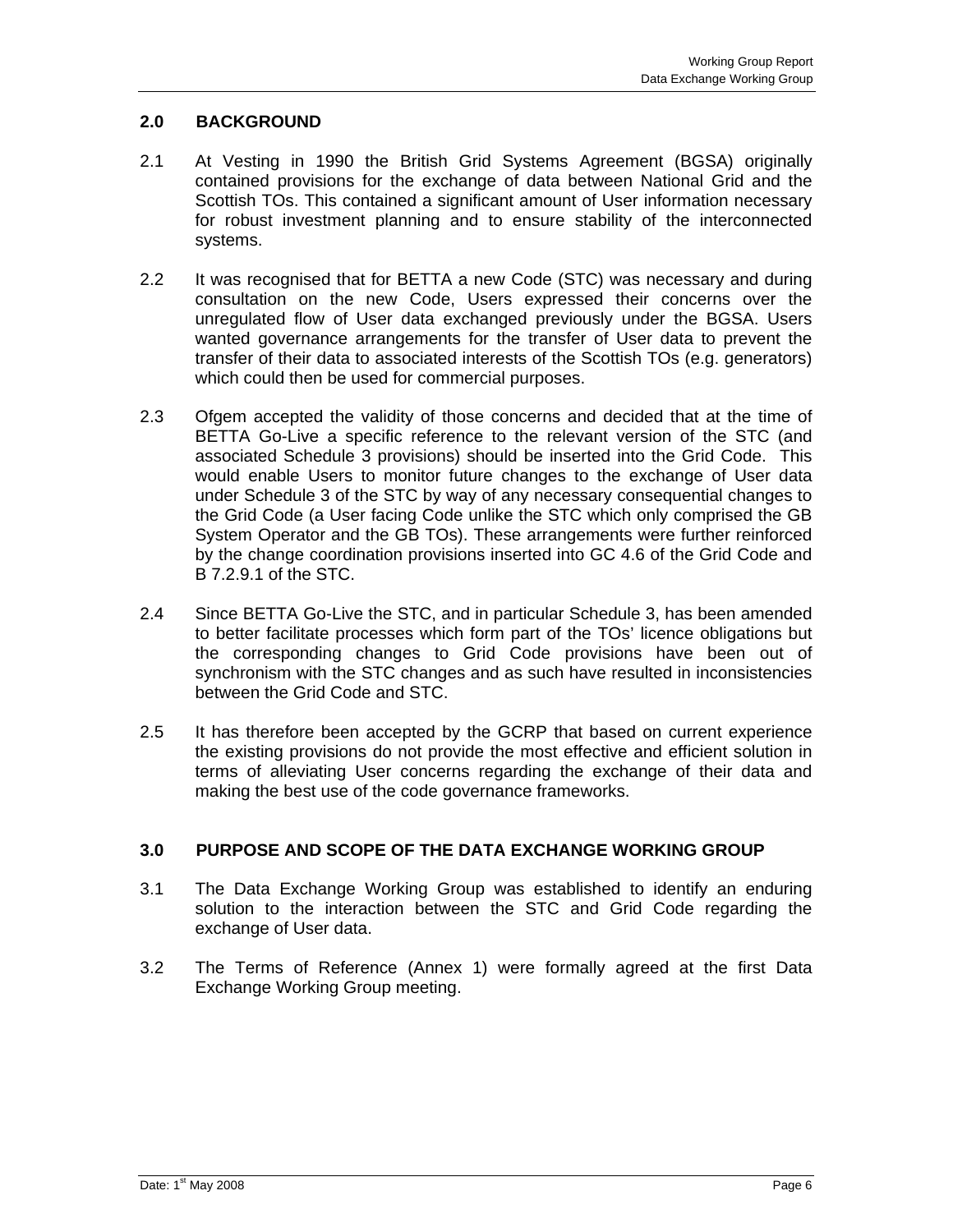## **4.0 WORKING GROUP DISCUSSIONS**

- 4.1 The Working Group noted that the Grid Code User data transferred to the TOs comprises the information collected under the Week 24 submissions. The data exchange is necessary to ensure that National Grid and the TOs are planning investment on their systems on the basis of a consistent set of data and thereby meeting their licence and 1989 Electricity Act obligations to develop and maintain an efficient, coordinated and economical system of electricity transmission.
- 4.2 The Working Group agreed that both the Users and the TOs want to retain a contractual link to the data exchange provisions and the governance under which they can be changed. The TOs want to ensure that they are receiving the information that they require to plan and operate their respective networks. Users want to ensure that the data made available to transmission companies is necessary for planning or operational reasons and does not give rise to any commercial concerns, given that these companies also have associated generation and supply interests.
- 4.3 Furthermore, Users have expressed concerns about the appropriateness of the STC in determining the User information which can be exchanged between National Grid and the TOs. Users have indicated their preference that control over this exchange should be reflected in User facing Codes such as the Grid Code.
- 4.4 It was noted that Users' data obtained via CUSC processes or data based on National Grid modelling that employed the User data was not within the scope of the Working Group's terms of reference as specified in Appendix 1. It was acknowledged that this may necessitate a separate review of the interaction between STC and the CUSC regarding the exchange of User data.
- 4.5 The Working Group discussed various solutions which would potentially enable the necessary data exchange between National Grid and the TOs whilst alleviating Users' concerns. The Working Group agreed that the solution should ideally not involve parallel obligations in more than one Code. The Working Group noted that it would be useful to have an enduring solution implemented before the Offshore Transmission Owners (OFTOs) were established and operating under the Offshore Transmission regime.
- 4.6 The potential solutions were categorised into two groups: code governance processes and formal code changes. Each potential solution was discussed by the Working Group in turn, the debate focusing on the pros and cons of each solution.
- 4.7 Code Governance Process

#### *Option 1- STC Schedule 3 and Grid Code change via coordinated governance*

- 4.7.1 This would involve a concurrent change to the STC and the Grid Code, triggering a Grid Code consultation at the same time as the STC consultation commenced.
- 4.7.2 The aim of the proposal would be to ensure that both Amendment Proposals under the two Codes should reach Ofgem in similar timescales so that they could be implemented together if the Authority approved them.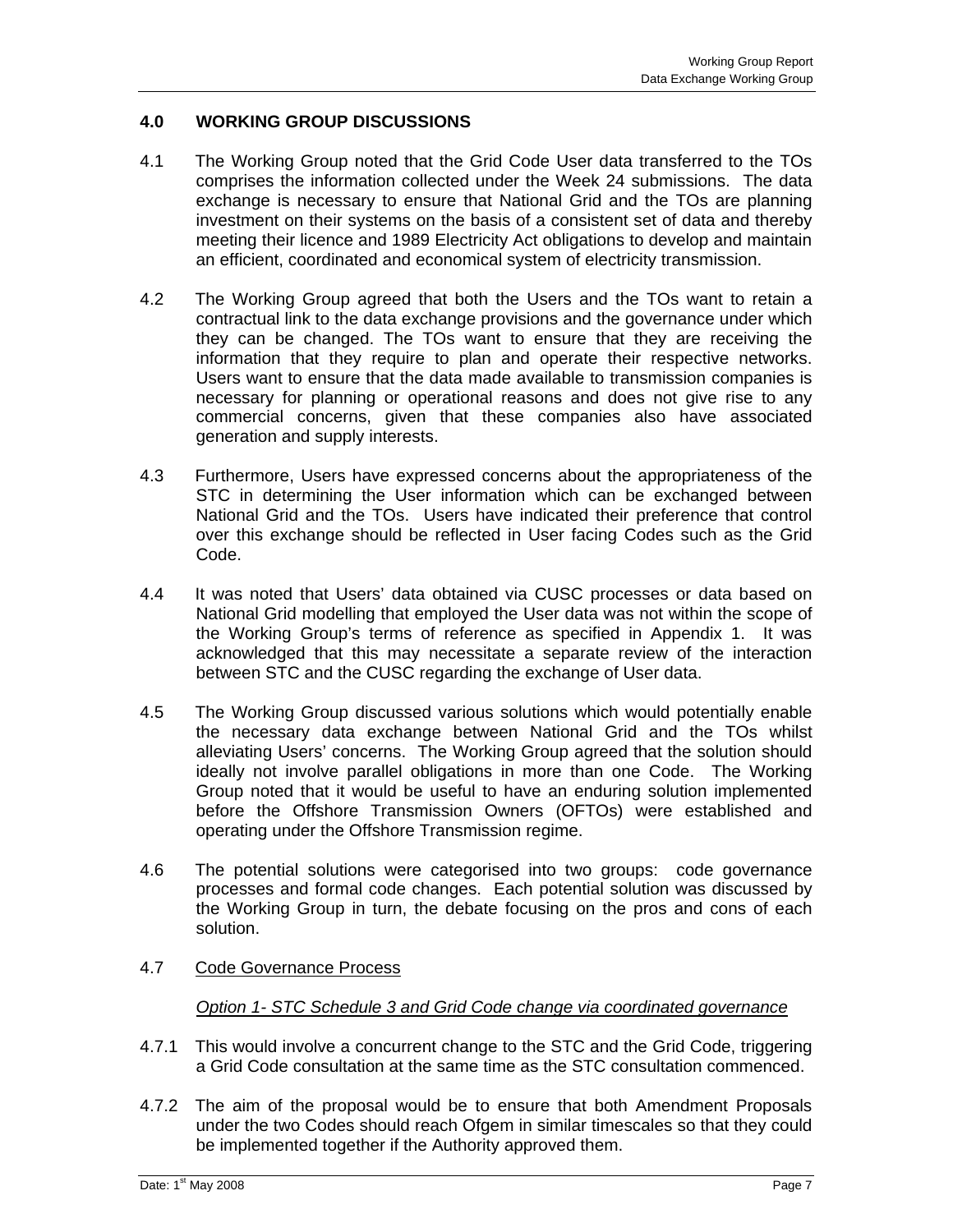- 4.7.3 The timing of the consideration of the Amendments under the two Codes would be an issue under this proposal since the STC was prescriptive in terms of the timescale by which a report should be provided to the Authority for decision whereas the Grid Code provisions were much more flexible in this area.
- 4.7.4 The main advantages of this proposal were that the amendment process provided a reasonable element of User scrutiny and involved minimal changes to the current Codes. The disadvantages were that the proposed processes were highly dependent on National Grid coordinating the necessary work for both Codes without express requirements in either Code to do so and where a joint Working Group was required there were also no express governance arrangements to cover the workings of such a Group.

#### *Option 2 – Joint STC/Grid Code Working Group to consider changes to Schedule 3 of the STC*

- 4.7.5 This option would involve convening a joint Working Group to consider any changes to Schedule 3 of the STC. The Working Group could not identify any immediate governance reasons why such an option should be ruled out although it was noted that the option could require an amendment to the STC. This option would give User visibility to changes to Schedule 3 of the STC.
- 4.7.6 The preferred code governance process solution would be the closer alignment of the STC and Grid code amendments process (as outlined by Option 1). The Working Group acknowledged that it may be possible and beneficial to align the STC and Grid Code amendments processes closer together via the existing governance framework but queried whether this solution delivered the assurances that Users were seeking in the context of adequate monitoring of the exchange of their data between National Grid and the TOs.
- 4.7.7 The proposal also had limitations in that the details of the User Data to be exchanged would not be described in the Grid Code but remain in the STC. The Working Group noted that the proposal was flexible but would rely on significant cooperation between all Parties without the arrangements being reinforced in a User facing Code.
- 4.8 Formal Grid Code Codification

#### *Option 1 – STC Arrangements backed off in the Grid Code*

4.8.1 This option would involve consequential changes to the relevant Grid Code clauses for any changes to the data exchange provisions in the STC. Pros of this option were relative simplicity and some provision for User participation in the STC governance arrangements. Cons were User participation was not via a User facing Code and administratively cumbersome.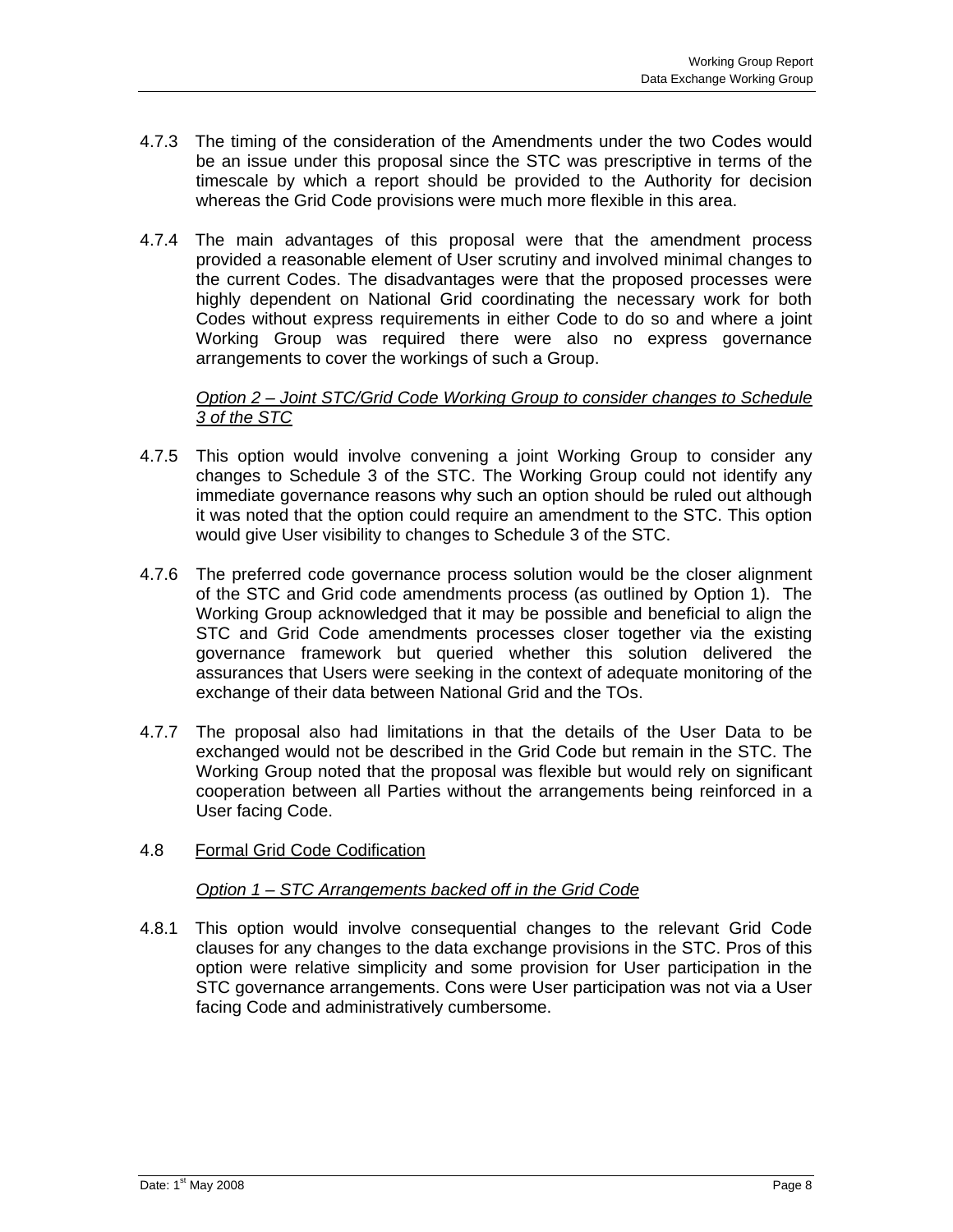*Option 2 – Data Provisions and Process Mechanism Governed by the STC* 

- 4.8.2 This option would involve restricting the data exchange provisions and process mechanism to the STC.
- 4.8.3 Pros of this option were alleviation of any possible inconsistencies between the STC and the Grid Code, no cross-governance issues and administratively simple.
- 4.8.4 Cons were that the STC was not a User-facing document and Users would have very limited input as to what data was exchanged between National Grid and the TOs. A majority of the Group considered that this option was probably not viable.

#### *Option 3a – Schedule 3 Provisions transferred from the STC to the Grid Code*

4.8.5 This option would involve inserting the current STC Schedule 3 provisions regarding the data exchange permitted into the Grid Code. Pros were active User participation in the proposed changes via the appropriate User forum (GCRP). Cons included the need to amend the Grid Code such that TOs are party to the relevant provisions, the impact of the timeline of any proposed changes on operational activities and the appropriateness of the GCRP forum to the discussion of investment planning by TOs. A majority of the Working Group considered that option 3a was probably viable.

#### *Option 3b – Schedule 3 Provisions replicated in the Grid Code*

4.8.6 This option would involve simply reproducing the STC Schedule 3 provisions in the Grid Code. Pros of this option were that Users would have full visibility of the proposed changes and could comment via User-facing governance arrangements. Cons included the complication of cross-governance arrangements, the greater potential for inconsistencies in the Codes and the evaluation of proposals under different objectives/criteria.

#### *Option 4 – New Obligations for Permitting the Transfer of User Data*

4.8.7 This option would involve the insertion of new high level obligations into the Grid Code clarifying the requirements on National Grid in the context of exchange of User data. Pros included the avoidance of cross-governance issues between the Codes. Cons included the fact that Users would still have limited visibility of what data was exchanged between National Grid and the TOs via the STC governance arrangements. A majority of the Group did not consider that option 4 was viable.

## *Option 5 – Cross Reference STC Schedule 3 in the Data Registration Code*

4.8.8 This option would involve the cross referencing of Schedule 3 to the STC in the Grid Code Data Registration Code. This would give User visibility to any changes to the Grid Code following changes to Schedule 3 of the STC but would probably have similar disadvantages to option 3b.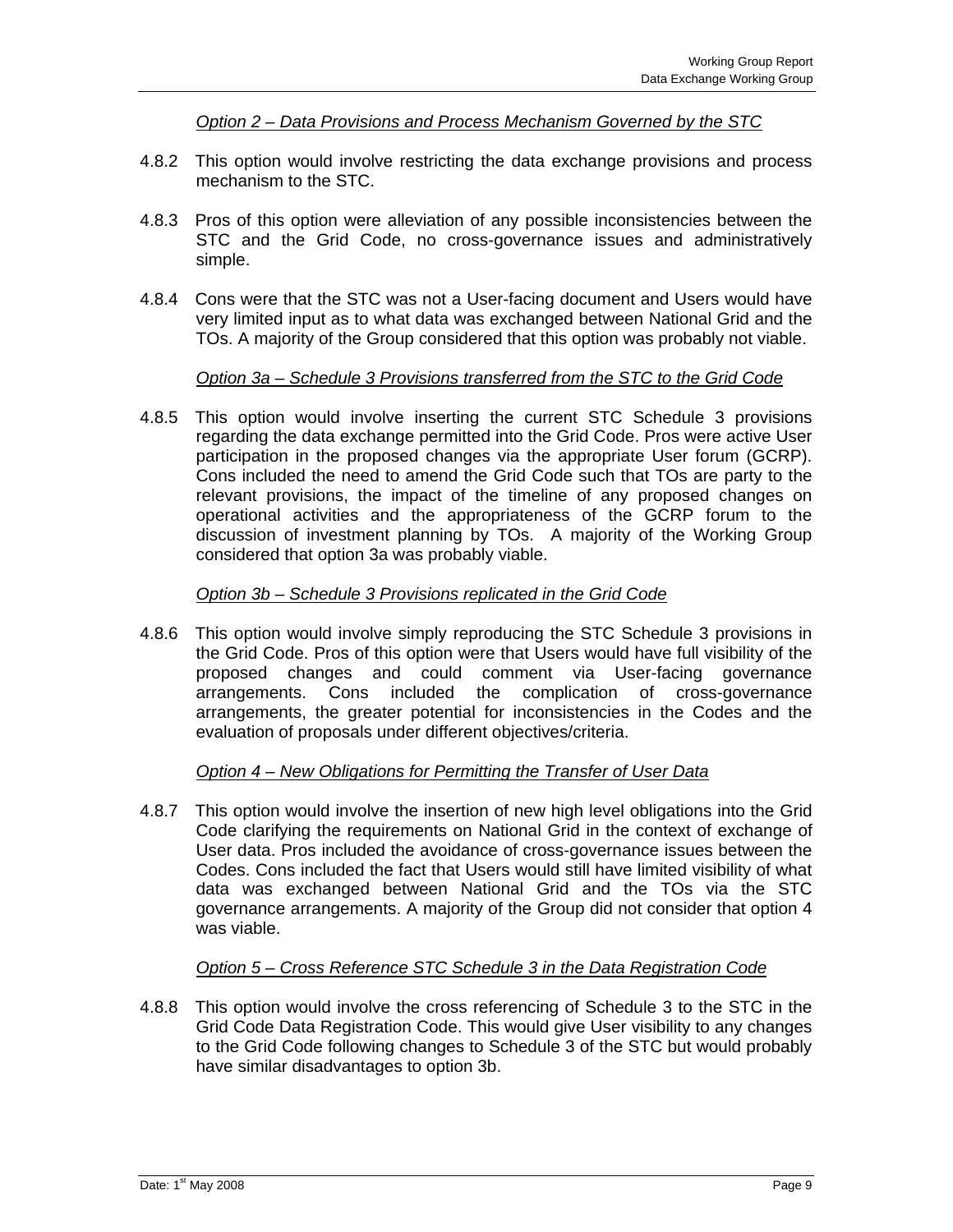- 4.8.9 The preferred codification solution is the development and inclusion of new provisions within the Grid Code which would specify the User data being exchanged to the TOs (as outlined in option 3a).
- 4.8.10 By having the data items highlighted in the Grid Code, it would be transparent to the industry which User data items were being transferred to the TOs. Any subsequent changes to the User data being transferred would necessitate a formal change to the Grid Code with Users having an opportunity to fully debate and to inform the debate of the proposed changes in accordance with existing Grid Code governance.

#### 4.9 Working Group Preferred Approach

- 4.9.1 The Working Group agreed that the optimum solution, both in terms of User transparency and ensuring the TOs obtained the necessary User data for their license obligations, was for the Grid Code to specific the User data being exchanged to the TOs as outlined in option 3a (formal Grid Code modification).
- 4.9.2 The Working Group agreed to develop this option further such that it met the terms of reference of the group. The Working Group agreed that the other solutions would not mitigate Users' concerns regarding the transfer of their data to parties other than National Grid and therefore would not be further developed. This decision was based on the following considerations:
	- would potentially be cumbersome/less effective in terms of cross code governance arrangements
	- **nay result in unnecessary duplication in code obligations**
	- may result in the TOs not being a party/privileged to the forum at which the data exchange items are discussed
	- may result in the TOs not obtaining the relevant data required to fulfil their license obligations
	- would not provide the level of transparency regarding the data exchanges requested by Users
- 4.9.3 The Working Group agreed that it was important for the preferred solution to be fully worked up as it was acknowledged that key aspects of the proposal were contained in the detail of any proposed changes. The Working Group acknowledged that it was important that the proposed Grid Code solution did not undermine the current data exchange provisions currently permitted under the STC.
- 4.9.4 The Working Group agreed that it would be useful from a User perspective for the Data Registration Codes to specify which data items would be transferred to the TOs. The Working Group noted that, depending on the data being transferred, the information would be on a Relevant Unit (reflective of the Boundary of Influence) or GB Transmission System basis. The DRC would differentiate between the different data exchange provisions.
- 4.9.5 The Working Group noted that the preferred approach may require a review of the STC provisions, Schedule 3 in particular, such that it was reflective of the Grid Code provisions regarding data exchange. It was acknowledged that the proposed Grid Code changes would not eliminate the need for having a Schedule 3 in the STC as provisions have a remit wider than just the exchange of User data.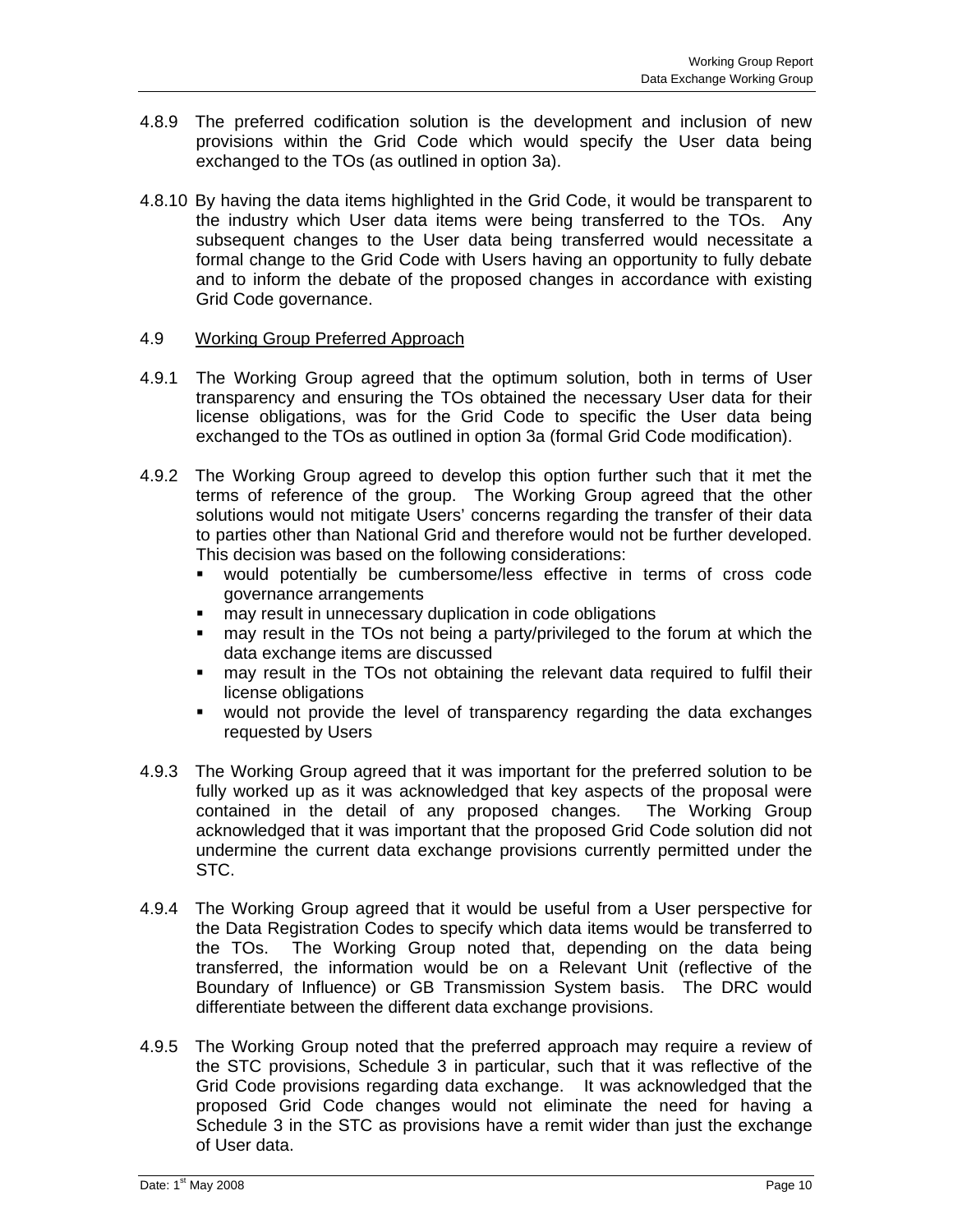### **5.0 WORKING GROUP RECOMMENDATIONS**

- 5.1 The Working Group preferred solution is for the Grid Code to specify the User data being exchanged to the TOs as outlined in option 3a (formal Grid Code modification).
- 5.2 The Working Group acknowledged that the exchange of User data was inclusive of information obtained from Network Operators, other Generators groups (specifically Medium and Small Generators) and Non Embedded Customers and noted the absence of participation from these User groups within the Working Group membership.
- 5.3 The Working Group noted that it was important to ensure that the other relevant User groups were informed of the preferred solution and invited to input any relevant comments. Following invitation to comment the Network Operators and other Generators groups have indicated that they were in favour of the preferred solution and had no substantive comments on the proposal.

#### *Benefits and Potential Consequences of Proposed Changes*

- 5.4 The Working Group believes that the changes contained in this report will:
	- **EXED** improve the transparency of User data derived from Grid Code obligations which is transferred to the TOs ;
	- improve the provisions relating to Users' data exchanged situated in a User facing Code
	- **alleviate Users concerns pertaining to the exchange of User data to** companies with generation and supplier interests;
	- enable the Relevant Transmission Licensees to participate actively in GCRP and industry discussion to any Grid Code proposed amendments regarding the data exchange provisions.
- 5.5 The Working Group believes that the changes contained in this report will result in the following disbenefits:
	- in an extended governance process timeline for changing the remit/scope of the Grid Code data exchange requirements (based on current Grid Code Amendment Proposal timelines);
	- in the data exchange obligations residing across two codes, requiring increased cross code governance vigilance;
	- in the data requirements for the TOs being discussed/influenced by parties not bound to the same obligations/activities which may unduly influence the outcome of the proposal.
- 5.6 The Working Group believed that the benefits outlined in paragraph 5.4 outweighed the disbenefits outlined in paragraph 5.5.
- 5.7 In summary the recommended changes are:
- 5.7.1 Existing provisions regarding data exchange replaced by specifying and listing the relevant data items transferred in the appropriate sections of the Grid Code.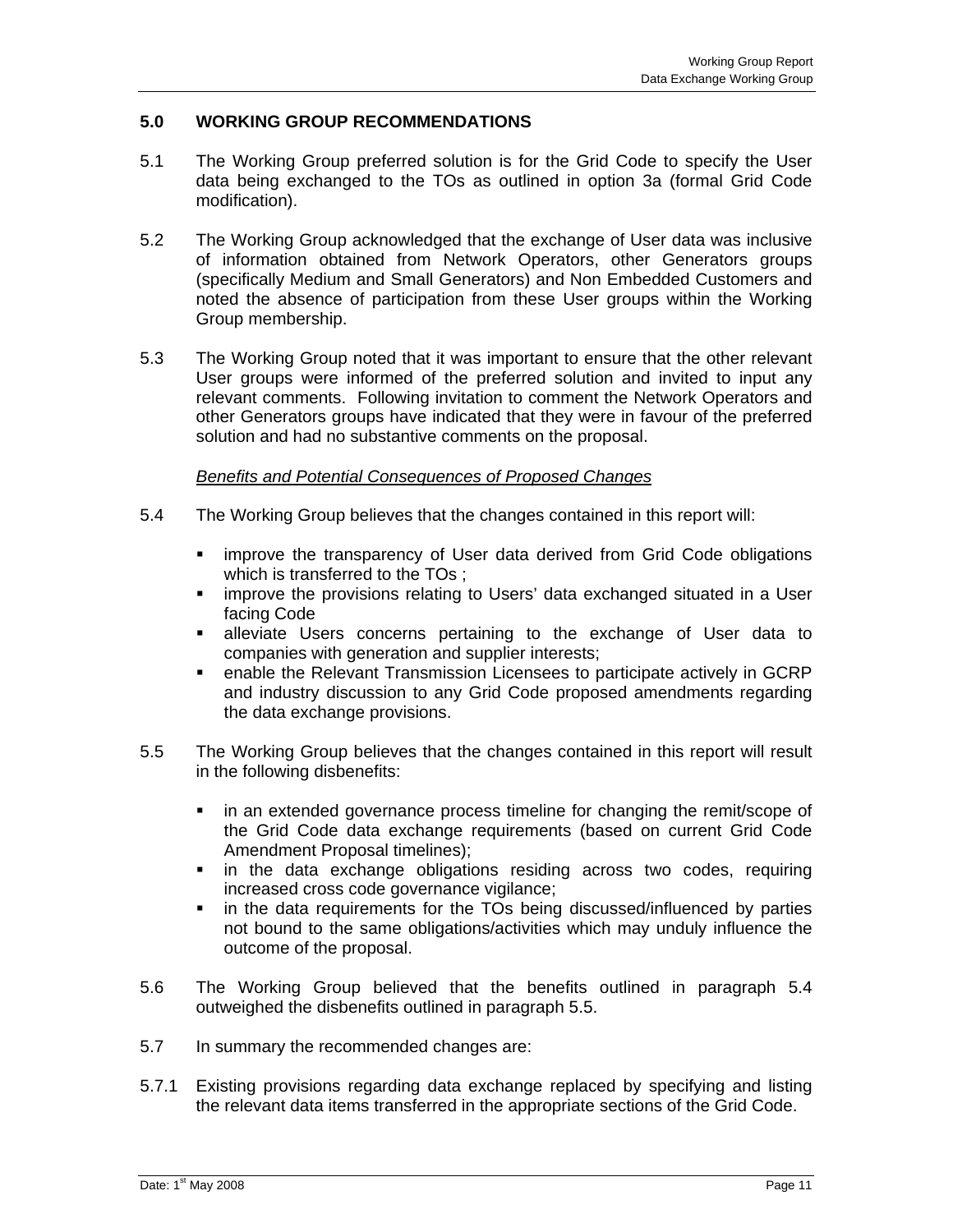- 5.7.2 Relevant DRC Schedules to illustrate what data items are being transferred to TOs, specifying whether the data is exchanged on a GB Transmission System or Relevant Unit basis.
- 5.7.3 The TOs remit in the Grid Code is modified such that it is reflective of the data exchange provisions specified in the Grid Code
- 5.8 The preferred approach will not place any new obligations on Users in terms of data submitted or data passed to the TOs. The proposed changes will make it clear on the face of the Code what data items submitted to National Grid via the Data Registration Code provisions will be transferred to the TOs. The Working Group's recommendation will not have any implications for the TOs in terms of the data required to undertake their investment planning activities and fulfilling their licence obligations.

#### **6.0 Alternative User Data Streams**

- 6.1 The focus of the Working Group discussions has been on the User data collected via the Week 24/28 processes. The Working Group has identified other data streams of User information currently permitted under Schedule 3 of the STC.
- 6.2 These data streams permit the exchange of data required for:
	- TO Construction Agreements (inclusive of compliance process and data)
	- Responding to CUSC Applications
- 6.3 The STC provisions also permit the exchange of information regarding the physical characteristics of plant and apparatus.
- 6.4 The Working Group noted that the data for these additional streams are not collated via the Week 24/28 process and therefore are not included in the work completed to date. It was acknowledged that some elements of the User data stream relating to CUSC applications would be outside the remit of any Grid Code Working Group and subsequent amendment proposal.
- 6.5 The Working Group acknowledges the importance of having full transparency of all User data derived from Grid Code obligations which is transferred to the TOs but would like to prevent any delay to the progression of the significant piece of work already completed.
- 6.6 Therefore the recommendation of the Working Group is to progress with the changes to the Grid Code as outlined in this report and for the GCRP to discuss how best to approach these alternative streams. Options which the Grid Code Review Panel would consider are the reactivation of this Working Group to deal with the issue in due course or remitting the issues to an existing Working Group e.g. Compliance.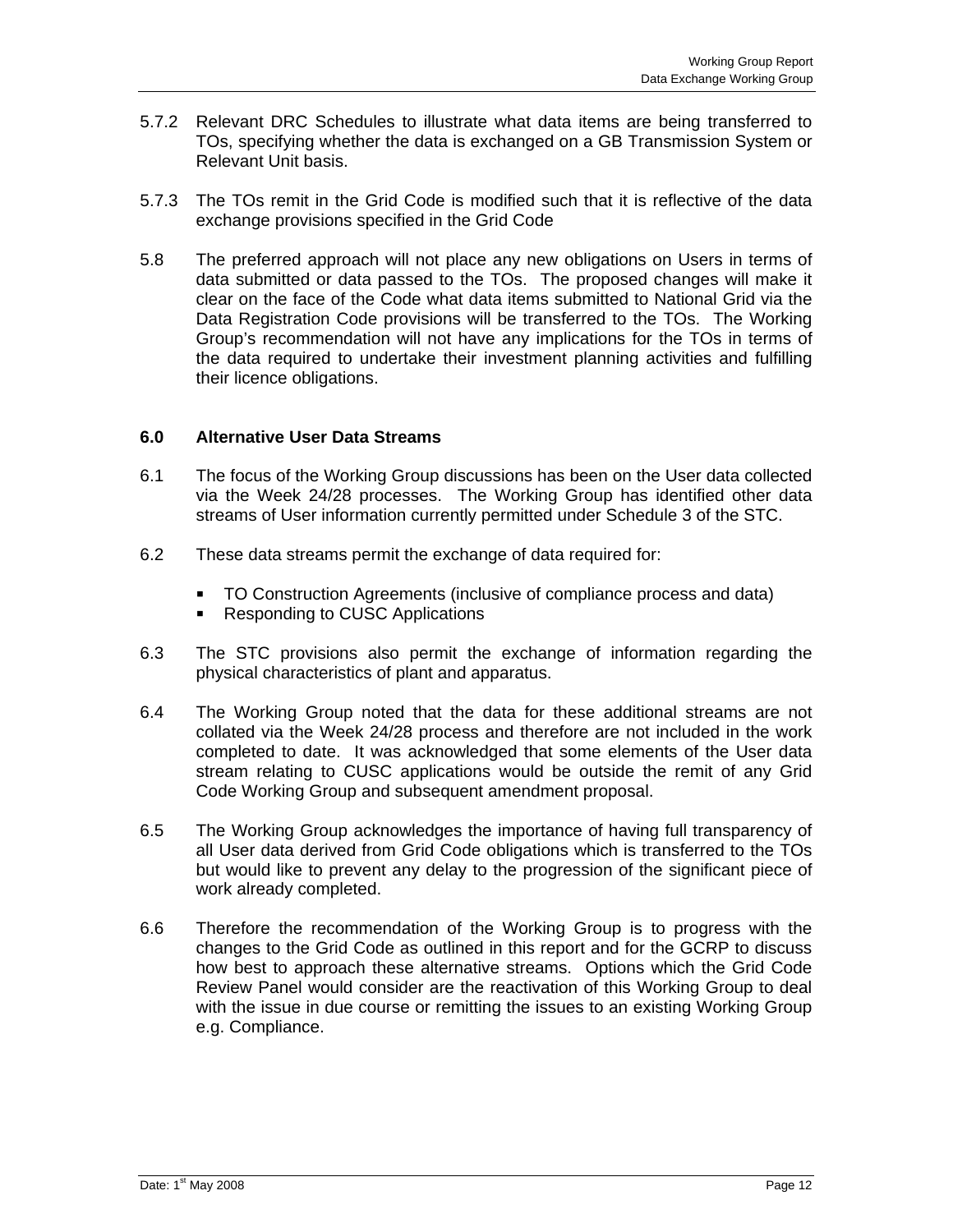### **7.0 INITIAL VIEW OF NATIONAL GRID**

7.1 National Grid agrees with the Working Group recommendations. Pending discussion at the GCRP of this Working Group Report, National Grid would intend to consult with Authorised Electricity Operators on making changes to the Grid Code in line with the Working Group recommendations contained in this report.

#### **8.0 IMPACT ON GRID CODE**

- 8.1 The proposed changes require amendments to the following Grid Code sections:
	- i. Data Registration Code
	- ii. General Conditions
	- iii. Glossary and Definitions
	- iv. OC2 (Operational Planning and Data Provisions) Code
	- v. Planning Code
- 8.2 The associated legal text for the Working Group recommendations is outlined in Annex 2 (Part 1).

#### *Interactivity with other Grid Code Amendments*

- 8.3 The Working Group noted that the proposals outlined in this report will potentially interact with the following existing Grid Code proposals:
	- Grid Code Consultation B/07 (Improved Planning Code Data Exchange for Compliance Assessments Connection)
	- Grid Code Consultation G/07 (Black Start)
- 8.4 Associated legal text which represents the interactivity will be provided in Annex 2 (Part 2 and 3) of this report.

#### **9.0 IMPACT ON INDUSTRY DOCUMENTS**

#### **Impact on Core Industry Documents**

- 9.1 The Working Group acknowledges the close interaction between the Grid Code and the STC regarding this issue. However it is the view of Data Exchange Working Group that the proposed changes outlined in this report are not dependent on a consequential amendment of Schedule 3 of the STC.
- 9.2 The STC Committee may wish to consider an amendment of Schedule 3 of the STC which would reflect the proposed Grid Code changes at an appropriate time in the future.
- 9.3 The non User data required by the TOs will still need to be identified and described in the STC.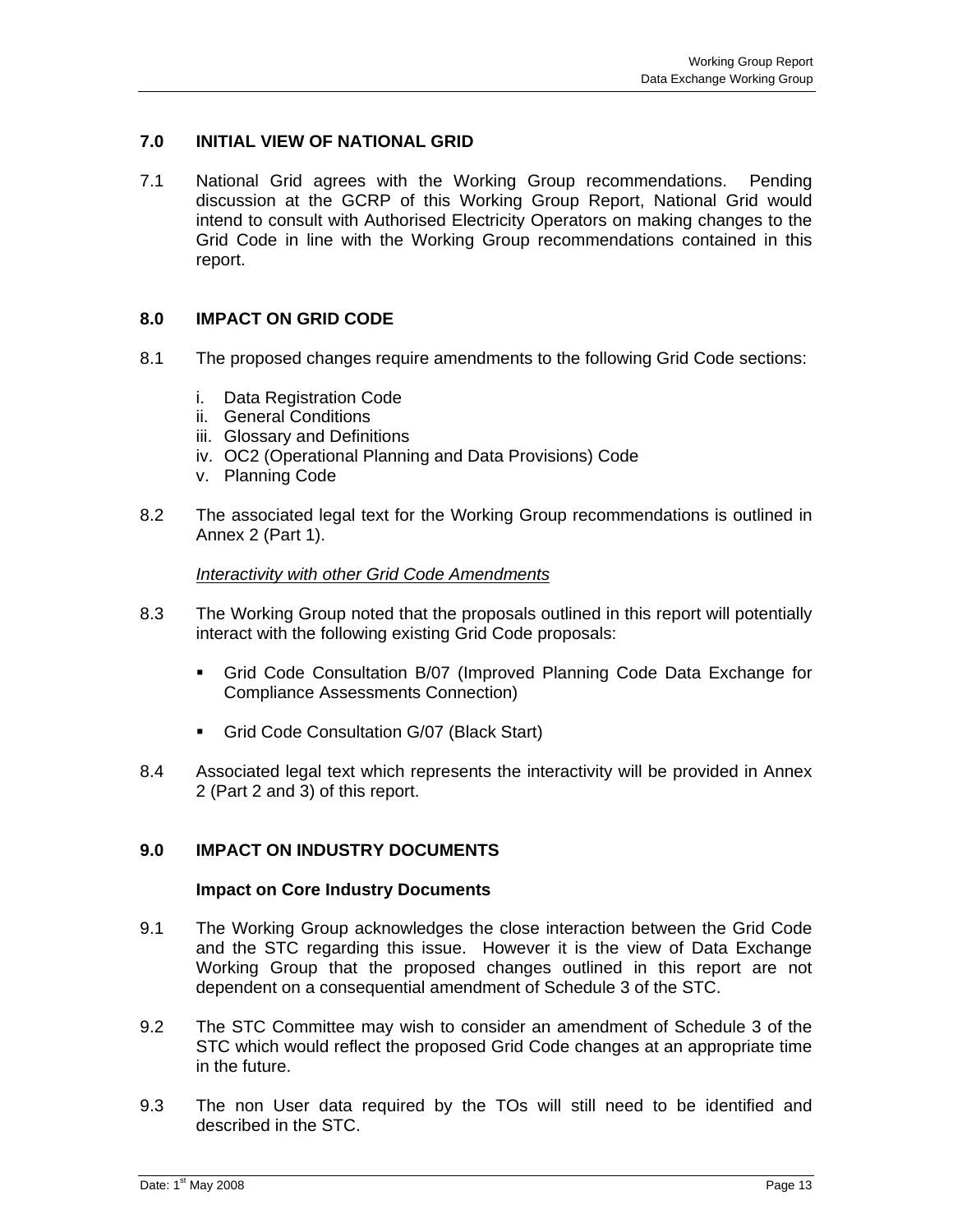9.4 It was noted that Users' data obtained via the CUSC process or data based on National Grid modelling that employed the User data was not within the scope of the Working Group's terms of reference as specified in Appendix 1. It was acknowledged that this may necessitate a separate review of the interaction between STC and the CUSC regarding the exchange of User data.

### **Impact on other Industry Documents**

9.5 None.

## **10.0 IMPACT ON GB TRANSMISSION SYSTEM**

10.1 The Working Groups' preferred solution will have no material impact on the GB Transmission System provided the new provisions in the Grid Code reflect the existing STC arrangements regarding the transfer of User data.

## **11.0 IMPACT ON GRID CODE USERS**

- 11.1 The Working Groups' preferred solution will provide a high level of transparency within the Grid Code of the User data items that need to be exchanged with the TOs.
- 11.2 The approach will also enable Users to participate actively with any Grid Code proposed amendments regarding the data exchange provisions.
- 11.3 There will be no impact on Users regarding the preparation of DRC data. The proposals will highlight explicitly within the Grid Code, DRC data which will be transferred to the TOs.

#### **12.0 ASSESSMENT AGAINST GRID CODE OBJECTIVES**

- 12.1 The proposed changes outlined in the Working Group would better facilitate Grid Code Objectives:
	- ii) to facilitate competition in the generation and supply of electricity

by reassuring Users that their data will not be used by other parties to gain an unfair advantage in the market place.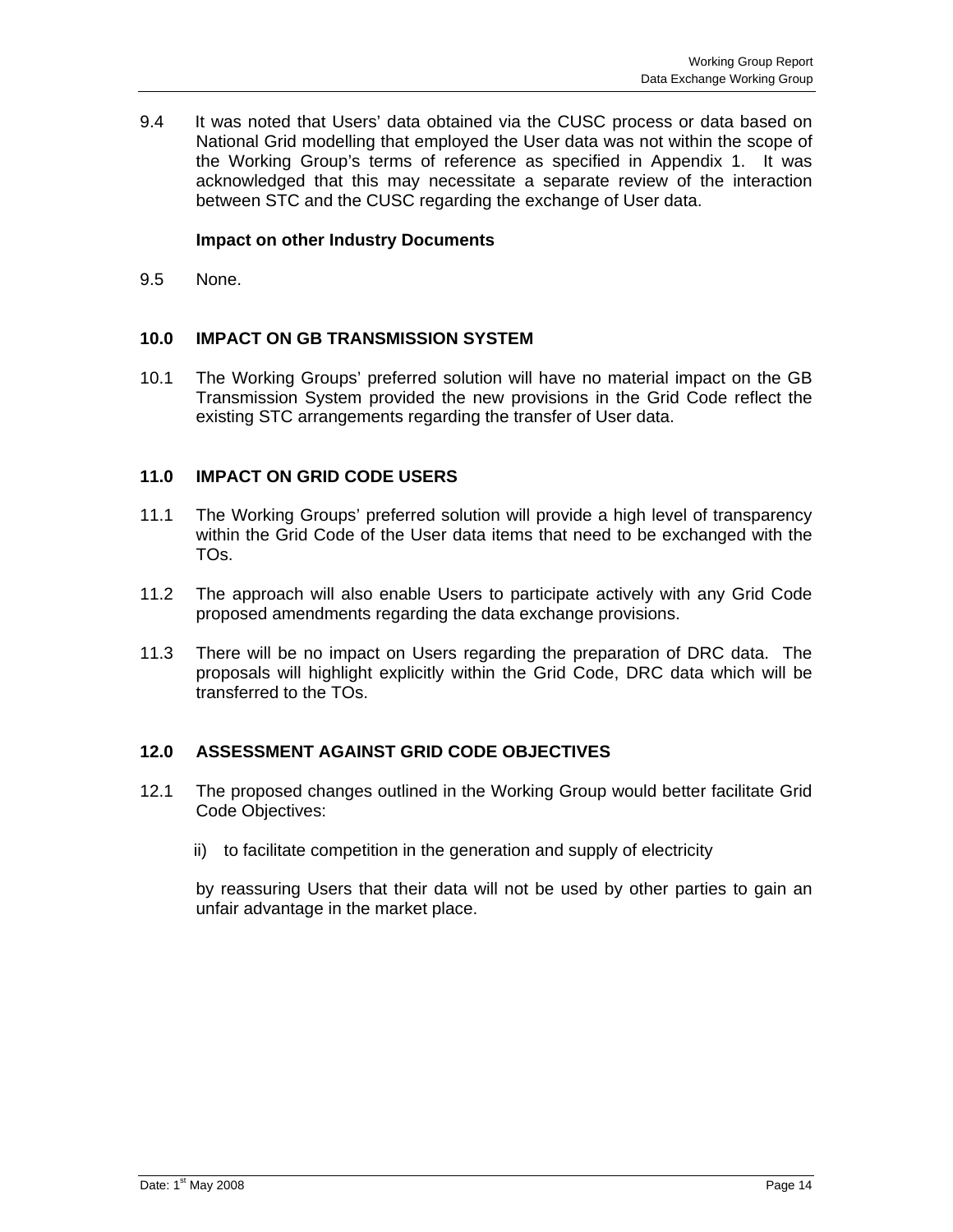## **ANNEX 1 – WORKING GROUP TERMS OF REFERENCE**

It was agreed at the Extraordinary Grid Code Review Panel (GCRP) meeting on 31<sup>st</sup> July that a GCRP Working Group would be established and tasked with identifying an enduring solution to the interaction between the STC and Grid Code.

The terms of reference for the working group are:

- 1. Review the investment planning data requirements and current code provisions/obligations
- 2. Consider the interaction between the STC and Grid Code provisions, in particular:
	- a. the cross governance issues
	- b. whether the existing change coordination provisions are sufficient
- 3. Identify and consider the nature/content of the data exchange provisions and where the obligation(s) would be best situated
- 4. Identify and consider an enduring solution which will fulfill the necessary obligations and minimise any cross governance issues
- 5. Recommend changes required to the Grid Code
- 6. Identify consequential changes which may be required to other industry codes

#### **Working Group Members**

Members GCRP Working group will be as follows:

**Chair** Secretary Duncan Burt National Grid Richard Dunn National Grid

*National Grid Representatives*  Lilian Macleod John Zammit-Haber/Richard Proctor

*Industry Representatives* 

| Sigrid Bolik        | <b>Econnect Consulting Ltd</b>           |
|---------------------|------------------------------------------|
| <b>Claire Maxim</b> | E.ON                                     |
| Alan Michie         | <b>Scottish Power Transmission Ltd</b>   |
| Jim Molley          | Scottish Hydro Electric Transmission Ltd |
| John Morris         | <b>British Energy</b>                    |
|                     |                                          |

*Authority Observer*  Bridget Morgan Ofgem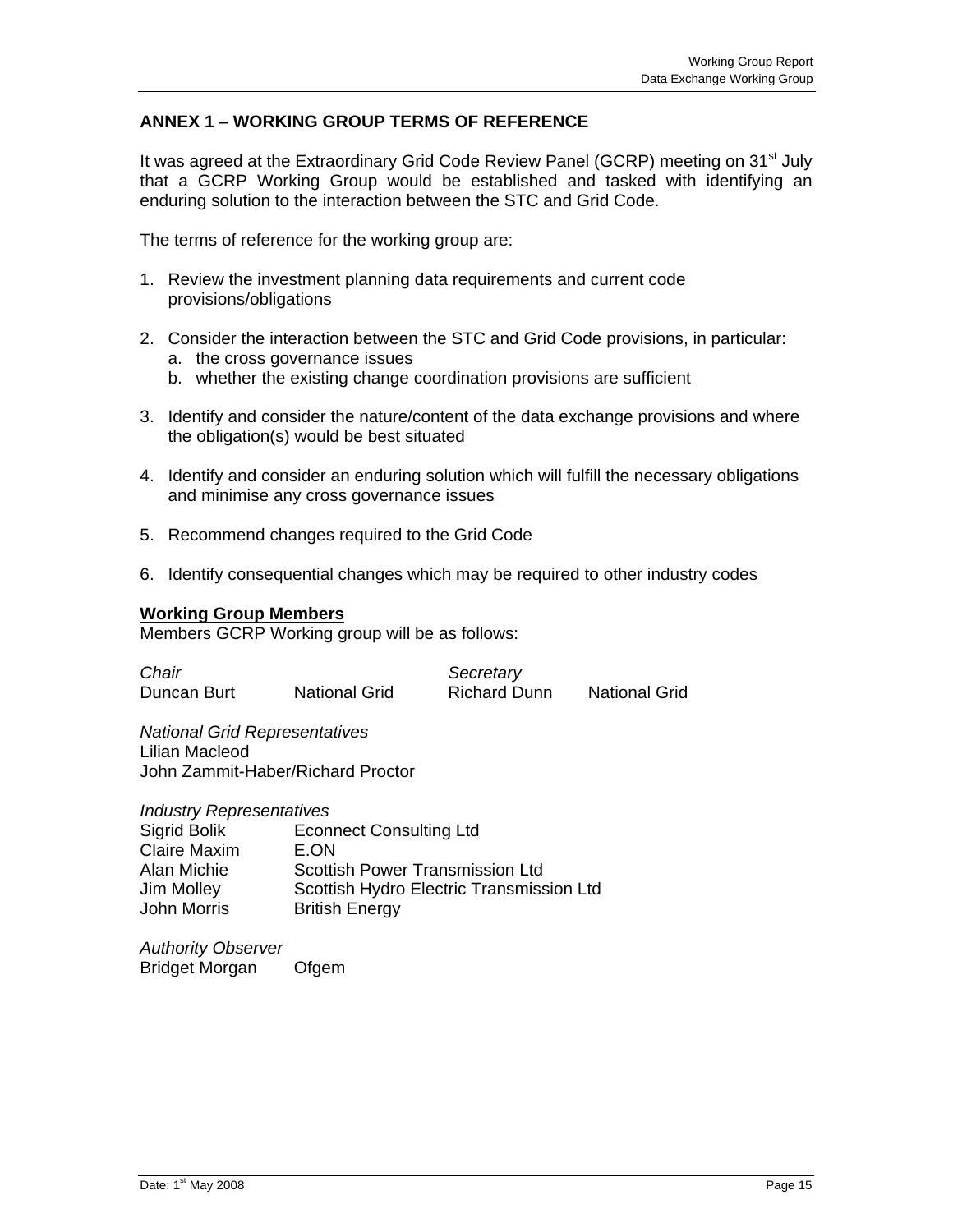## **ANNEX 2 (Part 1(i)) – PROPOSED GRID CODE CHANGES**

*Proposed Changes to Glossary and Definitions*

Insert new definition for Relevant Units

**Relevant Units** as defined in the **STC**, Schedule 3.

*Proposed Changes to OC2 (Operational Planning and Data Provision)*

Insert new OC2 provision

OC2.3.2 **NGET** may provide to the **Relevant Transmission Licensees** any data which has been submitted to **NGET** by any **Users** in respect of **Relevant Units** pursuant to the following paragraphs of the **OC2**.

> OC2.4.1.2.1(a) OC2.4.1.2.1(e) OC2.4.1.2.1(j) OC2.4.1.2.2(a) OC2.4.1.2.2(i) OC2.4.1.3.2(a) OC2.4.1.3.2(b) OC2.4.1.3.3 OC2.4.2.1(a)

*Proposed Changes to General Conditions*

Amended provisions GC.4.2 and GC12.2 as follows:

GC.4.2 The **Panel** shall:

- (b) review all suggestions for amendments to the **Grid Code** which the **Authority** or any **User** or any **Relevant Transmission Licensee** (in respect of PC.3.4, PC.3.5, PC.6.2, PC Appendix A and C, CC.6.1, CC.6.2, CC.6.3, OC2.3.2, OC8 and GC.11, OC7.6, OC9.4 and OC9.5) may wish to submit to **NGET** for consideration by the **Panel** from time to time;
- GC.12.2 **NGET** has obligations under the **STC** to inform **Relevant Transmission Licensees** of certain data. **NGET** may pass on **User** data to a **Relevant Transmission Licensee** where **NGET** is required to do so under a provision of the **STC**. current as at 29 October 2007. Those categories of **User** information that **NGET** is permitted to disclose to a **Relevant Transmission Licensee**, where required to do so by a provision of the **STC**, are set out in Schedule Three of the **STC** ('Information and data exchange specification').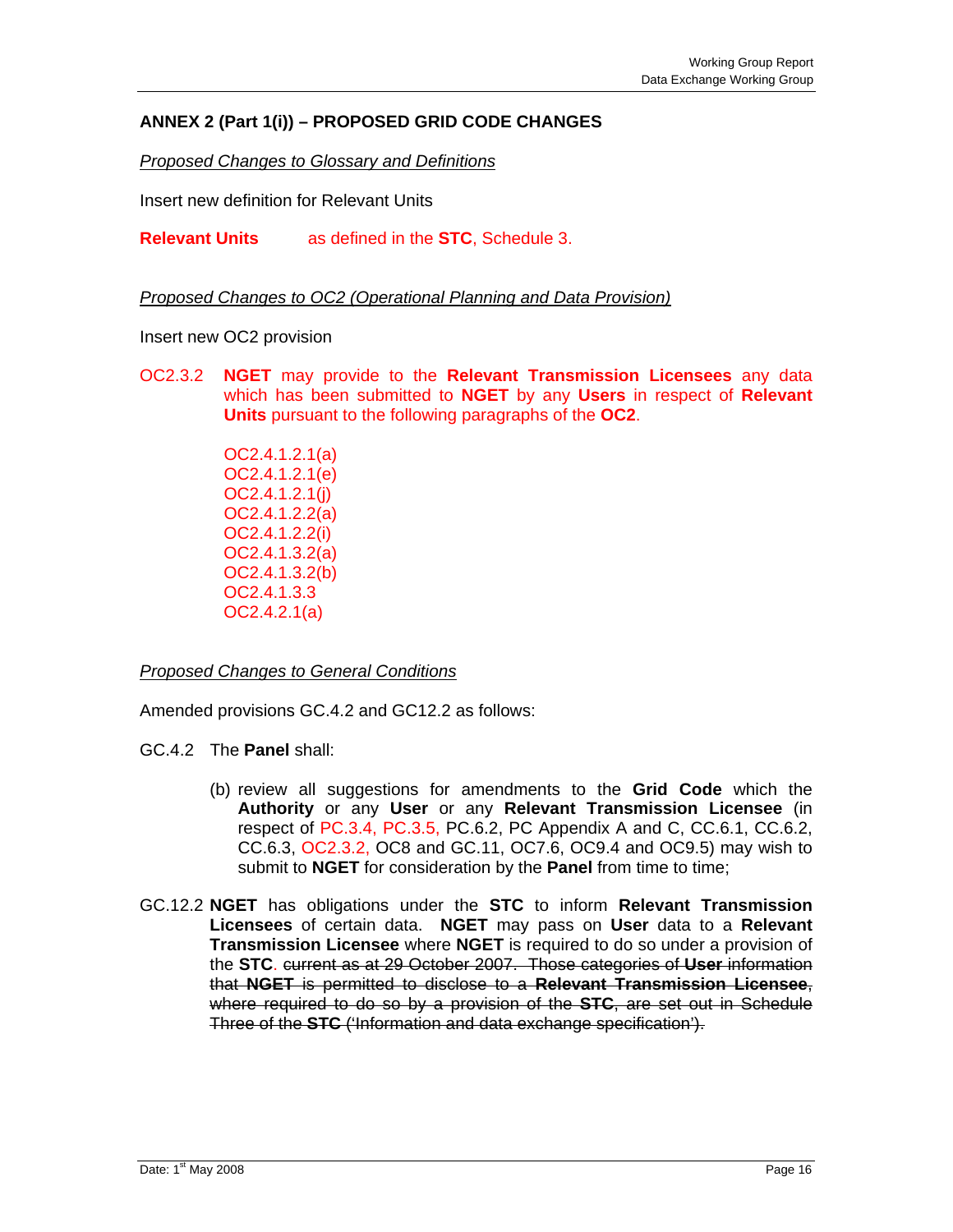*Proposed Changes to Planning Code*

Amended PC1.1 as follows:

PC.1.1 The **Planning Code** ("**PC**") specifies the technical and design criteria and procedures to be applied by **NGET** in the planning and development of the **GB Transmission System** and to be taken into account by **Users** in the planning and development of their own **Systems**. It details information to be supplied by **Users** to **NGET**, and certain information to be supplied by **NGET** to **Users**. In Scotland, **NGET** has obligations under the **STC** to inform **Relevant Transmission Licensees** of data required for the planning of the **GB Transmission System**. **NGET** may pass on **User** data to a **Relevant Transmission Licensee** where **NGET** is required to do so under a provision of the **STC** current as at 29 October 2007. Those categories of **User** information that **NGET** is permitted to disclose to a **Relevant Transmission Licensee,**  where required to do so by a provision of the **STC,** are set out in Schedule Three of the **STC** ('Information and data exchange specification').

Insert new Planning Code provisions

PC.3.4 **NGET** may provide to the **Relevant Transmission Licensees** any data which has been submitted to **NGET** by any **Users** pursuant to the following paragraphs of the **PC**. For the avoidance of doubt, **NGET** will not provide to the **Relevant Transmission Licensees**, the types of data specified in Appendix D. The **Relevant Transmission Licensees'** use of such data is detailed in the **STC**.

> PC.A.2.3 PC.A.2.5 PC.A.3.1 PC.A.3.2.1 PC.A.3.2.2 PC.A.3.3 PC.A.3.4 PC.A.4 PC.A.5.1 PC.A.5.2 PC.A.5.3.1 PC.A.5.3.2 PC.A.5.4.1 PC.A.5.4.2 PC.A.5.4.3.1 PC.A.5.4.3.2 PC.A.5.4.3.3 PC.A.5.4.3.4 PC.A.7

PC.3.5 In addition to the provisions of PC.3.4 **NGET** may provide to the **Relevant Transmission Licensees** any data which has been submitted to **NGET** by any **Users** in respect of **Relevant Units** pursuant to the following paragraphs of the **PC**.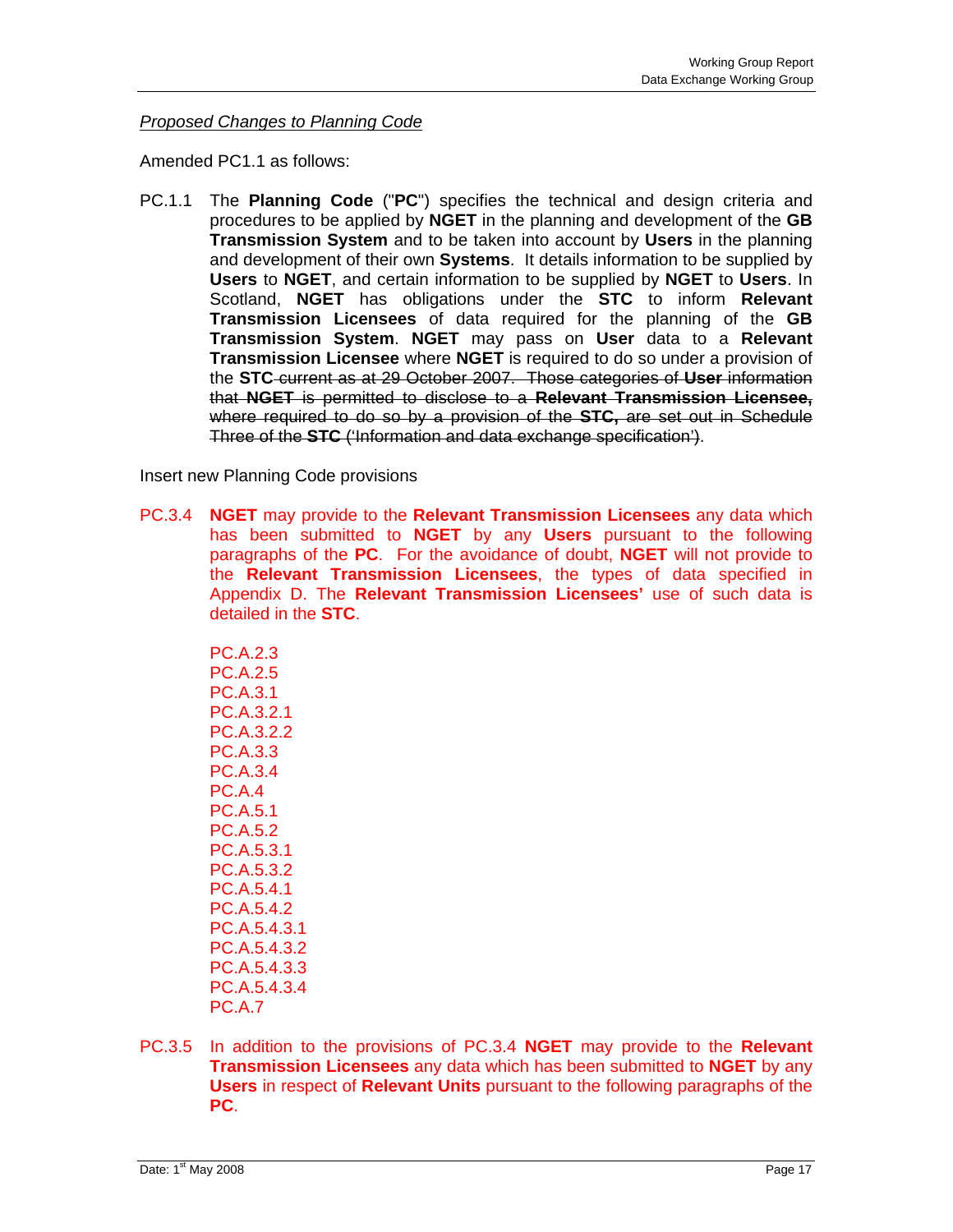PC.A.2.2 PC.A.2.4 PC.A.5.5 PC.A.6.2 PC.A.6.3 PC.A.6.4 PC.A.6.5 PC.A.6.6

Insertion of a new Planning Code Appendix

# **PLANNING CODE – APPENDIX D**

Pursuant to PC.3.4, **NGET** will not disclose to a **Relevant Transmission Licensee** data items specified in the below extract:

| <b>PC</b><br><b>REFERENCE</b>               | <b>DATA DESCRIPTION</b>                                                                                                           | <b>UNITS</b>           | DATA CAT.                              |
|---------------------------------------------|-----------------------------------------------------------------------------------------------------------------------------------|------------------------|----------------------------------------|
| $PC.A.3.2.2(f)$ (i)                         | Performance Chart at Generating Unit stator<br>terminals                                                                          |                        | <b>SPD</b>                             |
| PC.A.3.2.2 (b)                              | <b>Output Usable</b> (on a monthly basis)                                                                                         | <b>MW</b>              | <b>SPD</b>                             |
| $PC.A.5.3.2$ (d)<br>Option 1 (iii)          | GOVERNOR AND ASSOCIATED PRIME MOVER<br><b>PARAMETERS</b><br><b>Option 1</b><br><b>BOILER &amp; STEAM TURBINE DATA</b>             |                        |                                        |
|                                             | Boiler time constant (Stored Active Energy)                                                                                       | S                      | <b>DPD</b>                             |
|                                             | HP turbine response ratio:<br>(Proportion of Primary Response arising from HP<br>turbine)                                         | $\frac{9}{6}$          | <b>DPD</b>                             |
|                                             | HP turbine response ratio:<br>(Proportion of High Frequency Response arising<br>from HP turbine)                                  | $\%$                   | <b>DPD</b>                             |
| Part of<br>$PC.A.5.3.2$ (d)<br>Option 2 (i) | Option 2<br><b>All Generating Units</b><br><b>Governor Deadband</b><br>- Maximum Setting<br>- Normal Setting<br>- Minimum Setting | ±Hz<br>$\pm Hz$<br>±Hz | <b>DPD</b><br><b>DPD</b><br><b>DPD</b> |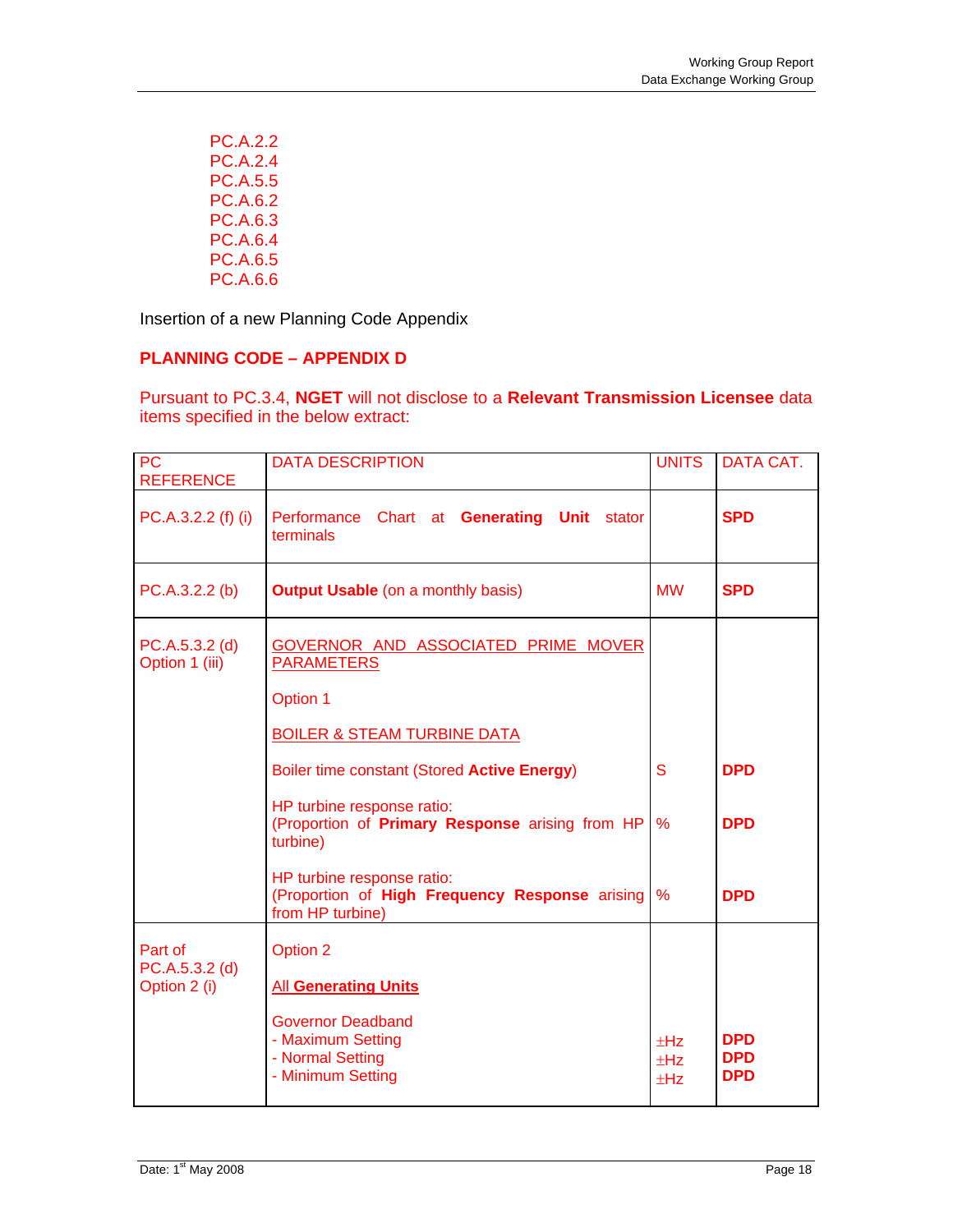| Part of<br>PC.A.5.3.2 (d)<br>Option 2 (ii)    | <b>Steam Units</b><br><b>Reheater Time Constant</b><br><b>Boiler Time Constant</b><br><b>HP Power Fraction</b><br><b>IP Power Fraction</b>                                                                                                                                                                                                                                                               | sec<br><b>sec</b><br>%<br>$\frac{9}{6}$                                                                                   | <b>DPD</b><br><b>DPD</b><br><b>DPD</b><br><b>DPD</b>                                                                                                                 |
|-----------------------------------------------|----------------------------------------------------------------------------------------------------------------------------------------------------------------------------------------------------------------------------------------------------------------------------------------------------------------------------------------------------------------------------------------------------------|---------------------------------------------------------------------------------------------------------------------------|----------------------------------------------------------------------------------------------------------------------------------------------------------------------|
| Part of<br>$PC.A.5.3.2$ (d)<br>Option 2 (iii) | <b>Gas Turbine Units</b><br><b>Waste Heat Recovery Boiler Time Constant</b>                                                                                                                                                                                                                                                                                                                              |                                                                                                                           |                                                                                                                                                                      |
| Part of<br>PC.A.5.3.2 (e)                     | UNIT CONTROL OPTIONS*<br>Maximum droop<br>Minimum droop<br>Maximum frequency deadband<br>Normal frequency deadband<br>Minimum frequency deadband<br>Maximum Output deadband<br>Normal Output deadband<br>Minimum Output deadband<br>Frequency settings between which<br>Unit Load Controller droop applies:<br><b>Maximum</b><br><b>Normal</b><br><b>Minimum</b><br>Sustained response normally selected | $\frac{9}{6}$<br>$\frac{9}{6}$<br>±Hz<br>±Hz<br>±Hz<br>±MW<br>±MW<br>±MW<br><b>Hz</b><br><b>Hz</b><br><b>Hz</b><br>Yes/No | <b>DPD</b><br><b>DPD</b><br><b>DPD</b><br><b>DPD</b><br><b>DPD</b><br><b>DPD</b><br><b>DPD</b><br><b>DPD</b><br><b>DPD</b><br><b>DPD</b><br><b>DPD</b><br><b>DPD</b> |
|                                               | PC.A.3.2.2 (f) (ii) Performance Chart of a Power Park Modules at the<br>connection point                                                                                                                                                                                                                                                                                                                 |                                                                                                                           | <b>SPD</b>                                                                                                                                                           |
| PC.A.3.2.2 (b)                                | <b>Output Usable</b> (on a monthly basis)                                                                                                                                                                                                                                                                                                                                                                | <b>MW</b>                                                                                                                 | <b>SPD</b>                                                                                                                                                           |
| PC.A.3.2.2<br>(e)<br>and $(i)$                | <b>DC CONVERTER STATION DATA</b><br><b>ACTIVE</b><br><b>TRANSFER</b><br><b>CAPABILITY</b><br><b>POWER</b><br>(PC.A.3.2.2)<br>Import MW available in excess of Registered Import<br>Capacity.<br>Time duration for which MW in excess of Registered<br><b>Import Capacity is available</b>                                                                                                                | <b>MW</b><br>Min                                                                                                          | <b>SPD</b><br><b>SPD</b>                                                                                                                                             |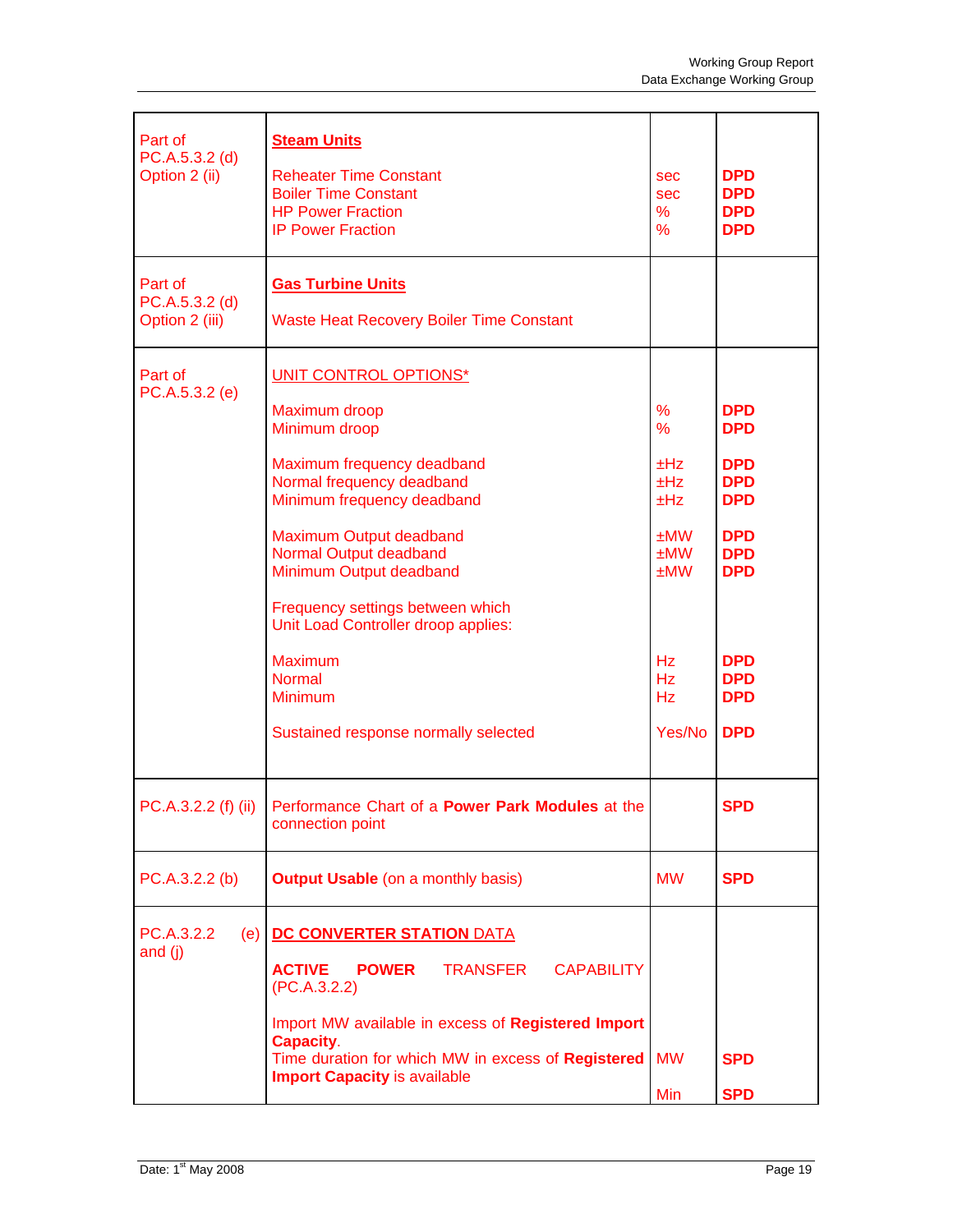|                         | Export MW available in excess of<br><b>Registered</b><br><b>Capacity.</b><br>Time duration for which MW in excess of Registered<br><b>Capacity is available</b>                                                           | <b>MW</b>                    | <b>SPD</b>                                           |
|-------------------------|---------------------------------------------------------------------------------------------------------------------------------------------------------------------------------------------------------------------------|------------------------------|------------------------------------------------------|
|                         |                                                                                                                                                                                                                           | Min                          | <b>SPD</b>                                           |
| Part of<br>PC.A.5.4.3.3 | <b>LOADING PARAMETERS</b><br><b>MW</b><br>Export<br><b>Nominal</b><br>loading<br>rate<br>Maximum (emergency) loading rate<br><b>MW</b><br>Import<br><b>Nominal</b><br>loading<br>rate<br>Maximum (emergency) loading rate | MW/s<br>MW/s<br>MW/s<br>MW/s | <b>DPD</b><br><b>DPD</b><br><b>DPD</b><br><b>DPD</b> |

*Proposed Changes to Data Registration Code*

Amended Data Registration Code as outlined in Annex 2 (Part 1(ii)) – separate document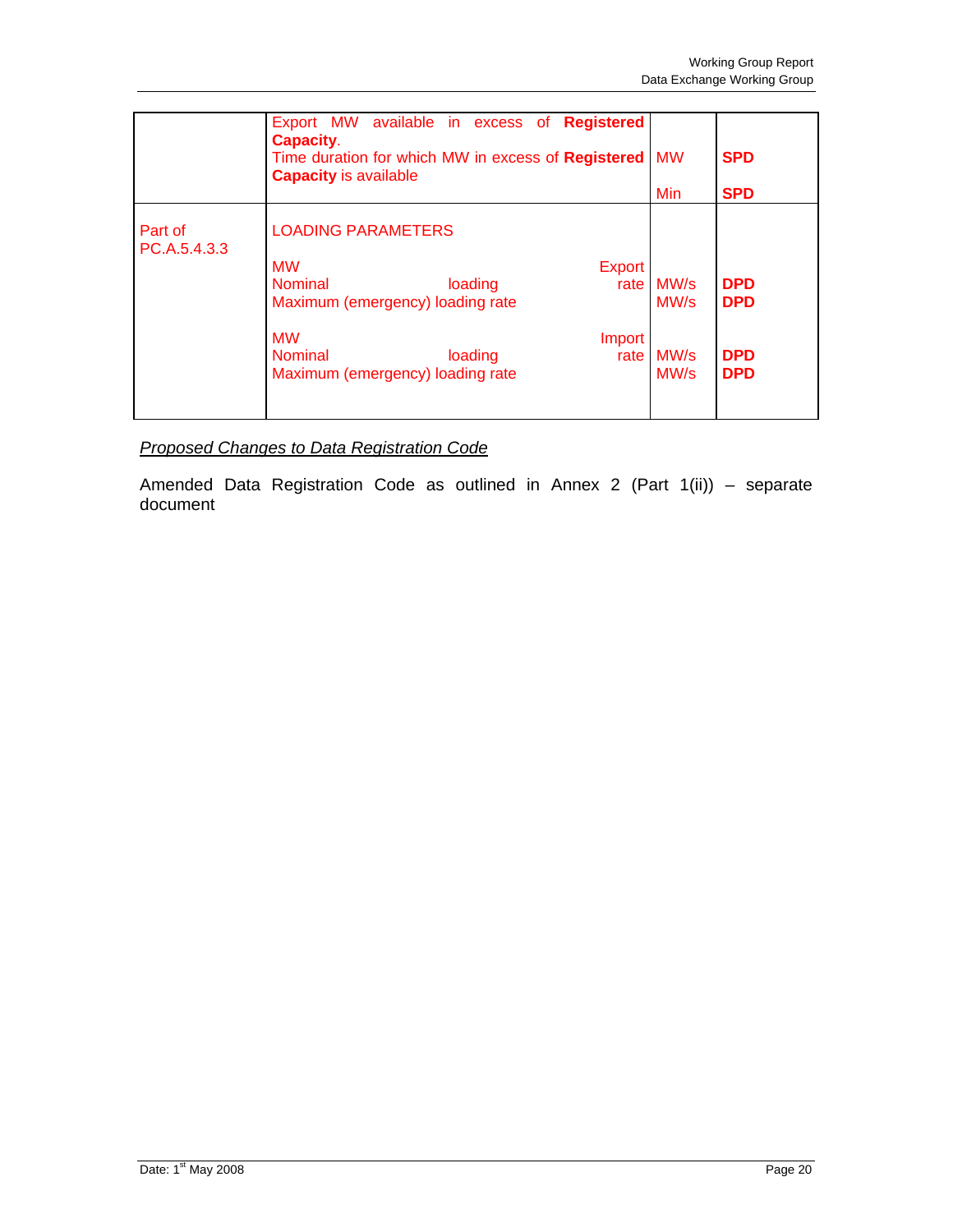### **ANNEX 2 (Part 2(i)) – PROPOSED GRID CODE CHANGES (Interaction with Grid Code Consultation G/07 (Black Start))**

In the event of Grid Code Consultation G/07 (Black Start) being approved by the Authority, the following changes to the proposed legal text (as outlined in Annex 2a and in the Grid Code G/07 Report to the Authority) will be required:

#### *Proposed Changes to Planning Code*

In addition to the changes to the Planning Code outlined in Annex 2 (Part 1(i)), add new reference, PC.A.5.7, to PC.3.5 provisions, inserted in numerical order.

#### *Proposed Changes to Data Registration Code*

In addition to the changes to the Data Registration Code outlined in Annex 2 (Part 1 (ii)), amend Data Registration Code as described in Annex 2 (Part 2(ii)) – separate document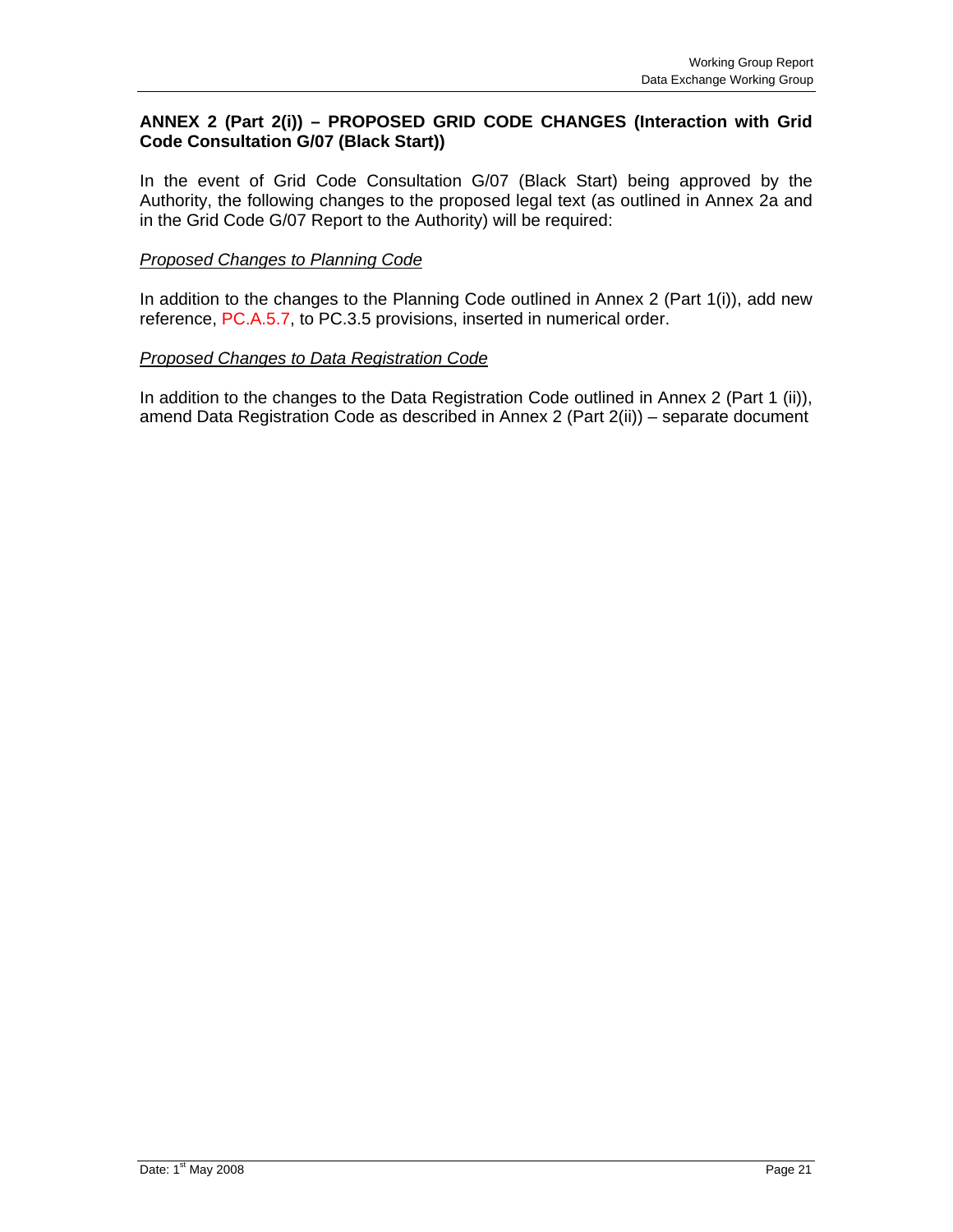#### **ANNEX 2 (Part 3(i)) – PROPOSED GRID CODE CHANGES (Interaction with Grid Code Consultation B/07 (Improved Planning Code Data Exchange for Compliance Assessment))**

In the event of Grid Code Consultation B/07 (Improved Planning Code Data Exchange for Compliance) being approved by the Authority, the following changes to the proposed legal text (as outlined in Annex 2a and in the Grid Code B/07 Report to the Authority) will be required:

### *Proposed Changes to Planning Code*

In addition to the changes to the Planning Code outlined in Annex 2 (Part 1(i)):

- Remove reference PC.A.2.2 from PC.3.5 provisions and add to PC.3.4, inserted in numerical order
- Remove reference PC.A.2.3 from PC.3.4 provisions and add to PC.3.5, insert in numerical order.

#### *Proposed Changes to Data Registration Code*

In addition to the changes to the Data Registration Code outlined in Annex 2 (Part 1 (ii)), amend Data Registration Code as described in Annex 2 (Part 3(ii)) – see separate document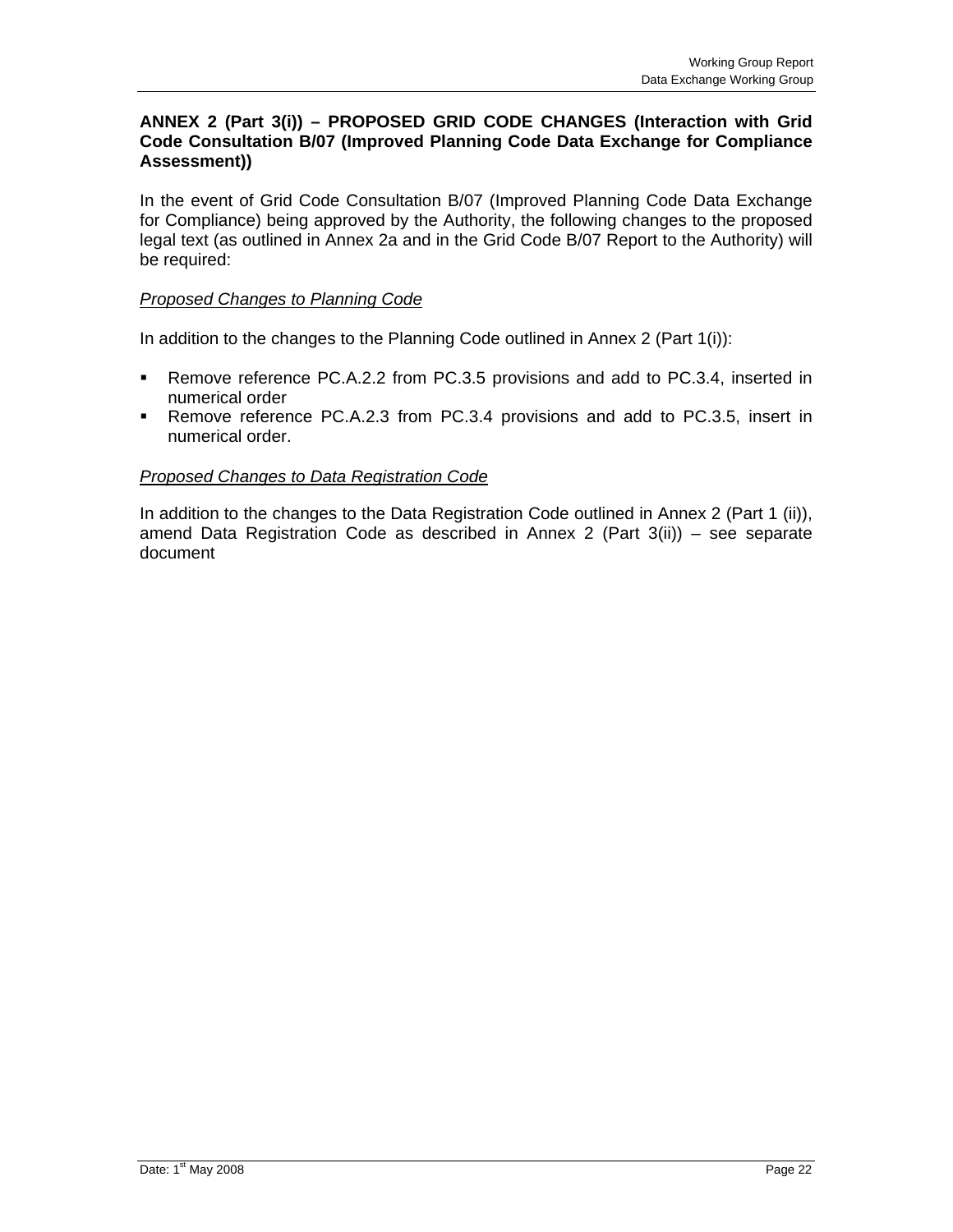### **ANNEX 2 (Part 1(ii)) – PROPOSED GRID CODE CHANGES to DRC**

*Proposed Changes to Data Registration Code*

#### **DATA REGISTRATION CODE**

SCHEDULE 1 Page 12 of 15

#### ABBREVIATIONS:

| <b>SPD</b> | = Standard Planning Data    | <b>DPD</b>            | = Detailed Planning Data |
|------------|-----------------------------|-----------------------|--------------------------|
|            | % on MVA $=$ % on Rated MVA | RC.                   | = Registered Capacity    |
| % on 100   | = % on 100 MVA              | <b>OC1, BC1, etc.</b> | $=$ Grid Code for which  |
|            |                             |                       | data is required         |

#### Note:

All parameters, where applicable, are to be measured at nominal **System Frequency**

- + these **SPD** items should only be given in the data supplied with the application for a **CUSC Contract**.
- \* Asterisk items are not required for **Small Power Stations** and **Medium Power Stations**

Information is to be given on a **Unit** basis, unless otherwise stated. Where references to **CCGT Modules** are made, the columns "G1" etc should be amended to read "M1" etc, as appropriate.

- □ These data items may be submitted to the **Relevant Transmission Licensees** from **NGET** in respect of the **GB Transmission System**. The data may be submitted to the **Relevant Transmission Licensees** in a summarised form e.g. network model; the data transferred will have been originally derived from data submitted by **Users** to **NGET**.
- - these data items may be submitted to the **Relevant Transmission Licensees** from **NGET** in respect to **Relevant Units** only The data may be submitted to the **Relevant Transmission Licensees** in a summarised form e.g. network model; the data transferred will have been originally derived from data submitted by **Users** to **NGET**.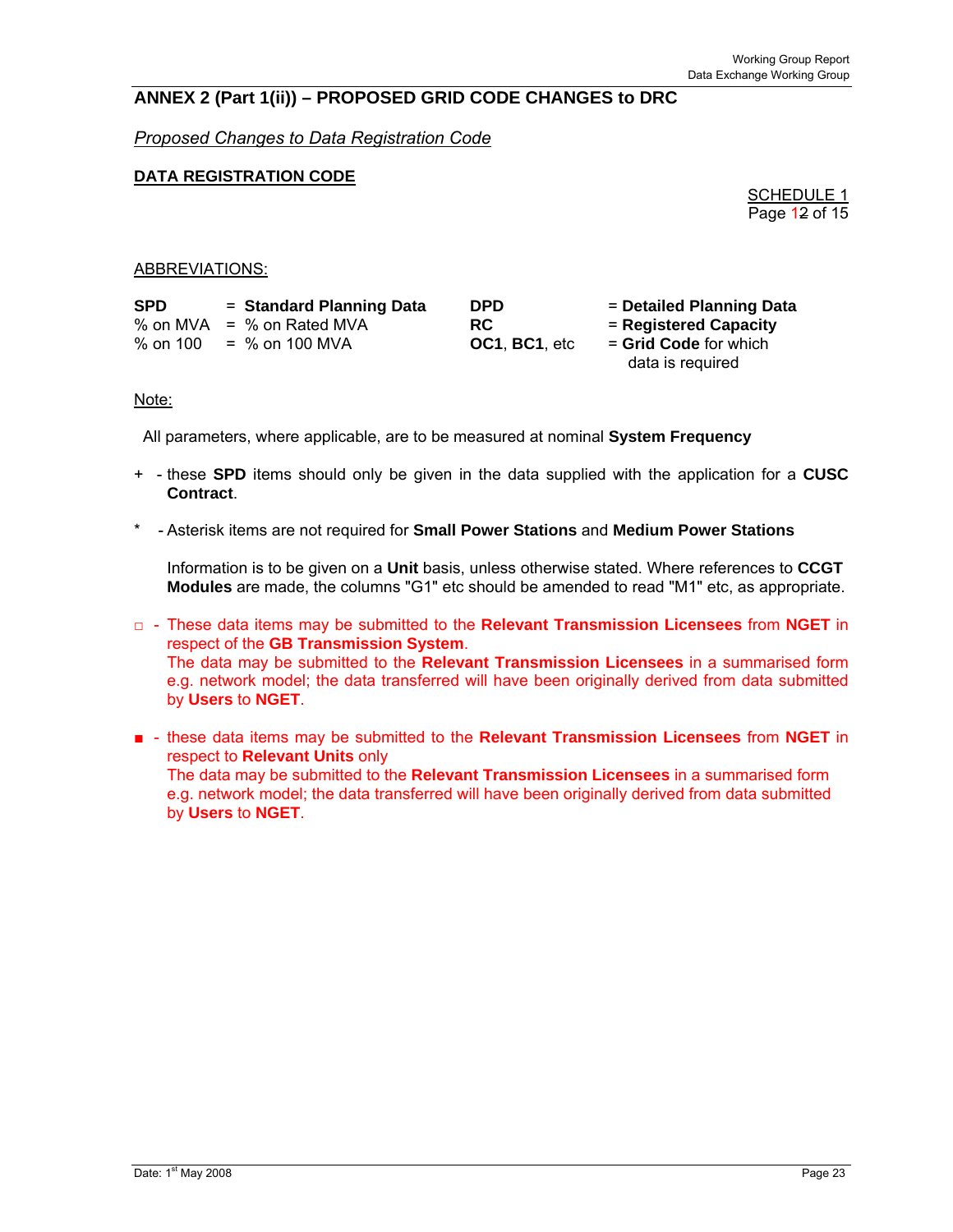#### **DATA REGISTRATION CODE**

# SCHEDULE 1<br>Page 24 of 15

#### **GENERATING UNIT (OR CCGT MODULE) TECHNICAL DATA**

**POWER STATION** NAME: \_\_\_\_\_\_\_\_\_\_\_\_\_\_\_\_\_\_\_\_\_\_\_\_\_ DATE: \_\_\_\_\_\_\_\_\_\_\_\_\_

| <b>DATA DESCRIPTION</b>                                                                                                                                                                                                                                                    |                   | <b>DATA</b><br><b>EXCH</b> |                      | <b>DATA</b><br>CAT.      |                | <b>GENERATING UNIT OR STATION</b><br><b>DATA</b> |                |                |                |                |                  |  |
|----------------------------------------------------------------------------------------------------------------------------------------------------------------------------------------------------------------------------------------------------------------------------|-------------------|----------------------------|----------------------|--------------------------|----------------|--------------------------------------------------|----------------|----------------|----------------|----------------|------------------|--|
|                                                                                                                                                                                                                                                                            |                   | CUSC<br>Cont               | CUSC<br>App.<br>Form |                          | FYr<br>0       | FYr<br>1                                         | FYr<br>2       | FYr<br>3       | FYr<br>4       | FYr<br>5       | FYr <sub>6</sub> |  |
| <b>GENERATING STATION DEMANDS:</b>                                                                                                                                                                                                                                         |                   |                            |                      |                          |                |                                                  |                |                |                |                |                  |  |
| Demand associated with the Power Station<br>supplied through the GB Transmission System or<br>the Generator's User System (PC.A.5.2)                                                                                                                                       |                   |                            |                      |                          |                |                                                  |                |                |                |                |                  |  |
| - The maximum <b>Demand</b> that could occur.                                                                                                                                                                                                                              | МW<br>Mvar        | $\Box$<br>$\Box$           |                      | <b>DPD</b><br><b>DPD</b> |                |                                                  |                |                |                |                |                  |  |
| <b>Demand</b> at specified time of annual peak half hour<br>of GB Transmission System Demand at Annual<br><b>ACS Conditions.</b>                                                                                                                                           | <b>MW</b><br>Mvar | $\Box$<br>$\Box$           |                      | <b>DPD</b><br><b>DPD</b> |                |                                                  |                |                |                |                |                  |  |
| Demand at specified time of annual minimum half-<br>hour of GB Transmission System Demand.                                                                                                                                                                                 | <b>MW</b><br>Mvar | $\Box$<br>$\Box$           |                      | <b>DPD</b><br><b>DPD</b> |                |                                                  |                |                |                |                |                  |  |
| (Additional Demand supplied through the unit<br>transformers to be provided below)                                                                                                                                                                                         |                   |                            |                      |                          |                |                                                  |                |                |                |                |                  |  |
| INDIVIDUAL GENERATING UNIT (OR AS THE<br>CASE MAY BE, CCGT MODULE) DATA                                                                                                                                                                                                    |                   |                            |                      |                          | G <sub>1</sub> | G <sub>2</sub>                                   | G <sub>3</sub> | G <sub>4</sub> | G <sub>5</sub> | G <sub>6</sub> | <b>STN</b>       |  |
| Point of connection to the GB Transmission System<br>(or the Total System if embedded) of the<br>Generating Unit (other than a CCGT Unit) or the<br>CCGT Module, as the case may be in terms of<br>geographical and electrical location and system<br>voltage (PC.A.3.4.1) | Text              | $\Box$                     | a,                   | <b>SPD</b>               |                |                                                  |                |                |                |                |                  |  |
| If the busbars at the <b>Connection Point</b> are normally<br>run in separate sections identify the section to which<br>the Generating Unit (other than a CCGT Unit) or<br>CCGT Module, as the case may be is connected<br>(PC.A.3.1.5)                                    | Section<br>Number | $\Box$                     | ٠                    | <b>SPD</b>               |                |                                                  |                |                |                |                |                  |  |
| Type of Unit (steam, Gas Turbine Combined Cycle<br>Gas Turbine Unit, tidal, wind, etc.)<br>(PC.A.3.2.2(h))                                                                                                                                                                 |                   | $\Box$                     |                      |                          |                |                                                  |                |                |                |                |                  |  |
| A list of the CCGT Units within a CCGT Module,<br>identifying each CCGT Unit, and the CCGT Module<br>of which it forms part, unambiguously. In the case of<br>a Range CCGT Module, details of the possible<br>configurations should also be submitted.<br>(PC.A.3.2.2(g))  |                   | $\Box$                     |                      | <b>SPD</b>               |                |                                                  |                |                |                |                |                  |  |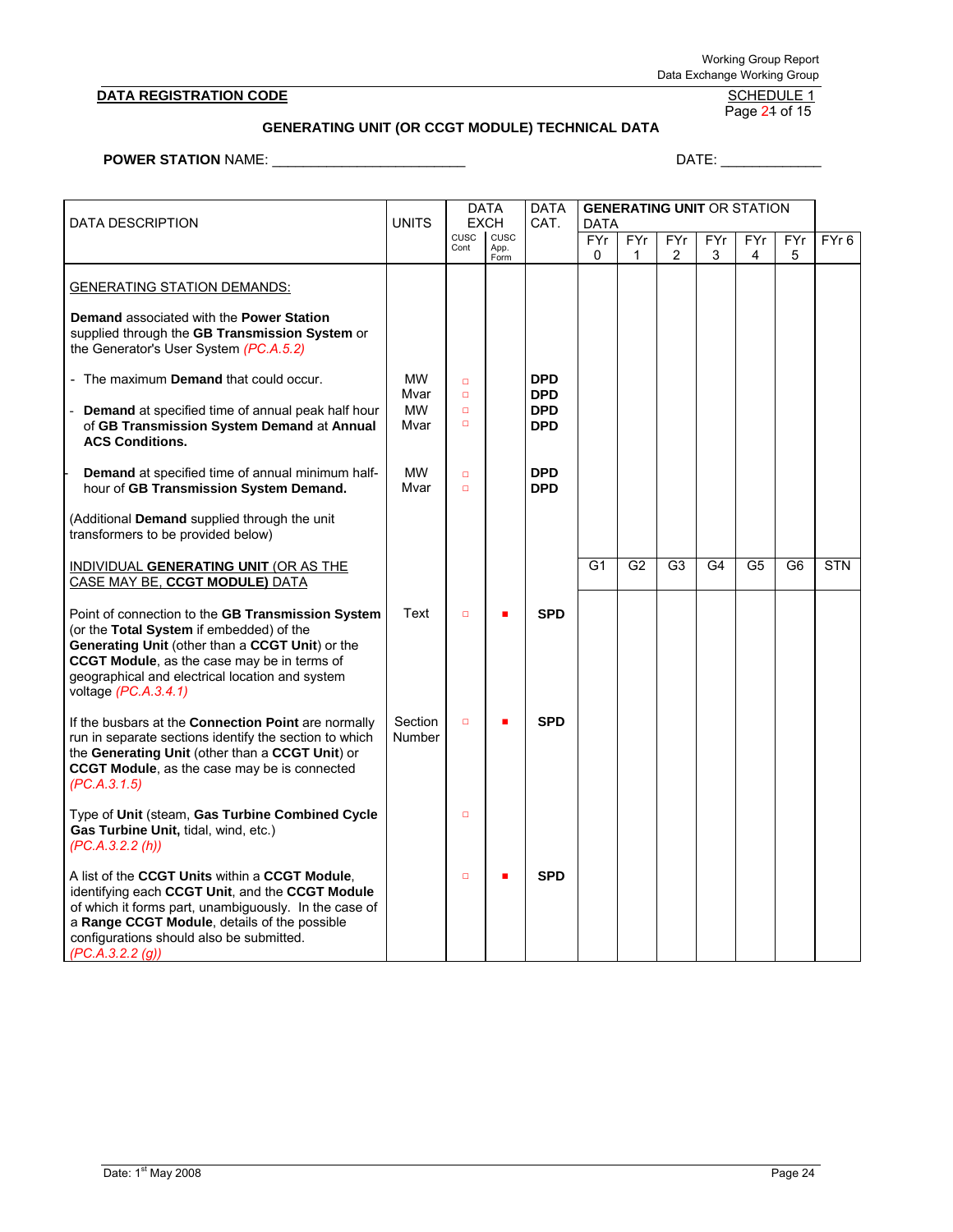| <b>DATA DESCRIPTION</b>                                                                                                              | <b>DATA</b><br><b>UNITS</b><br><b>EXCH</b> |                  |                      | <b>DATA</b><br>CAT.      | <b>GENERATING UNIT (OR CCGT MODULE, AS</b><br>THE CASE MAY BE) |                             |                |                                                    |    |                |            |  |
|--------------------------------------------------------------------------------------------------------------------------------------|--------------------------------------------|------------------|----------------------|--------------------------|----------------------------------------------------------------|-----------------------------|----------------|----------------------------------------------------|----|----------------|------------|--|
|                                                                                                                                      |                                            | CUSC<br>Cont     | CUSC<br>App.<br>Form |                          | G <sub>1</sub>                                                 | G <sub>2</sub>              | G <sub>3</sub> | G4                                                 | G5 | G <sub>6</sub> | <b>STN</b> |  |
|                                                                                                                                      |                                            |                  |                      |                          |                                                                |                             |                |                                                    |    |                |            |  |
| Rated MVA (PC.A.3.3.1)<br>Rated MW (PC.A.3.3.1)                                                                                      | <b>MVA</b><br><b>MW</b>                    | $\Box$<br>$\Box$ | Ē,<br>п              | SPD+<br>SPD+             |                                                                |                             |                |                                                    |    |                |            |  |
| Rated terminal voltage (PC.A.5.3.2.(a) &                                                                                             | kV                                         | $\Box$           |                      | <b>DPD</b>               |                                                                |                             |                |                                                    |    |                |            |  |
| PC.A.5.4.2(b)<br>*Performance Chart at Generating Unit                                                                               |                                            |                  |                      | <b>SPD</b>               |                                                                | (see OC2 for specification) |                |                                                    |    |                |            |  |
| stator terminals $(PC.A.3.2.2(f)(i))$<br>*Output Usable (on a monthly basis)                                                         | <b>MW</b>                                  |                  |                      | <b>SPD</b>               |                                                                |                             |                | (except in relation to CCGT Modules when           |    |                |            |  |
| (PC.A.3.2.2(b))                                                                                                                      |                                            |                  |                      |                          |                                                                |                             |                | required on a unit basis under the Grid Code, this |    |                |            |  |
| Turbo-Generator inertia constant (for                                                                                                | MW secs                                    | $\Box$           | П                    | SPD+                     |                                                                |                             |                | data item may be supplied under Schedule 3)        |    |                |            |  |
| synchronous machines) (PC.A.5.3.2(a))<br>Short circuit ratio (synchronous machines)                                                  | /MVA                                       | $\Box$           | $\blacksquare$       | SPD+                     |                                                                |                             |                |                                                    |    |                |            |  |
| (PC.A.5.3.2(a))                                                                                                                      |                                            |                  |                      |                          |                                                                |                             |                |                                                    |    |                |            |  |
| Normal auxiliary load supplied by the<br><b>Generating Unit at rated MW output</b>                                                   | <b>MW</b><br>Mvar                          | $\Box$<br>$\Box$ |                      | <b>DPD</b><br><b>DPD</b> |                                                                |                             |                |                                                    |    |                |            |  |
| (PC.A.5.2.1)<br>Rated field current at rated MW and Mvar                                                                             | A                                          | $\Box$           |                      | <b>DPD</b>               |                                                                |                             |                |                                                    |    |                |            |  |
| output and at rated terminal voltage<br>(PC.A.5.3.2(a))                                                                              |                                            |                  |                      |                          |                                                                |                             |                |                                                    |    |                |            |  |
| Field current open circuit saturation curve<br>(as derived from appropriate manufacturers'                                           |                                            |                  |                      |                          |                                                                |                             |                |                                                    |    |                |            |  |
| test certificates): $(PC.A.5.3.2(a))$                                                                                                |                                            |                  |                      |                          |                                                                |                             |                |                                                    |    |                |            |  |
| 120% rated terminal volts<br>110% rated terminal volts                                                                               | Α<br>A                                     | $\Box$<br>$\Box$ |                      | <b>DPD</b><br><b>DPD</b> |                                                                |                             |                |                                                    |    |                |            |  |
| 100% rated terminal volts                                                                                                            | A                                          | $\Box$           |                      | <b>DPD</b>               |                                                                |                             |                |                                                    |    |                |            |  |
| 90% rated terminal volts                                                                                                             | A                                          | $\Box$<br>$\Box$ |                      | <b>DPD</b>               |                                                                |                             |                |                                                    |    |                |            |  |
| 80% rated terminal volts                                                                                                             | Α                                          | $\Box$           |                      | <b>DPD</b>               |                                                                |                             |                |                                                    |    |                |            |  |
| 70% rated terminal volts                                                                                                             | Α                                          | $\Box$           |                      | <b>DPD</b>               |                                                                |                             |                |                                                    |    |                |            |  |
| 60% rated terminal volts<br>50% rated terminal volts                                                                                 | A<br>A                                     | $\Box$           |                      | <b>DPD</b><br><b>DPD</b> |                                                                |                             |                |                                                    |    |                |            |  |
| <b>IMPEDANCES:</b><br>(Unsaturated)                                                                                                  |                                            |                  |                      |                          |                                                                |                             |                |                                                    |    |                |            |  |
| Direct axis synchronous reactance                                                                                                    | $%$ on                                     | $\Box$           |                      | <b>DPD</b>               |                                                                |                             |                |                                                    |    |                |            |  |
| (PC.A.5.3.2(a))<br>Direct axis transient reactance                                                                                   | <b>MVA</b><br>$%$ on                       | $\Box$           | Ē,                   | SPD+                     |                                                                |                             |                |                                                    |    |                |            |  |
| (PC.A.3.3.1(a) & PC.A.5.3.2(a)                                                                                                       | <b>MVA</b>                                 |                  |                      |                          |                                                                |                             |                |                                                    |    |                |            |  |
| Direct axis sub-transient reactance<br>(PC.A.5.3.2(a))                                                                               | $%$ on<br><b>MVA</b>                       | $\Box$           |                      | <b>DPD</b>               |                                                                |                             |                |                                                    |    |                |            |  |
| Quad axis synch reactance (PC.A.5.3.2(a))                                                                                            | $%$ on                                     | $\Box$           |                      | <b>DPD</b>               |                                                                |                             |                |                                                    |    |                |            |  |
| Quad axis sub-transient reactance                                                                                                    | MVA<br>$%$ on                              | $\Box$           |                      | <b>DPD</b>               |                                                                |                             |                |                                                    |    |                |            |  |
| (PC.A.5.3.2(a))                                                                                                                      | <b>MVA</b>                                 |                  |                      |                          |                                                                |                             |                |                                                    |    |                |            |  |
| Stator leakage reactance (PC.A.5.3.2(a))                                                                                             | $%$ on<br>MVA                              | $\Box$           |                      | <b>DPD</b>               |                                                                |                             |                |                                                    |    |                |            |  |
| Armature winding direct current                                                                                                      | $%$ on                                     | $\Box$           |                      | <b>DPD</b>               |                                                                |                             |                |                                                    |    |                |            |  |
| resistance (PC.A.5.3.2(a))                                                                                                           | <b>MVA</b>                                 |                  |                      |                          |                                                                |                             |                |                                                    |    |                |            |  |
| In Scotland, negative sequence resistance<br>(PC.A.2.5.6 (a) (iv))                                                                   | $%$ on<br>MVA                              | $\Box$           |                      | <b>DPD</b>               |                                                                |                             |                |                                                    |    |                |            |  |
| the above data item relating to armature winding direct-current resistance need only be provided by Generators in relation<br>Note:- |                                            |                  |                      |                          |                                                                |                             |                |                                                    |    |                |            |  |
| to Generating Units commissioned after 1st March 1996 and in cases where, for whatever reason, the Generator is                      |                                            |                  |                      |                          |                                                                |                             |                |                                                    |    |                |            |  |
| aware of the value of the data item.                                                                                                 |                                            |                  |                      |                          |                                                                |                             |                |                                                    |    |                |            |  |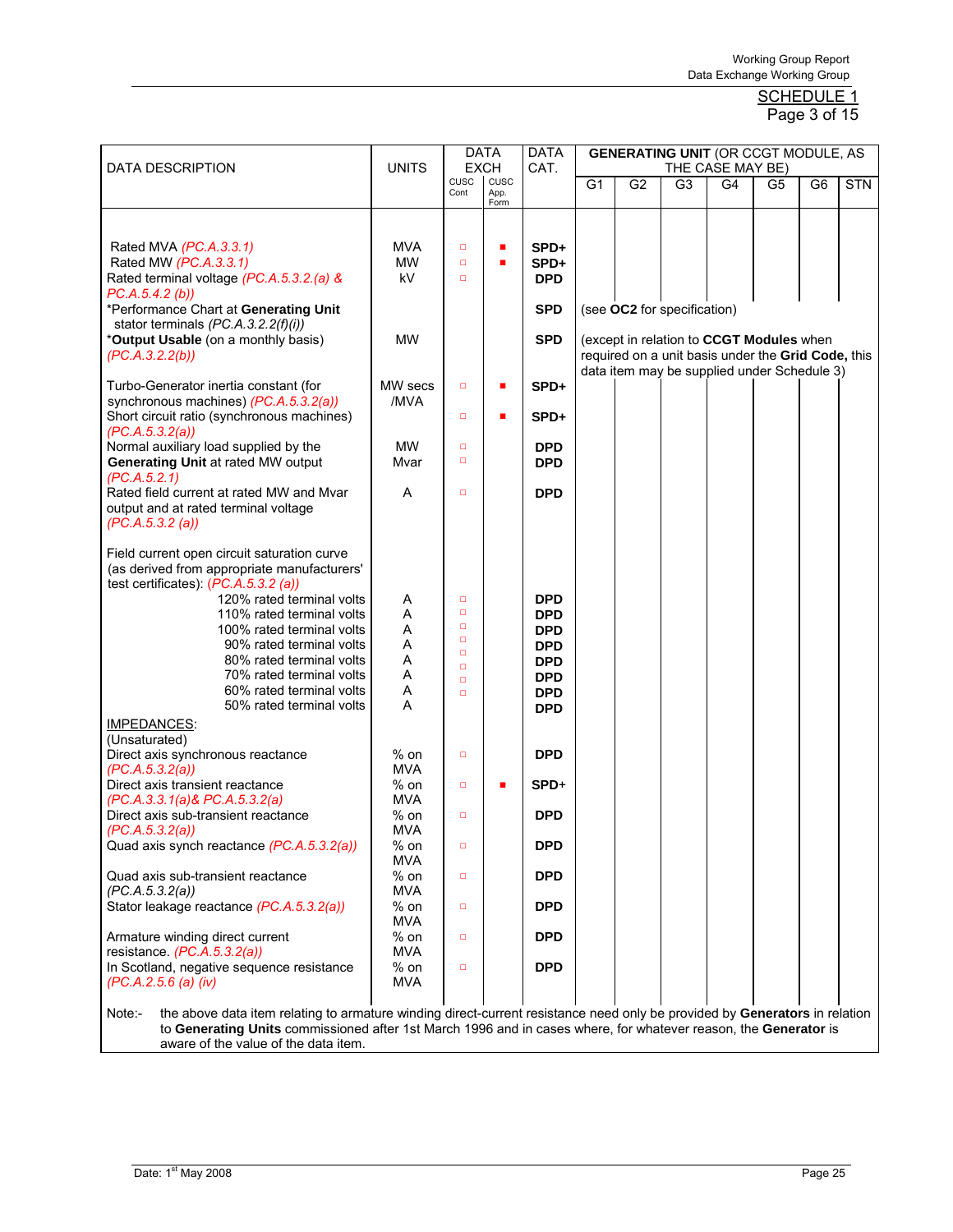#### SCHEDULE 1 Page 4 of 15

| <b>DATA DESCRIPTION</b>                                                                                                            | <b>UNITS</b>                                                                                                                                                                                                                                                                                                                                                                                                                                                                                                                                                                                                                                                                                              | <b>DATA</b><br><b>EXCH</b> |                      | <b>DAT</b><br>A          | <b>GENERATING UNIT OR STATION DATA</b> |                 |                |    |    |    |            |
|------------------------------------------------------------------------------------------------------------------------------------|-----------------------------------------------------------------------------------------------------------------------------------------------------------------------------------------------------------------------------------------------------------------------------------------------------------------------------------------------------------------------------------------------------------------------------------------------------------------------------------------------------------------------------------------------------------------------------------------------------------------------------------------------------------------------------------------------------------|----------------------------|----------------------|--------------------------|----------------------------------------|-----------------|----------------|----|----|----|------------|
|                                                                                                                                    |                                                                                                                                                                                                                                                                                                                                                                                                                                                                                                                                                                                                                                                                                                           | <b>CUSC</b><br>Cont        | CUSC<br>App.<br>Form | CAT.                     | G1                                     | G <sub>2</sub>  | G <sub>3</sub> | G4 | G5 | G6 | <b>STN</b> |
| <b>TIME CONSTANTS</b><br>(Short-circuit and Unsaturated)                                                                           |                                                                                                                                                                                                                                                                                                                                                                                                                                                                                                                                                                                                                                                                                                           |                            |                      |                          |                                        |                 |                |    |    |    |            |
| Direct axis transient time constant<br>(PC.A.5.3.2(a))                                                                             | S                                                                                                                                                                                                                                                                                                                                                                                                                                                                                                                                                                                                                                                                                                         | $\Box$                     |                      | <b>DPD</b>               |                                        |                 |                |    |    |    |            |
| Direct axis sub-transient time constant<br>(PC.A.5.3.2(a))                                                                         | S                                                                                                                                                                                                                                                                                                                                                                                                                                                                                                                                                                                                                                                                                                         | $\Box$                     |                      | <b>DPD</b>               |                                        |                 |                |    |    |    |            |
| Quadrature axis sub-transient time constant<br>(PC.A.5.3.2(a))                                                                     | S                                                                                                                                                                                                                                                                                                                                                                                                                                                                                                                                                                                                                                                                                                         | $\Box$                     |                      | <b>DPD</b>               |                                        |                 |                |    |    |    |            |
| Stator time constant (PC.A.5.3.2(a))                                                                                               | S                                                                                                                                                                                                                                                                                                                                                                                                                                                                                                                                                                                                                                                                                                         | $\Box$                     |                      | <b>DPD</b>               |                                        |                 |                |    |    |    |            |
| <b>GENERATING UNIT STEP-UP</b><br><b>TRANSFORMER</b>                                                                               |                                                                                                                                                                                                                                                                                                                                                                                                                                                                                                                                                                                                                                                                                                           |                            |                      |                          |                                        |                 |                |    |    |    |            |
| Rated MVA (PC.A.3.3.1 & PC.A.5.3.2)<br>Voltage Ratio (PC.A.5.3.2)                                                                  | <b>MVA</b>                                                                                                                                                                                                                                                                                                                                                                                                                                                                                                                                                                                                                                                                                                | $\Box$<br>$\Box$           |                      | SPD+<br><b>DPD</b>       |                                        |                 |                |    |    |    |            |
| Positive sequence reactance: (PC.A.5.3.2)<br>Max tap                                                                               | % on MVA                                                                                                                                                                                                                                                                                                                                                                                                                                                                                                                                                                                                                                                                                                  | $\Box$                     |                      | SPD+                     |                                        |                 |                |    |    |    |            |
| Min tap<br>Nominal tap                                                                                                             | % on MVA<br>% on MVA                                                                                                                                                                                                                                                                                                                                                                                                                                                                                                                                                                                                                                                                                      | $\Box$<br>$\Box$           |                      | SPD+<br>SPD+             |                                        |                 |                |    |    |    |            |
| Positive sequence resistance: (PC.A.5.3.2)                                                                                         | % on MVA                                                                                                                                                                                                                                                                                                                                                                                                                                                                                                                                                                                                                                                                                                  |                            |                      |                          |                                        |                 |                |    |    |    |            |
| Max tap<br>Min tap                                                                                                                 | % on MVA                                                                                                                                                                                                                                                                                                                                                                                                                                                                                                                                                                                                                                                                                                  | $\Box$<br>$\Box$           |                      | <b>DPD</b><br><b>DPD</b> |                                        |                 |                |    |    |    |            |
| Nominal tap                                                                                                                        | % on MVA                                                                                                                                                                                                                                                                                                                                                                                                                                                                                                                                                                                                                                                                                                  | $\Box$                     |                      | <b>DPD</b>               |                                        |                 |                |    |    |    |            |
| Zero phase sequence reactance (PC.A.5.3.2)                                                                                         | % on MVA                                                                                                                                                                                                                                                                                                                                                                                                                                                                                                                                                                                                                                                                                                  | $\Box$                     |                      | <b>DPD</b>               |                                        |                 |                |    |    |    |            |
| Tap change range (PC.A.5.3.2)                                                                                                      | $+$ % / -%                                                                                                                                                                                                                                                                                                                                                                                                                                                                                                                                                                                                                                                                                                | $\Box$                     |                      | <b>DPD</b>               |                                        |                 |                |    |    |    |            |
| Tap change step size (PC.A.5.3.2)                                                                                                  | %                                                                                                                                                                                                                                                                                                                                                                                                                                                                                                                                                                                                                                                                                                         | $\Box$                     |                      | <b>DPD</b>               |                                        |                 |                |    |    |    |            |
| Tap changer type: on-load or off-circuit<br>(PC.A.5.3.2)                                                                           | On/Off                                                                                                                                                                                                                                                                                                                                                                                                                                                                                                                                                                                                                                                                                                    | $\Box$                     |                      | <b>DPD</b>               |                                        |                 |                |    |    |    |            |
| <b>EXCITATION:</b>                                                                                                                 |                                                                                                                                                                                                                                                                                                                                                                                                                                                                                                                                                                                                                                                                                                           |                            |                      |                          |                                        |                 |                |    |    |    |            |
| Note:<br>aware of the data items listed under Option 2 in relation to that Generating Unit.                                        | The data items requested under Option 1 below may continue to be provided by Generators in relation to<br>Generating Units on the System at 9 January 1995 (in this paragraph, the "relevant date") or they may provide the<br>new data items set out under Option 2. Generators must supply the data as set out under Option 2 (and not those<br>under Option 1) for Generating Unit excitation control systems commissioned after the relevant date, those<br>Generating Unit excitation control systems recommissioned for any reason such as refurbishment after the relevant<br>date and Generating Unit excitation control systems where, as a result of testing or other process, the Generator is |                            |                      |                          |                                        |                 |                |    |    |    |            |
| <b>Option 1</b>                                                                                                                    |                                                                                                                                                                                                                                                                                                                                                                                                                                                                                                                                                                                                                                                                                                           |                            |                      |                          |                                        |                 |                |    |    |    |            |
| DC gain of Excitation Loop (PC.A.5.3.2(c))                                                                                         |                                                                                                                                                                                                                                                                                                                                                                                                                                                                                                                                                                                                                                                                                                           | $\Box$                     |                      | <b>DPD</b>               |                                        |                 |                |    |    |    |            |
| Max field voltage (PC.A.5.3.2(c))                                                                                                  | V                                                                                                                                                                                                                                                                                                                                                                                                                                                                                                                                                                                                                                                                                                         | $\Box$                     |                      | <b>DPD</b>               |                                        |                 |                |    |    |    |            |
| Min field voltage (PC.A.5.3.2(c))                                                                                                  | V                                                                                                                                                                                                                                                                                                                                                                                                                                                                                                                                                                                                                                                                                                         | $\Box$                     |                      | <b>DPD</b>               |                                        |                 |                |    |    |    |            |
| Rated field voltage (PC.A.5.3.2(c))                                                                                                | $\vee$                                                                                                                                                                                                                                                                                                                                                                                                                                                                                                                                                                                                                                                                                                    | $\Box$                     |                      | <b>DPD</b>               |                                        |                 |                |    |    |    |            |
| Max rate of change of field volts: (PC.A.5.3.2(c))                                                                                 |                                                                                                                                                                                                                                                                                                                                                                                                                                                                                                                                                                                                                                                                                                           |                            |                      |                          |                                        |                 |                |    |    |    |            |
| Rising<br>Falling                                                                                                                  | V/Sec<br>V/Sec                                                                                                                                                                                                                                                                                                                                                                                                                                                                                                                                                                                                                                                                                            | $\Box$<br>$\Box$           |                      | <b>DPD</b><br><b>DPD</b> |                                        |                 |                |    |    |    |            |
| Details of Excitation Loop (PC.A.5.3.2(c))<br>Described in block diagram form showing<br>transfer functions of individual elements | Diagram                                                                                                                                                                                                                                                                                                                                                                                                                                                                                                                                                                                                                                                                                                   | $\Box$                     |                      | <b>DPD</b>               |                                        | (please attach) |                |    |    |    |            |
| Dynamic characteristics of over- excitation limiter                                                                                |                                                                                                                                                                                                                                                                                                                                                                                                                                                                                                                                                                                                                                                                                                           | $\Box$                     |                      | <b>DPD</b>               |                                        |                 |                |    |    |    |            |
| (PC.A.5.3.2(c))<br>Dynamic characteristics of under-excitation<br>limiter $(PC.A.5.3.2(c))$                                        |                                                                                                                                                                                                                                                                                                                                                                                                                                                                                                                                                                                                                                                                                                           | $\Box$                     |                      | <b>DPD</b>               |                                        |                 |                |    |    |    |            |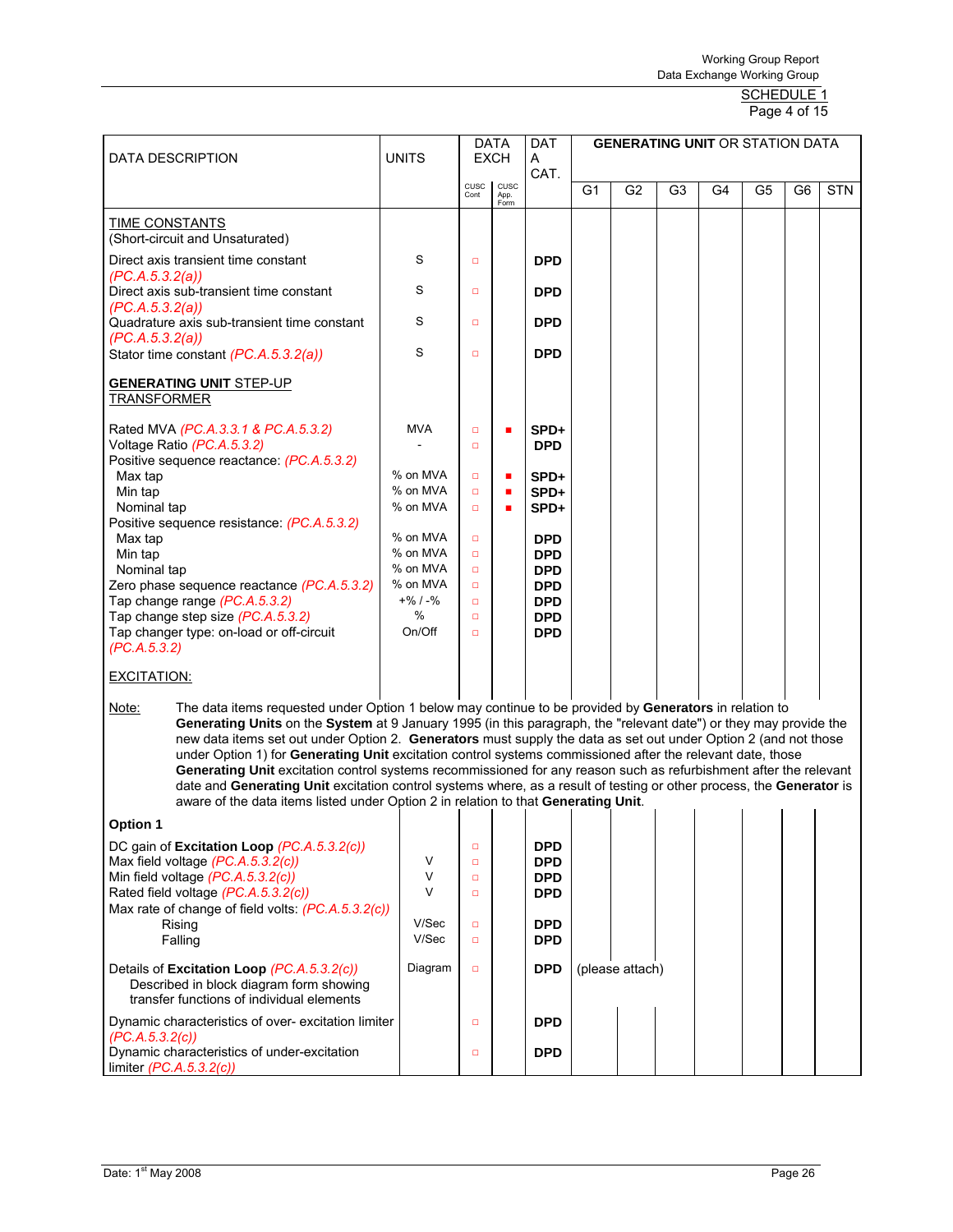#### SCHEDULE 1 Page 5 of 15

| <b>DATA DESCRIPTION</b>                                                                                                                                            | <b>UNITS</b>     | <b>DATA</b><br><b>EXCH</b> |                      | <b>DATA</b><br>CAT.      |                |                | <b>GENERATING UNIT OR STATION DATA</b> |    |                |                |            |  |  |  |
|--------------------------------------------------------------------------------------------------------------------------------------------------------------------|------------------|----------------------------|----------------------|--------------------------|----------------|----------------|----------------------------------------|----|----------------|----------------|------------|--|--|--|
|                                                                                                                                                                    |                  | CUSC<br>Cont               | CUSC<br>App.<br>Form |                          | G <sub>1</sub> | G <sub>2</sub> | G <sub>3</sub>                         | G4 | G <sub>5</sub> | G <sub>6</sub> | <b>STN</b> |  |  |  |
| Option <sub>2</sub>                                                                                                                                                |                  |                            |                      |                          |                |                |                                        |    |                |                |            |  |  |  |
| Exciter category, e.g. Rotating Exciter, or Static<br>Exciter etc $(PC.A.5.3.2(c))$                                                                                | Text             | $\Box$                     | п                    | <b>SPD</b>               |                |                |                                        |    |                |                |            |  |  |  |
| Excitation System Nominal (PC.A.5.3.2(c))<br><b>Response</b><br>V⊧                                                                                                 | $Sec-1$          | $\Box$                     |                      | <b>DPD</b>               |                |                |                                        |    |                |                |            |  |  |  |
| Rated Field Voltage (PC.A.5.3.2(c))<br>$U_{fN}$<br>No-load Field Voltage (PC.A.5.3.2(c))<br>$U_{f\Omega}$<br>Excitation System On-Load (PC.A.5.3.2(c))             | $\vee$<br>$\vee$ | $\Box$<br>$\Box$<br>$\Box$ |                      | <b>DPD</b><br><b>DPD</b> |                |                |                                        |    |                |                |            |  |  |  |
| <b>Positive Ceiling Voltage</b><br>$U_{\text{pl+}}$                                                                                                                | $\vee$           |                            |                      | <b>DPD</b>               |                |                |                                        |    |                |                |            |  |  |  |
| Excitation System No-Load (PC.A.5.3.2(c))<br><b>Positive Ceiling Voltage</b><br>$U_{pQ+}$                                                                          | $\vee$           | $\Box$                     |                      | <b>DPD</b>               |                |                |                                        |    |                |                |            |  |  |  |
| Excitation System No-Load (PC.A.5.3.2(c))<br><b>Negative Ceiling Voltage</b><br>$U_{nO}$<br>Power System Stabiliser (PSS) (PC.A.3.4.2)                             | $\vee$           | $\Box$                     |                      | <b>DPD</b>               |                |                |                                        |    |                |                |            |  |  |  |
| fitted                                                                                                                                                             | Yes/No           | $\Box$                     |                      | <b>SPD</b>               |                |                |                                        |    |                |                |            |  |  |  |
| Details of Excitation System (PC.A.5.3.2(c))<br>(including PSS if fitted) described in block<br>diagram form showing transfer functions of<br>individual elements. | Diagram          | $\Box$                     |                      | <b>DPD</b>               |                |                |                                        |    |                |                |            |  |  |  |
| Details of Over-excitation Limiter<br>(PC.A.5.3.2(c))<br>described in block diagram form showing<br>transfer functions of individual elements.                     | Diagram          | $\Box$                     |                      | <b>DPD</b>               |                |                |                                        |    |                |                |            |  |  |  |
| Details of Under-excitation Limiter<br>(PC.A.5.3.2(c))<br>described in block diagram form showing<br>transfer functions of individual elements.                    | Diagram          | $\Box$                     |                      | <b>DPD</b>               |                |                |                                        |    |                |                |            |  |  |  |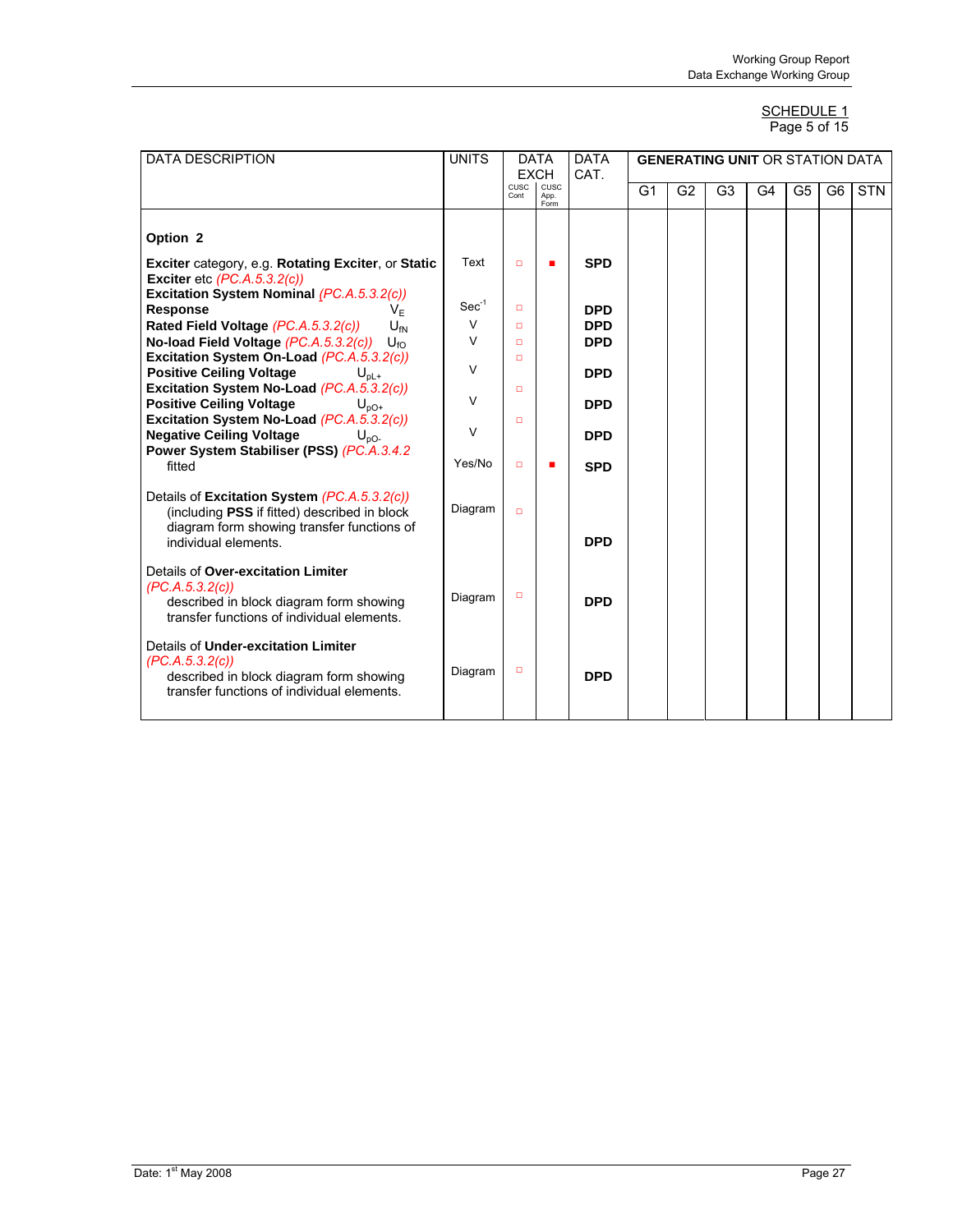#### <u>SCHEDULE 1</u> **Page 6 of 15**

| <b>DATA DESCRIPTION</b>                                                                                                                                                                                                                                                                                                                                                                                                                                                                                                                                                                                                                                                                                                                                                                                        | <b>UNITS</b><br><b>DATA</b><br><b>EXCH</b> |                                                                                                                      |                      | <b>DATA</b><br>CAT.                                                                                                                                                  | <b>GENERATING UNIT OR STATION DATA</b> |                |    |    |                |                |            |  |  |
|----------------------------------------------------------------------------------------------------------------------------------------------------------------------------------------------------------------------------------------------------------------------------------------------------------------------------------------------------------------------------------------------------------------------------------------------------------------------------------------------------------------------------------------------------------------------------------------------------------------------------------------------------------------------------------------------------------------------------------------------------------------------------------------------------------------|--------------------------------------------|----------------------------------------------------------------------------------------------------------------------|----------------------|----------------------------------------------------------------------------------------------------------------------------------------------------------------------|----------------------------------------|----------------|----|----|----------------|----------------|------------|--|--|
|                                                                                                                                                                                                                                                                                                                                                                                                                                                                                                                                                                                                                                                                                                                                                                                                                |                                            | cusc  <br>Cont                                                                                                       | cusc<br>App.<br>Form |                                                                                                                                                                      | G <sub>1</sub>                         | G <sub>2</sub> | G3 | G4 | G <sub>5</sub> | G <sub>6</sub> | <b>STN</b> |  |  |
| <b>GOVERNOR AND ASSOCIATED PRIME MOVER PARAMETERS</b>                                                                                                                                                                                                                                                                                                                                                                                                                                                                                                                                                                                                                                                                                                                                                          |                                            |                                                                                                                      |                      |                                                                                                                                                                      |                                        |                |    |    |                |                |            |  |  |
| The data items requested under Option 1 below may continue to be provided by Generators in relation to Generating<br>Note:<br>Units on the System at 9 January 1995 (in this paragraph, the "relevant date") or they may provide the new data<br>items set out under Option 2. Generators must supply the data as set out under Option 2 (and not those under<br>Option 1) for Generating Unit governor control systems commissioned after the relevant date, those Generating<br>Unit governor control systems recommissioned for any reason such as refurbishment after the relevant date and<br>Generating Unit governor control systems where, as a result of testing or other process, the Generator is aware of<br>the data items listed under Option 2 in relation to that Generating Unit.<br>Option 1 |                                            |                                                                                                                      |                      |                                                                                                                                                                      |                                        |                |    |    |                |                |            |  |  |
|                                                                                                                                                                                                                                                                                                                                                                                                                                                                                                                                                                                                                                                                                                                                                                                                                |                                            |                                                                                                                      |                      |                                                                                                                                                                      |                                        |                |    |    |                |                |            |  |  |
| <b>GOVERNOR PARAMETERS (REHEAT</b><br>UNITS) (PC.A.5.3.2(d) – Option $1(i)$ )                                                                                                                                                                                                                                                                                                                                                                                                                                                                                                                                                                                                                                                                                                                                  |                                            |                                                                                                                      |                      |                                                                                                                                                                      |                                        |                |    |    |                |                |            |  |  |
| HP Governor average gain                                                                                                                                                                                                                                                                                                                                                                                                                                                                                                                                                                                                                                                                                                                                                                                       | MW/Hz                                      | $\Box$                                                                                                               |                      | <b>DPD</b>                                                                                                                                                           |                                        |                |    |    |                |                |            |  |  |
| Speeder motor setting range<br>HP governor valve time constant<br>HP governor valve opening limits<br>HP governor valve rate limits<br>Re-heat time constant (stored Active Energy<br>in reheater)<br>IP governor average gain<br>IP governor setting range<br>IP governor time constant<br>IP governor valve opening limits<br>IP governor valve rate limits<br>Details of acceleration sensitive<br>elements HP & IP in governor loop<br>Governor block diagram showing<br>transfer functions of individual elements<br><b>GOVERNOR</b> (Non-reheat steam and Gas<br>Turbines) (PC.A.5.3.2(d) - Option $1(ii)$ )                                                                                                                                                                                             | Hz<br>S<br>S<br>MW/Hz<br>Hz<br>S           | $\Box$<br>$\Box$<br>$\Box$<br>$\Box$<br>$\Box$<br>$\Box$<br>$\Box$<br>$\Box$<br>$\Box$<br>$\Box$<br>$\Box$<br>$\Box$ |                      | <b>DPD</b><br><b>DPD</b><br><b>DPD</b><br><b>DPD</b><br><b>DPD</b><br><b>DPD</b><br><b>DPD</b><br><b>DPD</b><br><b>DPD</b><br><b>DPD</b><br><b>DPD</b><br><b>DPD</b> | (please attach)<br>(please attach)     |                |    |    |                |                |            |  |  |
| Governor average gain<br>Speeder motor setting range<br>Time constant of steam or fuel governor valve<br>Governor valve opening limits<br>Governor valve rate limits<br>Time constant of turbine<br>Governor block diagram                                                                                                                                                                                                                                                                                                                                                                                                                                                                                                                                                                                     | MW/Hz<br>S<br>S                            | $\Box$<br>$\Box$<br>$\Box$<br>$\Box$<br>$\Box$<br>$\Box$<br>$\Box$                                                   |                      | <b>DPD</b><br><b>DPD</b><br><b>DPD</b><br><b>DPD</b><br><b>DPD</b><br><b>DPD</b><br><b>DPD</b>                                                                       | (please attach)                        |                |    |    |                |                |            |  |  |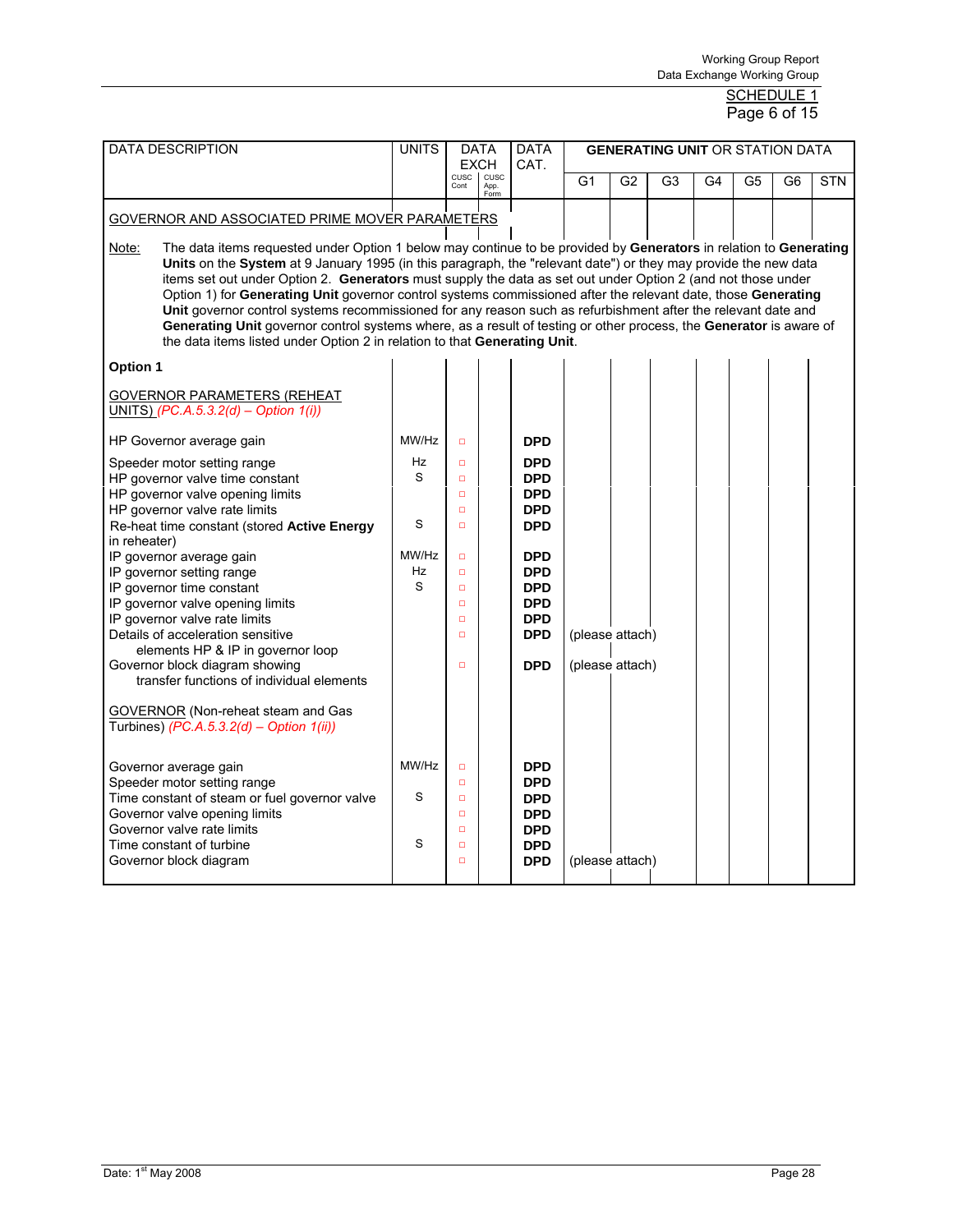#### SCHEDULE 1 Page 7 of 15

| DATA DESCRIPTION                                                                                                          | <b>UNITS</b>      |                     | <b>DATA</b><br><b>EXCH</b> | <b>DATA</b><br>CAT.                    |    |                |    |    |    |    | <b>GENERATING UNIT OR STATION DATA</b> |  |  |
|---------------------------------------------------------------------------------------------------------------------------|-------------------|---------------------|----------------------------|----------------------------------------|----|----------------|----|----|----|----|----------------------------------------|--|--|
|                                                                                                                           |                   | <b>CUSC</b><br>Cont | cusc<br>App.<br>Form       |                                        | G1 | G <sub>2</sub> | G3 | G4 | G5 | G6 | <b>STN</b>                             |  |  |
| $(PC.A.5.3.2(d) - Option 1(iii))$                                                                                         |                   |                     |                            |                                        |    |                |    |    |    |    |                                        |  |  |
| <b>BOILER &amp; STEAM TURBINE DATA*</b><br>Boiler time constant (Stored Active Energy)                                    | S                 |                     |                            | <b>DPD</b>                             |    |                |    |    |    |    |                                        |  |  |
| HP turbine response ratio:<br>(Proportion of Primary Response arising<br>from HP turbine)                                 | $\%$              |                     |                            | <b>DPD</b>                             |    |                |    |    |    |    |                                        |  |  |
| HP turbine response ratio:<br>(Proportion of High Frequency Response<br>arising from HP turbine)                          | $\%$              |                     |                            | <b>DPD</b>                             |    |                |    |    |    |    |                                        |  |  |
|                                                                                                                           |                   |                     | End of Option 1            |                                        |    |                |    |    |    |    |                                        |  |  |
| Option 2                                                                                                                  |                   |                     |                            |                                        |    |                |    |    |    |    |                                        |  |  |
| <b>All Generating Units</b>                                                                                               |                   |                     |                            |                                        |    |                |    |    |    |    |                                        |  |  |
| Governor Block Diagram showing<br>transfer function of individual elements<br>including acceleration sensitive elements   |                   | $\Box$              |                            | <b>DPD</b>                             |    |                |    |    |    |    |                                        |  |  |
| <b>Governor Time Constant</b><br>$(PC.A.5.3.2(d) - Option 2(i))$<br>#Governor Deadband<br>$(PC.A.5.3.2(d) - Option 2(i))$ | Sec               | $\Box$              |                            | <b>DPD</b>                             |    |                |    |    |    |    |                                        |  |  |
| - Maximum Setting<br>- Normal Setting<br>- Minimum Setting                                                                | ±Hz<br>±Hz<br>±Hz |                     |                            | <b>DPD</b><br><b>DPD</b><br><b>DPD</b> |    |                |    |    |    |    |                                        |  |  |
| Speeder Motor Setting Range<br>$(PC.A.5.3.2(d) - Option 2(i))$                                                            | $\%$              | $\Box$              |                            | <b>DPD</b>                             |    |                |    |    |    |    |                                        |  |  |
| Average Gain $(PC.A.5.3.2(d) - Option 2(i))$                                                                              | MW/Hz             | $\Box$              |                            | <b>DPD</b>                             |    |                |    |    |    |    |                                        |  |  |
| <b>Steam Units</b>                                                                                                        |                   |                     |                            |                                        |    |                |    |    |    |    |                                        |  |  |
| (PC.A.5.3.2(d) - Option 2(ii))                                                                                            |                   |                     |                            |                                        |    |                |    |    |    |    |                                        |  |  |
| <b>HP Valve Time Constant</b><br>HP Valve Opening Limits                                                                  | sec<br>$\%$       | $\Box$<br>$\Box$    |                            | <b>DPD</b><br><b>DPD</b>               |    |                |    |    |    |    |                                        |  |  |
| HP Valve Opening Rate Limits                                                                                              | $%$ /sec          | $\Box$              |                            | <b>DPD</b>                             |    |                |    |    |    |    |                                        |  |  |
| HP Valve Closing Rate Limits                                                                                              | %/sec             | $\Box$              |                            | <b>DPD</b>                             |    |                |    |    |    |    |                                        |  |  |
| <b>HP Turbine Time Constant</b>                                                                                           | sec               | $\Box$              |                            | <b>DPD</b>                             |    |                |    |    |    |    |                                        |  |  |
| $(PC.A.5.3.2(d) - Option 2(ii))$                                                                                          |                   |                     |                            |                                        |    |                |    |    |    |    |                                        |  |  |
| IP Valve Time Constant                                                                                                    | sec<br>%          | $\Box$<br>$\Box$    |                            | <b>DPD</b><br><b>DPD</b>               |    |                |    |    |    |    |                                        |  |  |
| IP Valve Opening Limits<br>IP Valve Opening Rate Limits                                                                   | $%$ /sec          | □                   |                            | <b>DPD</b>                             |    |                |    |    |    |    |                                        |  |  |
| IP Valve Closing Rate Limits                                                                                              | %/sec             | $\Box$              |                            | <b>DPD</b>                             |    |                |    |    |    |    |                                        |  |  |
| IP Turbine Time Constant                                                                                                  | sec               | $\Box$              |                            | <b>DPD</b>                             |    |                |    |    |    |    |                                        |  |  |
| $(PC.A.5.3.2(d) - Option 2(ii))$                                                                                          |                   |                     |                            |                                        |    |                |    |    |    |    |                                        |  |  |
| LP Valve Time Constant                                                                                                    | sec               | $\Box$              |                            | <b>DPD</b>                             |    |                |    |    |    |    |                                        |  |  |
| LP Valve Opening Limits<br>LP Valve Opening Rate Limits                                                                   | $\%$<br>%/sec     | $\Box$<br>$\Box$    |                            | <b>DPD</b><br><b>DPD</b>               |    |                |    |    |    |    |                                        |  |  |
| LP Valve Closing Rate Limits                                                                                              | %/sec             | $\Box$              |                            | <b>DPD</b>                             |    |                |    |    |    |    |                                        |  |  |
| LP Turbine Time Constant                                                                                                  | sec               | $\Box$              |                            | <b>DPD</b>                             |    |                |    |    |    |    |                                        |  |  |
| $(PC.A.5.3.2(d) - Option 2(ii))$                                                                                          |                   |                     |                            |                                        |    |                |    |    |    |    |                                        |  |  |
| <b>Reheater Time Constant</b>                                                                                             | sec               |                     |                            | <b>DPD</b>                             |    |                |    |    |    |    |                                        |  |  |
| <b>Boiler Time Constant</b>                                                                                               | sec               |                     |                            | <b>DPD</b>                             |    |                |    |    |    |    |                                        |  |  |
| <b>HP Power Fraction</b>                                                                                                  | %                 |                     |                            | <b>DPD</b>                             |    |                |    |    |    |    |                                        |  |  |
| <b>IP Power Fraction</b>                                                                                                  | %                 |                     |                            | <b>DPD</b>                             |    |                |    |    |    |    |                                        |  |  |

# Where the generating unit governor does not have a selectable deadband facility, then the actual value of the deadband need only be provided.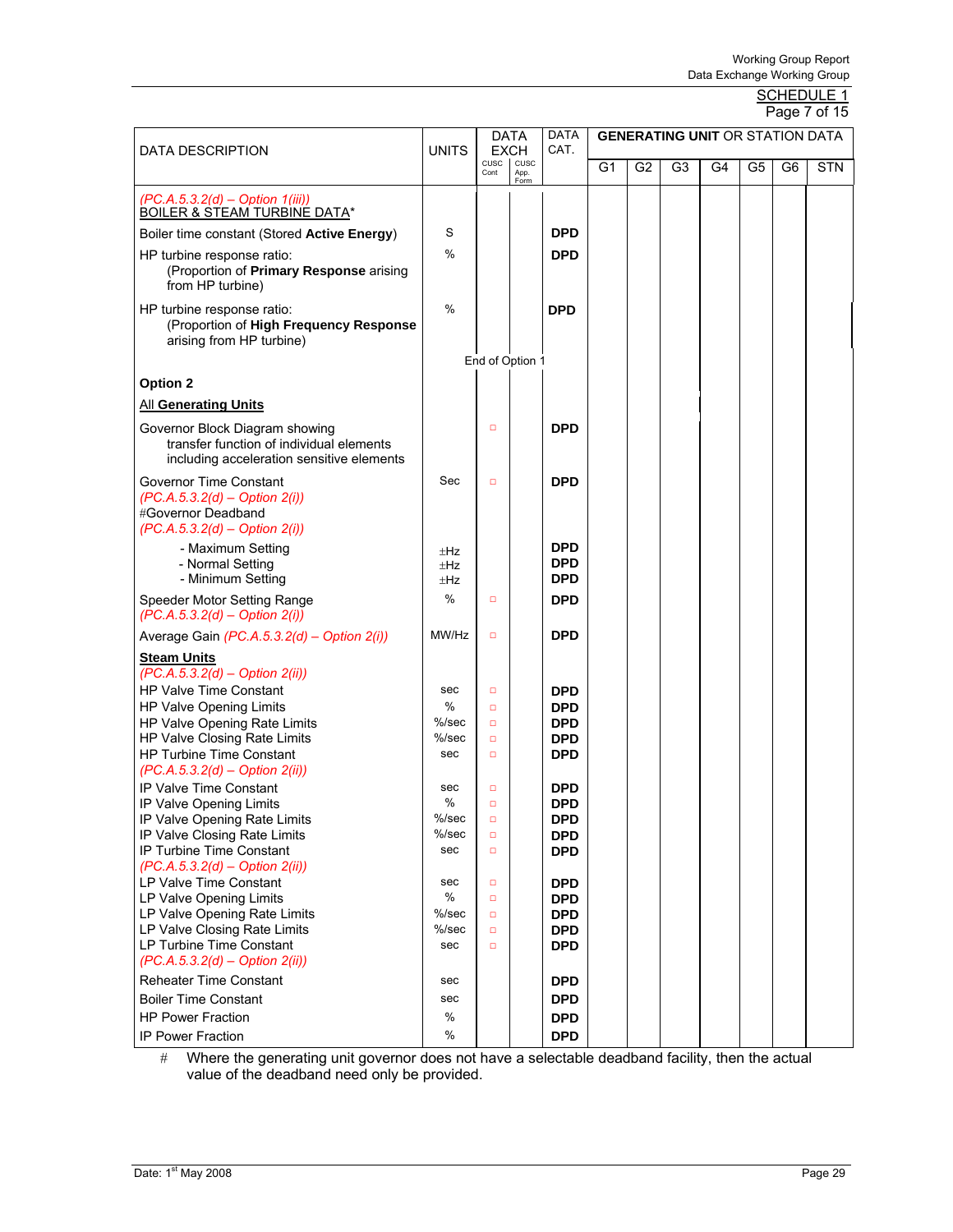#### SCHEDULE 1 Page 8 of 15

| <b>DATA DESCRIPTION</b>                                                     | <b>UNITS</b> |                 | <b>DATA</b><br><b>EXCH</b> | <b>DATA</b><br>CAT. |                |                |    |                | <b>GENERATING UNIT OR STATION DATA</b> |                |            |
|-----------------------------------------------------------------------------|--------------|-----------------|----------------------------|---------------------|----------------|----------------|----|----------------|----------------------------------------|----------------|------------|
|                                                                             |              | CUSC<br>Cont    | cusc<br>App.<br>Form       |                     | G <sub>1</sub> | G <sub>2</sub> | G3 | G <sub>4</sub> | G <sub>5</sub>                         | G <sub>6</sub> | <b>STN</b> |
|                                                                             |              |                 |                            |                     |                |                |    |                |                                        |                |            |
| <b>Gas Turbine Units</b><br>$(PC.A.5.3.2(d) - Option 2(iii))$               |              |                 |                            |                     |                |                |    |                |                                        |                |            |
| Inlet Guide Vane Time Constant                                              | sec          | $\Box$          |                            | <b>DPD</b>          |                |                |    |                |                                        |                |            |
| Inlet Guide Vane Opening Limits                                             | $\%$         | $\Box$          |                            | <b>DPD</b>          |                |                |    |                |                                        |                |            |
| Inlet Guide Vane Opening Rate Limits                                        | $%$ /sec     | $\Box$          |                            | <b>DPD</b>          |                |                |    |                |                                        |                |            |
| Inlet Guide Vane Closing Rate Limits                                        | $%$ /sec     | $\Box$          |                            | <b>DPD</b>          |                |                |    |                |                                        |                |            |
| $(PC.A.5.3.2(d) - Option 2(iii))$                                           |              |                 |                            |                     |                |                |    |                |                                        |                |            |
| Fuel Valve Time Constant                                                    | sec          | $\Box$          |                            | <b>DPD</b>          |                |                |    |                |                                        |                |            |
| <b>Fuel Valve Opening Limits</b>                                            | $\%$         | $\Box$          |                            | <b>DPD</b>          |                |                |    |                |                                        |                |            |
| Fuel Valve Opening Rate Limits                                              | $%$ /sec     | $\Box$          |                            | <b>DPD</b>          |                |                |    |                |                                        |                |            |
| Fuel Valve Closing Rate Limits                                              | $%$ /sec     | $\Box$          |                            | <b>DPD</b>          |                |                |    |                |                                        |                |            |
| (PC.A.5.3.2(d) - Option 2(iii))<br>Waste Heat Recovery Boiler Time Constant |              |                 |                            |                     |                |                |    |                |                                        |                |            |
|                                                                             |              |                 |                            |                     |                |                |    |                |                                        |                |            |
| <b>Hydro Generating Units</b>                                               |              |                 |                            |                     |                |                |    |                |                                        |                |            |
| $(PC.A.5.3.2(d) - Option 2(iv))$                                            |              |                 |                            |                     |                |                |    |                |                                        |                |            |
| Guide Vane Actuator Time Constant                                           | sec          | $\Box$          |                            | <b>DPD</b>          |                |                |    |                |                                        |                |            |
| <b>Guide Vane Opening Limits</b>                                            | $\%$         | $\Box$          |                            | <b>DPD</b>          |                |                |    |                |                                        |                |            |
| Guide Vane Opening Rate Limits                                              | $%$ /sec     | $\Box$          |                            | <b>DPD</b>          |                |                |    |                |                                        |                |            |
| <b>Guide Vane Closing Rate Limits</b>                                       | $%$ /sec     | $\Box$          |                            | <b>DPD</b>          |                |                |    |                |                                        |                |            |
| <b>Water Time Constant</b>                                                  | sec          | $\Box$          |                            | <b>DPD</b>          |                |                |    |                |                                        |                |            |
|                                                                             |              |                 |                            |                     |                |                |    |                |                                        |                |            |
|                                                                             |              | End of Option 2 |                            |                     |                |                |    |                |                                        |                |            |
| UNIT CONTROL OPTIONS*                                                       |              |                 |                            |                     |                |                |    |                |                                        |                |            |
| (PC.A.5.3.2(e)                                                              |              |                 |                            |                     |                |                |    |                |                                        |                |            |
| Maximum droop                                                               | $\%$         |                 |                            | <b>DPD</b>          |                |                |    |                |                                        |                |            |
| Normal droop                                                                | $\%$         | $\Box$          |                            | <b>DPD</b>          |                |                |    |                |                                        |                |            |
| Minimum droop                                                               | %            |                 |                            | <b>DPD</b>          |                |                |    |                |                                        |                |            |
| Maximum frequency deadband                                                  | ±Hz          |                 |                            | <b>DPD</b>          |                |                |    |                |                                        |                |            |
| Normal frequency deadband                                                   | ±Hz          |                 |                            | <b>DPD</b>          |                |                |    |                |                                        |                |            |
| Minimum frequency deadband                                                  | ±Hz          |                 |                            | <b>DPD</b>          |                |                |    |                |                                        |                |            |
|                                                                             |              |                 |                            |                     |                |                |    |                |                                        |                |            |
| Maximum Output deadband                                                     | <b>±MW</b>   |                 |                            | <b>DPD</b>          |                |                |    |                |                                        |                |            |
| Normal Output deadband                                                      | ±MW          |                 |                            | <b>DPD</b>          |                |                |    |                |                                        |                |            |
| Minimum Output deadband                                                     | <b>±MW</b>   |                 |                            | <b>DPD</b>          |                |                |    |                |                                        |                |            |
| Frequency settings between which<br>Unit Load Controller droop applies:     |              |                 |                            |                     |                |                |    |                |                                        |                |            |
| Maximum                                                                     | Hz           |                 |                            | <b>DPD</b>          |                |                |    |                |                                        |                |            |
| Normal                                                                      | Hz           |                 |                            | <b>DPD</b>          |                |                |    |                |                                        |                |            |
| Minimum                                                                     | Hz           |                 |                            | <b>DPD</b>          |                |                |    |                |                                        |                |            |
| Sustained response normally selected                                        | Yes/No       |                 |                            | <b>DPD</b>          |                |                |    |                |                                        |                |            |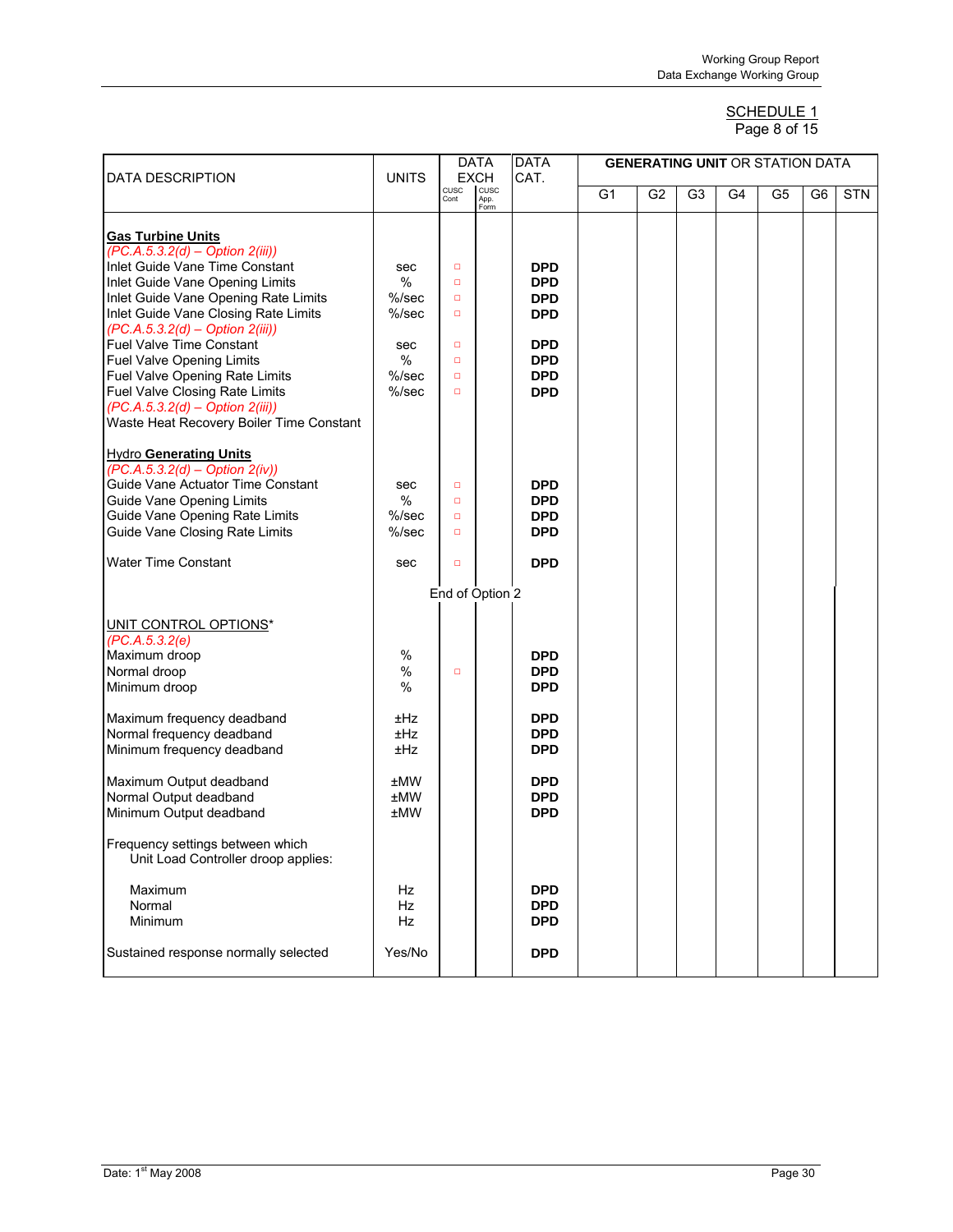#### Schedule 1 Page 9 of 15

| CUSC<br><b>CUSC</b><br>G <sub>1</sub><br><b>STN</b><br>G2<br>G3<br>G4<br>G <sub>5</sub><br>G6<br>Cont<br>App.<br>Form<br><b>MVA</b><br>SPD+<br><b>Power Park Module Rated MVA</b><br>$\Box$<br>п<br>(PC.A.3.3.1(a))<br>MW<br><b>Power Park Module Rated MW</b><br>SPD+<br>$\Box$<br>п<br>(PC.A.3.3.1(a))<br>*Performance Chart of a Power Park Module at the<br><b>SPD</b><br>(see OC2 for specification)<br>connection point (PC.A.3.2.2(f)(ii))<br><b>MW</b><br><b>SPD</b><br>*Output Usable (on a monthly basis)<br>(except in relation to CCGT Modules when<br>(PC.A.3.2.2(b))<br>required on a unit basis under the Grid Code, this<br>data item may be supplied under Schedule 3)<br>Number & Type of Power Park Units within each<br>$\Box$<br>Power Park Module (PC.A.3.2.2(k))<br><b>DPD</b><br><b>Power Park Unit Model - A validated mathematical</b><br>Transfer<br>$\Box$<br>model in accordance with PC.5.4.2 (a)<br>function block<br>diagram and<br>algebraic<br>equations,<br>simulation<br>and<br>measured test<br>results<br>Power Park Unit Data (where applicable)<br>Rated MVA (PC.A.3.3.1(e))<br><b>MVA</b><br>SPD+<br>$\Box$<br>п<br>Rated MW (PC.A.3.3.1(e))<br>MW<br>SPD+<br>$\Box$<br>٠<br>Rated terminal voltage (PC.A.3.3.1(e))<br>V<br>SPD+<br>$\Box$<br>٠<br>kg/m <sup>3</sup><br>Site minimum air density (PC.A.5.4.2(b))<br>SPD+<br>$\Box$<br>٠<br>kg/m <sup>3</sup><br>Site maximum air density<br>SPD+<br>$\Box$<br>٠<br>kg/m <sup>3</sup><br>Site average air density<br>SPD+<br>$\Box$<br>٠<br>Year for which air density data is submitted<br>SPD+<br>$\Box$<br><b>DPD</b><br>Number of pole pairs<br>$\Box$<br>m <sup>2</sup><br>Blade swept area<br><b>DPD</b><br>$\Box$<br><b>DPD</b><br>Gear Box Ratio<br>$\Box$<br>Stator Resistance (PC.A.5.4.2(b))<br>% on MVA<br>SPD+<br>$\Box$<br>п<br>Stator Reactance (PC.A.3.3.1(e))<br>% on MVA<br>SPD+<br>$\Box$<br>п<br>% on MVA<br>Magnetising Reactance (PC.A.3.3.1(e))<br>SPD+<br>$\Box$<br>Rotor Resistance (at starting).<br>% on MVA<br><b>DPD</b><br>$\Box$<br>(PC.A.5.4.2(b))<br>Rotor Resistance (at rated running)<br>% on MVA<br>SPD+<br>$\Box$<br>п<br>(PC.A.3.3.1(e))<br>% on MVA<br>Rotor Reactance (at starting).<br><b>DPD</b><br>$\Box$<br>(PC.A.5.4.2(b))<br>Rotor Reactance (at rated running)<br>% on MVA<br><b>SPD</b><br>$\Box$<br>п<br>(PC.A.3.3.1(e))<br>Equivalent inertia constant of the first mass (e.g.<br>MW secs<br>SPD+<br>$\Box$<br>wind turbine rotor and blades) at minimum speed<br>/MVA<br>(PC.A.5.4.2(b))<br>Equivalent inertia constant of the first mass (e.g.<br>MW secs<br>SPD+<br>$\Box$<br>п<br>wind turbine rotor and blades) at synchronous speed<br>/MVA<br>(PC.A.5.4.2(b))<br>Equivalent inertia constant of the first mass (e.g.<br>MW secs<br>SPD+<br>$\Box$<br>п<br>wind turbine rotor and blades) at rated speed<br>/MVA<br>(PC.A.5.4.2(b))<br>Equivalent inertia constant of the second mass (e.g.<br>MW secs<br>SPD+<br>$\Box$<br>$\blacksquare$<br>generator rotor) at minimum speed $(PC.A.5.4.2(b))$<br>/MVA<br>Equivalent inertia constant of the second mass (e.g.<br>MW secs<br>SPD+<br>$\Box$<br>п<br>generator rotor) at synchronous speed<br>/MVA | <b>DATA DESCRIPTION</b> | <b>UNITS</b> | <b>DATA</b><br><b>EXCH</b> |  | <b>DATA</b><br>CAT. |  |  | <b>POWER PARK UNIT (OR POWER PARK)</b><br><b>MODULE, AS THE CASE MAY BE)</b> |  |  |  |
|-------------------------------------------------------------------------------------------------------------------------------------------------------------------------------------------------------------------------------------------------------------------------------------------------------------------------------------------------------------------------------------------------------------------------------------------------------------------------------------------------------------------------------------------------------------------------------------------------------------------------------------------------------------------------------------------------------------------------------------------------------------------------------------------------------------------------------------------------------------------------------------------------------------------------------------------------------------------------------------------------------------------------------------------------------------------------------------------------------------------------------------------------------------------------------------------------------------------------------------------------------------------------------------------------------------------------------------------------------------------------------------------------------------------------------------------------------------------------------------------------------------------------------------------------------------------------------------------------------------------------------------------------------------------------------------------------------------------------------------------------------------------------------------------------------------------------------------------------------------------------------------------------------------------------------------------------------------------------------------------------------------------------------------------------------------------------------------------------------------------------------------------------------------------------------------------------------------------------------------------------------------------------------------------------------------------------------------------------------------------------------------------------------------------------------------------------------------------------------------------------------------------------------------------------------------------------------------------------------------------------------------------------------------------------------------------------------------------------------------------------------------------------------------------------------------------------------------------------------------------------------------------------------------------------------------------------------------------------------------------------------------------------------------------------------------------------------------------------------------------------------------------------------------------------------------------------------|-------------------------|--------------|----------------------------|--|---------------------|--|--|------------------------------------------------------------------------------|--|--|--|
|                                                                                                                                                                                                                                                                                                                                                                                                                                                                                                                                                                                                                                                                                                                                                                                                                                                                                                                                                                                                                                                                                                                                                                                                                                                                                                                                                                                                                                                                                                                                                                                                                                                                                                                                                                                                                                                                                                                                                                                                                                                                                                                                                                                                                                                                                                                                                                                                                                                                                                                                                                                                                                                                                                                                                                                                                                                                                                                                                                                                                                                                                                                                                                                                       |                         |              |                            |  |                     |  |  |                                                                              |  |  |  |
|                                                                                                                                                                                                                                                                                                                                                                                                                                                                                                                                                                                                                                                                                                                                                                                                                                                                                                                                                                                                                                                                                                                                                                                                                                                                                                                                                                                                                                                                                                                                                                                                                                                                                                                                                                                                                                                                                                                                                                                                                                                                                                                                                                                                                                                                                                                                                                                                                                                                                                                                                                                                                                                                                                                                                                                                                                                                                                                                                                                                                                                                                                                                                                                                       |                         |              |                            |  |                     |  |  |                                                                              |  |  |  |
|                                                                                                                                                                                                                                                                                                                                                                                                                                                                                                                                                                                                                                                                                                                                                                                                                                                                                                                                                                                                                                                                                                                                                                                                                                                                                                                                                                                                                                                                                                                                                                                                                                                                                                                                                                                                                                                                                                                                                                                                                                                                                                                                                                                                                                                                                                                                                                                                                                                                                                                                                                                                                                                                                                                                                                                                                                                                                                                                                                                                                                                                                                                                                                                                       |                         |              |                            |  |                     |  |  |                                                                              |  |  |  |
|                                                                                                                                                                                                                                                                                                                                                                                                                                                                                                                                                                                                                                                                                                                                                                                                                                                                                                                                                                                                                                                                                                                                                                                                                                                                                                                                                                                                                                                                                                                                                                                                                                                                                                                                                                                                                                                                                                                                                                                                                                                                                                                                                                                                                                                                                                                                                                                                                                                                                                                                                                                                                                                                                                                                                                                                                                                                                                                                                                                                                                                                                                                                                                                                       |                         |              |                            |  |                     |  |  |                                                                              |  |  |  |
|                                                                                                                                                                                                                                                                                                                                                                                                                                                                                                                                                                                                                                                                                                                                                                                                                                                                                                                                                                                                                                                                                                                                                                                                                                                                                                                                                                                                                                                                                                                                                                                                                                                                                                                                                                                                                                                                                                                                                                                                                                                                                                                                                                                                                                                                                                                                                                                                                                                                                                                                                                                                                                                                                                                                                                                                                                                                                                                                                                                                                                                                                                                                                                                                       |                         |              |                            |  |                     |  |  |                                                                              |  |  |  |
|                                                                                                                                                                                                                                                                                                                                                                                                                                                                                                                                                                                                                                                                                                                                                                                                                                                                                                                                                                                                                                                                                                                                                                                                                                                                                                                                                                                                                                                                                                                                                                                                                                                                                                                                                                                                                                                                                                                                                                                                                                                                                                                                                                                                                                                                                                                                                                                                                                                                                                                                                                                                                                                                                                                                                                                                                                                                                                                                                                                                                                                                                                                                                                                                       |                         |              |                            |  |                     |  |  |                                                                              |  |  |  |
|                                                                                                                                                                                                                                                                                                                                                                                                                                                                                                                                                                                                                                                                                                                                                                                                                                                                                                                                                                                                                                                                                                                                                                                                                                                                                                                                                                                                                                                                                                                                                                                                                                                                                                                                                                                                                                                                                                                                                                                                                                                                                                                                                                                                                                                                                                                                                                                                                                                                                                                                                                                                                                                                                                                                                                                                                                                                                                                                                                                                                                                                                                                                                                                                       |                         |              |                            |  |                     |  |  |                                                                              |  |  |  |
|                                                                                                                                                                                                                                                                                                                                                                                                                                                                                                                                                                                                                                                                                                                                                                                                                                                                                                                                                                                                                                                                                                                                                                                                                                                                                                                                                                                                                                                                                                                                                                                                                                                                                                                                                                                                                                                                                                                                                                                                                                                                                                                                                                                                                                                                                                                                                                                                                                                                                                                                                                                                                                                                                                                                                                                                                                                                                                                                                                                                                                                                                                                                                                                                       |                         |              |                            |  |                     |  |  |                                                                              |  |  |  |
|                                                                                                                                                                                                                                                                                                                                                                                                                                                                                                                                                                                                                                                                                                                                                                                                                                                                                                                                                                                                                                                                                                                                                                                                                                                                                                                                                                                                                                                                                                                                                                                                                                                                                                                                                                                                                                                                                                                                                                                                                                                                                                                                                                                                                                                                                                                                                                                                                                                                                                                                                                                                                                                                                                                                                                                                                                                                                                                                                                                                                                                                                                                                                                                                       |                         |              |                            |  |                     |  |  |                                                                              |  |  |  |
|                                                                                                                                                                                                                                                                                                                                                                                                                                                                                                                                                                                                                                                                                                                                                                                                                                                                                                                                                                                                                                                                                                                                                                                                                                                                                                                                                                                                                                                                                                                                                                                                                                                                                                                                                                                                                                                                                                                                                                                                                                                                                                                                                                                                                                                                                                                                                                                                                                                                                                                                                                                                                                                                                                                                                                                                                                                                                                                                                                                                                                                                                                                                                                                                       |                         |              |                            |  |                     |  |  |                                                                              |  |  |  |
|                                                                                                                                                                                                                                                                                                                                                                                                                                                                                                                                                                                                                                                                                                                                                                                                                                                                                                                                                                                                                                                                                                                                                                                                                                                                                                                                                                                                                                                                                                                                                                                                                                                                                                                                                                                                                                                                                                                                                                                                                                                                                                                                                                                                                                                                                                                                                                                                                                                                                                                                                                                                                                                                                                                                                                                                                                                                                                                                                                                                                                                                                                                                                                                                       |                         |              |                            |  |                     |  |  |                                                                              |  |  |  |
|                                                                                                                                                                                                                                                                                                                                                                                                                                                                                                                                                                                                                                                                                                                                                                                                                                                                                                                                                                                                                                                                                                                                                                                                                                                                                                                                                                                                                                                                                                                                                                                                                                                                                                                                                                                                                                                                                                                                                                                                                                                                                                                                                                                                                                                                                                                                                                                                                                                                                                                                                                                                                                                                                                                                                                                                                                                                                                                                                                                                                                                                                                                                                                                                       |                         |              |                            |  |                     |  |  |                                                                              |  |  |  |
|                                                                                                                                                                                                                                                                                                                                                                                                                                                                                                                                                                                                                                                                                                                                                                                                                                                                                                                                                                                                                                                                                                                                                                                                                                                                                                                                                                                                                                                                                                                                                                                                                                                                                                                                                                                                                                                                                                                                                                                                                                                                                                                                                                                                                                                                                                                                                                                                                                                                                                                                                                                                                                                                                                                                                                                                                                                                                                                                                                                                                                                                                                                                                                                                       |                         |              |                            |  |                     |  |  |                                                                              |  |  |  |
|                                                                                                                                                                                                                                                                                                                                                                                                                                                                                                                                                                                                                                                                                                                                                                                                                                                                                                                                                                                                                                                                                                                                                                                                                                                                                                                                                                                                                                                                                                                                                                                                                                                                                                                                                                                                                                                                                                                                                                                                                                                                                                                                                                                                                                                                                                                                                                                                                                                                                                                                                                                                                                                                                                                                                                                                                                                                                                                                                                                                                                                                                                                                                                                                       |                         |              |                            |  |                     |  |  |                                                                              |  |  |  |
|                                                                                                                                                                                                                                                                                                                                                                                                                                                                                                                                                                                                                                                                                                                                                                                                                                                                                                                                                                                                                                                                                                                                                                                                                                                                                                                                                                                                                                                                                                                                                                                                                                                                                                                                                                                                                                                                                                                                                                                                                                                                                                                                                                                                                                                                                                                                                                                                                                                                                                                                                                                                                                                                                                                                                                                                                                                                                                                                                                                                                                                                                                                                                                                                       |                         |              |                            |  |                     |  |  |                                                                              |  |  |  |
|                                                                                                                                                                                                                                                                                                                                                                                                                                                                                                                                                                                                                                                                                                                                                                                                                                                                                                                                                                                                                                                                                                                                                                                                                                                                                                                                                                                                                                                                                                                                                                                                                                                                                                                                                                                                                                                                                                                                                                                                                                                                                                                                                                                                                                                                                                                                                                                                                                                                                                                                                                                                                                                                                                                                                                                                                                                                                                                                                                                                                                                                                                                                                                                                       |                         |              |                            |  |                     |  |  |                                                                              |  |  |  |
|                                                                                                                                                                                                                                                                                                                                                                                                                                                                                                                                                                                                                                                                                                                                                                                                                                                                                                                                                                                                                                                                                                                                                                                                                                                                                                                                                                                                                                                                                                                                                                                                                                                                                                                                                                                                                                                                                                                                                                                                                                                                                                                                                                                                                                                                                                                                                                                                                                                                                                                                                                                                                                                                                                                                                                                                                                                                                                                                                                                                                                                                                                                                                                                                       |                         |              |                            |  |                     |  |  |                                                                              |  |  |  |
|                                                                                                                                                                                                                                                                                                                                                                                                                                                                                                                                                                                                                                                                                                                                                                                                                                                                                                                                                                                                                                                                                                                                                                                                                                                                                                                                                                                                                                                                                                                                                                                                                                                                                                                                                                                                                                                                                                                                                                                                                                                                                                                                                                                                                                                                                                                                                                                                                                                                                                                                                                                                                                                                                                                                                                                                                                                                                                                                                                                                                                                                                                                                                                                                       |                         |              |                            |  |                     |  |  |                                                                              |  |  |  |
|                                                                                                                                                                                                                                                                                                                                                                                                                                                                                                                                                                                                                                                                                                                                                                                                                                                                                                                                                                                                                                                                                                                                                                                                                                                                                                                                                                                                                                                                                                                                                                                                                                                                                                                                                                                                                                                                                                                                                                                                                                                                                                                                                                                                                                                                                                                                                                                                                                                                                                                                                                                                                                                                                                                                                                                                                                                                                                                                                                                                                                                                                                                                                                                                       |                         |              |                            |  |                     |  |  |                                                                              |  |  |  |
|                                                                                                                                                                                                                                                                                                                                                                                                                                                                                                                                                                                                                                                                                                                                                                                                                                                                                                                                                                                                                                                                                                                                                                                                                                                                                                                                                                                                                                                                                                                                                                                                                                                                                                                                                                                                                                                                                                                                                                                                                                                                                                                                                                                                                                                                                                                                                                                                                                                                                                                                                                                                                                                                                                                                                                                                                                                                                                                                                                                                                                                                                                                                                                                                       |                         |              |                            |  |                     |  |  |                                                                              |  |  |  |
|                                                                                                                                                                                                                                                                                                                                                                                                                                                                                                                                                                                                                                                                                                                                                                                                                                                                                                                                                                                                                                                                                                                                                                                                                                                                                                                                                                                                                                                                                                                                                                                                                                                                                                                                                                                                                                                                                                                                                                                                                                                                                                                                                                                                                                                                                                                                                                                                                                                                                                                                                                                                                                                                                                                                                                                                                                                                                                                                                                                                                                                                                                                                                                                                       |                         |              |                            |  |                     |  |  |                                                                              |  |  |  |
|                                                                                                                                                                                                                                                                                                                                                                                                                                                                                                                                                                                                                                                                                                                                                                                                                                                                                                                                                                                                                                                                                                                                                                                                                                                                                                                                                                                                                                                                                                                                                                                                                                                                                                                                                                                                                                                                                                                                                                                                                                                                                                                                                                                                                                                                                                                                                                                                                                                                                                                                                                                                                                                                                                                                                                                                                                                                                                                                                                                                                                                                                                                                                                                                       |                         |              |                            |  |                     |  |  |                                                                              |  |  |  |
|                                                                                                                                                                                                                                                                                                                                                                                                                                                                                                                                                                                                                                                                                                                                                                                                                                                                                                                                                                                                                                                                                                                                                                                                                                                                                                                                                                                                                                                                                                                                                                                                                                                                                                                                                                                                                                                                                                                                                                                                                                                                                                                                                                                                                                                                                                                                                                                                                                                                                                                                                                                                                                                                                                                                                                                                                                                                                                                                                                                                                                                                                                                                                                                                       |                         |              |                            |  |                     |  |  |                                                                              |  |  |  |
|                                                                                                                                                                                                                                                                                                                                                                                                                                                                                                                                                                                                                                                                                                                                                                                                                                                                                                                                                                                                                                                                                                                                                                                                                                                                                                                                                                                                                                                                                                                                                                                                                                                                                                                                                                                                                                                                                                                                                                                                                                                                                                                                                                                                                                                                                                                                                                                                                                                                                                                                                                                                                                                                                                                                                                                                                                                                                                                                                                                                                                                                                                                                                                                                       |                         |              |                            |  |                     |  |  |                                                                              |  |  |  |
|                                                                                                                                                                                                                                                                                                                                                                                                                                                                                                                                                                                                                                                                                                                                                                                                                                                                                                                                                                                                                                                                                                                                                                                                                                                                                                                                                                                                                                                                                                                                                                                                                                                                                                                                                                                                                                                                                                                                                                                                                                                                                                                                                                                                                                                                                                                                                                                                                                                                                                                                                                                                                                                                                                                                                                                                                                                                                                                                                                                                                                                                                                                                                                                                       |                         |              |                            |  |                     |  |  |                                                                              |  |  |  |
|                                                                                                                                                                                                                                                                                                                                                                                                                                                                                                                                                                                                                                                                                                                                                                                                                                                                                                                                                                                                                                                                                                                                                                                                                                                                                                                                                                                                                                                                                                                                                                                                                                                                                                                                                                                                                                                                                                                                                                                                                                                                                                                                                                                                                                                                                                                                                                                                                                                                                                                                                                                                                                                                                                                                                                                                                                                                                                                                                                                                                                                                                                                                                                                                       |                         |              |                            |  |                     |  |  |                                                                              |  |  |  |
|                                                                                                                                                                                                                                                                                                                                                                                                                                                                                                                                                                                                                                                                                                                                                                                                                                                                                                                                                                                                                                                                                                                                                                                                                                                                                                                                                                                                                                                                                                                                                                                                                                                                                                                                                                                                                                                                                                                                                                                                                                                                                                                                                                                                                                                                                                                                                                                                                                                                                                                                                                                                                                                                                                                                                                                                                                                                                                                                                                                                                                                                                                                                                                                                       |                         |              |                            |  |                     |  |  |                                                                              |  |  |  |
|                                                                                                                                                                                                                                                                                                                                                                                                                                                                                                                                                                                                                                                                                                                                                                                                                                                                                                                                                                                                                                                                                                                                                                                                                                                                                                                                                                                                                                                                                                                                                                                                                                                                                                                                                                                                                                                                                                                                                                                                                                                                                                                                                                                                                                                                                                                                                                                                                                                                                                                                                                                                                                                                                                                                                                                                                                                                                                                                                                                                                                                                                                                                                                                                       |                         |              |                            |  |                     |  |  |                                                                              |  |  |  |
|                                                                                                                                                                                                                                                                                                                                                                                                                                                                                                                                                                                                                                                                                                                                                                                                                                                                                                                                                                                                                                                                                                                                                                                                                                                                                                                                                                                                                                                                                                                                                                                                                                                                                                                                                                                                                                                                                                                                                                                                                                                                                                                                                                                                                                                                                                                                                                                                                                                                                                                                                                                                                                                                                                                                                                                                                                                                                                                                                                                                                                                                                                                                                                                                       |                         |              |                            |  |                     |  |  |                                                                              |  |  |  |
|                                                                                                                                                                                                                                                                                                                                                                                                                                                                                                                                                                                                                                                                                                                                                                                                                                                                                                                                                                                                                                                                                                                                                                                                                                                                                                                                                                                                                                                                                                                                                                                                                                                                                                                                                                                                                                                                                                                                                                                                                                                                                                                                                                                                                                                                                                                                                                                                                                                                                                                                                                                                                                                                                                                                                                                                                                                                                                                                                                                                                                                                                                                                                                                                       |                         |              |                            |  |                     |  |  |                                                                              |  |  |  |
|                                                                                                                                                                                                                                                                                                                                                                                                                                                                                                                                                                                                                                                                                                                                                                                                                                                                                                                                                                                                                                                                                                                                                                                                                                                                                                                                                                                                                                                                                                                                                                                                                                                                                                                                                                                                                                                                                                                                                                                                                                                                                                                                                                                                                                                                                                                                                                                                                                                                                                                                                                                                                                                                                                                                                                                                                                                                                                                                                                                                                                                                                                                                                                                                       |                         |              |                            |  |                     |  |  |                                                                              |  |  |  |
|                                                                                                                                                                                                                                                                                                                                                                                                                                                                                                                                                                                                                                                                                                                                                                                                                                                                                                                                                                                                                                                                                                                                                                                                                                                                                                                                                                                                                                                                                                                                                                                                                                                                                                                                                                                                                                                                                                                                                                                                                                                                                                                                                                                                                                                                                                                                                                                                                                                                                                                                                                                                                                                                                                                                                                                                                                                                                                                                                                                                                                                                                                                                                                                                       |                         |              |                            |  |                     |  |  |                                                                              |  |  |  |
|                                                                                                                                                                                                                                                                                                                                                                                                                                                                                                                                                                                                                                                                                                                                                                                                                                                                                                                                                                                                                                                                                                                                                                                                                                                                                                                                                                                                                                                                                                                                                                                                                                                                                                                                                                                                                                                                                                                                                                                                                                                                                                                                                                                                                                                                                                                                                                                                                                                                                                                                                                                                                                                                                                                                                                                                                                                                                                                                                                                                                                                                                                                                                                                                       |                         |              |                            |  |                     |  |  |                                                                              |  |  |  |
|                                                                                                                                                                                                                                                                                                                                                                                                                                                                                                                                                                                                                                                                                                                                                                                                                                                                                                                                                                                                                                                                                                                                                                                                                                                                                                                                                                                                                                                                                                                                                                                                                                                                                                                                                                                                                                                                                                                                                                                                                                                                                                                                                                                                                                                                                                                                                                                                                                                                                                                                                                                                                                                                                                                                                                                                                                                                                                                                                                                                                                                                                                                                                                                                       |                         |              |                            |  |                     |  |  |                                                                              |  |  |  |
|                                                                                                                                                                                                                                                                                                                                                                                                                                                                                                                                                                                                                                                                                                                                                                                                                                                                                                                                                                                                                                                                                                                                                                                                                                                                                                                                                                                                                                                                                                                                                                                                                                                                                                                                                                                                                                                                                                                                                                                                                                                                                                                                                                                                                                                                                                                                                                                                                                                                                                                                                                                                                                                                                                                                                                                                                                                                                                                                                                                                                                                                                                                                                                                                       |                         |              |                            |  |                     |  |  |                                                                              |  |  |  |
| (PC.A.5.4.2(b))                                                                                                                                                                                                                                                                                                                                                                                                                                                                                                                                                                                                                                                                                                                                                                                                                                                                                                                                                                                                                                                                                                                                                                                                                                                                                                                                                                                                                                                                                                                                                                                                                                                                                                                                                                                                                                                                                                                                                                                                                                                                                                                                                                                                                                                                                                                                                                                                                                                                                                                                                                                                                                                                                                                                                                                                                                                                                                                                                                                                                                                                                                                                                                                       |                         |              |                            |  |                     |  |  |                                                                              |  |  |  |
| Equivalent inertia constant of the second mass (e.g.<br>SPD+<br>MW secs<br>$\Box$<br>٠                                                                                                                                                                                                                                                                                                                                                                                                                                                                                                                                                                                                                                                                                                                                                                                                                                                                                                                                                                                                                                                                                                                                                                                                                                                                                                                                                                                                                                                                                                                                                                                                                                                                                                                                                                                                                                                                                                                                                                                                                                                                                                                                                                                                                                                                                                                                                                                                                                                                                                                                                                                                                                                                                                                                                                                                                                                                                                                                                                                                                                                                                                                |                         |              |                            |  |                     |  |  |                                                                              |  |  |  |
| generator rotor) at rated speed (PC.A.5.4.2(b))<br>/MVA                                                                                                                                                                                                                                                                                                                                                                                                                                                                                                                                                                                                                                                                                                                                                                                                                                                                                                                                                                                                                                                                                                                                                                                                                                                                                                                                                                                                                                                                                                                                                                                                                                                                                                                                                                                                                                                                                                                                                                                                                                                                                                                                                                                                                                                                                                                                                                                                                                                                                                                                                                                                                                                                                                                                                                                                                                                                                                                                                                                                                                                                                                                                               |                         |              |                            |  |                     |  |  |                                                                              |  |  |  |
| Equivalent shaft stiffness between the two masses<br>Nm / electrical<br>SPD+<br>$\Box$<br>■<br>(PC.A.5.4.2(b))<br>radian                                                                                                                                                                                                                                                                                                                                                                                                                                                                                                                                                                                                                                                                                                                                                                                                                                                                                                                                                                                                                                                                                                                                                                                                                                                                                                                                                                                                                                                                                                                                                                                                                                                                                                                                                                                                                                                                                                                                                                                                                                                                                                                                                                                                                                                                                                                                                                                                                                                                                                                                                                                                                                                                                                                                                                                                                                                                                                                                                                                                                                                                              |                         |              |                            |  |                     |  |  |                                                                              |  |  |  |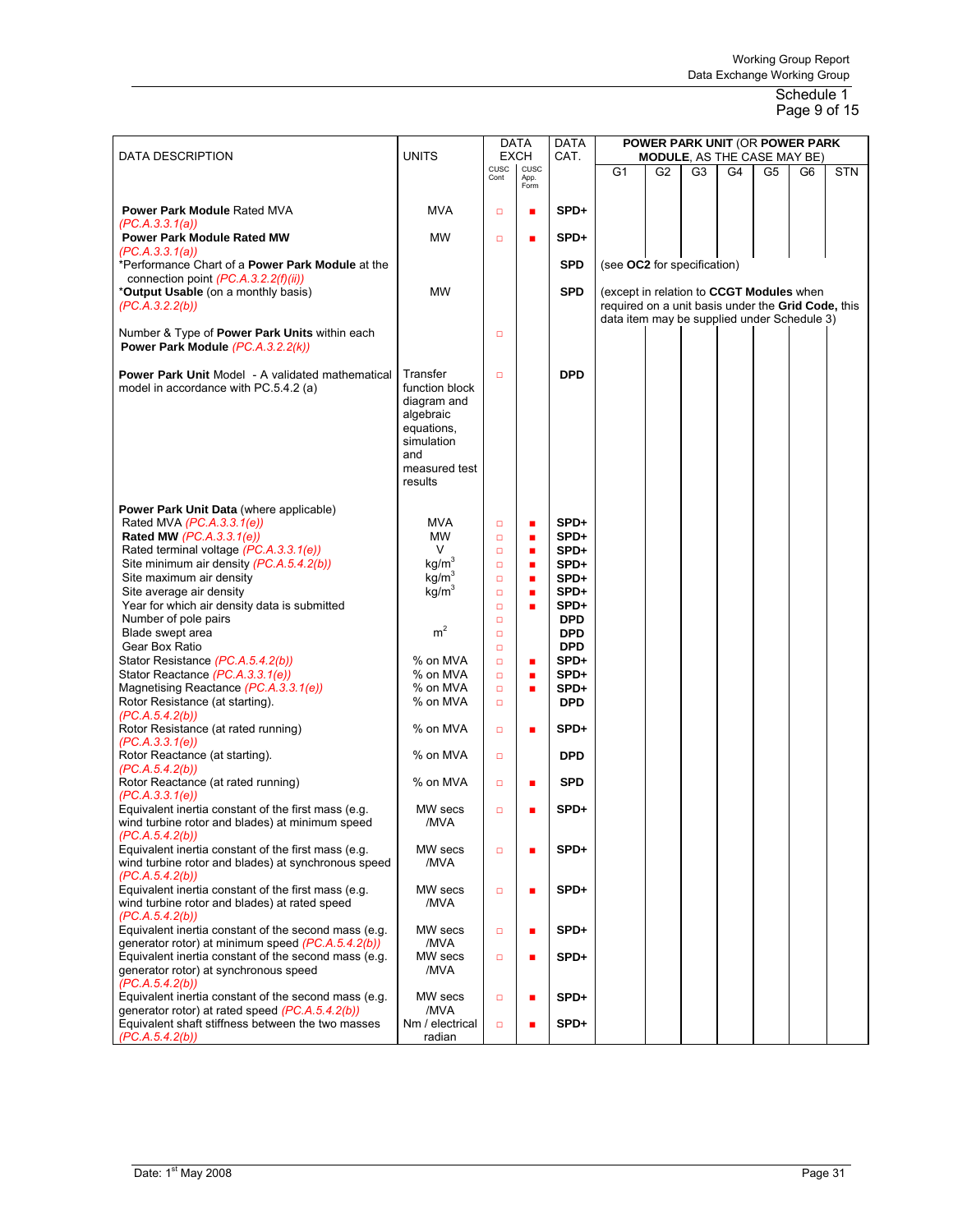#### Schedule 1 Page 10 of 15

| <b>DATA DESCRIPTION</b>                                                                                                                                                                                                                                                   | <b>UNITS</b>                   |              | <b>DATA</b><br><b>EXCH</b> | <b>DATA</b><br>CAT. | POWER PARK UNIT (OR POWER PARK<br><b>MODULE.</b> AS THE CASE MAY BE) |    |    |                |                |                |            |  |
|---------------------------------------------------------------------------------------------------------------------------------------------------------------------------------------------------------------------------------------------------------------------------|--------------------------------|--------------|----------------------------|---------------------|----------------------------------------------------------------------|----|----|----------------|----------------|----------------|------------|--|
|                                                                                                                                                                                                                                                                           |                                | CUSC<br>Cont | CUSC<br>App.<br>Form       |                     | G1                                                                   | G2 | G3 | G <sub>4</sub> | G <sub>5</sub> | G <sub>6</sub> | <b>STN</b> |  |
| Minimum generator rotor speed (Doubly Fed Induction<br>Generators) (PC.A.3.3.1(e))                                                                                                                                                                                        | <b>RPM</b>                     | $\Box$       | $\mathbf{r}$               | SPD+                |                                                                      |    |    |                |                |                |            |  |
| Maximum generator rotor speed (Doubly Fed Induction<br>Generators) (PC.A.3.3.1(e))                                                                                                                                                                                        | <b>RPM</b>                     | $\Box$       | п                          | SPD+                |                                                                      |    |    |                |                |                |            |  |
| The optimum generator rotor speed versus wind speed<br>(PC.A.5.4.2(b))                                                                                                                                                                                                    | tabular<br>format              | $\Box$       |                            | <b>DPD</b>          |                                                                      |    |    |                |                |                |            |  |
| Power Converter Rating (Doubly Fed Induction Generators)<br>(PC.A.5.4.2(b))                                                                                                                                                                                               | <b>MVA</b>                     | $\Box$       | ш                          | DPD+                |                                                                      |    |    |                |                |                |            |  |
| The rotor power coefficient ( $C_p$ ) versus tip speed ratio ( $\lambda$ )<br>curves for a range of blade angles (where applicable)<br>(PC.A.5.4.2(b))                                                                                                                    | Diagram +<br>tabular<br>format | $\Box$       |                            | <b>DPD</b>          |                                                                      |    |    |                |                |                |            |  |
| The electrical power output versus generator rotor speed for<br>a range of wind speeds over the entire operating range of<br>the Power Park Unit. (PC.A.5.4.2(b))                                                                                                         | Diagram +<br>tabular<br>format | $\Box$       |                            | <b>DPD</b>          |                                                                      |    |    |                |                |                |            |  |
| The blade angle versus wind speed curve<br>(PC.A.5.4.2(b))                                                                                                                                                                                                                | Diagram +<br>tabular<br>format | $\Box$       |                            | <b>DPD</b>          |                                                                      |    |    |                |                |                |            |  |
| The electrical power output versus wind speed over the<br>entire operating range of the Power Park Unit.<br>(PC.A.5.4.2(b))                                                                                                                                               | Diagram +<br>tabular<br>format | $\Box$       |                            | <b>DPD</b>          |                                                                      |    |    |                |                |                |            |  |
| Transfer function block diagram, parameters and description<br>of the operation of the power electronic converter including<br>fault ride though capability (where applicable).<br>(PC.A.5.4.2(b))                                                                        | Diagram                        | $\Box$       |                            | <b>DPD</b>          |                                                                      |    |    |                |                |                |            |  |
|                                                                                                                                                                                                                                                                           |                                |              |                            |                     |                                                                      |    |    |                |                |                |            |  |
| For a Power Park Unit consisting of a synchronous<br>machine in combination with a back to back DC Converter.<br>or for a Power Park Unit not driven by a wind turbine, the<br>data to be supplied shall be agreed with NGET in<br>accordance with PC.A.7 (PC.A.5.4.2(b)) |                                | $\Box$       |                            |                     |                                                                      |    |    |                |                |                |            |  |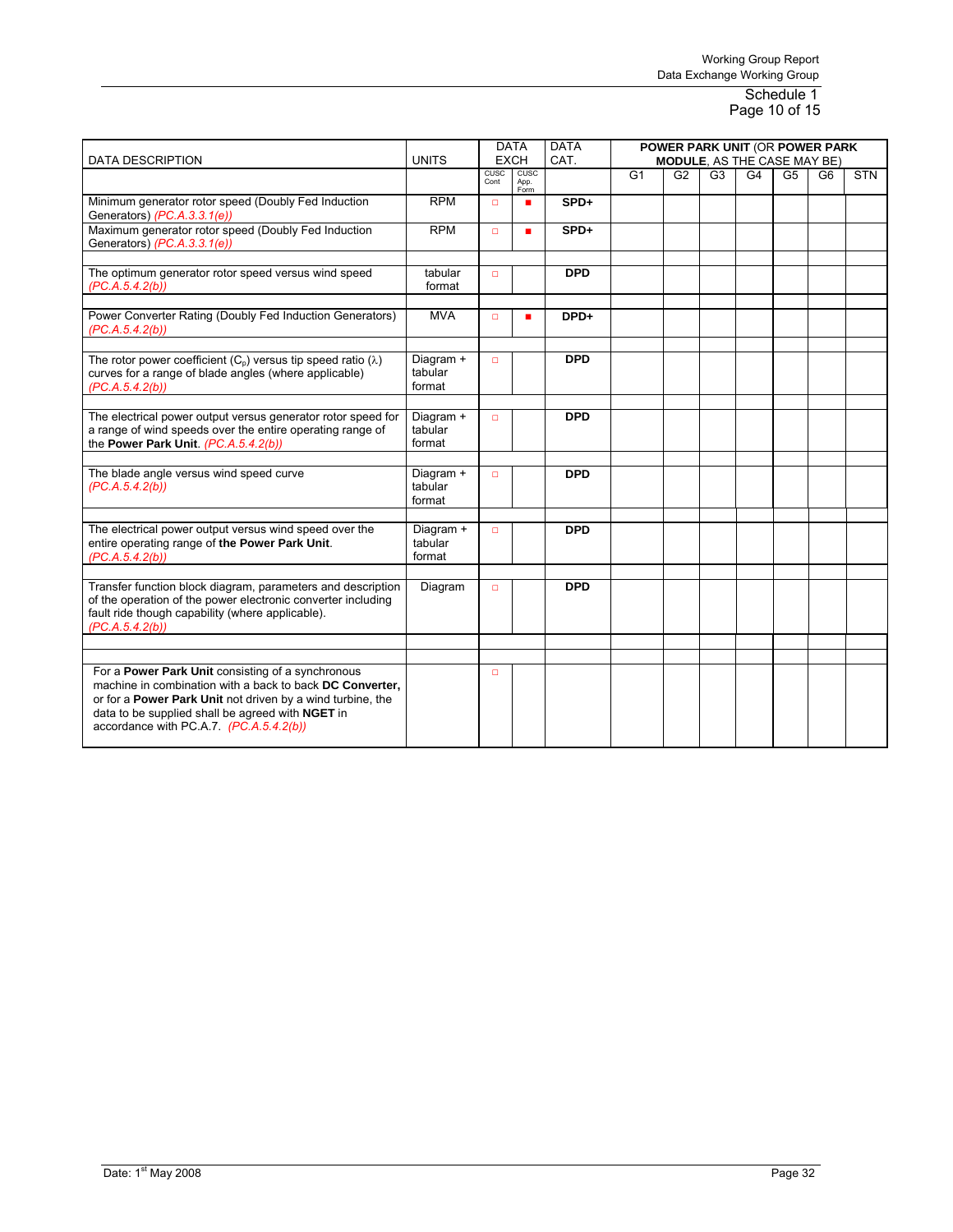|                                                                                                                                                                                                                                                                                                                                                                                               |                   |                     |                             |                          |                |                                |                                    |    |                | Schedule 1     |            |
|-----------------------------------------------------------------------------------------------------------------------------------------------------------------------------------------------------------------------------------------------------------------------------------------------------------------------------------------------------------------------------------------------|-------------------|---------------------|-----------------------------|--------------------------|----------------|--------------------------------|------------------------------------|----|----------------|----------------|------------|
|                                                                                                                                                                                                                                                                                                                                                                                               |                   |                     |                             |                          |                |                                |                                    |    |                | Page 11 of 15  |            |
|                                                                                                                                                                                                                                                                                                                                                                                               |                   |                     | <b>DATA</b>                 | <b>DATA</b>              |                | POWER PARK UNIT (OR POWER PARK |                                    |    |                |                |            |
| <b>DATA DESCRIPTION</b>                                                                                                                                                                                                                                                                                                                                                                       | <b>UNITS</b>      |                     | <b>EXCH</b>                 | CAT.                     |                |                                | <b>MODULE, AS THE CASE MAY BE)</b> |    |                |                |            |
|                                                                                                                                                                                                                                                                                                                                                                                               |                   | <b>CUSC</b><br>Cont | <b>CUSC</b><br>App.<br>Form |                          | G <sub>1</sub> | G <sub>2</sub>                 | G <sub>3</sub>                     | G4 | G <sub>5</sub> | G <sub>6</sub> | <b>STN</b> |
| Torque / Speed and blade angle control systems and<br>parameters (PC.A.5.4.2(c))                                                                                                                                                                                                                                                                                                              | Diagram           | $\Box$              |                             | <b>DPD</b>               |                |                                |                                    |    |                |                |            |
| For the Power Park Unit, details of the torque / speed<br>controller and blade angle controller in the case of a<br>wind turbine and power limitation functions (where<br>applicable) described in block diagram form showing<br>transfer functions and parameters of individual elements                                                                                                     |                   |                     |                             |                          |                |                                |                                    |    |                |                |            |
| Voltage/Reactive Power/Power Factor control system<br>parameters (PC.A.5.4.2(d))                                                                                                                                                                                                                                                                                                              | Diagram           | $\Box$              |                             | <b>DPD</b>               |                |                                |                                    |    |                |                |            |
| For the Power Park Unit and Power Park Module<br>details of Voltage/Reactive Power/Power Factor<br>controller (and PSS if fitted) described in block diagram<br>form including parameters showing transfer functions of<br>individual elements.                                                                                                                                               |                   |                     |                             |                          |                |                                |                                    |    |                |                |            |
| Frequency control system parameters<br>(PC.A.5.4.2(e))<br>For the Power Park Unit and Power Park Module<br>details of the <b>Frequency</b> controller described in block<br>diagram form showing transfer functions and parameters<br>of individual elements.                                                                                                                                 | Diagram           | $\Box$              |                             | <b>DPD</b>               |                |                                |                                    |    |                |                |            |
|                                                                                                                                                                                                                                                                                                                                                                                               |                   |                     |                             |                          |                |                                |                                    |    |                |                |            |
| As an alternative to PC.A.5.4.2 (a), (b), (c), (d), (e) and<br>(f), is the submission of a single complete model that<br>consists of the full information required under PC.A.5.4.2<br>$(a)$ , $(b)$ , $(c)$ , $(d)$ $(e)$ and $(f)$ provided that all the<br>information required under PC.A.5.4.2 (a), b), (c), (d), (e)<br>and (f) individually is clearly identifiable. $(PC.A.5.4.2(q))$ | Diagram           | $\Box$              |                             | <b>DPD</b>               |                |                                |                                    |    |                |                |            |
| Harmonic Assessment Information                                                                                                                                                                                                                                                                                                                                                               |                   |                     |                             |                          |                |                                |                                    |    |                |                |            |
| (PC.A.5.4.2(h))                                                                                                                                                                                                                                                                                                                                                                               |                   |                     |                             |                          |                |                                |                                    |    |                |                |            |
| (as defined in IEC 61400-21 (2001)) for each Power                                                                                                                                                                                                                                                                                                                                            |                   |                     |                             |                          |                |                                |                                    |    |                |                |            |
| Park Unit:-                                                                                                                                                                                                                                                                                                                                                                                   |                   |                     |                             |                          |                |                                |                                    |    |                |                |            |
| Flicker coefficient for continuous operation                                                                                                                                                                                                                                                                                                                                                  |                   | $\Box$              |                             | <b>DPD</b>               |                |                                |                                    |    |                |                |            |
| Flicker step factor                                                                                                                                                                                                                                                                                                                                                                           |                   | $\Box$              |                             | <b>DPD</b>               |                |                                |                                    |    |                |                |            |
| Number of switching operations in a 10 minute window                                                                                                                                                                                                                                                                                                                                          |                   | $\Box$              |                             | <b>DPD</b>               |                |                                |                                    |    |                |                |            |
| Number of switching operations in a 2 hour window                                                                                                                                                                                                                                                                                                                                             |                   | $\Box$              |                             | <b>DPD</b>               |                |                                |                                    |    |                |                |            |
| Voltage change factor                                                                                                                                                                                                                                                                                                                                                                         |                   | $\Box$              |                             | <b>DPD</b><br><b>DPD</b> |                |                                |                                    |    |                |                |            |
| Current Injection at each harmonic for each Power Park<br>Unit and for each Power Park Module                                                                                                                                                                                                                                                                                                 | Tabular<br>format | $\Box$              |                             |                          |                |                                |                                    |    |                |                |            |
|                                                                                                                                                                                                                                                                                                                                                                                               |                   |                     |                             |                          |                |                                |                                    |    |                |                |            |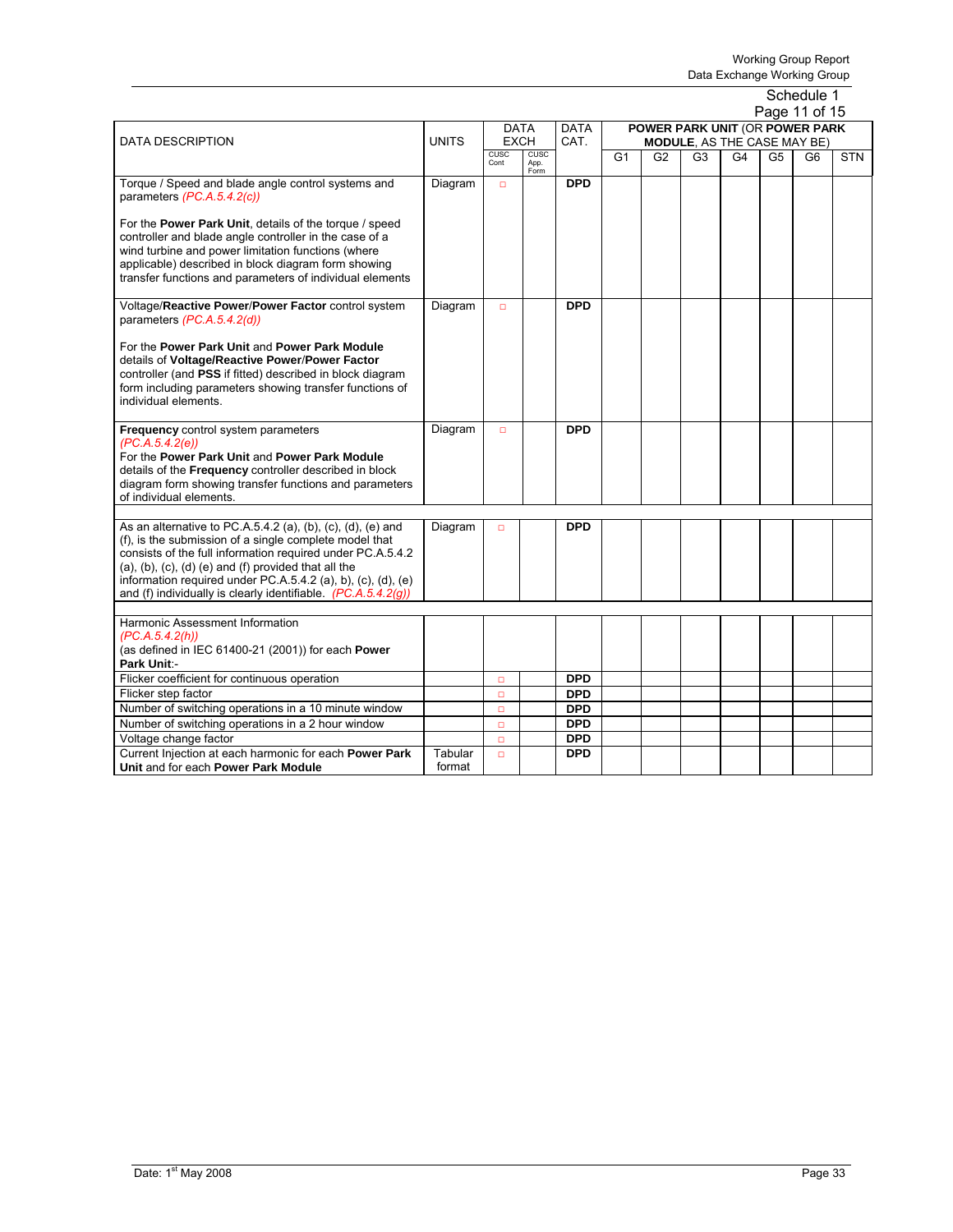Schedule 1

Page 12 of 15

#### **DC CONVERTER STATION** TECHNICAL DATA

# DC CONVERTER STATION NAME DATE:\_\_\_\_\_\_\_\_\_\_\_

| Data Description                                                                                                         | Units                         | <b>DATA EXCH</b>           |                      | Data<br>Category         | <b>DC Converter Station Data</b> |
|--------------------------------------------------------------------------------------------------------------------------|-------------------------------|----------------------------|----------------------|--------------------------|----------------------------------|
| (PC.A.4)                                                                                                                 |                               | CUSC<br>Cont               | CUSC<br>App.<br>Form |                          |                                  |
| DC CONVERTER STATION DEMANDS:                                                                                            |                               |                            |                      |                          |                                  |
| Demand supplied through Station Transformers<br>associated with the DC Converter Station<br>[PC.A.4.1]                   |                               |                            |                      |                          |                                  |
| - Demand with all DC Converters operating<br>at Rated MW import.                                                         | <b>MW</b><br>Mvar             | $\Box$<br>$\Box$           |                      | <b>DPD</b><br><b>DPD</b> |                                  |
| - Demand with all DC Converters operating<br>at Rated MW export.                                                         | <b>MW</b><br>Mvar             | $\Box$<br>$\Box$           |                      | <b>DPD</b><br><b>DPD</b> |                                  |
| Additional Demand associated with the DC<br>Converter Station supplied through the GB<br>Transmission System. [PC.A.4.1] |                               |                            |                      |                          |                                  |
| - The maximum <b>Demand</b> that could occur.                                                                            | <b>MW</b>                     | $\Box$<br>$\Box$           |                      | <b>DPD</b>               |                                  |
| - Demand at specified time of annual<br>peak half hour of NGET Demand at                                                 | Mvar                          | $\Box$                     |                      | <b>DPD</b>               |                                  |
| <b>Annual ACS Conditions.</b>                                                                                            | <b>MW</b><br>Mvar             | $\Box$                     |                      | <b>DPD</b><br><b>DPD</b> |                                  |
| - Demand at specified time of annual<br>minimum half-hour of NGET Demand.                                                | <b>MW</b><br>Mvar             | $\Box$<br>$\Box$           |                      | <b>DPD</b><br><b>DPD</b> |                                  |
| DC CONVERTER STATION DATA                                                                                                |                               |                            |                      |                          |                                  |
| Number of poles, i.e. number of DC Converters                                                                            | Text                          | $\Box$                     |                      | SPD+                     |                                  |
| Pole arrangement (e.g. monopole or bipole)                                                                               | Text                          | $\Box$                     |                      | SPD+                     |                                  |
| Details of each viable operating configuration                                                                           |                               |                            |                      |                          |                                  |
| Configuration 1<br>Configuration 2                                                                                       | Diagram<br>Diagram            | $\Box$<br>$\Box$<br>$\Box$ | п                    | $SPD+$                   |                                  |
| Configuration 3<br>Configuration 4                                                                                       | Diagram                       | $\Box$<br>$\Box$           | ■                    |                          |                                  |
| Configuration 5<br>Configuration 6                                                                                       | Diagram<br>Diagram<br>Diagram | $\Box$                     |                      |                          |                                  |
| Remote ac connection arrangement                                                                                         | Diagram                       | $\Box$                     |                      | <b>SPD</b>               |                                  |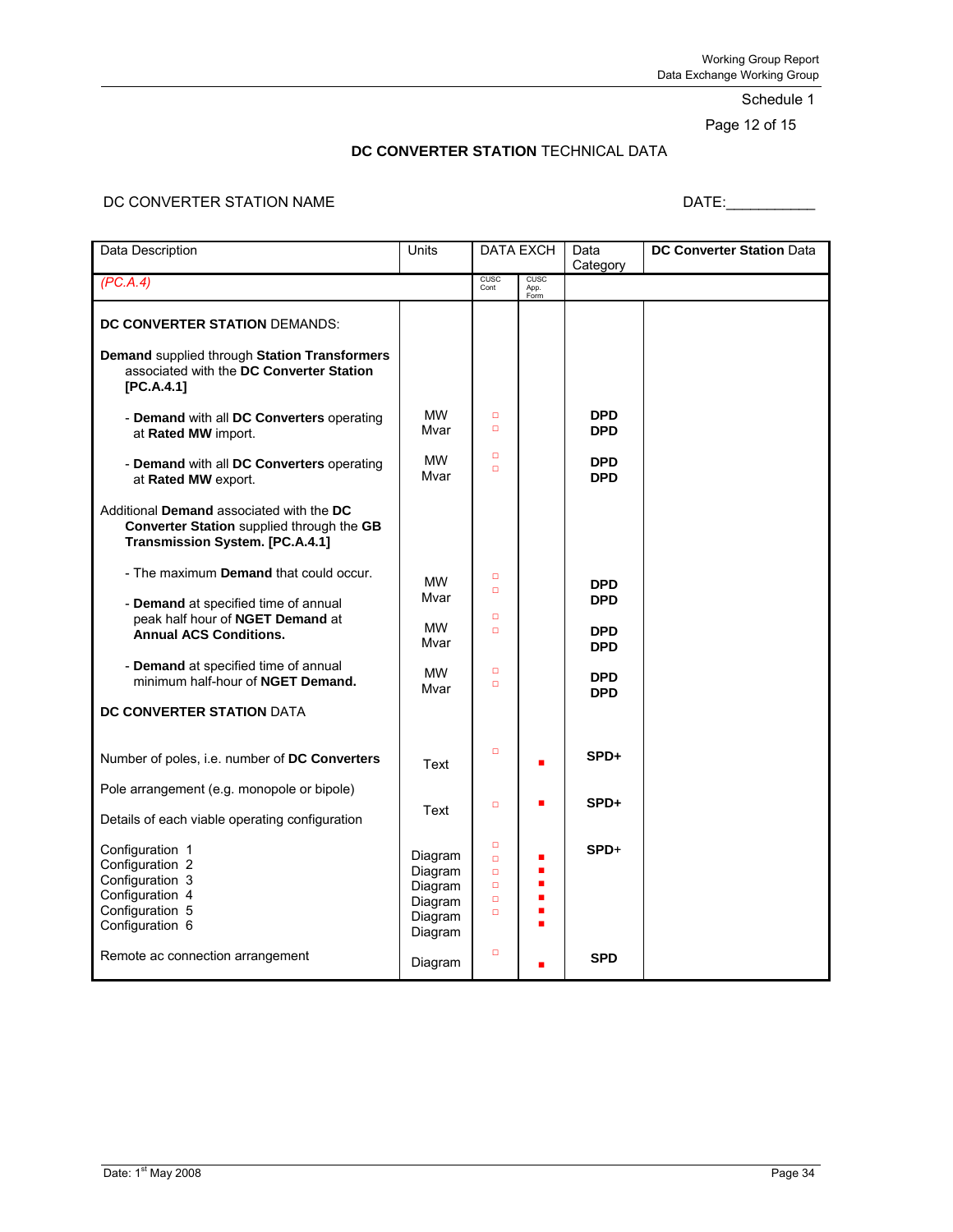#### Schedule 1 Page 13 of 15

| Data Description                                                                                                                                                                                             | Units                    | DATA<br><b>EXCH</b> |              | Data<br>Category         | <b>Operating Configuration</b> |                |   |   |   |   |  |  |
|--------------------------------------------------------------------------------------------------------------------------------------------------------------------------------------------------------------|--------------------------|---------------------|--------------|--------------------------|--------------------------------|----------------|---|---|---|---|--|--|
|                                                                                                                                                                                                              |                          | CUSC<br>Cont        | CUSC<br>App. |                          | 1                              | $\overline{2}$ | 3 | 4 | 5 | 6 |  |  |
|                                                                                                                                                                                                              |                          |                     | Form         |                          |                                |                |   |   |   |   |  |  |
| DC CONVERTER STATION DATA (PC.A.3.3.1d)                                                                                                                                                                      |                          |                     |              |                          |                                |                |   |   |   |   |  |  |
| DC Converter Type (e.g. current or Voltage source)                                                                                                                                                           | Text                     | $\Box$              |              | <b>SPD</b>               |                                |                |   |   |   |   |  |  |
| Point of connection to the NGET Transmission<br>System (or the Total System if embedded) of the DC<br>Converter Station configuration in terms of<br>geographical and electrical location and system voltage | Text                     | $\Box$              |              | <b>SPD</b>               |                                |                |   |   |   |   |  |  |
| If the busbars at the Connection Point are normally run<br>in separate sections identify the section to which the DC<br><b>Converter Station configuration is connected</b>                                  | Section<br><b>Number</b> | $\Box$              |              | <b>SPD</b>               |                                |                |   |   |   |   |  |  |
| Rated MW import per pole [PC.A.3.3.1]                                                                                                                                                                        | <b>MW</b>                | $\Box$              |              | SPD+                     |                                |                |   |   |   |   |  |  |
| Rated MW export per pole [PC.A.3.3.1]                                                                                                                                                                        | <b>MW</b>                | $\Box$              | ■            | SPD+                     |                                |                |   |   |   |   |  |  |
| <b>ACTIVE POWER TRANSFER CAPABILITY</b><br>(PC.A.3.2.2)                                                                                                                                                      |                          |                     |              |                          |                                |                |   |   |   |   |  |  |
| <b>Registered Capacity</b>                                                                                                                                                                                   | <b>MW</b><br><b>MW</b>   | $\Box$<br>$\Box$    |              | <b>SPD</b><br><b>SPD</b> |                                |                |   |   |   |   |  |  |
| <b>Registered Import Capacity</b>                                                                                                                                                                            | <b>MW</b>                | $\Box$              |              | <b>SPD</b>               |                                |                |   |   |   |   |  |  |
| <b>Minimum Generation</b><br><b>Minimum Import Capacity</b>                                                                                                                                                  | <b>MW</b>                | $\Box$              |              | <b>SPD</b>               |                                |                |   |   |   |   |  |  |
| Import MW available in excess of Registered Import<br>Capacity.                                                                                                                                              | <b>MW</b>                |                     |              | <b>SPD</b>               |                                |                |   |   |   |   |  |  |
| Time duration for which MW in excess of Registered<br>Import Capacity is available                                                                                                                           | Min                      |                     |              | <b>SPD</b>               |                                |                |   |   |   |   |  |  |
| Export MW available in excess of Registered Capacity.                                                                                                                                                        | <b>MW</b>                |                     |              | <b>SPD</b>               |                                |                |   |   |   |   |  |  |
| Time duration for which MW in excess of Registered<br><b>Capacity is available</b>                                                                                                                           | Min                      |                     |              | <b>SPD</b>               |                                |                |   |   |   |   |  |  |
| DC CONVERTER TRANSFORMER [PC.A.5.4.3.1                                                                                                                                                                       |                          |                     |              |                          |                                |                |   |   |   |   |  |  |
| Rated MVA                                                                                                                                                                                                    | <b>MVA</b>               | о                   |              | <b>DPD</b>               |                                |                |   |   |   |   |  |  |
| Winding arrangement                                                                                                                                                                                          | KV                       | о                   |              | <b>DPD</b>               |                                |                |   |   |   |   |  |  |
| Nominal primary voltage<br>Nominal secondary (converter-side) voltage(s)                                                                                                                                     | KV                       | $\Box$              |              | <b>DPD</b>               |                                |                |   |   |   |   |  |  |
| Positive sequence reactance<br>Maximum tap                                                                                                                                                                   | % on MVA                 | $\Box$<br>$\Box$    |              | <b>DPD</b><br><b>DPD</b> |                                |                |   |   |   |   |  |  |
| Nominal tap                                                                                                                                                                                                  | % on MVA                 | $\Box$              |              | <b>DPD</b>               |                                |                |   |   |   |   |  |  |
| Minimum tap<br>Positive sequence resistance                                                                                                                                                                  | % on MVA                 |                     |              | <b>DPD</b>               |                                |                |   |   |   |   |  |  |
| Maximum tap                                                                                                                                                                                                  | % on MVA                 | о<br>$\Box$         |              | <b>DPD</b>               |                                |                |   |   |   |   |  |  |
| Nominal tap<br>Minimum tap                                                                                                                                                                                   | % on MVA<br>% on MVA     | $\Box$              |              | <b>DPD</b>               |                                |                |   |   |   |   |  |  |
| Zero phase sequence reactance                                                                                                                                                                                | % on MVA                 | $\Box$<br>$\Box$    |              | <b>DPD</b><br><b>DPD</b> |                                |                |   |   |   |   |  |  |
| Tap change range<br>Number of steps                                                                                                                                                                          | $+$ % / -%               | $\Box$              |              | <b>DPD</b>               |                                |                |   |   |   |   |  |  |
|                                                                                                                                                                                                              |                          |                     |              |                          |                                |                |   |   |   |   |  |  |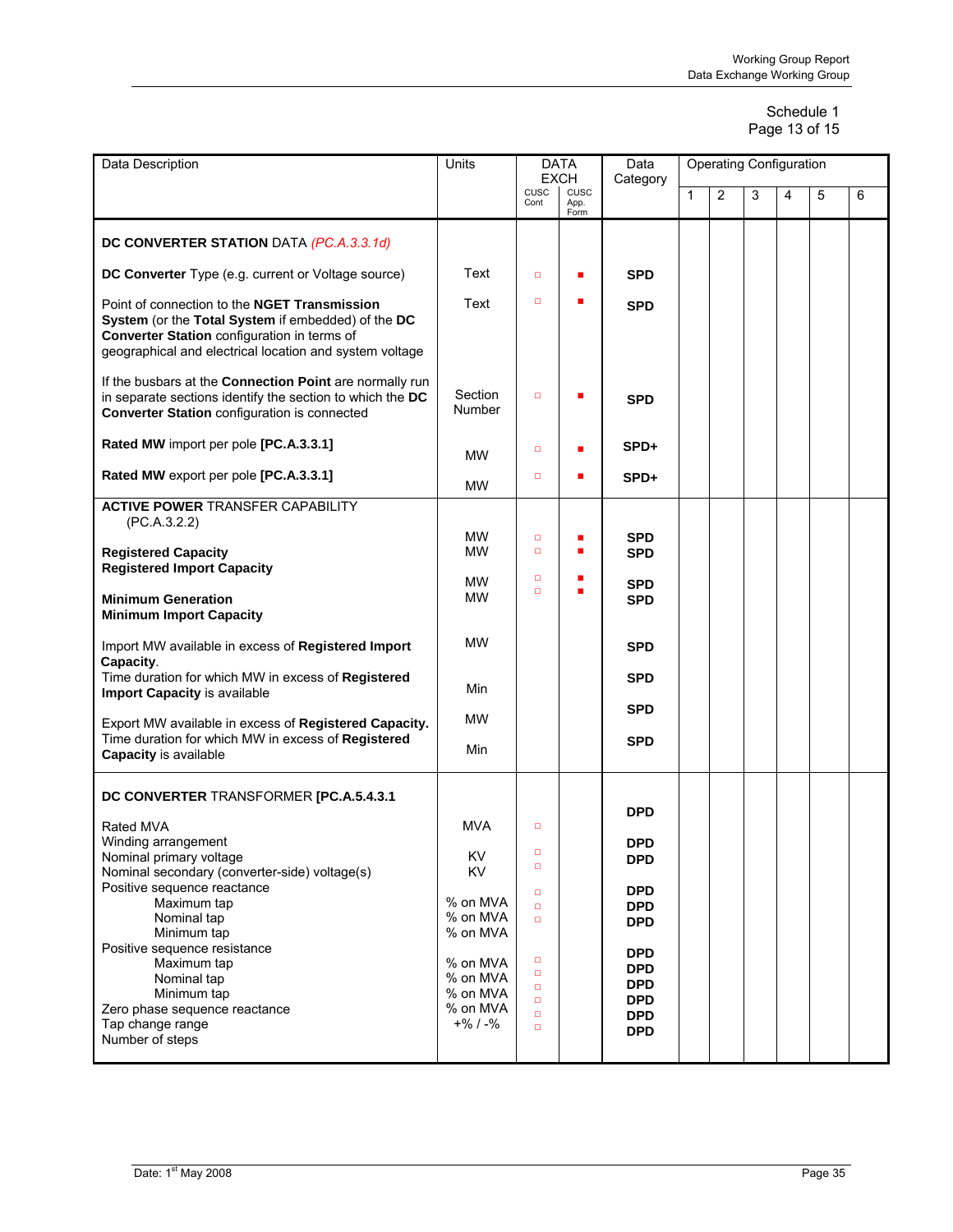#### Schedule 1 Page 14 of 15

| Data Description                                                                                                                                                                                                                                                                                                                                      | Units                                            |                                                     | Data Exch                   | Data<br>Category                                                                               |              | Operating configuration |   |                |   |   |
|-------------------------------------------------------------------------------------------------------------------------------------------------------------------------------------------------------------------------------------------------------------------------------------------------------------------------------------------------------|--------------------------------------------------|-----------------------------------------------------|-----------------------------|------------------------------------------------------------------------------------------------|--------------|-------------------------|---|----------------|---|---|
|                                                                                                                                                                                                                                                                                                                                                       |                                                  | CUSC<br>Cont                                        | <b>CUSC</b><br>App.<br>Form |                                                                                                | $\mathbf{1}$ | 2                       | 3 | $\overline{4}$ | 5 | 6 |
| DC NETWORK [PC.A.5.4.3.1 (c)]                                                                                                                                                                                                                                                                                                                         |                                                  |                                                     |                             |                                                                                                |              |                         |   |                |   |   |
| Rated DC voltage per pole<br>Rated DC current per pole                                                                                                                                                                                                                                                                                                | <b>KV</b><br>A                                   | $\Box$<br>o                                         |                             | <b>DPD</b><br><b>DPD</b>                                                                       |              |                         |   |                |   |   |
| Details of the DC Network<br>described in diagram form including resistance,<br>inductance and capacitance of all DC cables<br>and/or DC lines. Details of any line reactors<br>(including line reactor resistance), line<br>capacitors, DC filters, earthing electrodes and<br>other conductors that form part of the DC<br>Network should be shown. | Diagram                                          | $\Box$                                              |                             | <b>DPD</b>                                                                                     |              |                         |   |                |   |   |
| DC CONVERTER STATION AC HARMONIC<br>FILTER AND REACTIVE COMPENSATION<br><b>EQUIPMENT</b><br>[PC.A.5.4.3.1 (d)]                                                                                                                                                                                                                                        |                                                  |                                                     |                             |                                                                                                |              |                         |   |                |   |   |
| For all switched reactive compensation<br>equipment                                                                                                                                                                                                                                                                                                   | Diagram<br>Text                                  | $\Box$<br>$\Box$                                    |                             | <b>SPD</b>                                                                                     |              |                         |   |                |   |   |
| Total number of AC filter banks<br>Diagram of filter connections<br>Type of equipment (e.g. fixed or variable)<br>Capacitive rating; or<br>Inductive rating; or<br>Operating range<br>Reactive Power capability as a function of                                                                                                                      | Diagram<br>Text<br>Mvar<br>Mvar<br>Mvar<br>Table | $\Box$<br>$\Box$<br>$\Box$<br>o<br>$\Box$<br>$\Box$ |                             | <b>SPD</b><br><b>SPD</b><br><b>SPD</b><br><b>DPD</b><br><b>DPD</b><br><b>DPD</b><br><b>DPD</b> |              |                         |   |                |   |   |
| various MW transfer levels                                                                                                                                                                                                                                                                                                                            |                                                  |                                                     |                             |                                                                                                |              |                         |   |                |   |   |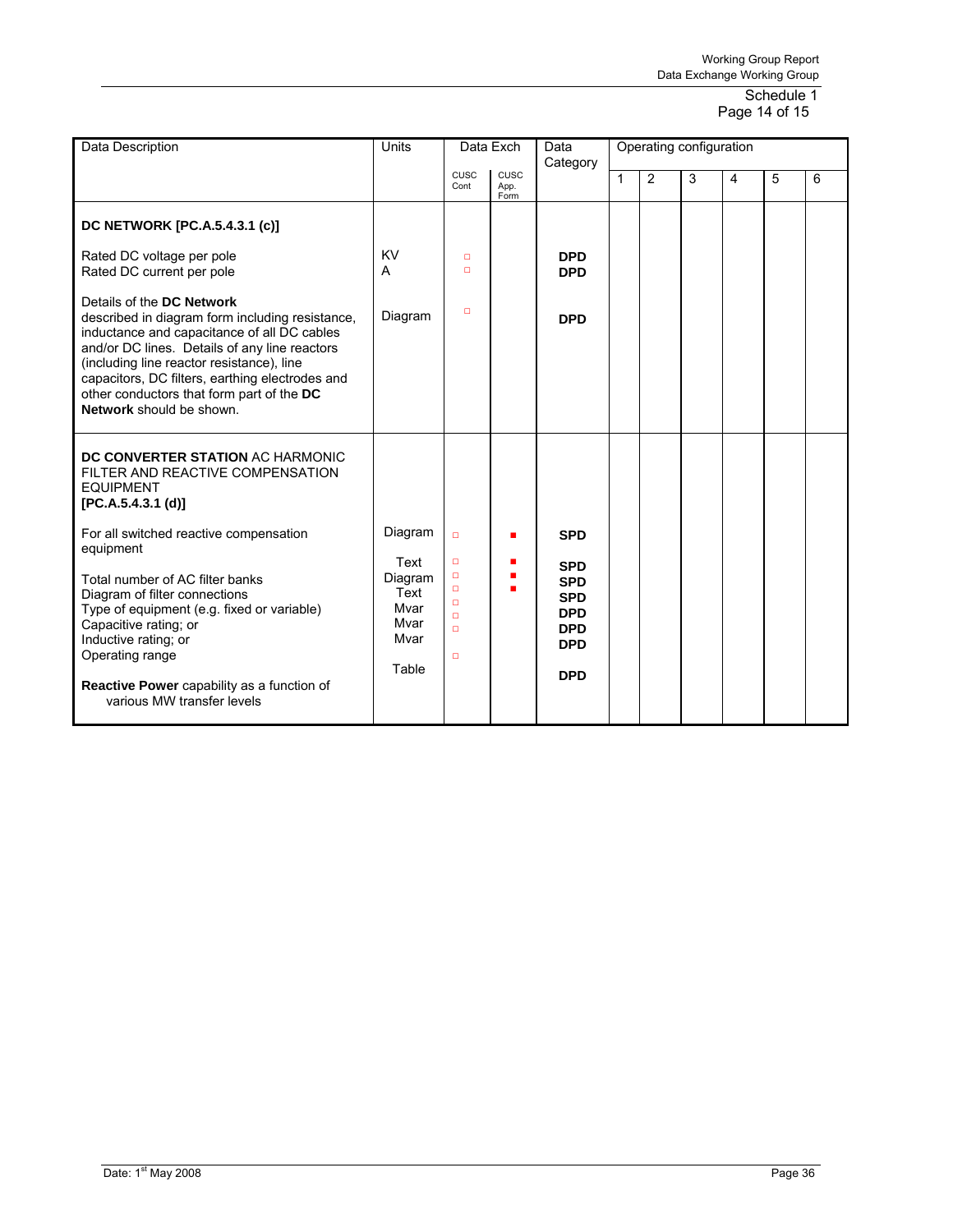|                                                                                                                                                                                                                                                  |                    |                  |              |                          |              |   |                         |   | Page 15 or 15 |   |
|--------------------------------------------------------------------------------------------------------------------------------------------------------------------------------------------------------------------------------------------------|--------------------|------------------|--------------|--------------------------|--------------|---|-------------------------|---|---------------|---|
| Data Description                                                                                                                                                                                                                                 | Units              |                  | Data         | Data                     |              |   | Operating configuration |   |               |   |
|                                                                                                                                                                                                                                                  |                    | CUSC             | Exch<br>CUSC | Category                 | $\mathbf{1}$ | 2 | 3                       | 4 | 5             | 6 |
|                                                                                                                                                                                                                                                  |                    | Cont             | App. Form    |                          |              |   |                         |   |               |   |
| CONTROL SYSTEMS [PC.A.5.4.3.2]                                                                                                                                                                                                                   |                    |                  |              |                          |              |   |                         |   |               |   |
| Static $V_{DC} - P_{DC}$ (DC voltage – DC power) or<br>Static $V_{DC} - I_{DC}$ (DC voltage – DC current)<br>characteristic (as appropriate) when operating as<br>$-$ Rectifier                                                                  | Diagram<br>Diagram | $\Box$           |              | <b>DPD</b><br><b>DPD</b> |              |   |                         |   |               |   |
| $-I$ nverter                                                                                                                                                                                                                                     |                    | $\Box$           |              |                          |              |   |                         |   |               |   |
| Details of rectifier mode control system,<br>in block diagram form together with parameters<br>showing transfer functions of individual elements.                                                                                                | Diagram            | $\Box$           |              | <b>DPD</b>               |              |   |                         |   |               |   |
|                                                                                                                                                                                                                                                  | Diagram            | $\Box$           |              |                          |              |   |                         |   |               |   |
| Details of inverter mode control system,<br>in block diagram form showing transfer functions<br>of individual elements including parameters.                                                                                                     |                    | $\Box$           |              | <b>DPD</b>               |              |   |                         |   |               |   |
| Details of converter transformer tap changer control<br>system in block diagram form showing transfer<br>functions of individual elements including<br>parameters. (Only required for DC converters<br>connected to the GB Transmission System.) | Diagram            |                  |              | <b>DPD</b>               |              |   |                         |   |               |   |
| Details of AC filter and reactive compensation<br>equipment control systems in block diagram form<br>showing transfer functions of individual elements<br>including parameters. (Only required for DC                                            | Diagram            | $\Box$           |              | <b>DPD</b>               |              |   |                         |   |               |   |
| converters connected to the GB Transmission<br>System.)<br>Details of any frequency and/or load control systems<br>in block diagram form showing transfer functions                                                                              | Diagram            | $\Box$<br>$\Box$ |              | <b>DPD</b>               |              |   |                         |   |               |   |
| of individual elements including parameters.                                                                                                                                                                                                     | Diagram            |                  |              |                          |              |   |                         |   |               |   |
| Details of any large or small signal modulating<br>controls, such as power oscillation damping<br>controls or sub-synchronous oscillation damping<br>controls, that have not been submitted as part of<br>the above control system data.         | Diagram            | $\Box$           |              | <b>DPD</b>               |              |   |                         |   |               |   |
|                                                                                                                                                                                                                                                  |                    | $\Box$           |              | <b>DPD</b>               |              |   |                         |   |               |   |
| Transfer block diagram representation of the reactive<br>power control at converter ends for a voltage source<br>converter.                                                                                                                      |                    |                  |              |                          |              |   |                         |   |               |   |
| LOADING PARAMETERS [PC.A.5.4.3.3]                                                                                                                                                                                                                |                    |                  |              |                          |              |   |                         |   |               |   |
| <b>MW Export</b><br>Nominal loading rate<br>Maximum (emergency) loading rate                                                                                                                                                                     | MW/s<br>MW/s       |                  |              | <b>DPD</b><br><b>DPD</b> |              |   |                         |   |               |   |
| MW Import<br>Nominal loading rate<br>Maximum (emergency) loading rate                                                                                                                                                                            | MW/s<br>MW/s       |                  |              | DPD.<br><b>DPD</b>       |              |   |                         |   |               |   |
| Maximum recovery time, to 90% of pre-fault loading,<br>following an AC system fault or severe voltage<br>depression.                                                                                                                             | s                  | $\Box$           |              | <b>DPD</b>               |              |   |                         |   |               |   |
| Maximum recovery time, to 90% of pre-fault loading,<br>following a transient DC Network fault.                                                                                                                                                   | s                  | $\Box$           |              | <b>DPD</b>               |              |   |                         |   |               |   |

NOTE:

Users are referred to Schedules 5 & 14 which set down data required for all **Users** directly connected to the **GB Transmission System**, including **Power Stations**.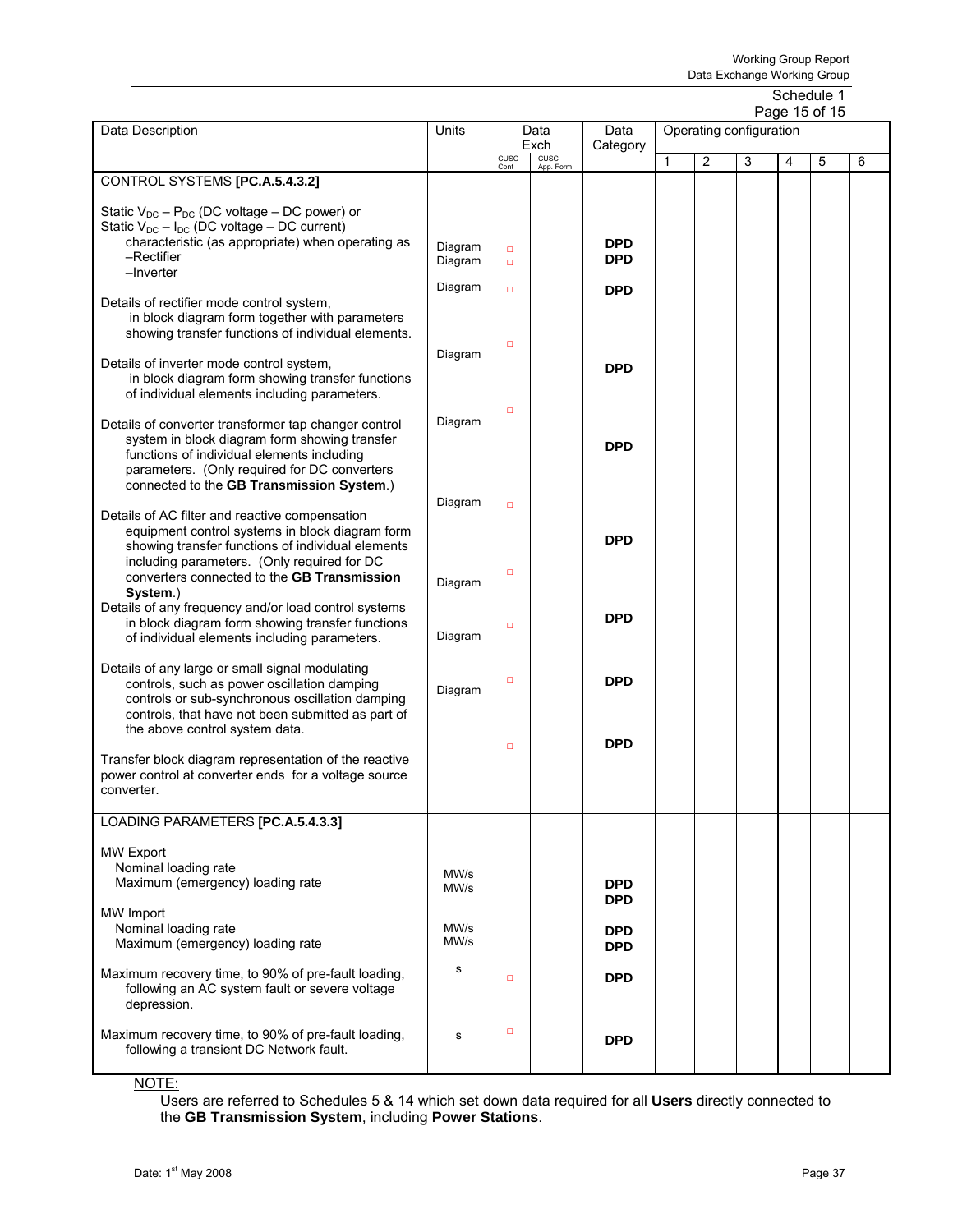#### **GENERATION PLANNING PARAMETERS**

This schedule contains the **Genset Generation Planning Parameters** required by **NGET** to facilitate studies in **Operational Planning** timescales.

For a **Generating Unit** (other than a **Power Park Unit**) at a **Large Power Station** the information is to be submitted on a unit basis and for a **CCGT Module** or **Power Park Module** at a **Large Power Station** the information is to be submitted on a module basis, unless otherwise stated.

Where references to **CCGT Modules** or **Power Park Modules** at a **Large Power Station** are made, the columns "G1" etc should be amended to read "M1" etc, as appropriate.

#### **Power Station**: \_\_\_\_\_\_\_\_\_\_\_\_\_\_\_\_\_\_\_\_\_\_\_\_\_

#### **Generation Planning Parameters**

| <b>DATA DESCRIPTION</b>                                                                                                                                                                                                                                                                                                                    | <b>UNITS</b>               |                     | <b>DATA</b><br><b>EXCH</b> | <b>DATA</b><br>CAT.                                   |                |                |                |                | <b>GENSET OR STATION DATA</b> |                |            |
|--------------------------------------------------------------------------------------------------------------------------------------------------------------------------------------------------------------------------------------------------------------------------------------------------------------------------------------------|----------------------------|---------------------|----------------------------|-------------------------------------------------------|----------------|----------------|----------------|----------------|-------------------------------|----------------|------------|
|                                                                                                                                                                                                                                                                                                                                            |                            | <b>CUSC</b><br>Cont | CUSC<br>App.<br>Form       |                                                       | G <sub>1</sub> | G <sub>2</sub> | G <sub>3</sub> | G <sub>4</sub> | G <sub>5</sub>                | G <sub>6</sub> | <b>STN</b> |
| <b>OUTPUT CAPABILITY</b><br>(PC.A.3.2.2)<br>Registered Capacity on a station and unit basis (on a<br>station and module basis in the case of a CCGT<br>Module or Power Park Module at a Large Power<br>Station)<br>Minimum Generation (on a module<br>basis in the case of a CCGT Module or Power Park<br>Module at a Large Power Station) | <b>MW</b><br><b>MW</b>     | $\Box$<br>$\Box$    | п                          | <b>SPD</b><br><b>SPD</b>                              |                |                |                |                |                               |                |            |
| MW available from Generating Units or Power Park<br>Modules in excess of Registered Capacity                                                                                                                                                                                                                                               | <b>MW</b>                  | $\Box$              | г                          | <b>SPD</b>                                            |                |                |                |                |                               |                |            |
| REGIME UNAVAILABILITY                                                                                                                                                                                                                                                                                                                      |                            |                     |                            |                                                       |                |                |                |                |                               |                |            |
| These data blocks are provided to<br>allow fixed periods of unavailability to be registered.                                                                                                                                                                                                                                               |                            |                     |                            |                                                       |                |                |                |                |                               |                |            |
| Expected Running Regime. Is Power Station normally<br>available for full output 24 hours per day, 7 days per<br>week? If No please provide details of unavailability<br>below.<br>(PC.A.3.2.2.)<br>Earliest Synchronising time: OC2.4.2.1(a)                                                                                               |                            | $\Box$              | п                          | <b>SPD</b>                                            |                |                |                |                |                               |                |            |
| Monday<br>Tuesday - Friday<br>Saturday - Sunday                                                                                                                                                                                                                                                                                            | hr/min<br>hr/min<br>hr/min | п<br>п              |                            | OC <sub>2</sub><br>OC <sub>2</sub><br>OC <sub>2</sub> |                |                |                |                |                               |                |            |
| Latest De-Synchronising time: OC2.4.2.1(a)<br>Monday - Thursday<br>Friday<br>Saturday - Sunday                                                                                                                                                                                                                                             | hr/min<br>hr/min<br>hr/min | п                   |                            | OC <sub>2</sub><br>OC <sub>2</sub><br>OC <sub>2</sub> |                |                |                |                |                               |                |            |
| <b>SYNCHRONISING PARAMETERS</b><br>OC2.4.2.1(a)<br>Notice to Deviate from Zero (NDZ) after 48 hour<br>Shutdown                                                                                                                                                                                                                             | Mins                       | п                   |                            | OC <sub>2</sub>                                       |                |                |                |                |                               |                |            |
| Station Synchronising Intervals (SI) after<br>48 hour Shutdown                                                                                                                                                                                                                                                                             | Mins                       | П                   |                            |                                                       |                |                |                |                |                               |                |            |
| <b>Synchronising Group (if applicable)</b>                                                                                                                                                                                                                                                                                                 | $1$ to $4$                 |                     |                            | OC <sub>2</sub>                                       |                |                |                |                |                               |                |            |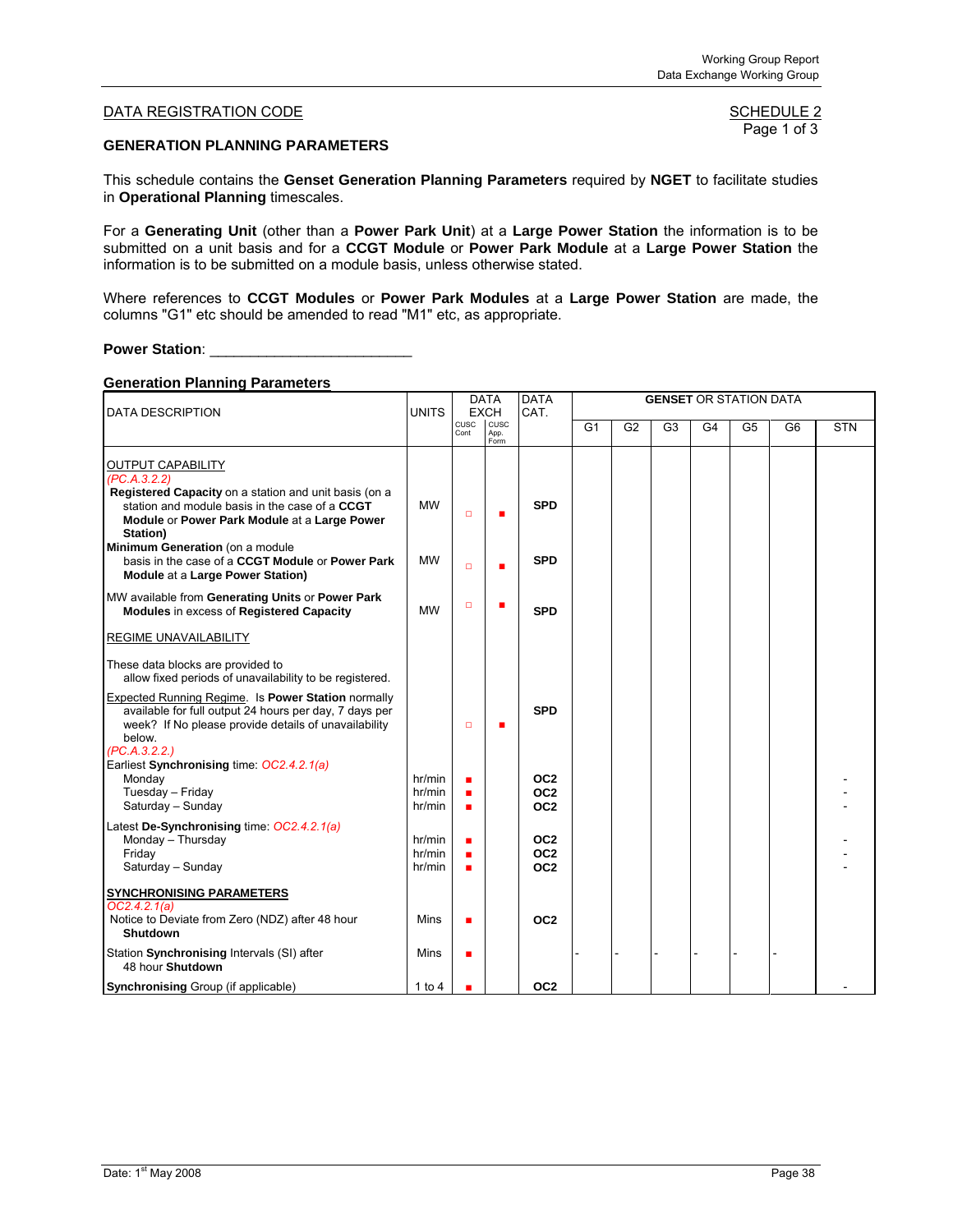#### <u>SCHEDULE 2</u> Page 2 of 3

| <b>DATA DESCRIPTION</b>                                                                         | <b>UNITS</b>           |                     | <b>DATA</b><br><b>EXCH</b> | <b>DATA</b><br>CAT.                                                                             |                |                |                |    | <b>GENSET OR STATION DATA</b> |    |            |
|-------------------------------------------------------------------------------------------------|------------------------|---------------------|----------------------------|-------------------------------------------------------------------------------------------------|----------------|----------------|----------------|----|-------------------------------|----|------------|
|                                                                                                 |                        | CUSC<br>Cont        | cusc<br>App.<br>Form       |                                                                                                 | G <sub>1</sub> | G <sub>2</sub> | G <sub>3</sub> | G4 | G <sub>5</sub>                | G6 | <b>STN</b> |
| <b>Synchronising Generation (SYG) after</b><br>48 hour Shutdown<br>PC.A.5.3.2(f) & OC2.4.2.1(a) | <b>MW</b>              | ٠                   |                            | <b>DPD</b><br>&<br>OC <sub>2</sub>                                                              |                |                |                |    |                               |    |            |
| De-Synchronising Intervals (Single value)<br>OC2.4.2.1(a)                                       | <b>Mins</b>            | ٠                   |                            | OC <sub>2</sub>                                                                                 |                |                |                |    |                               |    |            |
| RUNNING AND SHUTDOWN PERIOD<br><b>LIMITATIONS:</b>                                              |                        |                     |                            |                                                                                                 |                |                |                |    |                               |    |            |
| Minimum Non Zero time (MNZT) after 48 hour<br>Shutdown OC2.4.2.1(a)                             | <b>Mins</b>            | п                   |                            | OC <sub>2</sub>                                                                                 |                |                |                |    |                               |    |            |
| Minimum Zero time (MZT) OC2.4.2.1(a)                                                            | Mins                   |                     |                            | OC <sub>2</sub>                                                                                 |                |                |                |    |                               |    |            |
| Two Shifting Limit (max. per day)<br>OC2.4.2.1(a)                                               | No.                    | п                   |                            | OC <sub>2</sub>                                                                                 |                |                |                |    |                               |    |            |
| <b>Existing AGR Plant Flexibility Limit</b><br>(Existing<br><b>AGR Plant onlyNu</b>             | No.                    |                     |                            | OC <sub>2</sub>                                                                                 |                |                |                |    |                               |    |            |
| 80% Reactor Thermal Power (expressed as<br>Gross-Net MW) (Existing AGR Plant only)              | <b>MW</b>              |                     |                            | OC <sub>2</sub>                                                                                 |                |                |                |    |                               |    |            |
| <b>Frequency Sensitive AGR Unit Limit</b><br>(Frequency Sensitive AGR Units only)               | No.                    |                     |                            | OC <sub>2</sub>                                                                                 |                |                |                |    |                               |    |            |
| <b>RUN-UP PARAMETERS</b>                                                                        |                        |                     |                            |                                                                                                 |                |                |                |    |                               |    |            |
| PC.A.5.3.2(f) & OC2.4.2.1(a)<br>Run-up rates (RUR) after 48 hour Shutdown:                      |                        |                     |                            | (Note that for DPD only a single value of run-up rate from Synch Gen to Registered Capacity is  |                | required)      |                |    |                               |    |            |
| (See note 2 page 3)                                                                             |                        |                     |                            |                                                                                                 |                |                |                |    |                               |    |            |
| MW Level 1 (MWL1)<br>MW Level 2 (MWL2)                                                          | <b>MW</b><br><b>MW</b> | п                   |                            | OC <sub>2</sub><br>OC <sub>2</sub>                                                              |                |                |                |    |                               |    |            |
|                                                                                                 |                        |                     |                            |                                                                                                 |                |                |                |    |                               |    |            |
|                                                                                                 |                        |                     |                            | <b>DPD</b><br>&                                                                                 |                |                |                |    |                               |    |            |
| RUR from Synch. Gen to MWL1                                                                     | MW/Mins                | $\blacksquare$      |                            | OC <sub>2</sub><br>OC <sub>2</sub>                                                              |                |                |                |    |                               |    |            |
| RUR from MWL1 to MWL2<br>RUR from MWL2 to RC                                                    | MW/Mins<br>MW/Mins     | ٠<br>п              |                            | OC <sub>2</sub>                                                                                 |                |                |                |    |                               |    |            |
| Run-Down Rates (RDR):                                                                           |                        |                     |                            | (Note that for DPD only a single value of run-down rate from Registered Capacity to de-synch is |                | required)      |                |    |                               |    |            |
|                                                                                                 |                        |                     |                            |                                                                                                 |                |                |                |    |                               |    |            |
| MWL2<br>RDR from RC to MWL2                                                                     | <b>MW</b><br>MW/Min    | п<br>$\blacksquare$ |                            | OC <sub>2</sub><br>DPD &                                                                        |                |                |                |    |                               |    |            |
| MWL1                                                                                            | <b>MW</b>              |                     |                            | OC <sub>2</sub>                                                                                 |                |                |                |    |                               |    |            |
| RDR from MWL2 to MWL1                                                                           | MW/Min                 | п<br>п              |                            | OC <sub>2</sub><br>OC <sub>2</sub>                                                              |                |                |                |    |                               |    |            |
| RDR from MWL1 to de-synch                                                                       | MW/Min                 | п                   |                            | OC <sub>2</sub>                                                                                 |                |                |                |    |                               |    |            |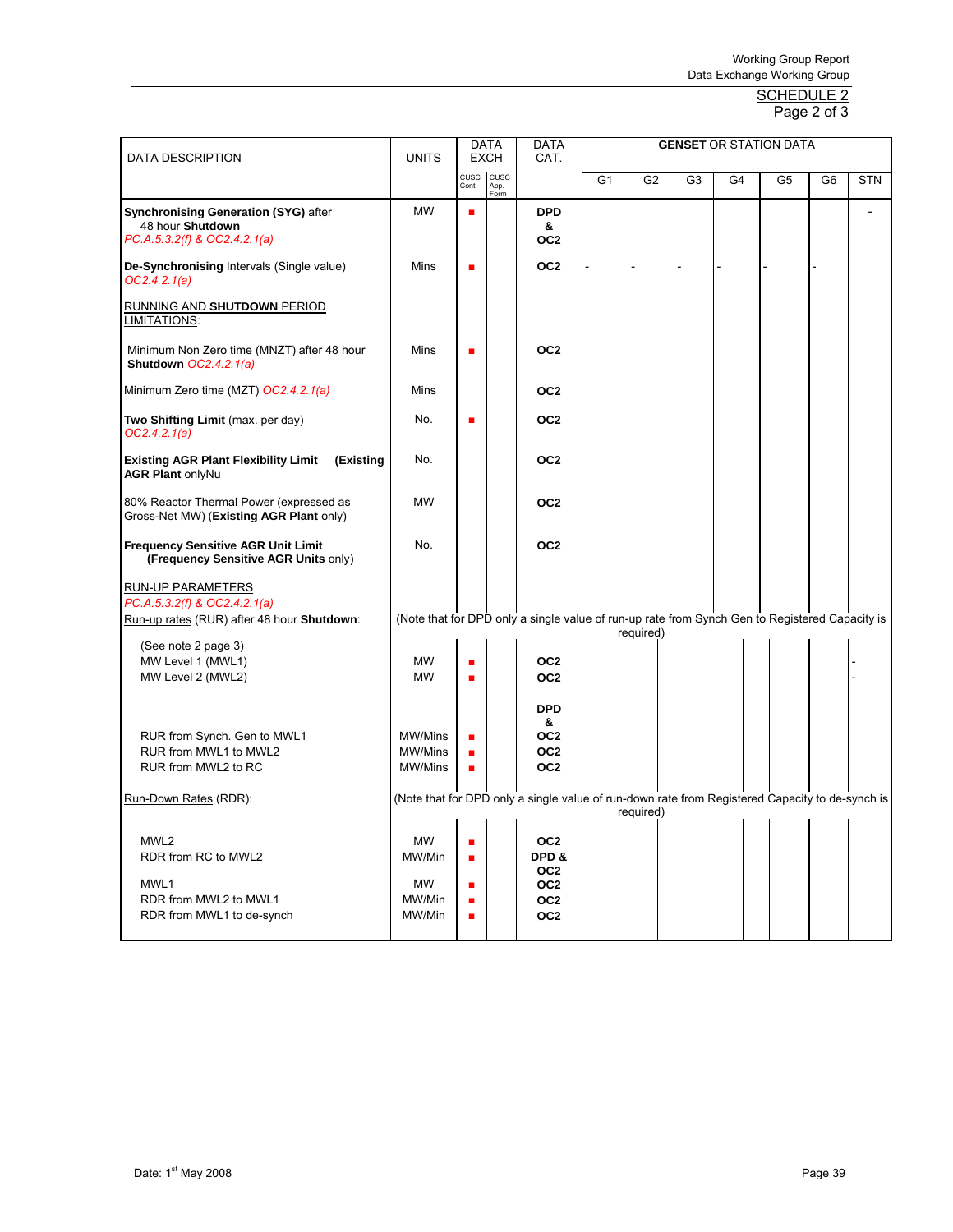# Page 3 of 3

|                                               |              | <b>DATA</b>         |                     | <b>DATA</b>     |                |                               |                |    |    |    |            |
|-----------------------------------------------|--------------|---------------------|---------------------|-----------------|----------------|-------------------------------|----------------|----|----|----|------------|
| DATA DESCRIPTION                              | <b>UNITS</b> | <b>EXCH</b>         |                     | CAT.            |                | <b>GENSET OR STATION DATA</b> |                |    |    |    |            |
|                                               |              | <b>CUSC</b><br>Cont | <b>CUSC</b><br>App. |                 | G <sub>1</sub> | G <sub>2</sub>                | G <sub>3</sub> | G4 | G5 | G6 | <b>STN</b> |
|                                               |              |                     | Form                |                 |                |                               |                |    |    |    |            |
| <b>REGULATION PARAMETERS</b><br>OC2.4.2.1(a)  |              |                     |                     |                 |                |                               |                |    |    |    |            |
| <b>Regulating Range</b>                       | МW           | п                   |                     | <b>DPD</b>      |                |                               |                |    |    |    |            |
| Load rejection capability while still         | MW           |                     |                     | <b>DPD</b>      |                |                               |                |    |    |    |            |
| Synchronised and able to supply Load.         |              |                     |                     |                 |                |                               |                |    |    |    |            |
|                                               |              |                     |                     |                 |                |                               |                |    |    |    |            |
|                                               |              |                     |                     |                 |                |                               |                |    |    |    |            |
| <b>GAS TURBINE LOADING PARAMETERS:</b>        |              |                     |                     |                 |                |                               |                |    |    |    |            |
| OC2.4.2.1(a)                                  |              |                     |                     |                 |                |                               |                |    |    |    |            |
| Fast loading                                  | MW/Min       |                     |                     | OC <sub>2</sub> |                |                               |                |    |    |    |            |
| Slow loading                                  | MW/Min       |                     |                     | OC <sub>2</sub> |                |                               |                |    |    |    |            |
|                                               |              |                     |                     |                 |                |                               |                |    |    |    |            |
| <b>CCGT MODULE PLANNING MATRIX</b>            |              |                     |                     | OC <sub>2</sub> |                | (please attach)               |                |    |    |    |            |
| POWER PARK MODULE PLANNING MATRIX             |              |                     |                     | OC <sub>2</sub> |                | (please attach)               |                |    |    |    |            |
|                                               |              |                     |                     |                 |                |                               |                |    |    |    |            |
| <b>Power Park Module Active Power Output/</b> |              |                     |                     | OC <sub>2</sub> |                | (please attach)               |                |    |    |    |            |
| <b>Intermittent Power Source Curve</b>        |              |                     |                     |                 |                |                               |                |    |    |    |            |
| (eg MW output / Wind speed)                   |              |                     |                     |                 |                |                               |                |    |    |    |            |
|                                               |              |                     |                     |                 |                |                               |                |    |    |    |            |

# NOTES:

- 1. To allow for different groups of **Gensets** within a **Power Station** (eg. **Gensets** with the same operator) each **Genset** may be allocated to one of up to four **Synchronising Groups**. Within each such **Synchronising Group** the single synchronising interval will apply but between **Synchronising Groups** a zero synchronising interval will be assumed.
- 2. The run-up of a **Genset** from synchronising block load to **Registered Capacity** is represented as a three stage characteristic in which the run-up rate changes at two intermediate loads, MWL1 and MWL2. The values MWL1 & MWL2 can be different for each **Genset**.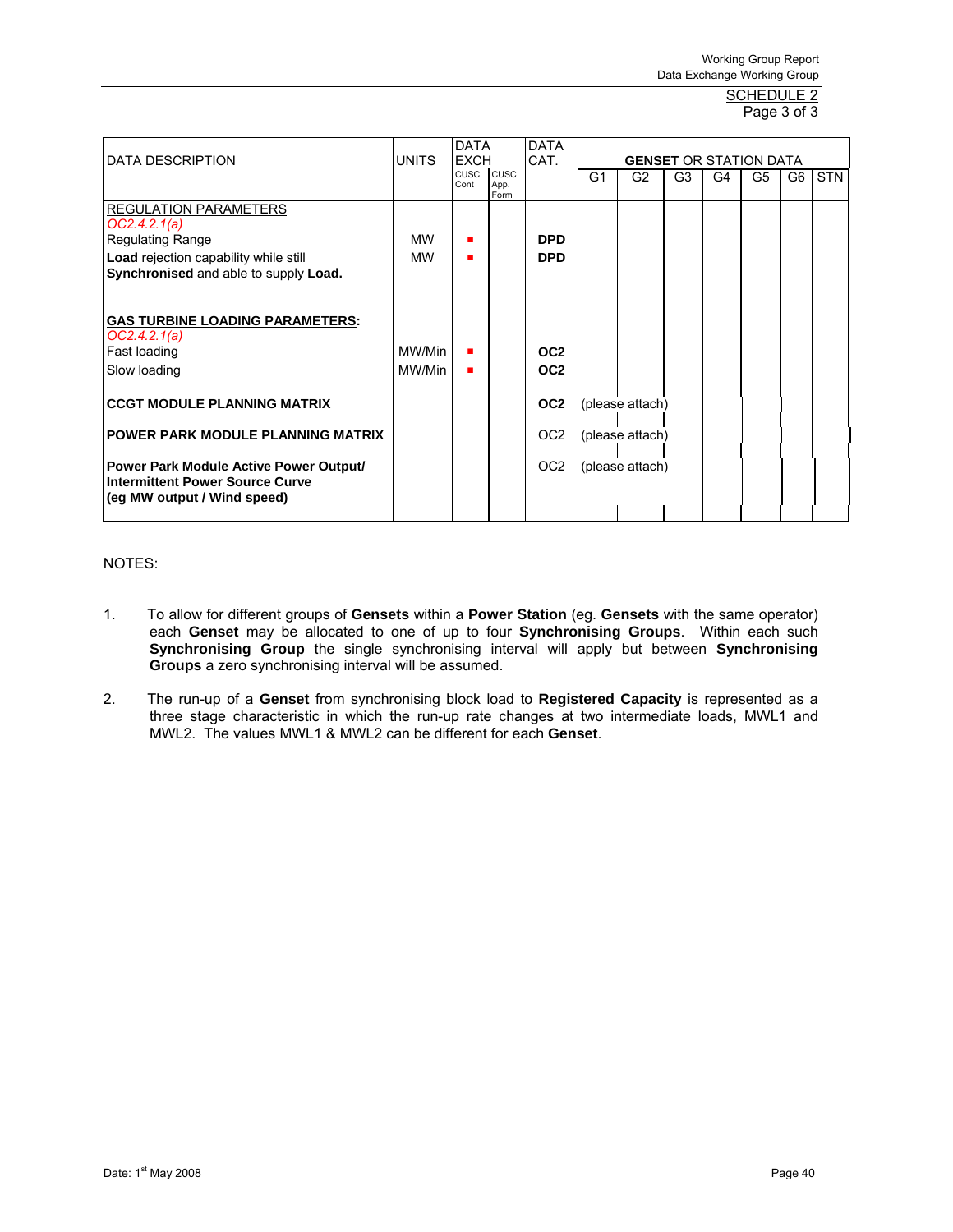Page 1 of 3

### **LARGE POWER STATION OUTAGE PROGRAMMES, OUTPUT USABLE AND INFLEXIBILITY INFORMATION**

(Also outline information on contracts involving **External Interconnections**)

For a **Generating Unit at a Large Power Station** the information is to be submitted on a unit basis and for a **CCGT Module** or **Power Park Module** at a **Large Power Station** the information is to be submitted on a module basis, unless otherwise stated

| <b>DATA DESCRIPTION</b>                                                                                                                 |                                                                  | <b>UNITS</b>                               | TIME<br><b>COVERED</b>         | <b>UPDATE</b><br><b>TIME</b> | <b>DATA</b><br>CAT.                                              | <b>DATA</b><br><b>EXCH</b> |              |
|-----------------------------------------------------------------------------------------------------------------------------------------|------------------------------------------------------------------|--------------------------------------------|--------------------------------|------------------------------|------------------------------------------------------------------|----------------------------|--------------|
| Power Station name:<br>Generating Unit (or CCGT Module or Power Park Module at a Large<br>Power Station) number:<br>Registered Capacity |                                                                  |                                            |                                |                              |                                                                  |                            |              |
| <b>Large Power Station OUTAGE</b><br><b>PROGRAMME</b>                                                                                   | <b>Large Power Station</b><br><b>OUTPUT USABLE</b>               |                                            |                                |                              |                                                                  |                            |              |
|                                                                                                                                         | PLANNING FOR YEARS 3 - 7 AHEAD (OC2.4.1.2.1(a)(i), (e) & (j))    |                                            |                                |                              |                                                                  |                            |              |
|                                                                                                                                         | Monthly average OU                                               | <b>MW</b>                                  | F. yrs 5 - 7                   | Week 24                      | <b>SPD</b>                                                       | cuso<br>Cont               | App.<br>Form |
| Provisional outage programme<br>comprising:                                                                                             |                                                                  |                                            | $C. yrs 3 - 5$                 | Week <sub>2</sub>            | OC <sub>2</sub>                                                  |                            |              |
| duration<br>preferred start<br>earliest start<br>latest finish                                                                          |                                                                  | weeks<br>date<br>date<br>date              | $\mathbf{u}$                   | $\mathbf{u}$                 | $\blacksquare$<br>$\blacksquare$<br>$\mathbf{u}$<br>$\mathbf{u}$ |                            |              |
|                                                                                                                                         | Weekly OU                                                        | <b>MW</b>                                  | $\overline{\mathbf{u}}$        | $\overline{\phantom{a}}$     | $\mathbf{u}$                                                     | п                          |              |
| (NGET response as detailed in OC2                                                                                                       | (Users' response to NGET suggested changes or potential outages) |                                            | C. yrs 3 - 5<br>C. yrs 3 - 5   | Week12)<br>Week14)           |                                                                  | п                          |              |
| Updated provisional outage<br>programme comprising:                                                                                     |                                                                  |                                            | C. yrs $3 - 5$                 | $\overline{\text{Week}}$ 25  | OC <sub>2</sub>                                                  |                            |              |
| duration<br>preferred start<br>earliest start<br>latest finish                                                                          | Updated weekly OU                                                | weeks<br>date<br>date<br>date<br><b>MW</b> | $\mathbf{u}$                   |                              |                                                                  |                            |              |
| (NGET response as detailed in OC2 for<br>potential outages)                                                                             | (Users' response to NGET suggested changes or update of          |                                            | C. yrs $3 - 5$<br>C. yrs 3 - 5 | Week28)<br>Week31)           |                                                                  |                            |              |
| OC <sub>2</sub> for                                                                                                                     | (NGET further suggested revisions etc. (as detailed in           |                                            | C. yrs $3 - 5$                 | Week42)                      |                                                                  |                            |              |
| Agreement of final<br><b>Generation Outage Programme</b>                                                                                |                                                                  |                                            | C. yrs 3 - 5                   | Week 45                      | OC <sub>2</sub>                                                  |                            |              |
|                                                                                                                                         | PLANNING FOR YEARS 1 - 2 AHEAD (OC2.4.1.2.2(a) & OC2.4.1.2.2(i)) |                                            |                                |                              |                                                                  |                            |              |
| Update of previously agreed Final<br><b>Generation Outage Programme</b>                                                                 |                                                                  |                                            | C. yrs 1 - 2                   | Week 10                      | OC <sub>2</sub>                                                  |                            |              |
|                                                                                                                                         | Weekly OU                                                        | <b>MW</b>                                  | $\mathbf{u}$                   |                              |                                                                  |                            |              |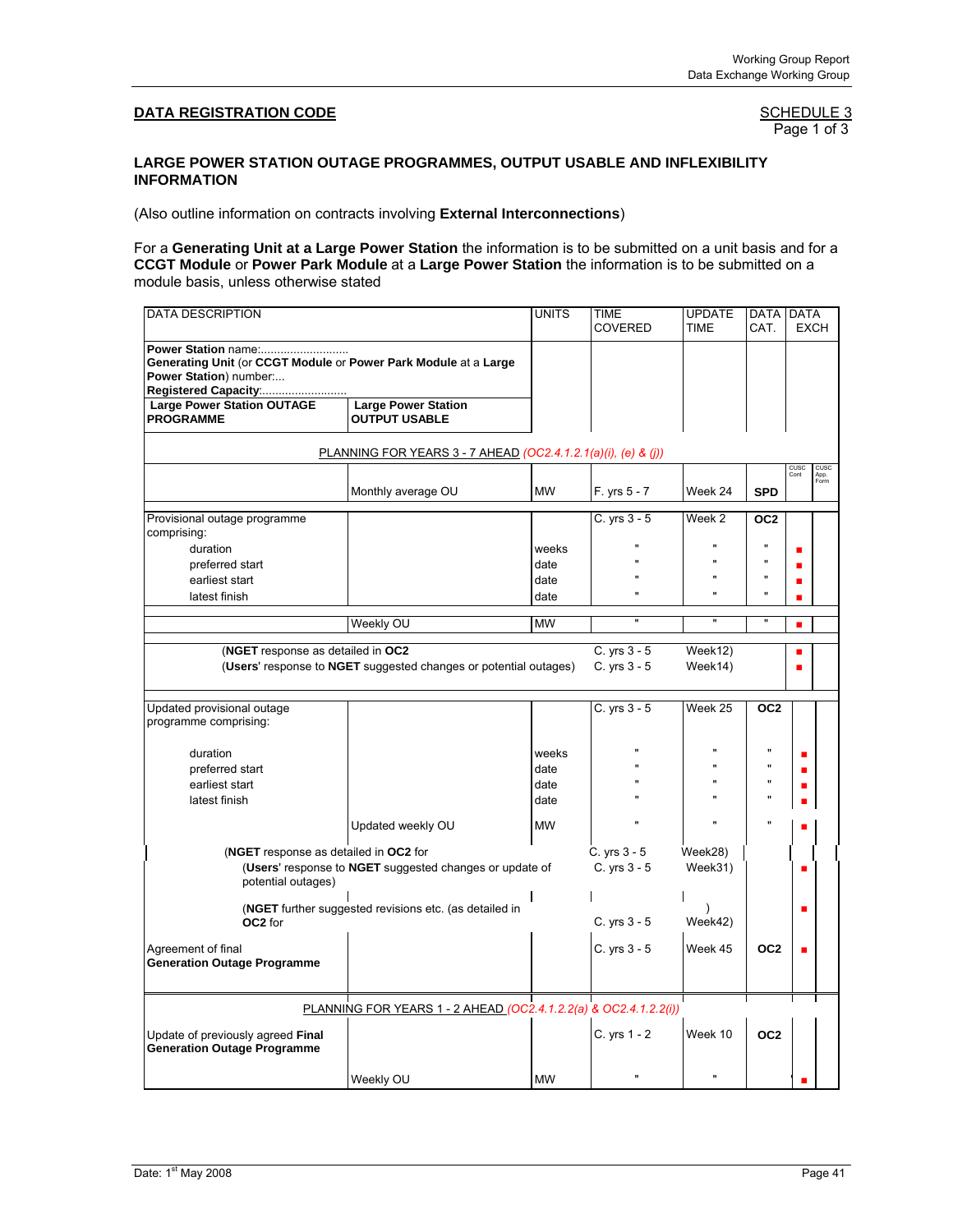# SCHEDULE 3

| Page 2 of 3 |  |  |  |
|-------------|--|--|--|
|-------------|--|--|--|

| <b>DATA DESCRIPTION</b>                                                  |                                            | UNITS              | TIME<br>COVERED                     | <b>UPDATE</b><br><b>TIME</b>       | <b>DATA</b><br><b>CAT</b> |              | DATA<br><b>EXCH</b> |
|--------------------------------------------------------------------------|--------------------------------------------|--------------------|-------------------------------------|------------------------------------|---------------------------|--------------|---------------------|
| (NGET response as detailed in OC2 for<br>or update of potential outages) | (Users' response to NGET suggested changes |                    | C. yrs $1-2$<br>C. yrs $1 - 2$      | <b>Week 12)</b><br><b>Week 14)</b> |                           | CUSC<br>Cont | CUSC<br>App. Form   |
|                                                                          | Revised weekly OU                          |                    | C. yrs $1 - 2$                      | Week 34                            | OC <sub>2</sub>           | п            |                     |
| (NGET response as detailed in OC2 for<br>or update of potential outages) | (Users' response to NGET suggested changes |                    | C. yrs $1 - 2$<br>C. yrs $1 - 2$    | <b>Week 39)</b><br>Week 46)        |                           |              |                     |
| Agreement of final Generation<br><b>Outage Programme</b>                 |                                            |                    | C. yrs $1 - 2$                      | Week 48                            | OC <sub>2</sub>           |              |                     |
|                                                                          | PLANNING FOR YEAR 0                        |                    |                                     |                                    |                           |              |                     |
| <b>Updated Final Generation Outage</b><br>Programme                      |                                            |                    | C. yr 0 Week 2<br>ahead to year end | 1600<br>Weds.                      | OC <sub>2</sub>           |              |                     |
|                                                                          | OU at weekly peak                          | <b>MW</b>          |                                     | $\mathbf{u}$                       | $\mathbf{u}$              |              |                     |
| (NGET response as detailed in OC2 for                                    |                                            |                    | C. yrs 0<br>Weeks 2 to 52<br>ahead  | 1600)<br>Friday)                   |                           |              |                     |
| (NGET response as detailed in OC2 for                                    |                                            |                    | Weeks 2 - 7 ahead (1600)            | Thurs )                            |                           |              |                     |
| Forecast return to services<br>(Planned Outage or breakdown)             |                                            | date               | days 2 to 14 ahead 0900             | daily                              | OC <sub>2</sub>           |              |                     |
|                                                                          | OU (all hours)                             | <b>MW</b>          |                                     |                                    | OC <sub>2</sub>           |              |                     |
| (NGET response as detailed in OC2 for                                    |                                            |                    | days 2 to 14 ahead $1600$ )         | daily)                             |                           |              |                     |
|                                                                          | <b>INFLEXIBILITY</b>                       |                    |                                     |                                    |                           |              |                     |
|                                                                          | <b>Genset inflexibility</b>                | Min MW<br>(Weekly) | Weeks 2 - 8 ahead 1600 Tues         |                                    | OC <sub>2</sub>           |              |                     |
| (Power Margin                                                            | (NGET response on Negative Reserve Active  |                    | $\mathbf{u}$                        | 1200)<br>Friday)                   |                           |              |                     |
|                                                                          | <b>Genset inflexibility</b>                | Min MW<br>(daily)  | days 2 -14 ahead                    | 0900 daily                         | OC <sub>2</sub>           |              |                     |
| (Power Margin                                                            | (NGET response on Negative Reserve Active  |                    | $\mathbf{u}$                        | 1600)<br>daily)                    |                           |              |                     |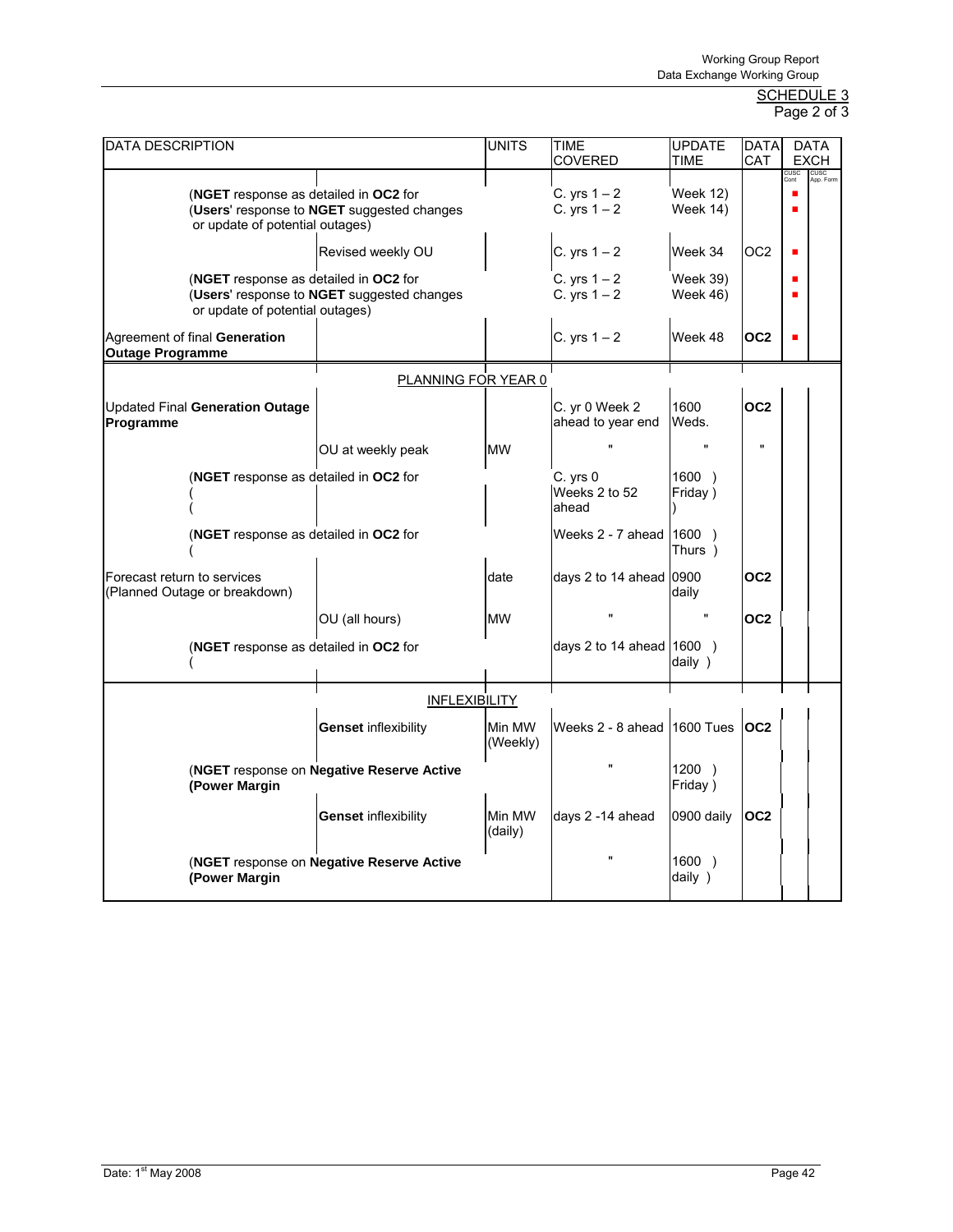#### <u>SCHEDULE 3</u> Page 3 of 3

| <b>DATA DESCRIPTION</b>                                                                                                                                                                                                                             | <b>UNITS</b> | TIME<br><b>COVERED</b> | UPDATE DATA<br><b>ITIME</b> | <b>CAT</b> | <b>DATA</b><br><b>EXCH</b> |                      |
|-----------------------------------------------------------------------------------------------------------------------------------------------------------------------------------------------------------------------------------------------------|--------------|------------------------|-----------------------------|------------|----------------------------|----------------------|
|                                                                                                                                                                                                                                                     |              |                        |                             |            |                            |                      |
| <b>OUTPUT PROFILES</b>                                                                                                                                                                                                                              |              |                        |                             |            |                            |                      |
|                                                                                                                                                                                                                                                     |              |                        |                             |            | CUSC<br>Cont               | CUSC<br>App.<br>Form |
| In the case of Large Power Stations whose output<br>may be expected to vary in a random manner (eg.<br>wind power) or to some other pattern (eg. Tidal)<br>sufficient information is required to enable an<br>understanding of the possible profile | <b>MW</b>    | F. yrs 1 - 7           | Week 24 SPD                 |            |                            |                      |
|                                                                                                                                                                                                                                                     |              |                        |                             |            |                            |                      |
|                                                                                                                                                                                                                                                     |              |                        |                             |            |                            |                      |
|                                                                                                                                                                                                                                                     |              |                        |                             |            |                            |                      |
|                                                                                                                                                                                                                                                     |              |                        |                             |            |                            |                      |
|                                                                                                                                                                                                                                                     |              |                        |                             |            |                            |                      |
|                                                                                                                                                                                                                                                     |              |                        |                             |            |                            |                      |
|                                                                                                                                                                                                                                                     |              |                        |                             |            |                            |                      |

Notes: 1. The week numbers quoted in the Update Time column refer to standard weeks in the current year.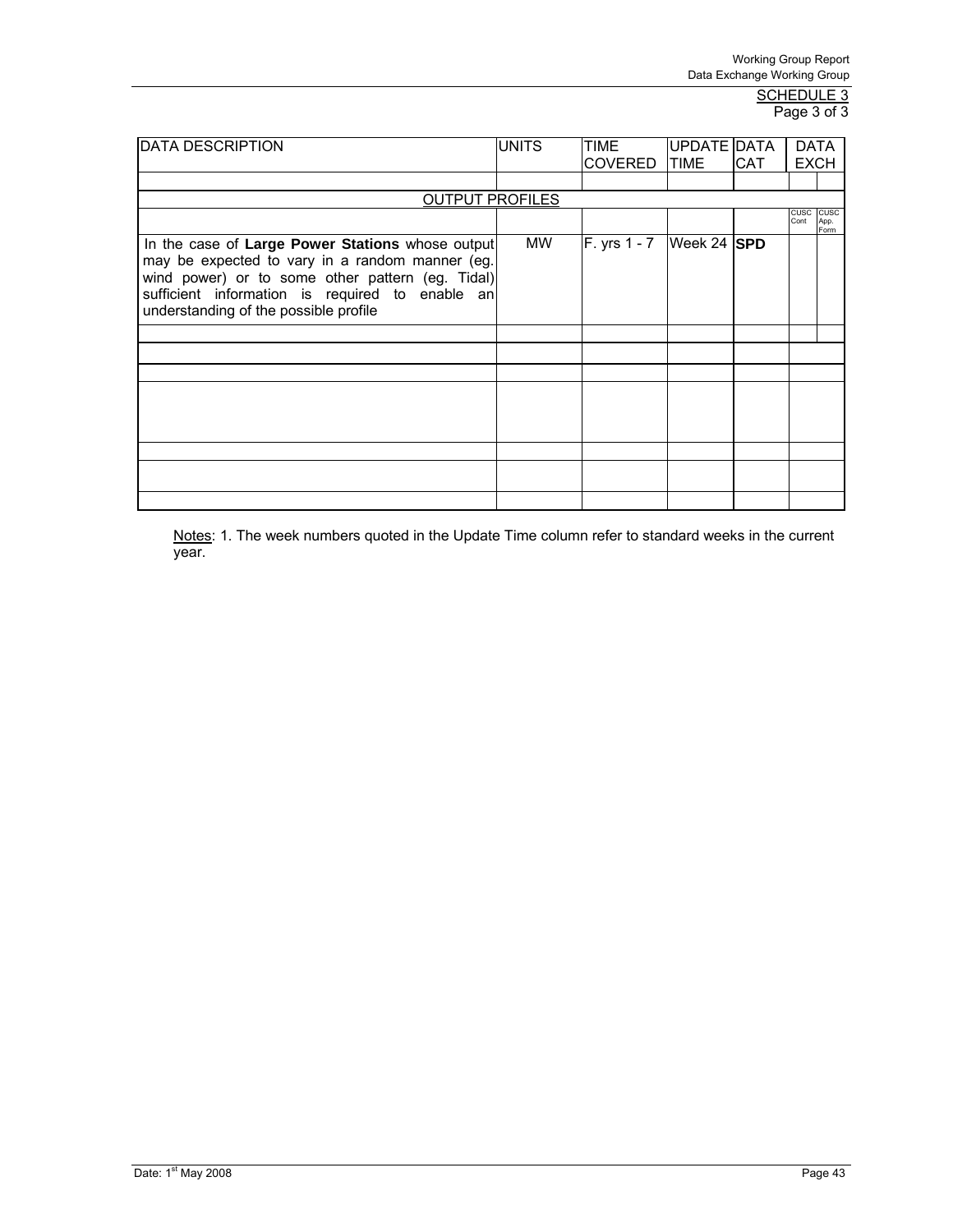The Data in this Schedule 4 is to be supplied by Generators with respect to all Large Power Stations and by DC Convertor Station owners The Data in this Schedule 4 is to be supplied by **Generators** with respect to all **Large Power Stations** and by **DC Convertor Station** owners (where agreed), whether directly connected or Embedded (where agreed), whether directly connected or **Embedded**

| DATA               | NORMAL VALUE                                                                                                                                  | $\geq$ | DATA |     | DROOP% |        |         | RESPONSE CAPABILITY |                       |
|--------------------|-----------------------------------------------------------------------------------------------------------------------------------------------|--------|------|-----|--------|--------|---------|---------------------|-----------------------|
| <b>DESCRIPTION</b> |                                                                                                                                               |        | CAT  | ーミー | Unit 2 | Unit 3 | Primary | Secondary           | <b>High Frequency</b> |
| MLP1               | Power Park Module, on a modular<br>Designed Minimum Operating<br>Level (for a CCGT Module or<br>basis assuming all units are<br>Synchronised) |        |      |     |        |        |         |                     |                       |
| MLP2               | <b>CCGT Module or Power Park</b><br>Minimum Generation (for a<br>Module, on a modular basis<br>assuming all units are                         |        |      |     |        |        |         |                     |                       |
| MLP3               | 70% of Registered Capacity                                                                                                                    |        |      |     |        |        |         |                     |                       |
| MLP4               | 80% of Registered Capacity                                                                                                                    |        |      |     |        |        |         |                     |                       |
| MLP5               | 95% of Registered Capacity                                                                                                                    |        |      |     |        |        |         |                     |                       |
| MLP6               | Registered Capacity                                                                                                                           |        |      |     |        |        |         |                     |                       |
| Notes:             | 1. The data provided in this Schedule 4 is not intended to constrain any Ancillary Services Agreement.                                        |        |      |     |        |        |         |                     |                       |

- 2. **Registered Capacity** should be identical to that provided in Schedule 2. Registered Capacity should be identical to that provided in Schedule 2.
- 3. The Governor Droop should be provided for each **Generating Unit(**excluding **Power Park Units), Power Park Module** or **DC Converter**. The The Governor Droop should be provided for each Generating Unit(excluding Power Park Units), Power Park Module or DC Converter. The Response Capability should be provided for each **Genset** or **DC Converter**. Response Capability should be provided for each Genset or DC Converter ပြ ယ
- 4. **Primary, Secondary** and **High Frequency Response** are defined in CC.A.3.2 and are based on a frequency ramp of 0.5Hz over 10 seconds. Primary, Secondary and High Frequency Response are defined in CC.A.3.2 and are based on a frequency ramp of 0.5Hz over 10 seconds. **Primary Response** is the minimum value of response between 10s and 30s after the frequency ramp starts, **Secondary Response** between Primary Response is the minimum value of response between 10s and 30s after the frequency ramp starts, Secondary Response between 30s and 30 minutes, and **High Frequency Response** is the minimum value after 10s on an indefinite basis. 30s and 30 minutes, and High Frequency Response is the minimum value after 10s on an indefinite basis.  $\vec{r}$
- MLP1 is not provided at the **Designed Minimum Operating Level**, the value of the **Designed Minimum Operating Level** should be separately Synchronised, the values of MLP1 to MLP6 can take any value between Designed Operating Minimum Level and Registered Capacity. If<br>MLP1 is not provided at the Designed Minimum Operating Level, the value of the Designed Minim 5. For plants which have not yet **Synchronised**, the data values of MLP1 to MLP6 should be as described above. For plants which have already **Synchronised**, the values of MLP1 to MLP6 can take any value between **Designed Operating Minimum Level** and **Registered Capacity**. If For plants which have not yet Synchronised, the data values of MLP1 to MLP6 should be as described above. For plants which have already stated ທ່

# **DATA REGISTRATION CODE** SCHEDULE 4

Page 1 of 1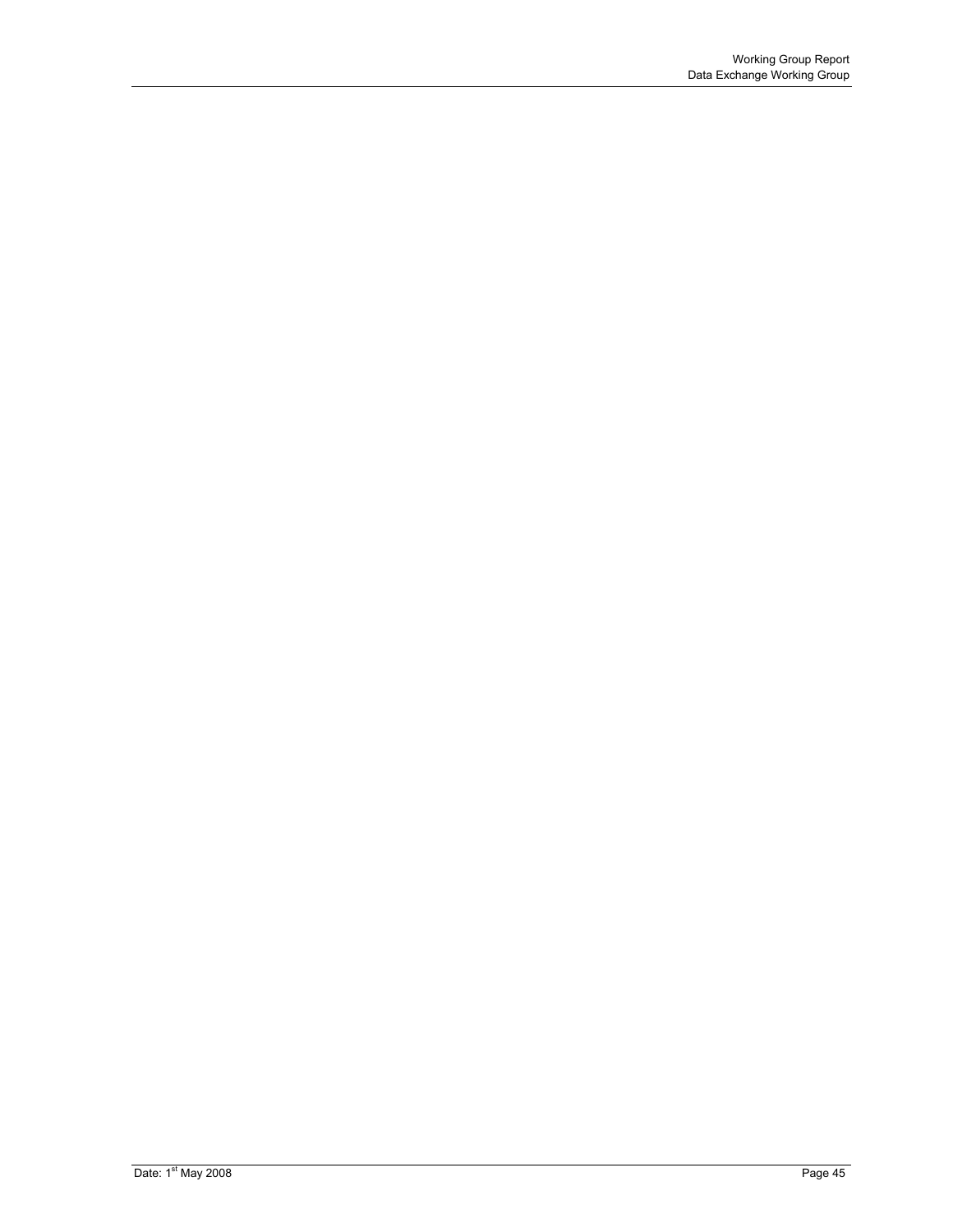# **DATA REGISTRATION CODE**

# SCHEDULE 5<br>Page 1 of 9

# **USERS SYSTEM DATA**

The data in this Schedule 5 is required from **Users** who are connected to the **GB Transmission System** via a **Connection Point** (or who are seeking such a connection)

|     | <b>DATA DESCRIPTION</b>                                                                                                                                                                                                                                                                                                                                                                                                                                                                                | <b>UNITS</b> |              | <b>DATA EXCH</b>            | <b>DATA</b><br><b>CATEGORY</b> |
|-----|--------------------------------------------------------------------------------------------------------------------------------------------------------------------------------------------------------------------------------------------------------------------------------------------------------------------------------------------------------------------------------------------------------------------------------------------------------------------------------------------------------|--------------|--------------|-----------------------------|--------------------------------|
|     | <b>USERS SYSTEM LAYOUT (PC.A.2.2)</b>                                                                                                                                                                                                                                                                                                                                                                                                                                                                  |              | CUSC<br>Cont | <b>CUSC</b><br>App.<br>Form |                                |
|     | A Single Line Diagram showing all or part of the User's System<br>is required. This diagram shall include:-                                                                                                                                                                                                                                                                                                                                                                                            |              |              |                             | <b>SPD</b>                     |
| (a) | all parts of the User's System, whether existing or<br>proposed, operating at Supergrid Voltage, and in<br>Scotland, also all parts of the User System operating at<br>132kV,                                                                                                                                                                                                                                                                                                                          |              |              |                             |                                |
| (b) | all parts of the User's System operating at a voltage of<br>50kV, and in Scotland greater than 30kV, or higher which<br>can interconnect Connection Points, or split bus-bars at a<br>single Connection Point,                                                                                                                                                                                                                                                                                         |              |              |                             |                                |
| (c) | all parts of the User's System between Embedded<br><b>Medium Power Stations or Large Power Stations</b><br>connected to the User's Subtransmission System and<br>the relevant Connection Point,                                                                                                                                                                                                                                                                                                        |              |              |                             |                                |
| (d) | all parts of the User's System at a Transmission Site.                                                                                                                                                                                                                                                                                                                                                                                                                                                 |              |              |                             |                                |
|     | The Single Line Diagram may also include additional details of<br>the User's Subtransmission System, and the transformers<br>connecting the User's Subtransmission System to a lower<br>voltage. With NGET's agreement, it may also include details of the<br>User's System at a voltage below the voltage of the<br><b>Subtransmission System.</b>                                                                                                                                                    |              |              |                             |                                |
|     | This Single Line Diagram shall depict the arrangement(s) of all of<br>the existing and proposed load current carrying Apparatus relating<br>to both existing and proposed Connection Points, showing<br>electrical circuitry (ie. overhead lines, underground cables, power<br>transformers and similar equipment), operating voltages. In<br>addition, for equipment operating at a Supergrid Voltage, and in<br>Scotland also at 132kV, circuit breakers and phasing arrangements<br>shall be shown. |              |              |                             |                                |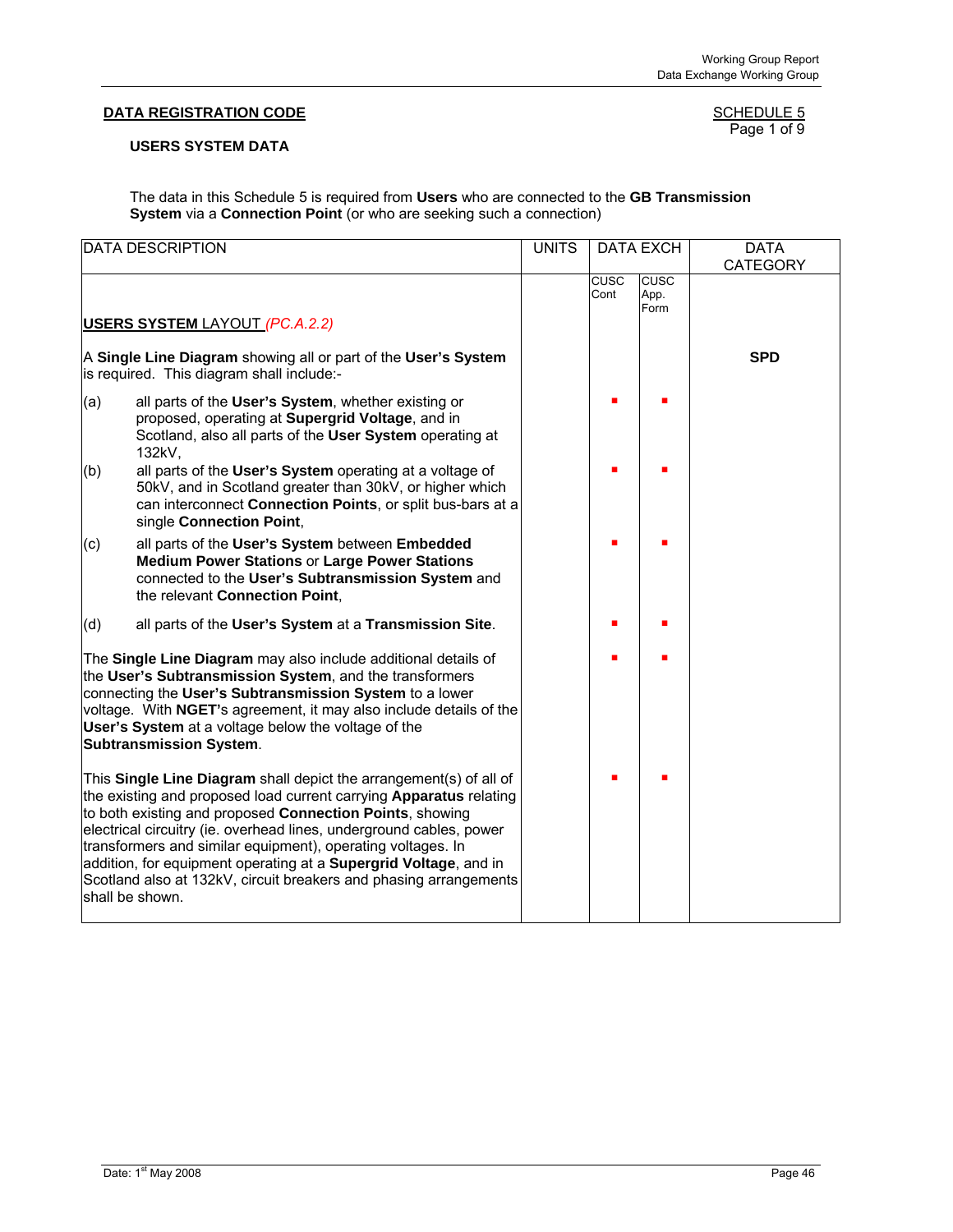#### <u>SCHEDULE 5</u> Page 2 of 9

# **USERS SYSTEM DATA**

| DATA DESCRIPTION                                                                                                                                                                                                                                                                                               | <b>UNITS</b>                 |                     | <b>DATA</b>                 | <b>DATA</b>                                          |
|----------------------------------------------------------------------------------------------------------------------------------------------------------------------------------------------------------------------------------------------------------------------------------------------------------------|------------------------------|---------------------|-----------------------------|------------------------------------------------------|
|                                                                                                                                                                                                                                                                                                                |                              |                     | <b>EXCH</b>                 | <b>CATEGORY</b>                                      |
| REACTIVE COMPENSATION (PC.A.2.4)                                                                                                                                                                                                                                                                               |                              | <b>CUSC</b><br>Cont | <b>CUSC</b><br>App.<br>Form |                                                      |
| For independently switched reactive compensation equipment not<br>owned by a Transmission Licensee connected to the User's<br>System at 132kV and above, and also in Scotland, connected at<br>33kV and above, other than power factor correction equipment<br>associated with a customers Plant or Apparatus: |                              |                     |                             |                                                      |
| Type of equipment (eg. fixed or variable)<br>Capacitive rating; or<br>Inductive rating; or<br><b>Operating range</b>                                                                                                                                                                                           | Text<br>Mvar<br>Mvar<br>Mvar |                     |                             | <b>SPD</b><br><b>SPD</b><br><b>SPD</b><br><b>SPD</b> |
| Details of automatic control logic to enable operating<br>characteristics to be determined                                                                                                                                                                                                                     | text and/or<br>diagrams      |                     |                             | <b>SPD</b>                                           |
| Point of connection to User's System (electrical location and<br>system voltage)                                                                                                                                                                                                                               | Text                         |                     |                             | <b>SPD</b>                                           |
| SUBSTATION INFRASTRUCTURE (PC.A.2.2.6(b))                                                                                                                                                                                                                                                                      |                              |                     |                             |                                                      |
| For the infrastructure associated with any User's equipment at a<br>Substation owned by a Transmission Licensee or operated or<br>managed by NGET:-                                                                                                                                                            |                              |                     |                             |                                                      |
| Rated 3-phase rms short-circuit withstand current<br>Rated 1-phase rms short-circuit withstand current<br>Rated Duration of short-circuit withstand<br>Rated rms continuous current                                                                                                                            | kA<br>kA<br>s<br>A           |                     |                             | <b>SPD</b><br><b>SPD</b><br><b>SPD</b><br><b>SPD</b> |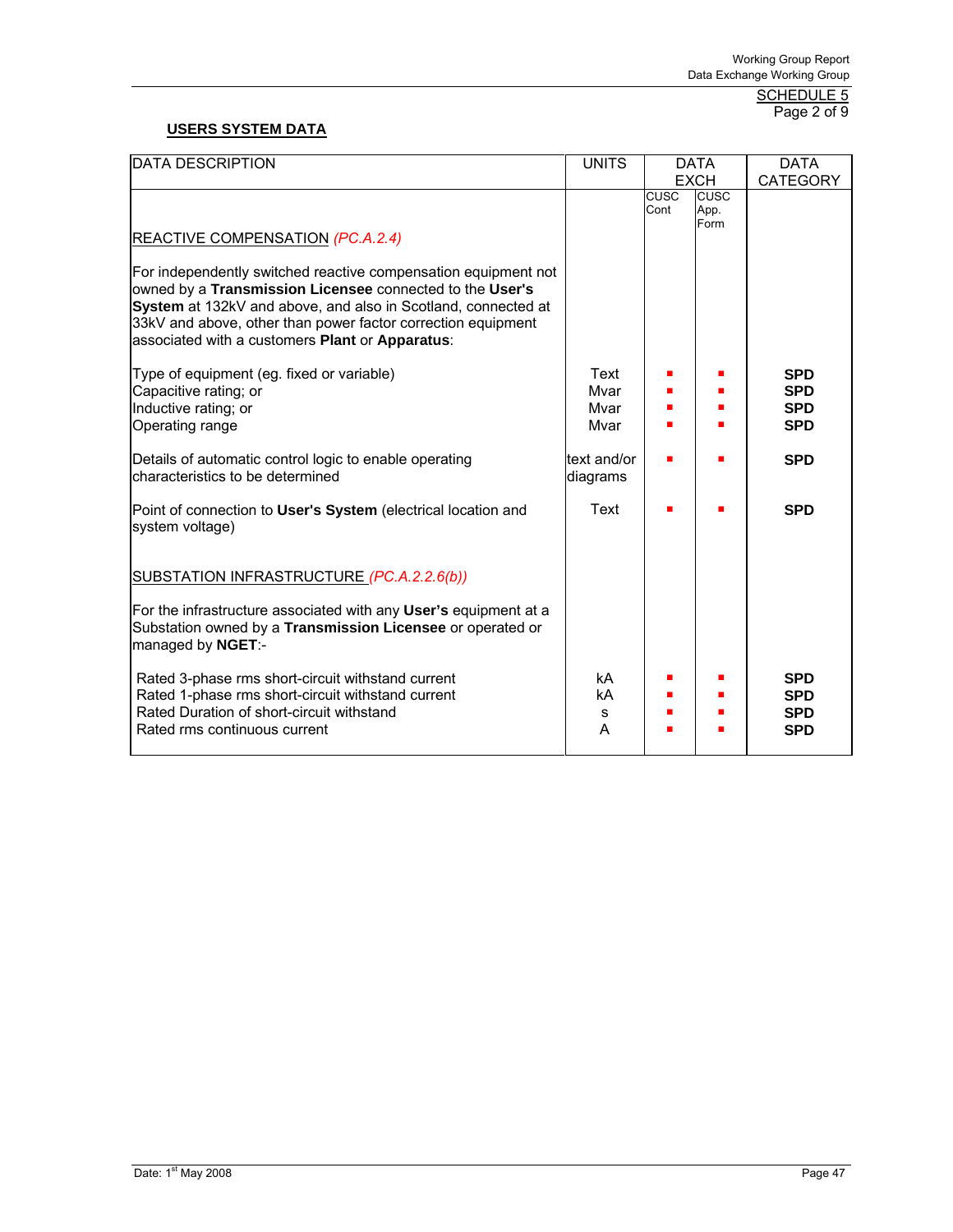USER'S SYSTEM DATA **USER'S SYSTEM DATA**

(PC.A.2.2.4) (a CUSC Contracted & a CUSC Application Form) Circuit Parameters *(PC.A.2.2.4) (*■ *CUSC Contracted &* ■ CUSC Application Form) **Circuit Parameters**  The data below is all Standard Planning Data. Details are to be given for all circuits shown on the Single Line Diagram The data below is all **Standard Planning Data**. Details are to be given for all circuits shown on the **Single Line Diagram**

| Years<br>Valid | Node 1 | Node 2 | Rated<br>Voltage<br>$\leq$ | Operating<br>Voltage<br>$\tilde{\le}$                                                                                                                                                            |           | Positive Phase Sequence<br>% on 100 MVA |   |           | Zero Phase Sequence (self) Zero Phase Sequence (mutual)<br>% on 100 MVA<br>% on 100 MVA |          |           | % on 100 MVA |          |
|----------------|--------|--------|----------------------------|--------------------------------------------------------------------------------------------------------------------------------------------------------------------------------------------------|-----------|-----------------------------------------|---|-----------|-----------------------------------------------------------------------------------------|----------|-----------|--------------|----------|
|                |        |        |                            |                                                                                                                                                                                                  | $\propto$ | $\times$                                | ∞ | $\propto$ | $\times$                                                                                | $\bf{m}$ | $\propto$ | $\times$     | $\bf{m}$ |
|                |        |        |                            |                                                                                                                                                                                                  |           |                                         |   |           |                                                                                         |          |           |              |          |
| <b>Notes</b>   |        |        |                            |                                                                                                                                                                                                  |           |                                         |   |           |                                                                                         |          |           |              |          |
| $\div$         |        |        |                            | Data should be supplied for the current, and each of the seven succeeding Financial Years. This should be done by showing for<br>which years the data is valid in the first column of the Table. |           |                                         |   |           |                                                                                         |          |           |              |          |

Page 3 of 9

Working Group Report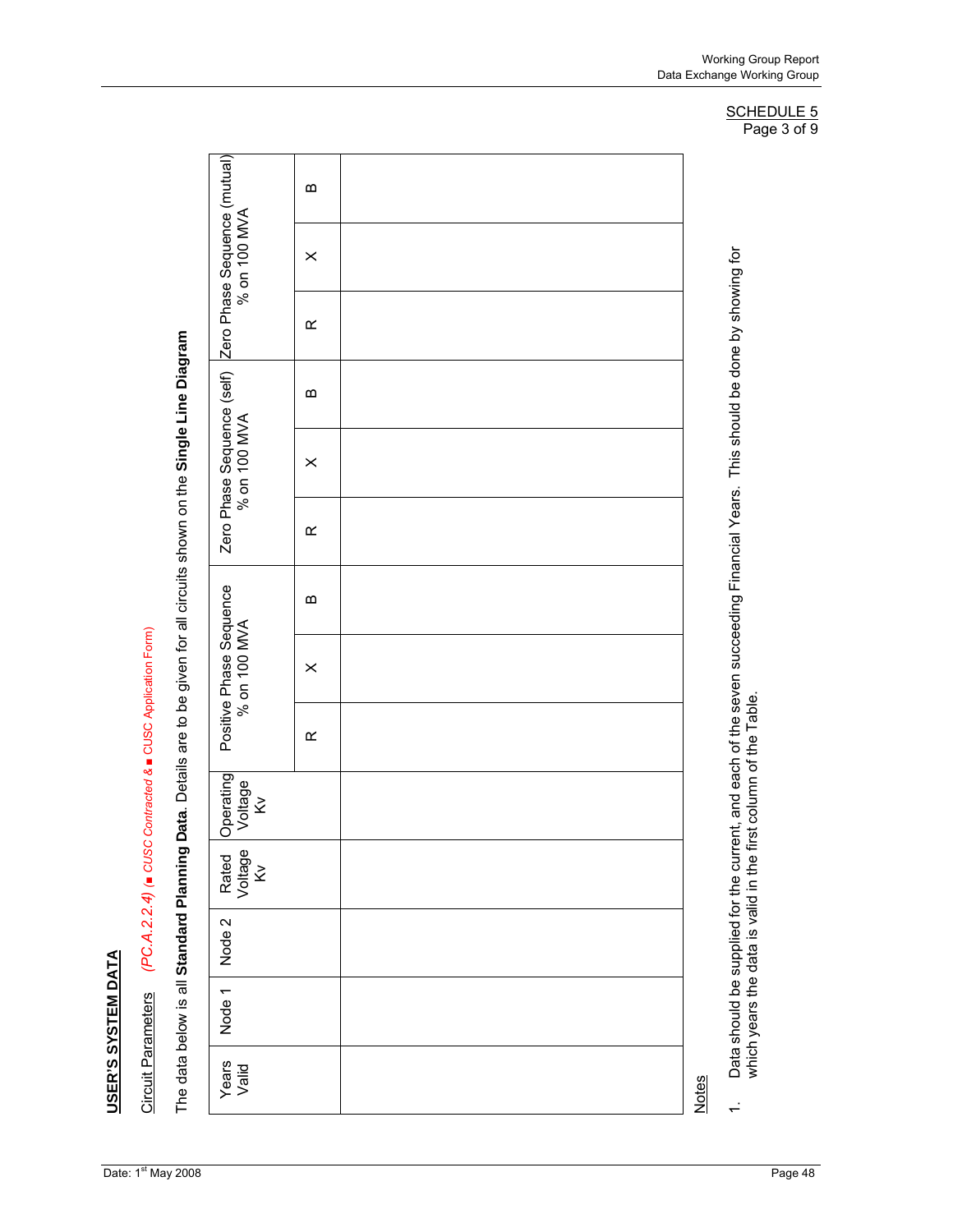**USERS SYSTEM DATA USERS SYSTEM DATA**

Transformer Data (PC.A.2.2.5) (■ CUSC Contracted & ■ CUSC Application Form) Transformer Data *(PC.A.2.2.5)* (■ *CUSC Contracted &* ■ CUSC Application Form) The data below is all **Standard Planning Data**, and details should be shown below of all transformers shown on the **Single Line Diagram**.<br>Details of Winding Arrangement, Tap Changer and earthing details are only required f Details of Winding Arrangement, Tap Changer and earthing details are only required for transformers connecting the **User's** higher voltage system The data below is all **Standard Planning Data**, and details should be shown below of all transformers shown on the **Single Line Diagram**. with its **Primary Voltage System**.

|                                 |                                                      |                             |                        |                  |             |                |            |                |     |                  |             |                                                         |                                                                                            | Page 4 of 9                                                                                                                       |
|---------------------------------|------------------------------------------------------|-----------------------------|------------------------|------------------|-------------|----------------|------------|----------------|-----|------------------|-------------|---------------------------------------------------------|--------------------------------------------------------------------------------------------|-----------------------------------------------------------------------------------------------------------------------------------|
|                                 | Earthin<br>delete<br>Details<br>æ<br>o               | app.)*                      | Direct/<br>Res/<br>Rea | Direct/          | Res/<br>Rea | Direct<br>/Res | Rea        | Direct<br>Res/ | Rea | Direct/          | Res/<br>Rea |                                                         |                                                                                            |                                                                                                                                   |
|                                 |                                                      | delete<br>type              | UFF<br>ŠΘ              | <b>UFF</b><br>ŠΘ | 55          | š              | <b>UFF</b> | OFF<br>ŠΘ      |     | <b>UFF</b><br>ŠΘ | ON/OF       |                                                         |                                                                                            |                                                                                                                                   |
|                                 | Tap Changer                                          | step size                   |                        |                  |             |                |            |                |     |                  |             |                                                         |                                                                                            |                                                                                                                                   |
|                                 |                                                      | $+96$ to $-96$<br>range     |                        |                  |             |                |            |                |     |                  |             |                                                         |                                                                                            |                                                                                                                                   |
|                                 | Winding<br>Ąτ.                                       |                             |                        |                  |             |                |            |                |     |                  |             |                                                         |                                                                                            |                                                                                                                                   |
|                                 | Sequence<br>React-<br>$%$ on<br>ance<br>Zero         | Rating                      |                        |                  |             |                |            |                |     |                  |             | *If Resistance or Reactance please give impedance value | and each of the seven succeeding Financial Years. This should be done by showing for which | For a transformer with two secondary windings, the positive and zero phase sequence leakage impedances between the HV and LV1, HV |
|                                 |                                                      | Nom.<br>Tap                 |                        |                  |             |                |            |                |     |                  |             |                                                         |                                                                                            |                                                                                                                                   |
|                                 | Sequence Resistance<br>Positive Phase<br>% on Rating | $\sum_{T}$ ap               |                        |                  |             |                |            |                |     |                  |             |                                                         |                                                                                            |                                                                                                                                   |
|                                 |                                                      | Мах.<br>Тар                 |                        |                  |             |                |            |                |     |                  |             |                                                         |                                                                                            |                                                                                                                                   |
|                                 |                                                      | Nom.<br>Tap                 |                        |                  |             |                |            |                |     |                  |             |                                                         |                                                                                            |                                                                                                                                   |
|                                 | Sequence Reactance<br>Positive Phase<br>% on Rating  | $\sum_{T} \frac{a}{\alpha}$ |                        |                  |             |                |            |                |     |                  |             |                                                         |                                                                                            |                                                                                                                                   |
|                                 |                                                      | Мах.<br>Тар                 |                        |                  |             |                |            |                |     |                  |             |                                                         |                                                                                            | of the Table                                                                                                                      |
|                                 | Voltage Ratio                                        | $\geq$                      |                        |                  |             |                |            |                |     |                  |             |                                                         |                                                                                            |                                                                                                                                   |
|                                 |                                                      | ≩                           |                        |                  |             |                |            |                |     |                  |             |                                                         |                                                                                            |                                                                                                                                   |
|                                 | Rating<br>MVA                                        |                             |                        |                  |             |                |            |                |     |                  |             |                                                         |                                                                                            |                                                                                                                                   |
|                                 | Trans-<br>former                                     |                             |                        |                  |             |                |            |                |     |                  |             |                                                         |                                                                                            |                                                                                                                                   |
| win its Primary voltage System. | Name<br>Conn-<br>Node<br>ð<br>ð                      | ection<br>Point             |                        |                  |             |                |            |                |     |                  |             |                                                         | Data should be supplied for the current,                                                   | and LV2, and LV1 and LV2 windings are required.<br>years the data is valid in the first column                                    |
|                                 | Years<br>valid                                       |                             |                        |                  |             |                |            |                |     |                  |             | <b>Notes</b>                                            |                                                                                            | $\overline{\mathbf{v}}$                                                                                                           |
|                                 |                                                      |                             |                        |                  |             |                |            |                |     |                  |             |                                                         |                                                                                            |                                                                                                                                   |

# Working Group Report Data Exchange Working Group

SCHEDULE 5 age  $4$  of  $9$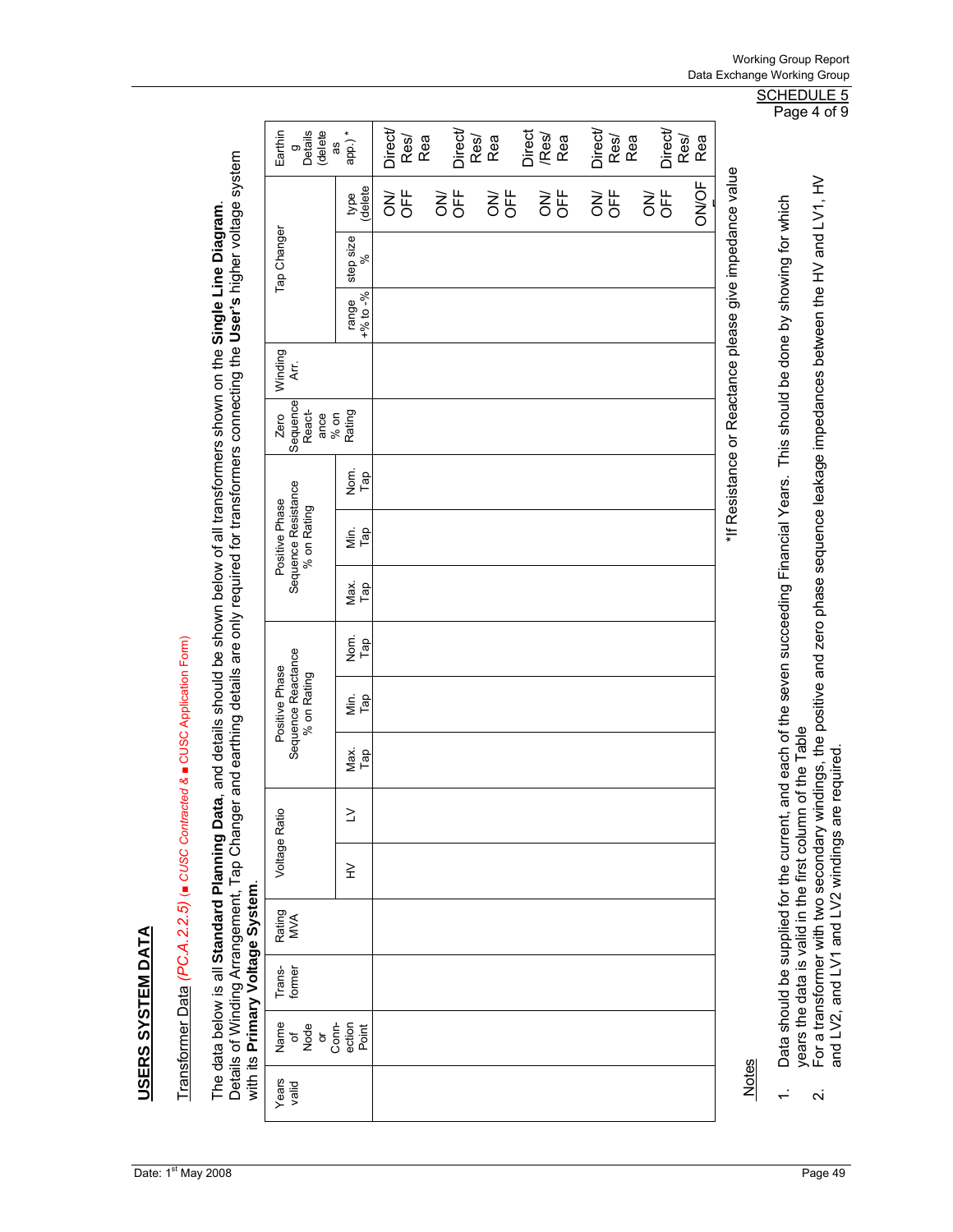**USER'S SYSTEM DATA**

USER'S SYSTEM DATA<br>Switchgear Data *(PC.A.2.2.6(a)) (*∎ CUSC Contracted & CUSC Application Form ∎) Switchgear Data *(PC.A.2.2.6(a))* (■ *CUSC Contracted & CUSC Application Form* ■)

The data below is all **Standard Planning Data**, and should be provided for all switchgear (ie. circuit breakers, load disconnectors and<br>disconnectors) operating at a **Supergrid Voltage**, and also in Scotland, operating at disconnectors) operating at a **Supergrid Voltage**, and also in Scotland, operating at 132kV. In addition, data should be provided for all circuit breakers irrespective of voltage located at a Connection Site which is owned by a Transmission Licensee or operated or managed by<br>NGET. breakers irrespective of voltage located at a **Connection Site** which is owned by a **Transmission Licensee** or operated or managed by The data below is all **Standard Planning Data**, and should be provided for all switchgear (ie. circuit breakers, load disconnectors and

|                                                               |                               |  |  |              |                                                | <u>CHEDULE 5</u><br>Page 5 of 9<br><b>SCHEDU</b>                                                 |
|---------------------------------------------------------------|-------------------------------|--|--|--------------|------------------------------------------------|--------------------------------------------------------------------------------------------------|
| constant at<br>asymmetri<br>testing of<br>DC time             | cal<br>breaking<br>ability(s) |  |  |              |                                                |                                                                                                  |
| continuous<br>Rated rms<br>current<br>$\widehat{\mathcal{E}}$ |                               |  |  |              |                                                | each of the seven succeeding Financial Years. This should be done by showing for which years the |
| Rated short-circuit peak<br>making current                    | 1 Phase<br>KA peak            |  |  |              |                                                |                                                                                                  |
|                                                               | 3 Phase<br>kA peak            |  |  |              |                                                |                                                                                                  |
| Rated short-circuit<br>breaking current                       | 1 Phase<br>kA rms             |  |  |              |                                                |                                                                                                  |
|                                                               | 3 Phase<br>kA rms             |  |  |              |                                                |                                                                                                  |
| Operating<br>Voltage<br>$kV$ rms                              |                               |  |  |              |                                                |                                                                                                  |
| Voltage kV<br>Rated<br>rms                                    |                               |  |  |              |                                                |                                                                                                  |
| Switch<br>$\dot{\mathsf{z}}$                                  |                               |  |  |              |                                                |                                                                                                  |
| Connect-ion<br>Point                                          |                               |  |  |              | Rated Voltage should be as defined by IEC 694. | data is valid in the first column of the Table<br>Data should be supplied for the current, and   |
| Years<br>Valid                                                |                               |  |  | <b>Notes</b> | $\div$                                         | $\overline{\mathbf{v}}$                                                                          |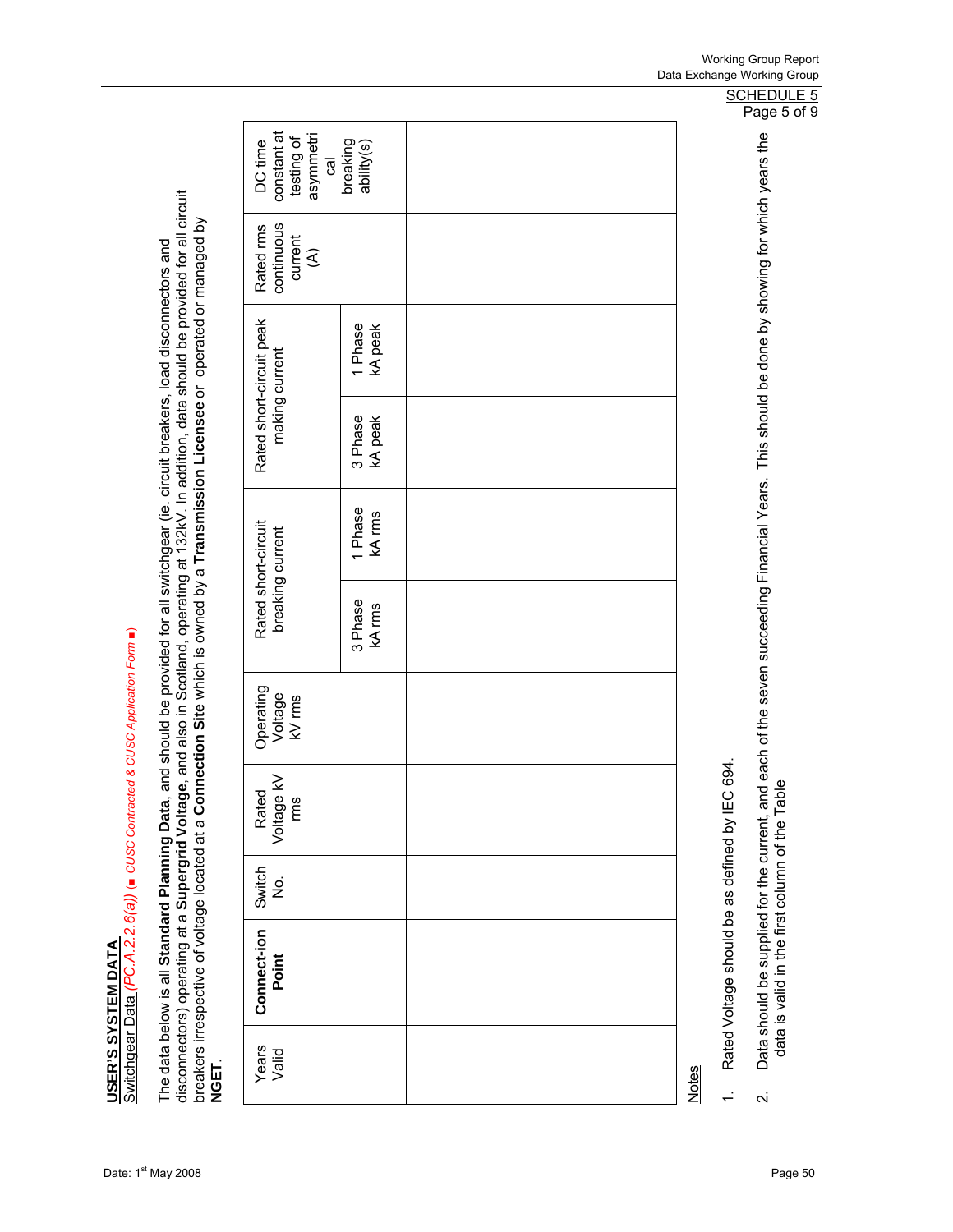SCHEDULE 5 Page 6 of 9

# **USERS SYSTEM DATA**

| <b>DATA DESCRIPTION</b>                                                                                                                                                                                                                                                                                                    | <b>UNITS</b> | <b>DATA</b>                 | <b>DATA</b>     |
|----------------------------------------------------------------------------------------------------------------------------------------------------------------------------------------------------------------------------------------------------------------------------------------------------------------------------|--------------|-----------------------------|-----------------|
|                                                                                                                                                                                                                                                                                                                            |              | <b>EXCH</b>                 | <b>CATEGORY</b> |
| <b>PROTECTION SYSTEMS (PC.A.6.3)</b>                                                                                                                                                                                                                                                                                       |              | CUSC Cont CUSC App.<br>Form |                 |
| The following information relates only to <b>Protection</b> equipment<br>which can trip or inter-trip or close any Connection Point<br>circuit breaker or any GB Transmission System circuit<br>breaker. The information need only be supplied once, in<br>accordance with the timing requirements set out in PC.A.1.4 (b) |              |                             |                 |
| and need not be supplied on a routine annual thereafter,<br>although NGET should be notified if any of the information<br>changes.                                                                                                                                                                                         |              |                             |                 |
| A full description, including estimated settings, for all<br>(a)<br>relays and Protection systems installed or to be installed<br>on the User's System;                                                                                                                                                                    |              |                             | <b>DPD</b>      |
| A full description of any auto-reclose facilities installed or<br>(b)<br>to be installed on the User's System, including type and<br>time delays;                                                                                                                                                                          |              |                             | <b>DPD</b>      |
| A full description, including estimated settings, for all<br>(c)<br>relays and Protection systems installed or to be installed<br>on the Power Park Module or Generating Unit's<br>generator transformer, unit transformer, station<br>transformer and their associated connections;                                       |              |                             | <b>DPD</b>      |
| For Generating Units (other than Power Park Units)<br>(d)<br>having a circuit breaker at the generator terminal voltage<br>clearance times for electrical faults within the Generating<br>Unit zone must be declared.                                                                                                      |              |                             | <b>DPD</b>      |
| <b>Fault Clearance Times:</b><br>(e)<br>Most probable fault clearance time for electrical faults on<br>any part of the Users System directly connected to the<br><b>GB Transmission System.</b>                                                                                                                            | mSec         |                             | <b>DPD</b>      |

| <b>DATA DESCRIPTION</b>                                                         | <b>UNITS</b> | <b>DATA</b>                 | DATA            |
|---------------------------------------------------------------------------------|--------------|-----------------------------|-----------------|
|                                                                                 |              | <b>EXCH</b>                 | <b>CATEGORY</b> |
| <b>IPOWER PARK MODULE/UNIT PROTECTION SYSTEMS</b>                               |              | CUSC Cont CUSC App.<br>Form |                 |
| Details of settings for the <b>Power Park Module/Unit</b> protection relays (to |              |                             |                 |
| include): $(PC.A.5.4.2(f))$                                                     |              |                             |                 |
| Under frequency,<br>(a)                                                         |              |                             | <b>DPD</b>      |
| (b)<br>Over Frequency,                                                          |              |                             | <b>DPD</b>      |
| Under Voltage, Over Voltage,<br>(c)                                             |              |                             | <b>DPD</b>      |
| (d)<br>Rotor Over current                                                       |              |                             | <b>DPD</b>      |
| (e)<br>Stator Over current                                                      |              |                             | <b>DPD</b>      |
| (f)<br>High Wind Speed Shut Down Level                                          |              |                             | <b>DPD</b>      |
| Rotor Underspeed<br>(g)                                                         |              |                             | <b>DPD</b>      |
| (h)<br>Rotor Overspeed                                                          |              |                             | <b>DPD</b>      |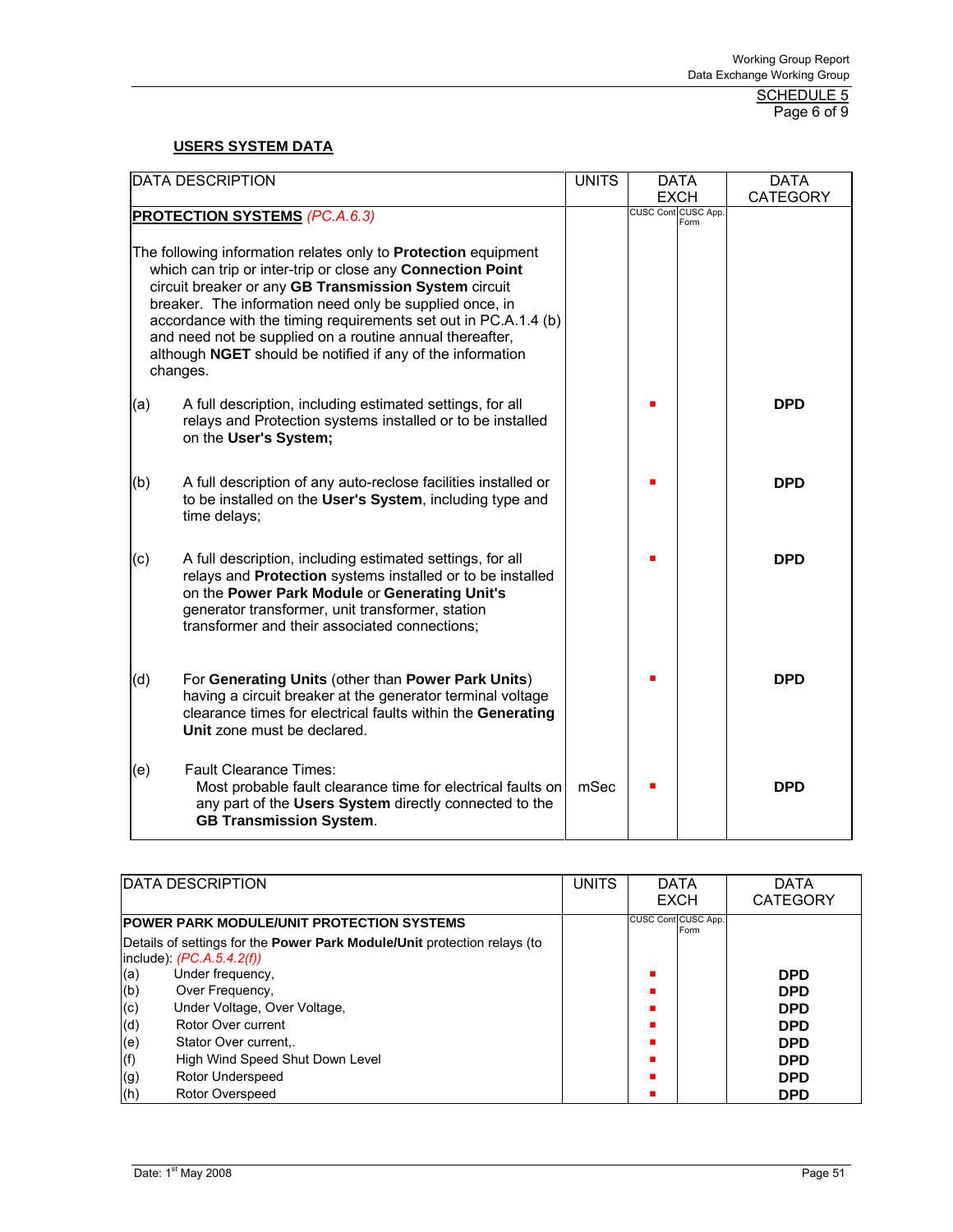Page 7 of 9

#### **USER'S SYSTEM DATA**

#### Information for Transient Overvoltage Assessment (**DPD**) *(PC.A.6.2* ■ CUSC Contracted)

The information listed below may be requested by **NGET** from each **User** with respect to any **Connection Site** between that **User** and the **GB Transmission System**. The impact of any third party **Embedded** within the **Users System** should be reflected.

- (a) Busbar layout plan(s), including dimensions and geometry showing positioning of any current and voltage transformers, through bushings, support insulators, disconnectors, circuit breakers, surge arresters, etc. Electrical parameters of any associated current and voltage transformers, stray capacitances of wall bushings and support insulators, and grading capacitances of circuit breakers;
- (b) Electrical parameters and physical construction details of lines and cables connected at that busbar. Electrical parameters of all plant e.g., transformers (including neutral earthing impedance or zig-zag transformers if any), series reactors and shunt compensation equipment connected at that busbar (or to the tertiary of a transformer) or by lines or cables to that busbar;
- (c) Basic insulation levels (BIL) of all **Apparatus** connected directly, by lines or by cables to the busbar;
- (d) Characteristics of overvoltage **Protection** devices at the busbar and at the termination points of all lines, and all cables connected to the busbar;
- (e) Fault levels at the lower voltage terminals of each transformer connected directly or indirectly to the **GB Transmission System** without intermediate transformation;
- (f) The following data is required on all transformers operating at **Supergrid Voltage** and also in Scotland, operating at 132kV: three or five limb cores or single phase units to be specified, and operating peak flux density at nominal voltage.
- (g) An indication of which items of equipment may be out of service simultaneously during **Planned Outage** conditions.

#### Harmonic Studies (**DPD**) *(PC.A.6.4* ■ Contracted)

The information given below, both current and forecast, where not already supplied in this Schedule 5 may be requested by **NGET** from each **User** if it is necessary for **NGET** to evaluate the production/magnification of harmonic distortion on **GB Transmission System** and **User's** systems. The impact of any third party **Embedded** within the **User's System** should be reflected:-

 (a) Overhead lines and underground cable circuits of the **User's Subtransmission System** must be differentiated and the following data provided separately for each type:-

Positive phase sequence resistance Positive phase sequence reactance Positive phase sequence susceptance

(b) for all transformers connecting the **User's Subtransmission System** to a lower voltage:-

Rated MVA Voltage Ratio Positive phase sequence resistance Positive phase sequence reactance

(c) at the lower voltage points of those connecting transformers:-

Equivalent positive phase sequence susceptance Connection voltage and Mvar rating of any capacitor bank and component design parameters if configured as a filter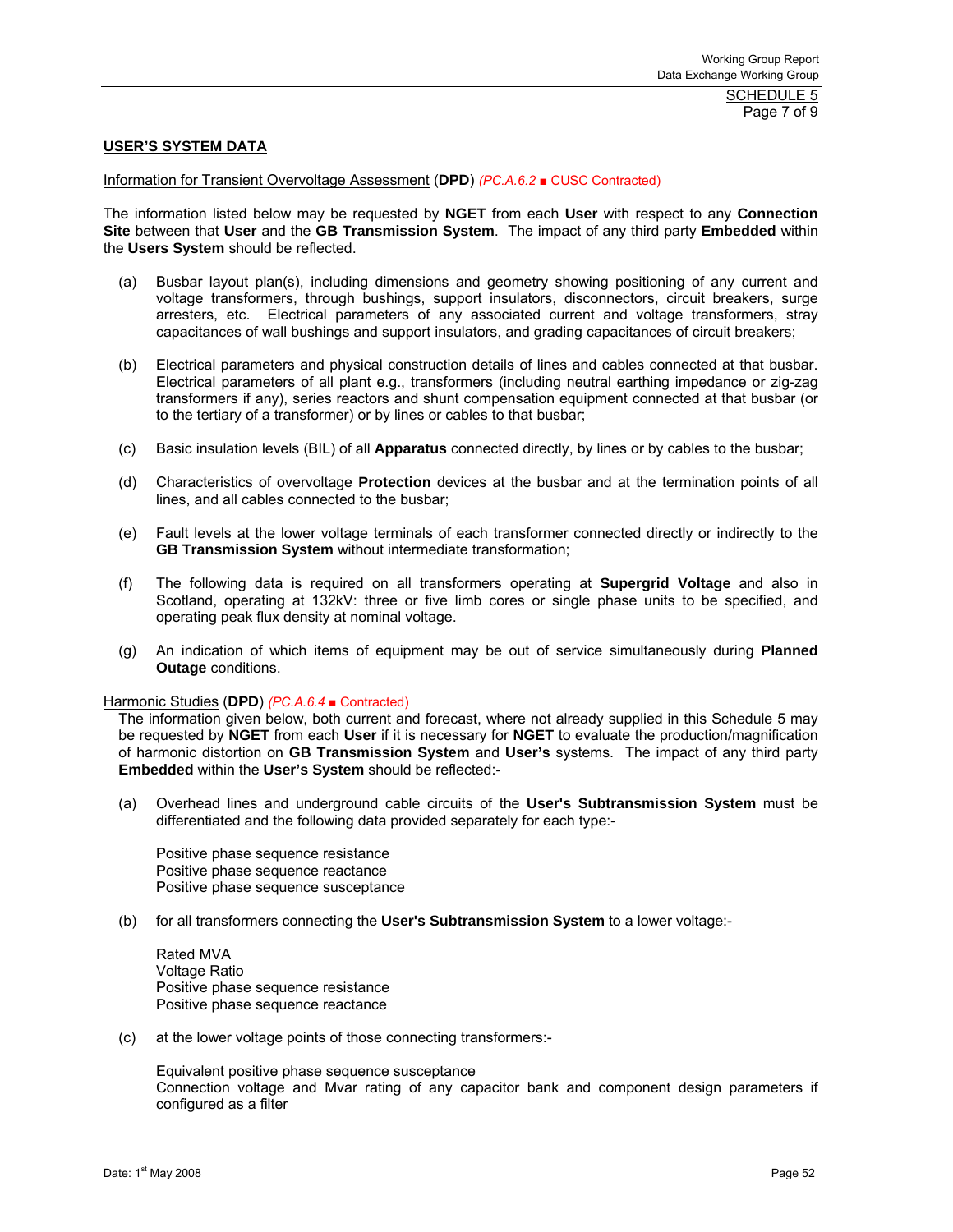Equivalent positive phase sequence interconnection impedance with other lower voltage points The Minimum and maximum **Demand** (both MW and Mvar) that could occur Harmonic current injection sources in Amps at the Connection voltage points Details of traction loads, eg connection phase pairs, continuous variation with time, etc.

 (d) an indication of which items of equipment may be out of service simultaneously during **Planned Outage** conditions

Voltage Assessment Studies (**DPD**) *(PC.A.6.5* ■ Contracted)

The information listed below, where not already supplied in this Schedule 5, may be requested by **NGET** from each **User** with respect to any **Connection Site** if it is necessary for **NGET** to undertake detailed voltage assessment studies (eg to examine potential voltage instability, voltage control co-ordination or to calculate voltage step changes). The impact of any third party **Embedded** within the **Users System** should be reflected:-

(a) For all circuits of the **User's Subtransmission System**:-

Positive Phase Sequence Reactance Positive Phase Sequence Resistance Positive Phase Sequence Susceptance Mvar rating of any reactive compensation equipment

(b) for all transformers connecting the **User's Subtransmission System** to a lower voltage:-

Rated MVA Voltage Ratio Positive phase sequence resistance Positive Phase sequence reactance Tap-changer range Number of tap steps Tap-changer type: on-load or off-circuit AVC/tap-changer time delay to first tap movement AVC/tap-changer inter-tap time delay

(c) at the lower voltage points of those connecting transformers:-

Equivalent positive phase sequence susceptance Mvar rating of any reactive compensation equipment Equivalent positive phase sequence interconnection impedance with other lower voltage points The maximum **Demand** (both MW and Mvar) that could occur Estimate of voltage insensitive (constant power) load content in % of total load at both winter peak and 75% off-peak load conditions

#### Short Circuit Analyses:(**DPD**) *(PC.A.6.6* ■ Contracted)

The information listed below, both current and forecast, and where not already supplied under this Schedule 5, may be requested by **NGET** from each **User** with respect to any **Connection Site** where prospective shortcircuit currents on equipment owned by a **Transmission Licensee** or operated or managed by **NGET** are close to the equipment rating. The impact of any third party **Embedded** within the **User's System** should be reflected:-

(a) For all circuits of the **User's Subtransmission System**:- Positive phase sequence resistance Positive phase sequence reactance Positive phase sequence susceptance Zero phase sequence resistance (both self and mutuals) Zero phase sequence reactance (both self and mutuals) Zero phase sequence susceptance (both self and mutuals)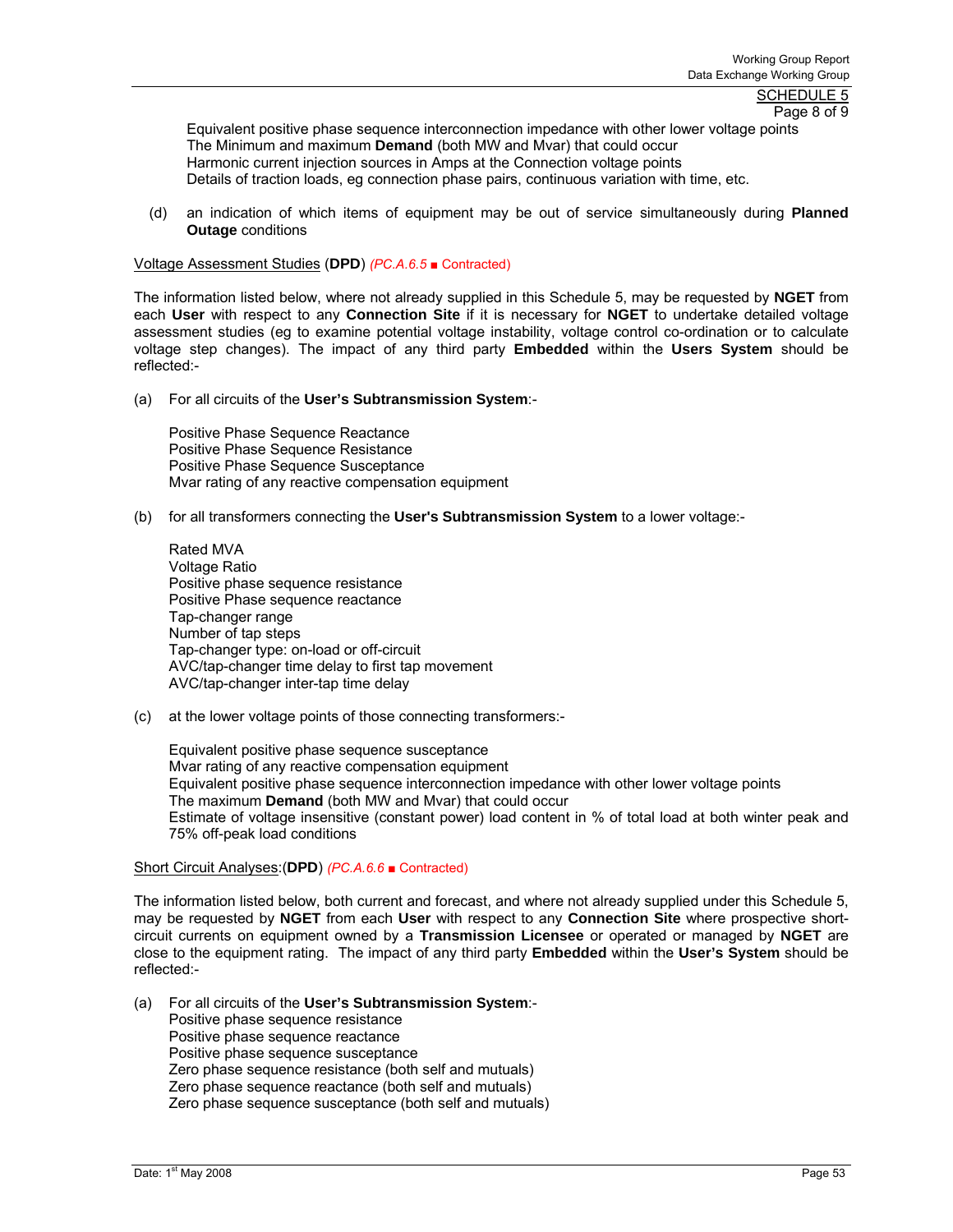#### SCHEDULE 5 Page 9 of 9

(b) for all transformers connecting the **User's Subtransmission System** to a lower voltage:-

Rated MVA Voltage Ratio Positive phase sequence resistance (at max, min and nominal tap) Positive Phase sequence reactance (at max, min and nominal tap) Zero phase sequence reactance (at nominal tap) Tap changer range Earthing method: direct, resistance or reactance Impedance if not directly earthed

(c) at the lower voltage points of those connecting transformers:-

The maximum **Demand** (in MW and Mvar) that could occur Short-circuit infeed data in accordance with PC.A.2.5.6(a) unless the **User'**s lower voltage network runs in parallel with the **Subtransmission System**, when to prevent double counting in each node infeed data, a  $\pi$  equivalent comprising the data items of PC.A.2.5.6(a) for each node together with the positive phase sequence interconnection impedance between the nodes shall be submitted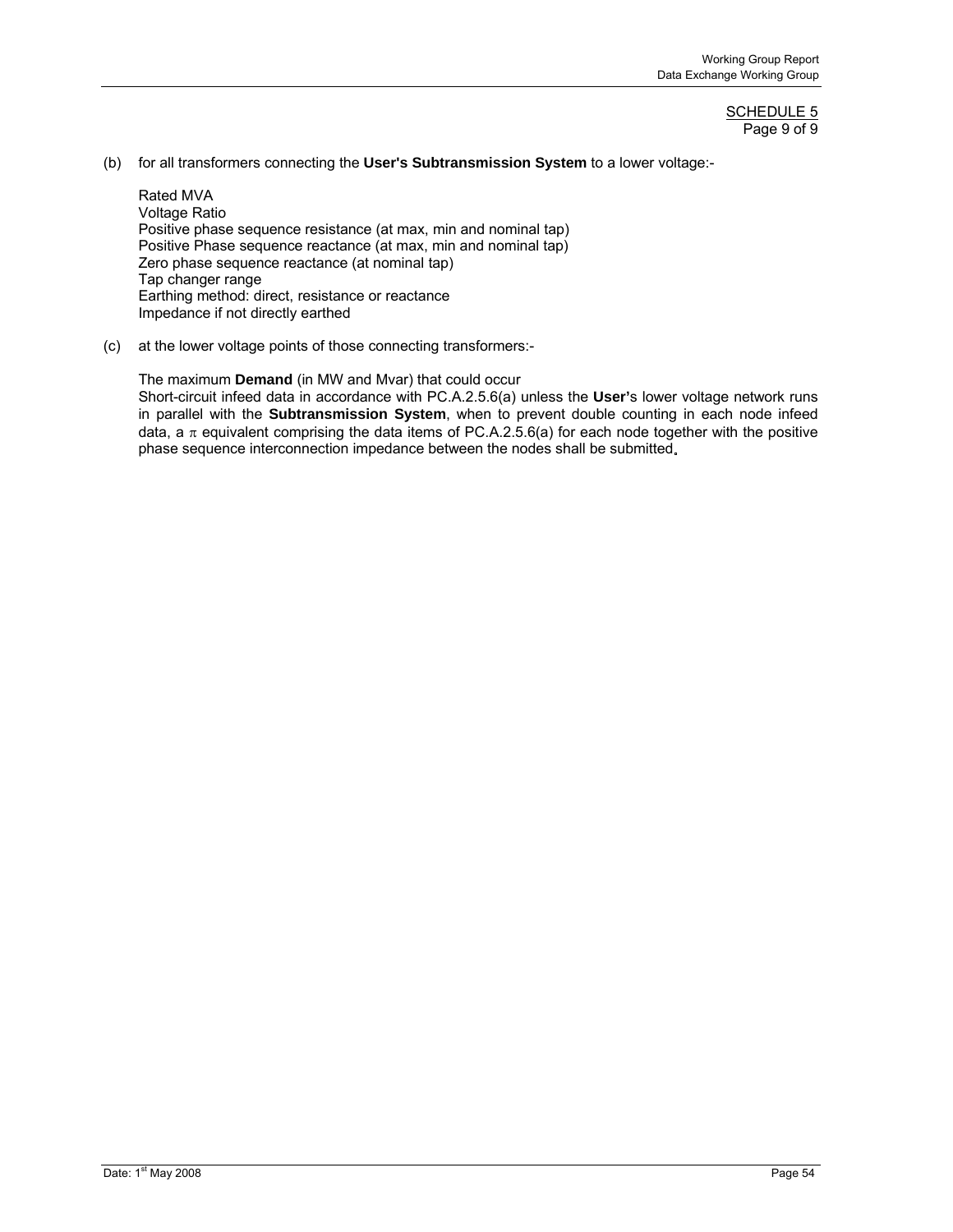# Page 1 of 1

# USERS OUTAGE INFORMATION

| DATA DESCRIPTION                                                                                                                                                                          |  |             | <b>DATA</b>                | <b>TIMESCALE</b>               | <b>UPDATE</b>                               | <b>DATA</b>     |
|-------------------------------------------------------------------------------------------------------------------------------------------------------------------------------------------|--|-------------|----------------------------|--------------------------------|---------------------------------------------|-----------------|
|                                                                                                                                                                                           |  | <b>CUSC</b> | <b>EXCH</b><br><b>CUSC</b> | <b>COVERED</b>                 | <b>TIME</b>                                 | CAT.            |
|                                                                                                                                                                                           |  | Cont        | App.                       |                                |                                             |                 |
| Details are required from <b>Network Operators</b> of proposed<br>outages in their User Systems and from Generators with<br>respect to their outages, which may affect the performance of |  | п           | Form                       | Years 2-5                      | Week 8<br>(Network Operator etc)<br>Week 13 | OC <sub>2</sub> |
| the Total System (eg. at a Connection Point or constraining<br><b>Embedded Large Power Stations)</b><br>$(OC2.4.1.3.2(a) \& (b))$                                                         |  |             |                            |                                | (Generators)                                | OC <sub>2</sub> |
| (NGET advises Network Operators of GB Transmission<br><b>System outages</b><br>(affecting their Systems)                                                                                  |  |             |                            | Years 2-5                      | Week 28)                                    |                 |
| Network Operator informs NGET if unhappy with proposed<br>outages)                                                                                                                        |  | п           |                            | $\mathbf{u}$                   | Week 30                                     | OC <sub>2</sub> |
| (NGET draws up revised GB Transmission System<br>(outage plan advises Users of operational effects)                                                                                       |  |             |                            | $\mathbf{u}$                   | <b>Week 34)</b>                             |                 |
| Generators and Non-Embedded Customers provide<br>Details of Apparatus owned by them (other than Gensets) at<br>each Grid Supply Point (OC2.4.1.3.3)                                       |  | п           |                            | Year 1                         | Week 13                                     | OC <sub>2</sub> |
| (NGET advises Network Operators of outages affecting<br>(their Systems) (OC2.4.1.3.3)                                                                                                     |  |             |                            | Year 1                         | <b>Week 28)</b>                             |                 |
| Network Operator details of relevant outages affecting the<br>Total System (OC2.4.1.3.3)                                                                                                  |  | п           |                            | Year 1                         | Week 32                                     | OC <sub>2</sub> |
| (NGET informs Users of aspects that may affect<br>(their Systems) (OC2.4.1.3.3)                                                                                                           |  |             |                            | Year 1                         | <b>Week 34)</b>                             |                 |
| Users inform NGET if unhappy with aspects as notified<br>(OC2.4.1.3.3)                                                                                                                    |  | п           |                            | Year 1                         | Week 36                                     | OC <sub>2</sub> |
| (NGET issues final GB Transmission System<br>outage plan with advice of operational) (OC2.4.1.3.3)<br>(effects on Users System)                                                           |  | п           |                            | Year 1                         | Week 49                                     | OC <sub>2</sub> |
| Generator, Network Operator and Non-Embedded<br>Customers to inform NGET of changes to outages<br>previously requested                                                                    |  |             |                            | Week 8<br>ahead to year<br>end | As occurring                                | OC <sub>2</sub> |
| Details of load transfer capability of 12MW or<br>more between Grid Supply Points in England and Wales<br>and 10MW or more between Grid Supply Points in<br>Scotland.                     |  |             |                            | Within Yr 0                    | As <b>NGET</b> request                      | OC <sub>2</sub> |

Note: **Users** should refer to **OC2** for full details of the procedure summarised above and for the information which **NGET** will provide on the **Programming Phase.**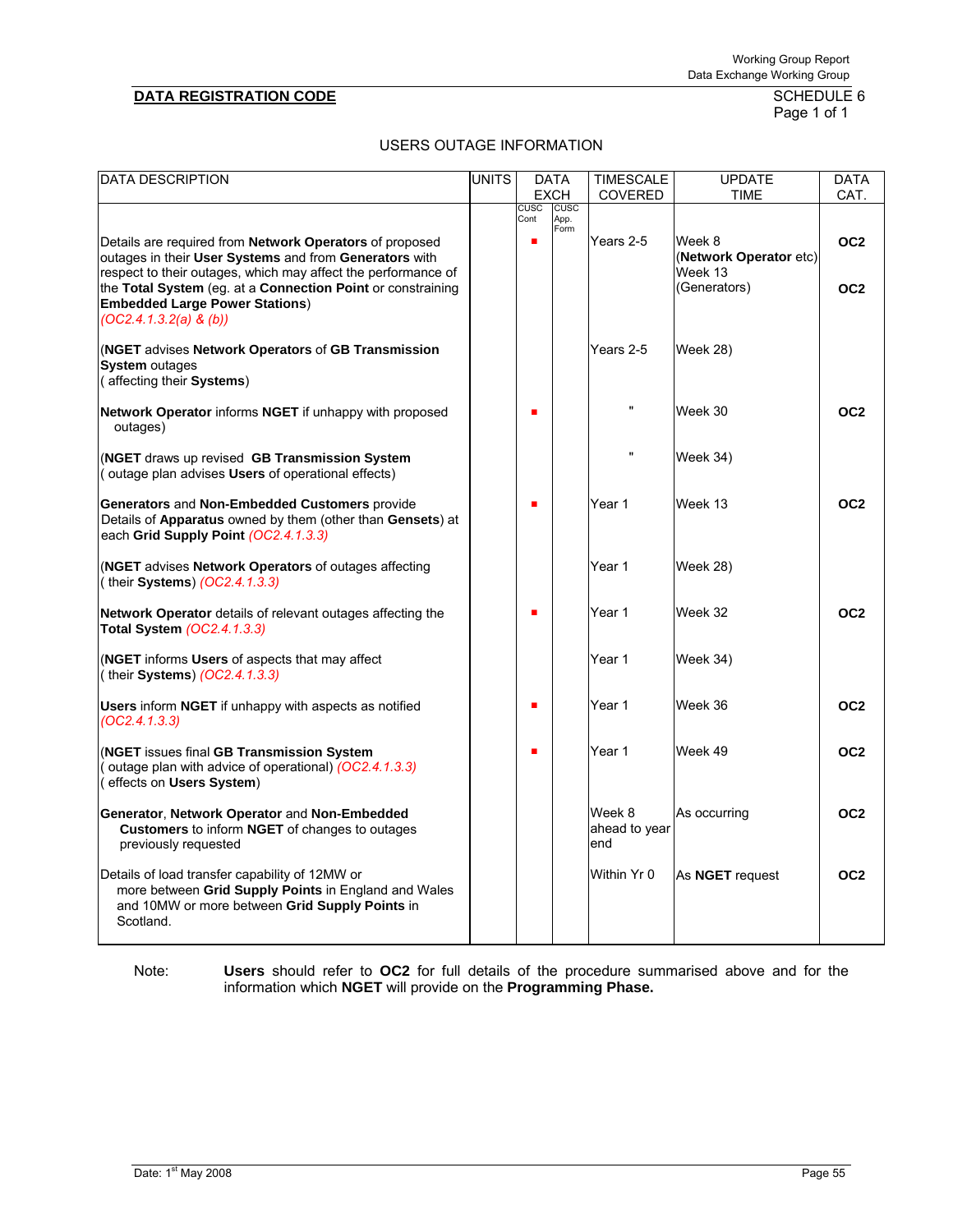Page 1 of 1

# **LOAD CHARACTERISTICS AT GRID SUPPLY POINTS**

All data in this schedule 7 is categorised as **Standard Planning Data** (**SPD**) and is required for existing and agreed future connections. This data is only required to be updated when requested by **NGET**.

|                                                                                                                                                                                                                                                                             |                  |                     | DATA FOR FUTURE YEARS       |      |                 |  |     |                 |                 |       |
|-----------------------------------------------------------------------------------------------------------------------------------------------------------------------------------------------------------------------------------------------------------------------------|------------------|---------------------|-----------------------------|------|-----------------|--|-----|-----------------|-----------------|-------|
| <b>DATA DESCRIPTION</b>                                                                                                                                                                                                                                                     | <b>UNITS</b>     |                     | <b>DATA</b><br><b>EXCH</b>  | Yr 1 | Yr 2 Yr 3       |  | Yr4 | Yr <sub>5</sub> | Yr <sub>6</sub> | lYr 7 |
| FOR ALL TYPES OF <b>DEMAND</b> FOR EACH <b>GRID</b><br><b>SUPPLY POINT</b>                                                                                                                                                                                                  |                  | <b>CUSC</b><br>Cont | <b>CUSC</b><br>App.<br>Form |      |                 |  |     |                 |                 |       |
| The following information is required infrequently<br>and should only be supplied, wherever possible,<br>when requested by NGET (PC.A.4.7)                                                                                                                                  |                  | $\Box$              |                             |      |                 |  |     |                 |                 |       |
| Details of individual loads which have<br>Characteristics significantly different from the<br>typical range of domestic or commercial and<br>industrial load supplied: (PC.A.4.7(a))                                                                                        |                  | $\Box$              |                             |      | (Please Attach) |  |     |                 |                 |       |
| Sensitivity of demand to fluctuations in voltage<br>And frequency on GB Transmission System at<br>time of peak Connection Point Demand (Active<br>Power) (PC.A.4.7(b))                                                                                                      |                  | $\Box$              |                             |      |                 |  |     |                 |                 |       |
| Voltage Sensitivity (PC.A.4.7(b))                                                                                                                                                                                                                                           | MW/kV<br>Mvar/kV | $\Box$              |                             |      |                 |  |     |                 |                 |       |
| Frequency Sensitivity (PC.A.4.7(b))                                                                                                                                                                                                                                         | MW/Hz<br>Mvar/Hz | $\Box$              |                             |      |                 |  |     |                 |                 |       |
| <b>Reactive Power</b> sensitivity should relate to the<br>Power Factor information given in Schedule 11 (or<br>for Generators, Schedule 1) and note 6 on<br>Schedule 11 relating to Reactive Power therefore<br>applies: $(PC.A.4.7(b))$                                    |                  | $\Box$              |                             |      |                 |  |     |                 |                 |       |
| Phase unbalance imposed on the GB<br>Transmission System (PC.A.4.7(d))<br>- maximum<br>- average                                                                                                                                                                            | %<br>%           | $\Box$<br>$\Box$    |                             |      |                 |  |     |                 |                 |       |
| Maximum Harmonic Content imposed on GB<br>Transmission System (PC.A.4.7(e))                                                                                                                                                                                                 | $\%$             | $\Box$              |                             |      |                 |  |     |                 |                 |       |
| Details of any loads which may cause Demand<br>Fluctuations greater than those permitted under<br>Engineering Recommendation P28, Stage 1 at the<br>Point of Common Coupling including Flicker<br>Severity (Short Term) and Flicker Severity<br>(Long Term) $(PC.A.4.7(f))$ |                  | $\Box$              |                             |      |                 |  |     |                 |                 |       |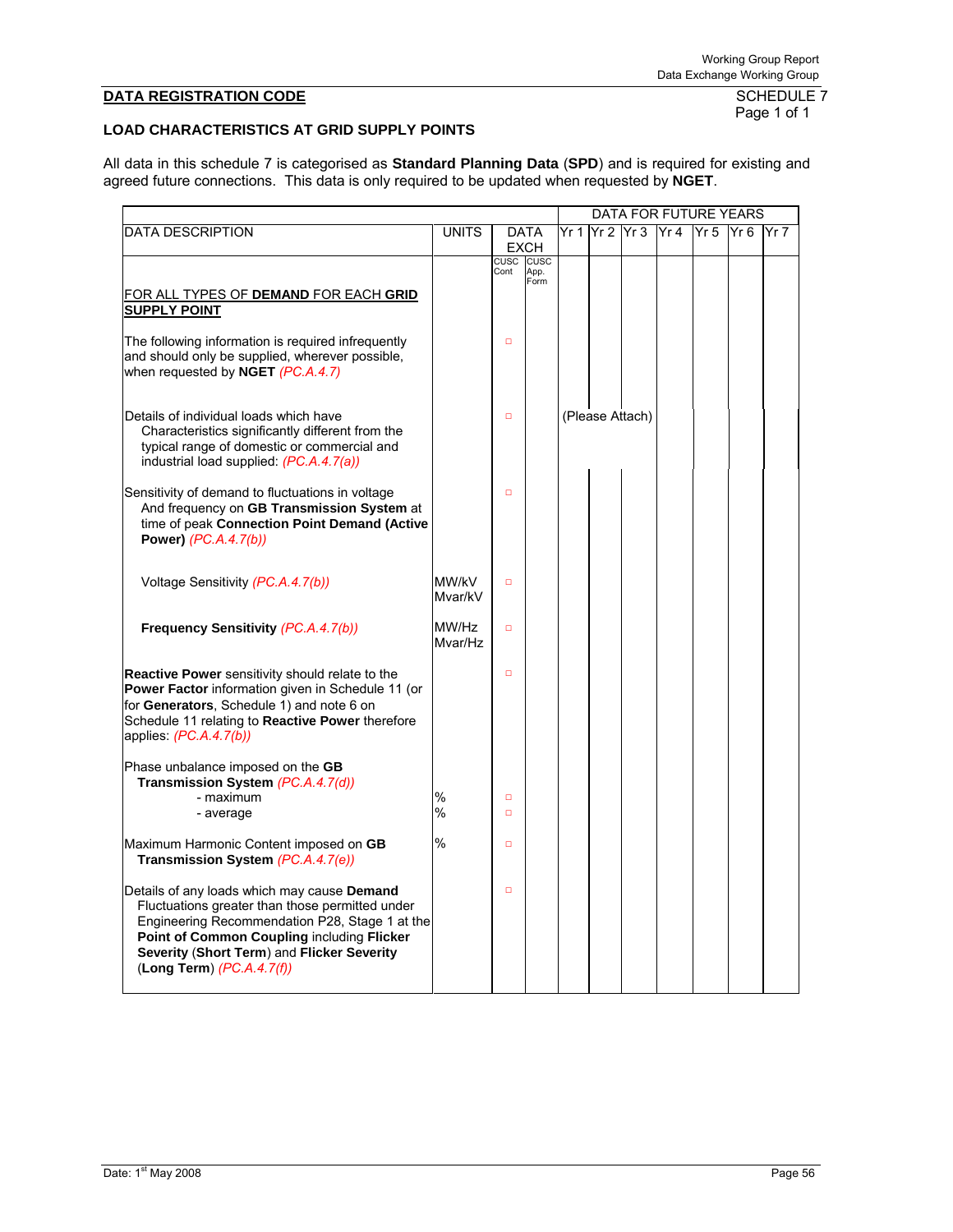# **DATA REGISTRATION CODE**

SCHEDULE 8<br>Page 1 of 1

# DATA SUPPLIED BY **BM PARTICIPANTS**

| <b>CODE</b>          | <b>DESCRIPTION</b>                                  |
|----------------------|-----------------------------------------------------|
| BC <sub>1</sub>      | <b>Physical Notifications</b>                       |
| BC <sub>1</sub>      | <b>Quiescent Physical Notifications</b>             |
| <b>BC1 &amp; BC2</b> | <b>Export and Import Limits</b>                     |
| BC <sub>1</sub>      | <b>Bid-Offer Data</b>                               |
| BC <sub>1</sub>      | <b>Dynamic Parameters (Day Ahead)</b>               |
| BC <sub>2</sub>      | Dynamic Parameters (For use in Balancing Mechanism) |
| <b>BC1 &amp; BC2</b> | <b>Other Relevant Data</b>                          |
| BC <sub>1</sub>      | <b>Joint BM Unit Data</b>                           |
|                      |                                                     |

- No information collated under this Schedule will be transferred to the **Relevant Transmission Licensees**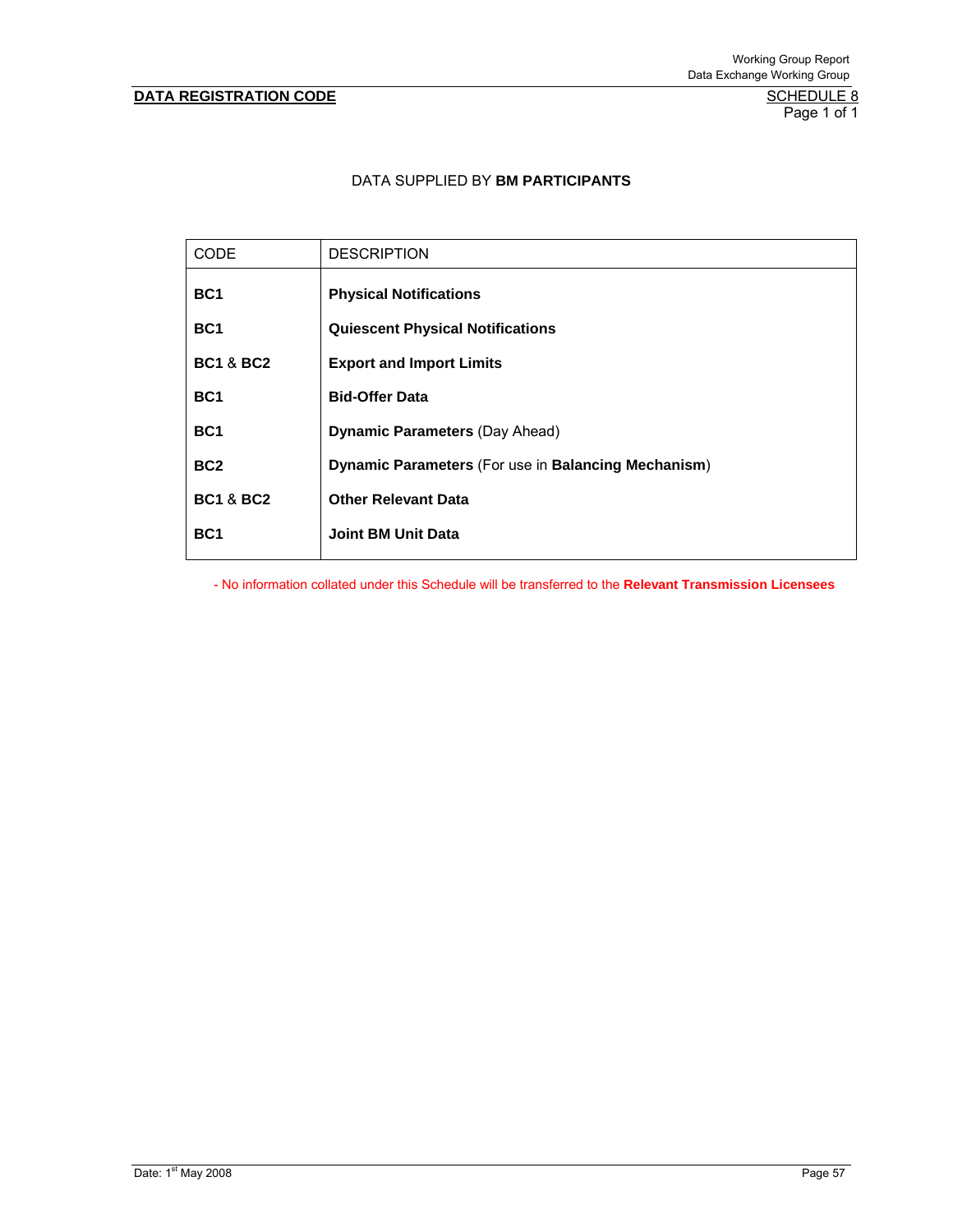Page 1 of 1

# DATA SUPPLIED BY **NGET** TO **USERS**

(Example of data to be supplied)

| <b>CODE</b>     | <b>DESCRIPTION</b>                                                                                                                                                                     |
|-----------------|----------------------------------------------------------------------------------------------------------------------------------------------------------------------------------------|
| <b>CC</b>       | <b>Operation Diagram</b>                                                                                                                                                               |
| <b>CC</b>       | <b>Site Responsibility Schedules</b>                                                                                                                                                   |
| <b>IPC</b>      | Day of the peak GB Transmission System Demand                                                                                                                                          |
|                 | Day of the minimum GB Transmission System Demand                                                                                                                                       |
| OC <sub>2</sub> | Surpluses and OU requirements for each Generator over varying timescales                                                                                                               |
|                 | Equivalent networks to Users for Outage Planning                                                                                                                                       |
|                 | Negative Reserve Active Power Margins (when necessary)                                                                                                                                 |
|                 | <b>Operating Reserve information</b>                                                                                                                                                   |
| BC <sub>1</sub> | Demand Estimates, Indicated Margin and Indicated Imbalance, indicative<br>Synchronising and Desynchronising times of Embedded Power Stations to<br>Network Operators, special actions. |
| <b>BC2</b>      | Bid-Offer Acceptances, Ancillary Services instructions to relevant Users,<br><b>Emergency Instructions</b>                                                                             |
| <b>BC3</b>      | Location, amount, and Low Frequency Relay settings of any Low Frequency<br>Relay initiated Demand reduction for Demand which is Embedded.                                              |

- No information collated under this Schedule will be transferred to the **Relevant Transmission Licensees** 

# DATA TO BE SUPPLIED BY **NGET** TO **USERS**

#### PURSUANT TO THE **TRANSMISSION LICENCE**

1. The **Transmission Licence** requires **NGET** to publish annually the **Seven Year Statement** which is designed to provide **Users** and potential Users with information to enable them to identify opportunities for continued and further use of the **GB Transmission System.**

 When a **User** is considering a development at a specific site, certain additional information may be required in relation to that site which is of such a level of detail that it is inappropriate to include it in the **Seven Year Statement**. In these circumstances the **User** may contact **NGET** who will be pleased to arrange a discussion and the provision of such additional information relevant to the site under consideration as the **User** may reasonably require.

2. The **Transmission Licence** also requires **NGET** to offer terms for an agreement for connection to and use of the **GB Transmission System** and further information will be given by **NGET** to the potential **User** in the course of the discussions of the terms of such an agreement.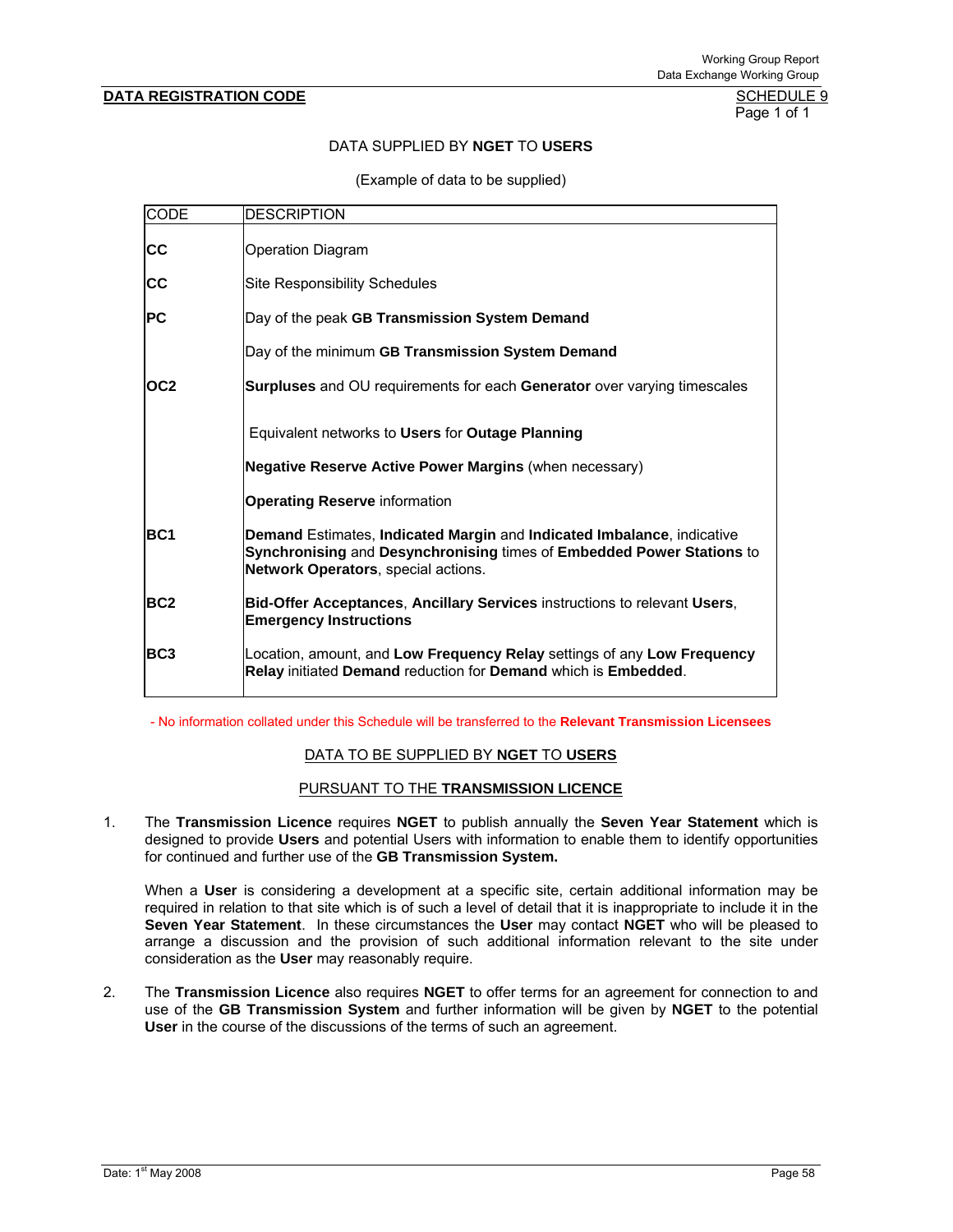# Page 1 of 2

### **DEMAND** PROFILES AND **ACTIVE ENERGY** DATA

The following information is required from each **Network Operator** and from each **Non-Embedded Customer**. The data should be provided in calendar week 24 each year (although **Network Operators** may delay the submission until calendar week 28).

| DATA DESCRIPTION    | F.Yr.<br>0 | F.Yr.<br>1 | F. Yr.<br>$\overline{c}$ | F. Yr.<br>3 | F.Yr.<br>4 | F. Yr.<br>5                                                | F. Yr.<br>6 | 7 | F. Yr. UPDATE<br><b>TIME</b>                                                   | <b>DATA CAT</b> |
|---------------------|------------|------------|--------------------------|-------------|------------|------------------------------------------------------------|-------------|---|--------------------------------------------------------------------------------|-----------------|
| Demand Profiles     |            |            |                          |             |            | (PC.A.4.2) (■ - CUSC Contracted & ■ CUSC Application Form) |             |   |                                                                                |                 |
| <b>Total User's</b> |            |            |                          |             |            |                                                            |             |   | Day of User's annual Maximum demand at Annual ACS Conditions (MW)              |                 |
| system profile      |            |            |                          |             |            |                                                            |             |   | Day of annual peak of GB Transmission System Demand at Annual ACS Conditions   |                 |
| (please delete as   | (MW)       |            |                          |             |            |                                                            |             |   |                                                                                |                 |
| applicable)         |            |            |                          |             |            |                                                            |             |   | Day of annual minimum GB Transmission System Demand at average conditions (MW) |                 |
|                     |            |            |                          |             |            |                                                            |             |   |                                                                                |                 |
|                     |            |            |                          |             |            |                                                            |             |   |                                                                                |                 |
| 0000:0030           |            |            |                          |             |            |                                                            |             |   | <b>Wk.24</b>                                                                   | <b>SPD</b>      |
| 0030:0100           |            |            |                          |             |            |                                                            |             |   |                                                                                |                 |
| 0100:0130           |            |            |                          |             |            |                                                            |             |   |                                                                                |                 |
| 0130:0200           |            |            |                          |             |            |                                                            |             |   |                                                                                |                 |
| 0200:0230           |            |            |                          |             |            |                                                            |             |   |                                                                                |                 |
| 0230:0300           |            |            |                          |             |            |                                                            |             |   |                                                                                |                 |
| 0300:0330           |            |            |                          |             |            |                                                            |             |   |                                                                                |                 |
| 0330:0400           |            |            |                          |             |            |                                                            |             |   |                                                                                |                 |
| 0400:0430           |            |            |                          |             |            |                                                            |             |   |                                                                                |                 |
| 0430:0500           |            |            |                          |             |            |                                                            |             |   |                                                                                |                 |
| 0500:0530           |            |            |                          |             |            |                                                            |             |   |                                                                                |                 |
| 0530:0600           |            |            |                          |             |            |                                                            |             |   |                                                                                |                 |
| 0600:0630           |            |            |                          |             |            |                                                            |             |   |                                                                                |                 |
| 0630:0700           |            |            |                          |             |            |                                                            |             |   |                                                                                |                 |
| 0700:0730           |            |            |                          |             |            |                                                            |             |   |                                                                                |                 |
| 0730:0800           |            |            |                          |             |            |                                                            |             |   |                                                                                |                 |
| 0800:0830           |            |            |                          |             |            |                                                            |             |   |                                                                                |                 |
| 0830:0900           |            |            |                          |             |            |                                                            |             |   |                                                                                |                 |
| 0900:0930           |            |            |                          |             |            |                                                            |             |   |                                                                                |                 |
| 0930:1000           |            |            |                          |             |            |                                                            |             |   |                                                                                |                 |
| 1000: 1030          |            |            |                          |             |            |                                                            |             |   |                                                                                |                 |
| 1030:1100           |            |            |                          |             |            |                                                            |             |   |                                                                                |                 |
| 1100:1130           |            |            |                          |             |            |                                                            |             |   |                                                                                |                 |
| 1130:1200           |            |            |                          |             |            |                                                            |             |   |                                                                                |                 |
| 1200: 1230          |            |            |                          |             |            |                                                            |             |   |                                                                                |                 |
| 1230: 1300          |            |            |                          |             |            |                                                            |             |   |                                                                                |                 |
| 1300: 1330          |            |            |                          |             |            |                                                            |             |   |                                                                                |                 |
| 1330: 1400          |            |            |                          |             |            |                                                            |             |   |                                                                                |                 |
| 1400: 1430          |            |            |                          |             |            |                                                            |             |   |                                                                                |                 |
| 1430: 1500          |            |            |                          |             |            |                                                            |             |   |                                                                                |                 |
| 1500: 1530          |            |            |                          |             |            |                                                            |             |   |                                                                                |                 |
| 1530: 1600          |            |            |                          |             |            |                                                            |             |   |                                                                                |                 |
| 1600: 1630          |            |            |                          |             |            |                                                            |             |   |                                                                                |                 |
| 1630: 1700          |            |            |                          |             |            |                                                            |             |   |                                                                                |                 |
| 1700: 1730          |            |            |                          |             |            |                                                            |             |   |                                                                                |                 |
| 1730: 1800          |            |            |                          |             |            |                                                            |             |   |                                                                                |                 |
| 1800: 1830          |            |            |                          |             |            |                                                            |             |   |                                                                                |                 |
| 1830: 1900          |            |            |                          |             |            |                                                            |             |   |                                                                                |                 |
| 1900: 1930          |            |            |                          |             |            |                                                            |             |   |                                                                                |                 |
| 1930:2000           |            |            |                          |             |            |                                                            |             |   |                                                                                |                 |
| 2000:2030           |            |            |                          |             |            |                                                            |             |   |                                                                                |                 |
| 2030:2100           |            |            |                          |             |            |                                                            |             |   |                                                                                |                 |
| 2100:2130           |            |            |                          |             |            |                                                            |             |   |                                                                                |                 |
| 2130:2200           |            |            |                          |             |            |                                                            |             |   |                                                                                |                 |
| 2200:2230           |            |            |                          |             |            |                                                            |             |   |                                                                                |                 |
| 2230:2300           |            |            |                          |             |            |                                                            |             |   |                                                                                |                 |
| 2300:2330           |            |            |                          |             |            |                                                            |             |   |                                                                                |                 |
| 2330:0000           |            |            |                          |             |            |                                                            |             |   |                                                                                |                 |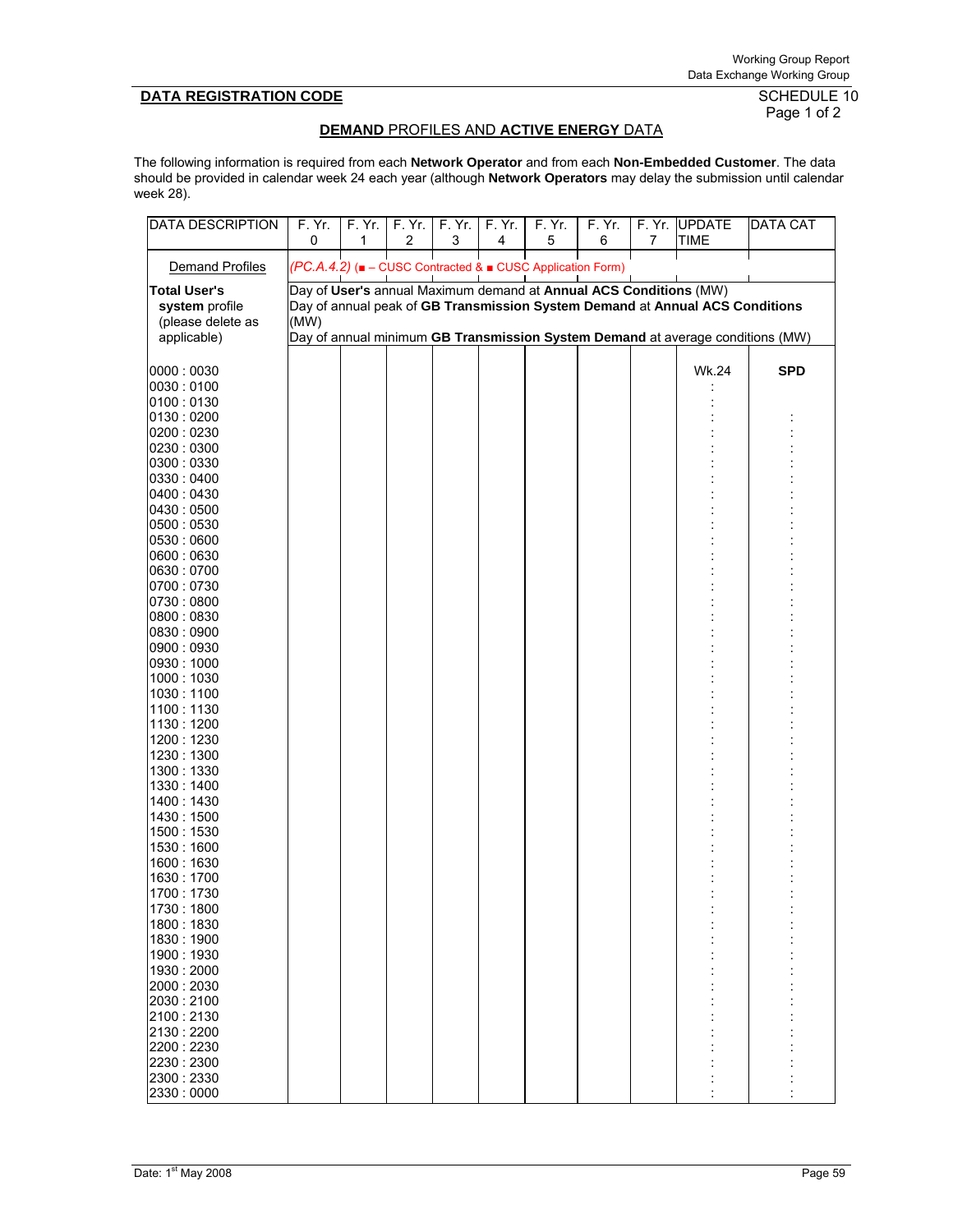#### SCHEDULE 10 Page 2 of 2

| <b>DATA DESCRIPTION</b>                     | Out-turn |       | F.Yr. | Update  | Data Cat   |              | Data Exch           |
|---------------------------------------------|----------|-------|-------|---------|------------|--------------|---------------------|
|                                             | Actual   | Weath | 0     | Time    |            |              |                     |
|                                             |          | corr. |       |         |            |              |                     |
| (PC.A.4.3)                                  |          |       |       |         |            | CUSC<br>Cont | <b>CUSC</b><br>App. |
|                                             |          |       |       |         |            |              | Form                |
| <b>Active Energy Data</b>                   |          |       |       | Week 24 | <b>SPD</b> |              |                     |
| <b>Total annual Active Energy</b>           |          |       |       |         |            |              |                     |
| requirements under average                  |          |       |       |         |            |              |                     |
| conditions of each Network                  |          |       |       |         |            |              |                     |
| Operator and each Non-Embedded              |          |       |       |         |            |              |                     |
| <b>Customer</b> in the following categories |          |       |       |         |            |              |                     |
| of Customer Tariff:-                        |          |       |       |         |            |              |                     |
|                                             |          |       |       |         |            |              |                     |
| LV <sub>1</sub>                             |          |       |       |         |            |              |                     |
| LV <sub>2</sub>                             |          |       |       |         |            |              |                     |
| LV <sub>3</sub>                             |          |       |       |         |            |              |                     |
| <b>EHV</b>                                  |          |       |       |         |            |              |                     |
| HV                                          |          |       |       |         |            |              |                     |
| Traction                                    |          |       |       |         |            |              |                     |
| Lighting                                    |          |       |       |         |            |              |                     |
| User System Losses                          |          |       |       |         |            |              |                     |
| <b>Active Energy from Embedded</b>          |          |       |       |         |            |              |                     |
| <b>Small Power Stations and</b>             |          |       |       |         |            |              |                     |
| <b>Embedded Medium Power Stations</b>       |          |       |       |         |            |              |                     |
|                                             |          |       |       |         |            |              |                     |

# NOTES:

- 1. 'F. yr.' means '**Financial Year**'
- 2. **Demand** and **Active Energy** Data (General)

**Demand** and **Active Energy** data should relate to the point of connection to the **GB Transmission System** and should be net of the output (as reasonably considered appropriate by the **User**) of all **Embedded Small Power Stations, Medium Power Stations** and **Customer Generating Plant**. Auxiliary demand of **Embedded Power Stations** should be included in the demand data submitted by the **User** at the **Connection Point**. **Users** should refer to the **PC** for a full definition of the **Demand** to be included.

- 3. **Demand** profiles and **Active Energy** data should be for the total **System** of the **Network Operator**, including all **Connection Points**, and for each **Non-Embedded Customer**. **Demand Profiles** should give the numerical maximum demand that in the **User**'s opinion could reasonably be imposed on the **GB Transmission System**.
- 4. In addition the demand profile is to be supplied for such days as **NGET** may specify, but such a request is not to be made more than once per calendar year.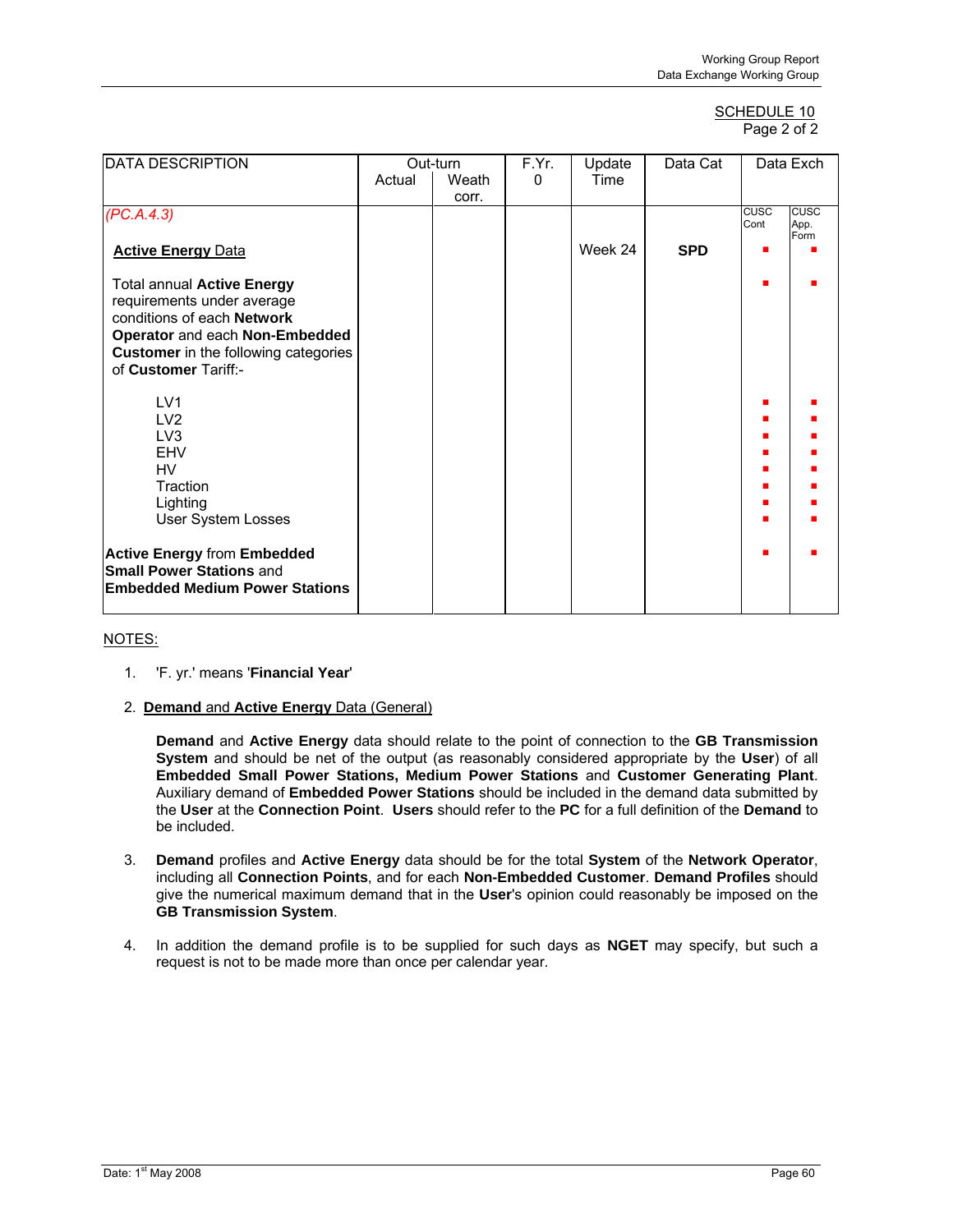# **DATA REGISTRATION CODE**<br>**CONNECTION POINT** DATA **SCHEDULE 11**<br>Page 1 of 4

### **CONNECTION POINT DATA**

The following information is required from each **Network Operator** and from each **Non-Embedded Customer**. The data should be provided in calendar week 24 each year (although **Network Operators** may delay the submission until calendar week 28).

| aciay the submission until calcridar week 20).<br><b>DATA DESCRIPTION</b>                                        |           | F.Yr<br>0 | F.Yr<br>$\mathbf{1}$ | F.Yr<br>$\overline{c}$ | F.Yr.<br>3     | F.Yr.<br>4     | F.Yr.<br>5           | F.Yr<br>6      | F.Yr<br>$\overline{7}$                               | UPDATE  DATA  DATA<br><b>TIME</b> | CAT        | <b>EXCH</b>       |      |
|------------------------------------------------------------------------------------------------------------------|-----------|-----------|----------------------|------------------------|----------------|----------------|----------------------|----------------|------------------------------------------------------|-----------------------------------|------------|-------------------|------|
|                                                                                                                  |           |           |                      |                        |                |                |                      |                |                                                      |                                   |            | cusc cusc<br>Cont | App. |
| SPECIFIC HALF HOUR DEMANDS                                                                                       |           |           |                      |                        |                |                |                      |                |                                                      |                                   |            |                   | Form |
| <b>AND POWER FACTORS</b><br>(see Notes 2, 3 and 5)<br>(PC.A.4.3)                                                 |           |           |                      |                        |                |                |                      |                |                                                      |                                   |            |                   |      |
| Individual Connection                                                                                            |           |           |                      |                        |                |                |                      |                |                                                      |                                   |            |                   |      |
| Point Demands and Power Factor at:<br>(name of GSP)                                                              |           |           |                      |                        |                |                |                      |                |                                                      |                                   |            |                   |      |
| The annual peak half                                                                                             | <b>MW</b> |           |                      |                        |                |                |                      |                | $\overline{a}$                                       | Wk.24                             | <b>SPD</b> | $\Box$            |      |
| Hour at the<br><b>Connection Point at Annual</b><br><b>ACS Conditions</b>                                        | p.f.      |           |                      |                        |                |                |                      |                |                                                      | Wk.24                             | <b>SPD</b> | $\Box$            |      |
| Lumped Susceptance (See Note 6. This                                                                             |           |           |                      |                        |                |                |                      |                |                                                      | <b>Wk.24</b>                      | <b>SPD</b> | $\Box$            |      |
| data item is not required if a Single<br>Line Diagram associated with the<br>Connection Point has been provided) |           |           |                      | ÷.<br>ä,               |                |                |                      |                |                                                      |                                   |            |                   |      |
| (PC.A.2.3)<br>Deduction made for Small                                                                           |           |           |                      | ä,                     |                |                |                      |                | ÷,                                                   | <b>Wk.24</b>                      | <b>SPD</b> | $\Box$            |      |
| Power Stations, Medium Power<br><b>Stations and Customer</b>                                                     |           |           |                      |                        |                |                |                      |                |                                                      |                                   |            |                   |      |
| <b>Generating Plant (MW)</b>                                                                                     |           |           |                      |                        |                |                |                      |                |                                                      |                                   |            |                   |      |
| The specified time<br>of the annual peak                                                                         | <b>MW</b> |           |                      |                        |                |                |                      |                |                                                      | Wk.24                             | <b>SPD</b> | $\Box$            |      |
| half hour of GB Transmission<br><b>System Demand at Annual ACS</b><br><b>Conditions</b>                          | p.f.      |           |                      |                        |                |                |                      |                |                                                      | <b>Wk.24</b>                      | <b>SPD</b> | $\Box$            |      |
| Deduction made for <b>Small</b>                                                                                  |           |           |                      |                        |                |                |                      |                |                                                      |                                   |            |                   |      |
| Power Stations, Medium Power<br><b>Stations and Customer</b>                                                     |           |           |                      |                        |                |                |                      |                | <b>Wk.24</b>                                         | <b>SPD</b>                        |            | $\Box$            |      |
| <b>Generating Plant (MW)</b>                                                                                     | <b>MW</b> |           |                      |                        |                |                |                      |                |                                                      |                                   |            |                   |      |
| The specified time<br>of the annual<br>minimum half hour of the GB                                               |           |           |                      |                        |                |                |                      |                | $\overline{\phantom{a}}$                             | Wk.24                             | <b>SPD</b> | $\Box$            |      |
| <b>Transmission System Demand</b>                                                                                | p.f.      |           |                      |                        |                |                |                      |                |                                                      | Wk.24                             | <b>SPD</b> | $\Box$            |      |
| Deduction made for <b>Small</b><br><b>Power Stations, Medium Power</b><br><b>Stations and Customer</b>           |           |           |                      |                        |                |                |                      |                |                                                      | <b>Wk.24</b>                      | <b>SPD</b> | $\Box$            |      |
| <b>Generating Plant</b>                                                                                          |           |           | $\blacksquare$       | $\rightarrow$          | $\overline{a}$ |                | $\overline{a}$       | $\blacksquare$ | $\overline{\phantom{a}}$<br>$\overline{\phantom{a}}$ | Once                              |            |                   |      |
| For such other times<br>as NGET may specify                                                                      | <b>MW</b> |           |                      |                        |                |                |                      | ٠              | ٠                                                    | p.a.<br>max.                      | <b>SPD</b> | $\Box$            | ■    |
|                                                                                                                  | p.f.      |           | ٠                    | $\blacksquare$         |                | $\sim$         | $\overline{a}$       | ٠              | $\blacksquare$                                       |                                   | <b>SPD</b> | $\Box$            |      |
| Deduction made for <b>Small</b>                                                                                  |           | $\sim$    | $\sim$               | $\ddot{\phantom{1}}$   | $\sim$         | $\blacksquare$ | $\ddot{\phantom{1}}$ | $\blacksquare$ | $\overline{\phantom{a}}$<br>$\sim$                   | Once                              |            |                   |      |
| <b>Power Stations, Medium Power</b><br><b>Stations and Customer</b><br><b>Generating Plant</b>                   |           |           |                      |                        |                |                |                      |                | $\sim$                                               | p.a.                              | <b>SPD</b> |                   |      |
|                                                                                                                  |           |           |                      |                        |                |                |                      |                |                                                      | Max.                              |            | $\Box$            | п    |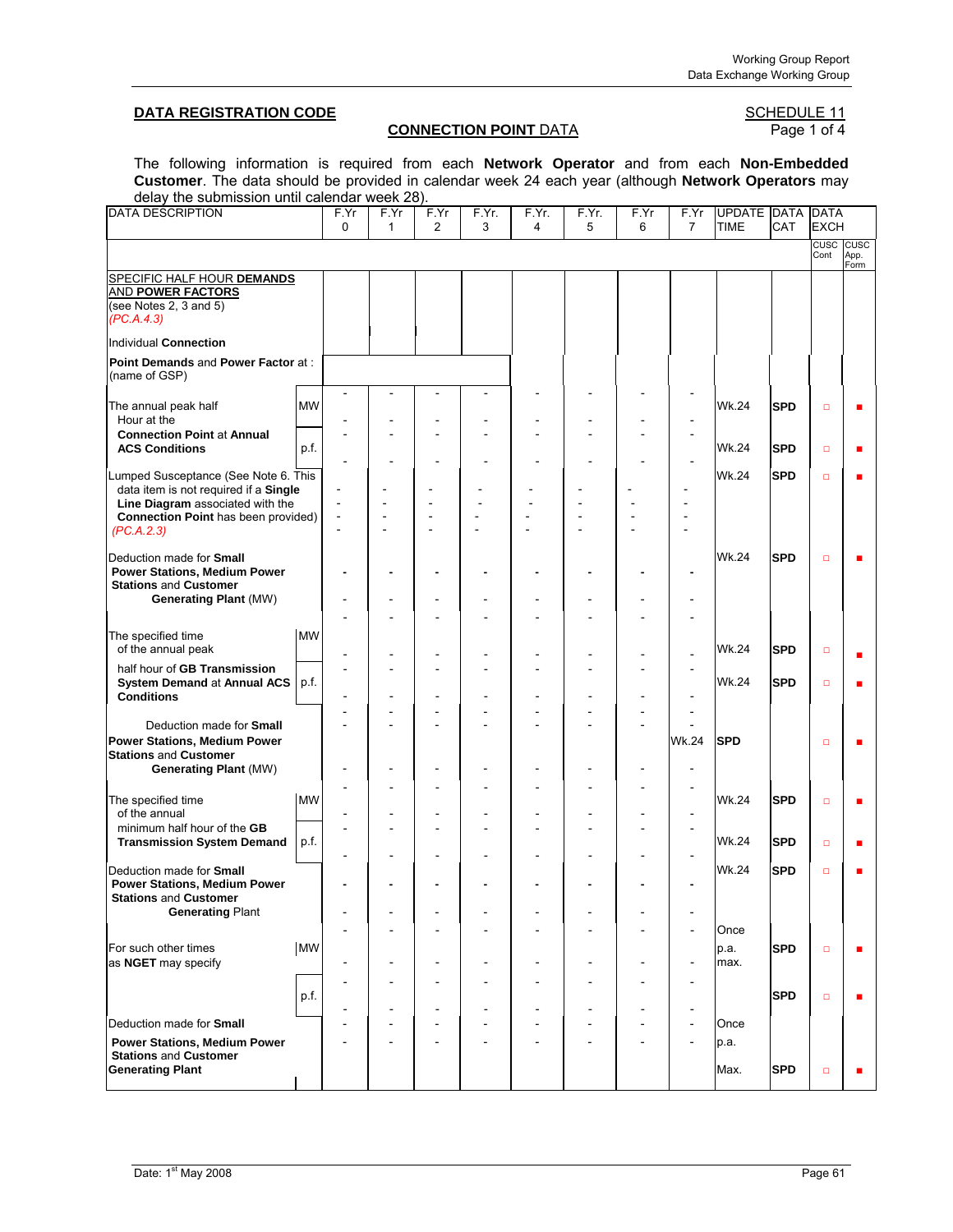# Page 2 of 4

| <b>DATA DESCRIPTION</b>                                                                                                                              | F.Yr | F.Yr | F.Yr | F.Yr | F.Yr |   |   | F.Yr F.Yr UPDATE DATA DATA |                          |                     |                   |
|------------------------------------------------------------------------------------------------------------------------------------------------------|------|------|------|------|------|---|---|----------------------------|--------------------------|---------------------|-------------------|
|                                                                                                                                                      | 1    | 2    | 3    | 4    | 5    | 6 | 7 | TIME                       | CAT                      | <b>EXCH</b>         |                   |
| DEMAND TRANSFER CAPABILITY<br>(PRIMARY SYSTEM)<br>(PC.A.4.5)                                                                                         |      |      |      |      |      |   |   |                            |                          | <b>CUSC</b><br>Cont | CUSC App.<br>Form |
| Where a User's Demand, or<br>group of Demands, may be fed from<br>alternative Connection Point(s) the<br>following information should be<br>provided |      |      |      |      |      |   |   |                            |                          |                     |                   |
| First circuit outage (fault outage)<br>condition                                                                                                     |      |      |      |      |      |   |   |                            |                          |                     |                   |
| Name of the alternative<br><b>Connection Point(s)</b>                                                                                                |      |      |      |      |      |   |   | Wk.24                      | <b>SPD</b>               | $\Box$              |                   |
| <b>Demand transferred</b><br>(MW)<br>(Mvar)                                                                                                          |      |      |      |      |      |   |   | Wk.24<br>Wk.24             | <b>SPD</b><br><b>SPD</b> | $\Box$<br>$\Box$    |                   |
| Transfer arrangement<br>Manual (M)<br>i.e<br>Interconnection (I)<br>Automatic (A)                                                                    |      |      |      |      |      |   |   | <b>Wk.24</b>               | <b>SPD</b>               | $\Box$              |                   |
| Time to effect transfer<br>(hrs)                                                                                                                     |      |      |      |      |      |   |   | Wk.24                      | <b>SPD</b>               | $\Box$              |                   |
| Second Circuit outage (planned outage)<br>condition                                                                                                  |      |      |      |      |      |   |   |                            |                          |                     |                   |
| Name of the alternative Connection<br>Point(s)                                                                                                       |      |      |      |      |      |   |   | Wk.24                      | <b>SPD</b>               | $\Box$              |                   |
| <b>Demand transferred</b><br>(MW)<br>(Mvar)                                                                                                          |      |      |      |      |      |   |   | Wk.24<br><b>Wk.24</b>      | <b>SPD</b><br><b>SPD</b> | $\Box$<br>$\Box$    |                   |
| Transfer arrangement<br>i.e<br>Manual (M)<br>Interconnection (I)<br>Automatic (A)                                                                    |      |      |      |      |      |   |   | Wk.24                      | <b>SPD</b>               | $\Box$              |                   |
| Time to effect transfer<br>(hrs)                                                                                                                     |      |      |      |      |      |   |   | <b>Wk.24</b>               | <b>SPD</b>               | $\Box$              |                   |

The above demand transfer capability information for specific **Grid Supply Points** is to be updated during the current year - see Schedule 6.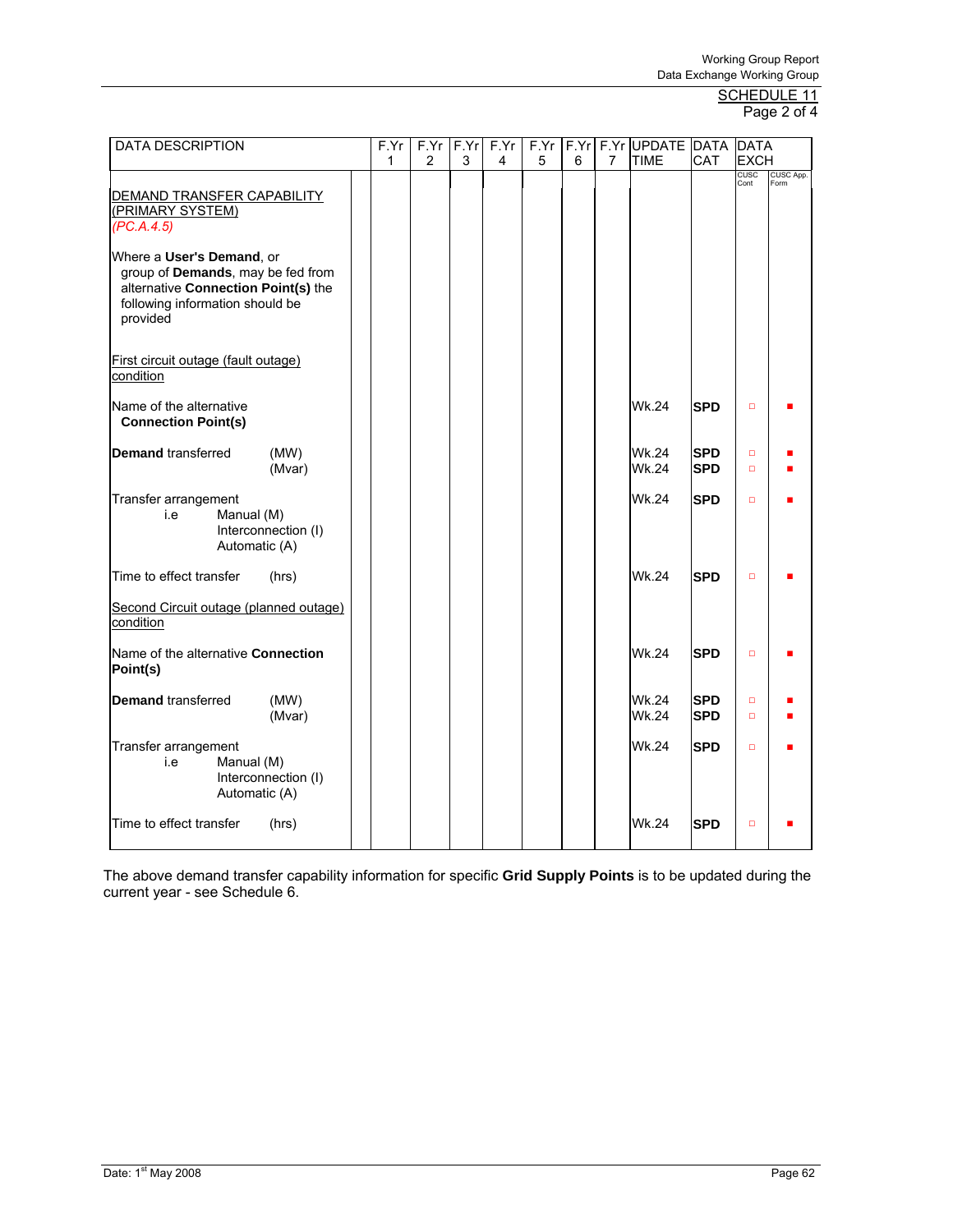### SCHEDULE 11 Page 3 of 4

| <b>DATA DESCRIPTION</b>                                                                                                                                                                                            | F.Yr                | F.Yr         | F.Yr. | F.Yr.  | F.Yr | F.Yr.               |      | F.Yr. | F.Yr                  | UPDATE DATADATA |                          |                   |              |
|--------------------------------------------------------------------------------------------------------------------------------------------------------------------------------------------------------------------|---------------------|--------------|-------|--------|------|---------------------|------|-------|-----------------------|-----------------|--------------------------|-------------------|--------------|
|                                                                                                                                                                                                                    | $\mathbf{0}$        | $\mathbf{1}$ | 2     | 3      | 4    | 5                   |      | 6     | 7                     | <b>TIME</b>     | CAT EXCH                 |                   |              |
| <b>SMALL POWER STATION, MEDIUM</b><br><b>POWER STATION AND CUSTOMER</b><br><b>GENERATION SUMMARY</b>                                                                                                               |                     |              |       |        |      |                     |      |       |                       |                 |                          | CUSC CUSC<br>Cont | App.<br>Form |
| (PC.A.3.1.4)<br>For each Connection Point<br>where there are Embedded Small<br><b>Power Stations, Medium Power</b><br><b>Stations or Customer Generating</b><br>Stations the following information is<br>required: |                     |              |       |        |      |                     |      |       |                       |                 |                          |                   |              |
| No. of Small Power Stations,<br><b>Medium Power Stations or</b><br><b>Customer Power Stations</b>                                                                                                                  |                     |              |       |        |      |                     |      |       |                       | Wk.24           | <b>SPD</b>               | $\Box$            |              |
| Number of Generating Units within<br>these stations                                                                                                                                                                |                     |              |       |        |      |                     |      |       |                       | Wk.24           | <b>SPD</b>               | $\Box$            |              |
| Summated Capacity of all these<br><b>Generating Units</b>                                                                                                                                                          |                     |              |       |        |      |                     |      |       |                       | Wk.24           | <b>SPD</b>               | $\Box$            |              |
| Where the Network Operator's<br>System places a constraint on the<br>capacity of an Embedded Large<br><b>Power Station</b>                                                                                         |                     |              |       |        |      |                     |      |       |                       |                 |                          |                   |              |
| <b>Station Name</b><br>Generating Unit (PC.A.3.4)                                                                                                                                                                  |                     |              |       |        |      |                     |      |       |                       | Wk.24<br>Wk.24  | <b>SPD</b><br><b>SPD</b> | $\Box$<br>$\Box$  |              |
| <b>System Constrained</b><br>Capacity (PC.A.3.2.2)                                                                                                                                                                 |                     |              |       |        |      |                     |      |       |                       | Wk.24           | <b>SPD</b>               | $\Box$            |              |
| For each Single Line Diagram                                                                                                                                                                                       |                     |              |       |        |      |                     |      |       |                       |                 |                          |                   |              |
| provided under Schedule 5, nodal<br>Demands, Power Factors and<br>lumped susceptances are to be                                                                                                                    | Connection<br>Point |              |       |        |      |                     | Year |       |                       | <b>Wk.24</b>    | <b>SPD</b>               |                   |              |
| provided for the specified time of<br>the annual peak half hour of GB<br><b>Transmission System Demand</b>                                                                                                         | Node                |              |       | Demand |      | <b>Power Factor</b> |      |       | Lumped<br>Susceptance |                 |                          |                   |              |
| at Annual ACS Conditions:                                                                                                                                                                                          |                     |              |       |        |      |                     |      |       |                       |                 |                          |                   |              |

# NOTES:

1. 'F.Yr.' means '**Financial Year**'. F.Yr. 1 refers to the current financial year.

# 2. **Demand** Data (General)

All **Demand** data should be net of the output (as reasonably considered appropriate by the **User**) of all **Embedded Small Power Stations, Medium Power Stations** and **Customer Generating Plant**. **Demand** met by **Suppliers** supplying **Customers** within the **User System** should be included. Auxiliary demand of **Embedded Power Stations** should not be included in the demand data submitted by the **User**. **Users** should refer to the **PC** for a full definition of the **Demand** to be included.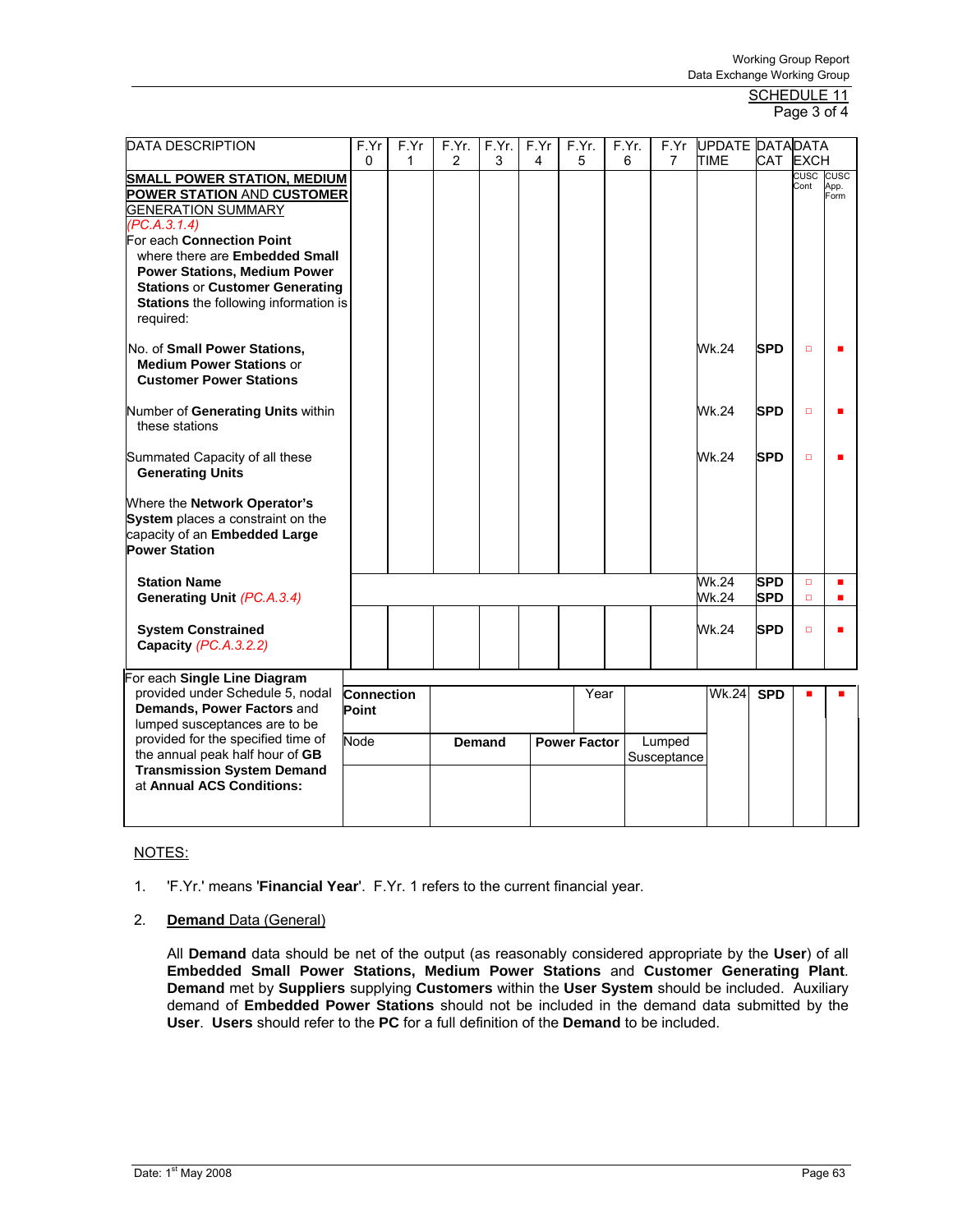Schedule 11 Page 4 of 4

3. Peak **Demands** should relate to each **Connection Point** individually and should give the maximum demand that in the **User's** opinion could reasonably be imposed on the **GB Transmission System**. Where the busbars on a **Connection Point** are expected to be run in separate sections separate **Demand** data should be supplied for each such section of busbar.

In deriving **Demands** any deduction made by the **User** (as detailed in note 2 above) to allow for **Embedded Small Power Stations, Medium Power Stations** and **Customer Generating Plant** is to be specifically stated as indicated on the Schedule.

- 4. **NGET** may at its discretion require details of any **Embedded Small Power Stations** or **Embedded Medium Power Stations** whose output can be expected to vary in a random manner (eg. wind power) or according to some other pattern (eg. tidal power)
- 5. Where more than 95% of the total **Demand** at a **Connection Point** is taken by synchronous motors, values of the **Power Factor** at maximum and minimum continuous excitation may be given instead.
- 6. **Power Factor** data should allow for series reactive losses on the **User's System** but exclude reactive compensation specified separately in Schedule 5, and any network susceptance provided under Schedule 11.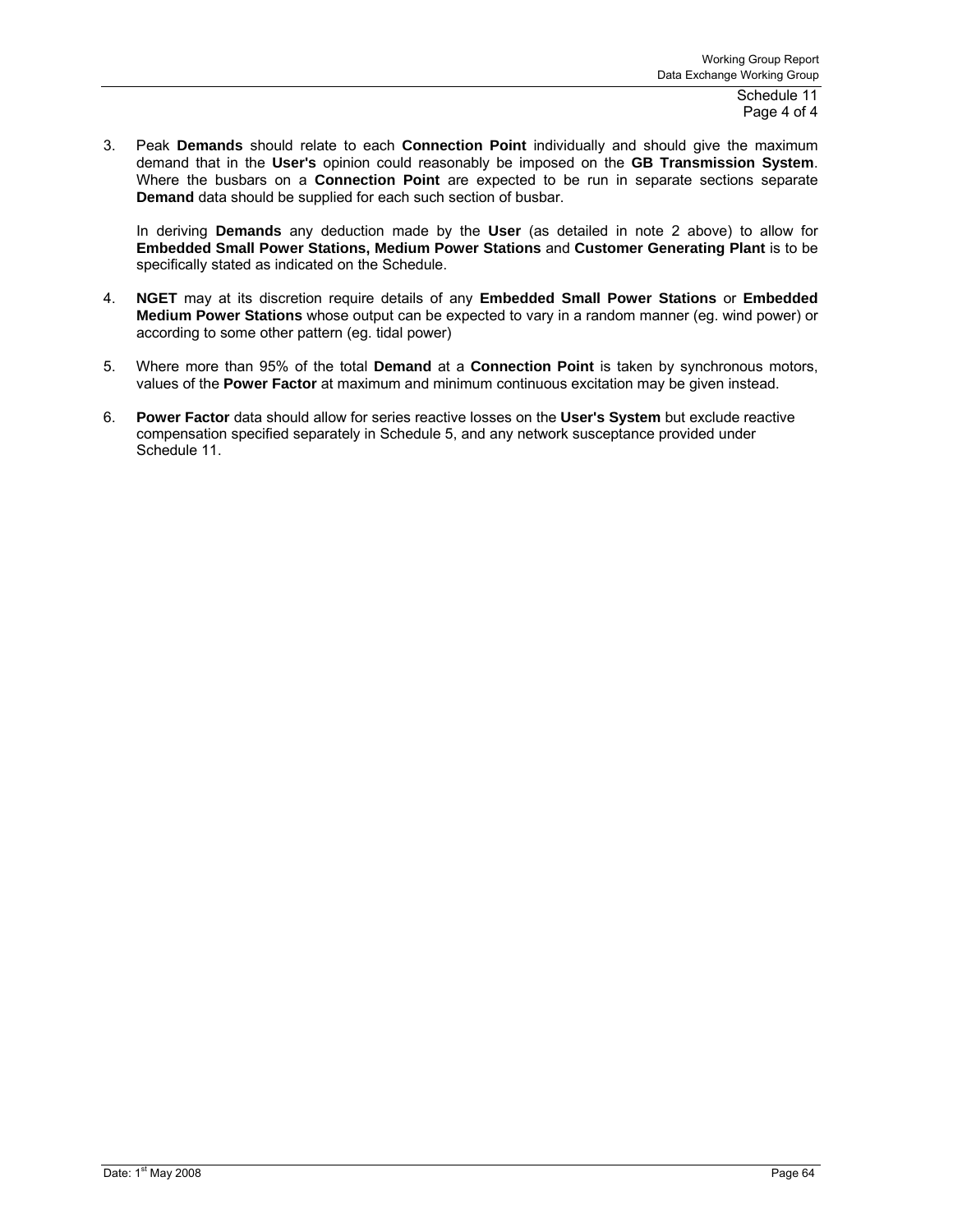Page 1 of 2

# **DEMAND CONTROL**

The following information is required from each **Network Operator** and where indicated with an asterisk from **Externally Interconnected System Operators** and/or **Interconnector Users** and a **Pumped Storage Generator.** Where indicated with a double asterisk, the information is only required from **Suppliers.** 

| <b>DATA DESCRIPTION</b>                                                                                                                                                                                                                                                      | <b>UNITS</b>     |                                     | <b>UPDATE TIME</b>                           |                 |  |
|------------------------------------------------------------------------------------------------------------------------------------------------------------------------------------------------------------------------------------------------------------------------------|------------------|-------------------------------------|----------------------------------------------|-----------------|--|
| <b>Demand Control</b><br>Demand met or to be relieved by<br>Demand Control (averaging at the<br><b>Demand Control Notification Level</b><br>or more over a half hour) at each<br><b>Connection Point.</b><br>Demand Control at time of GB<br>Transmission System weekly peak |                  |                                     |                                              |                 |  |
| demand<br>amount<br>duration                                                                                                                                                                                                                                                 | <b>MW</b><br>Min | )F.yrs 0 to 5                       | Week 24                                      | OC <sub>1</sub> |  |
| For each half hour                                                                                                                                                                                                                                                           | <b>MW</b>        | Wks 2-8 ahead                       | 1000 Mon                                     | OC <sub>1</sub> |  |
| For each half hour                                                                                                                                                                                                                                                           | <b>MW</b>        | Days 2-12 ahead                     | 1200 Wed                                     | OC <sub>1</sub> |  |
| lFor each half hour                                                                                                                                                                                                                                                          | <b>MW</b>        | Previous calendar<br>day            | 0600 daily                                   | OC <sub>1</sub> |  |
| <b>**Customer Demand Management</b><br>(at the Customer Demand<br><b>Management Notification Level or</b><br>more at the Connection Point)                                                                                                                                   |                  |                                     |                                              |                 |  |
| For each half hour                                                                                                                                                                                                                                                           | <b>MW</b>        | Any time in<br>Control Phase        |                                              | OC <sub>1</sub> |  |
| For each half hour                                                                                                                                                                                                                                                           | <b>MW</b>        | Remainder of<br>period              | When<br>changes<br>occur to<br>previous plan | OC <sub>1</sub> |  |
| For each half hour                                                                                                                                                                                                                                                           | <b>MW</b>        | Previous calendar 0600 daily<br>day |                                              | OC1             |  |
| ** In Scotland, Load Management<br><b>Blocks</b><br>For each block of 5MW or more, for<br>each half hour                                                                                                                                                                     | <b>MW</b>        | For the next day                    | 11:00                                        | OC1             |  |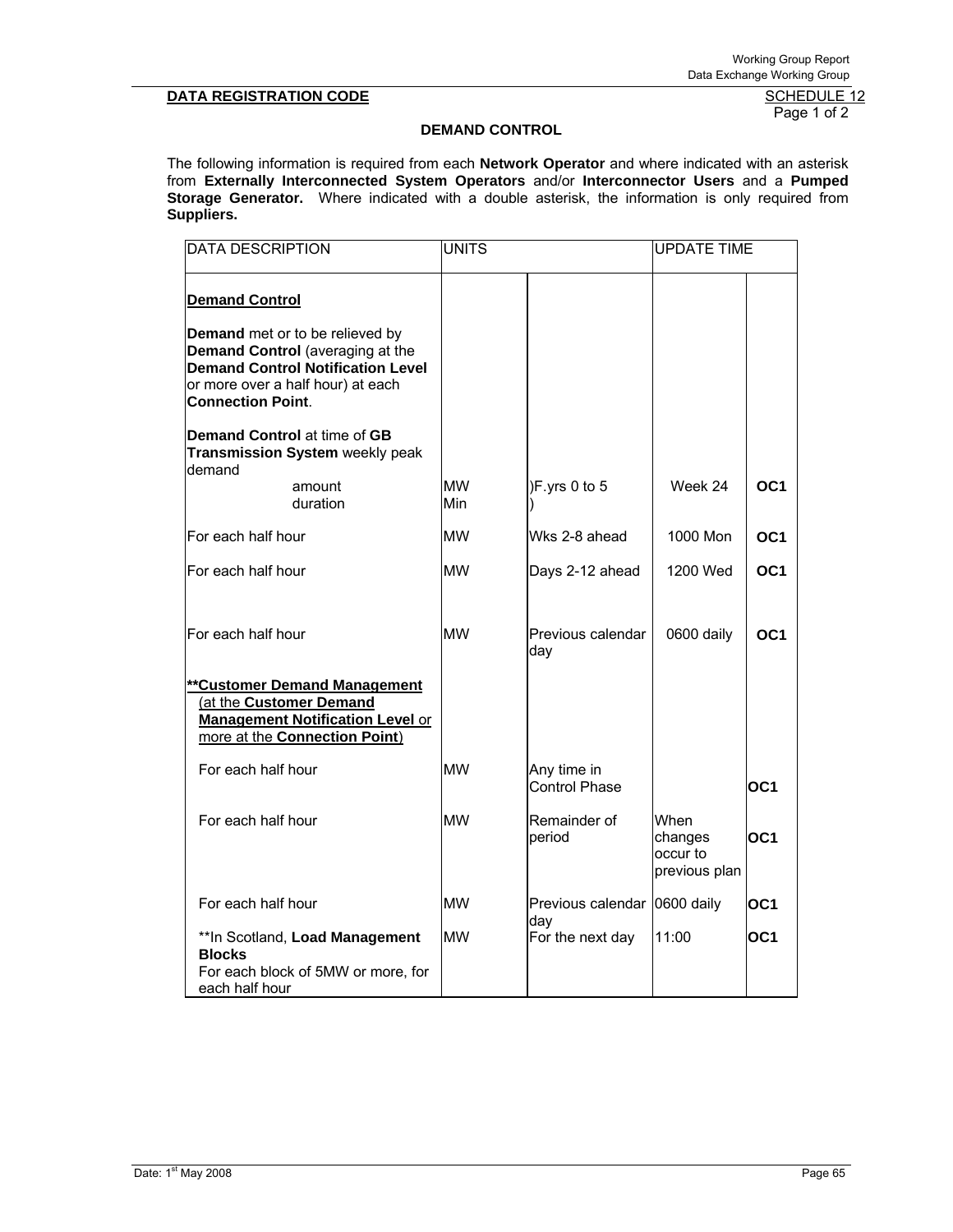| <b>DATA DESCRIPTION</b>                                                                                                                                           | <b>UNITS</b>                     | TIME COVERED                             | <b>UPDATE</b><br><b>TIME</b>      | DATA<br>CAT.                                 |
|-------------------------------------------------------------------------------------------------------------------------------------------------------------------|----------------------------------|------------------------------------------|-----------------------------------|----------------------------------------------|
| <b>Demand Control or Pump</b><br><b>Tripping Offered as Reserve</b>                                                                                               |                                  |                                          |                                   |                                              |
| Magnitude of Demand or pumping<br>load which is tripped                                                                                                           | <b>MW</b>                        | Year ahead from<br>week 24               | Week 24                           | <b>DPD</b>                                   |
| System Frequency at which<br>tripping is initiated                                                                                                                | Ηz                               | $\mathbf{u}$                             | $\mathbf{u}$                      | $\mathbf{u}$                                 |
| Time duration of System Frequency<br>below trip setting for tripping to be<br>initiated                                                                           | lS                               | $\pmb{\mathsf{u}}$                       | $\mathbf{u}$                      | $\mathbf{u}$                                 |
| Time delay from trip initiation to<br>Tripping                                                                                                                    | S                                | π                                        | $\mathbf{u}$                      | $\mathbf{u}$                                 |
| <b>Emergency Manual Load</b><br>Disconnection                                                                                                                     |                                  |                                          |                                   |                                              |
| Method of achieving load<br>disconnection                                                                                                                         | Text                             | Year ahead from<br>week 24               | Annual in<br>week 24              | OC <sub>6</sub>                              |
| <b>Annual ACS Peak Demand</b><br>(Active Power) at Connection<br>Point (requested under Schedule 11<br>- repeated here for reference)                             | <b>MW</b>                        | π                                        | $\mathbf{u}$                      | $\mathbf{u}$                                 |
| Cumulative percentage of<br><b>Connection Point Demand</b><br>(Active Power) which can be<br>disconnected by the following times<br>from an instruction from NGET |                                  |                                          |                                   |                                              |
| 5 mins<br>10 mins<br>15 mins<br>20 mins<br>25 mins<br>30 mins                                                                                                     | %<br>%<br>%<br>$\%$<br>$\%$<br>% | $\mathbf{u}$<br>Ħ<br>Ħ<br>$\blacksquare$ | $\mathbf{u}$<br>$\mathbf{u}$<br>Ħ | $\mathbf{u}$<br>$\mathbf{u}$<br>$\mathbf{u}$ |
| <b>Automatic Low Frequency</b><br><b>Disconnection</b>                                                                                                            |                                  |                                          |                                   |                                              |
| Magnitude of Demand disconnected,<br>and frequency at which<br>Disconnection is initiated, for each<br>frequency setting for each Grid<br><b>Supply Point</b>     | <b>MW</b><br><b>Hz</b>           | Year ahead from<br>week 24               | Annual in<br>week 24              | OC <sub>6</sub>                              |

# Notes

1. **Network Operators** may delay the submission until calendar week 28.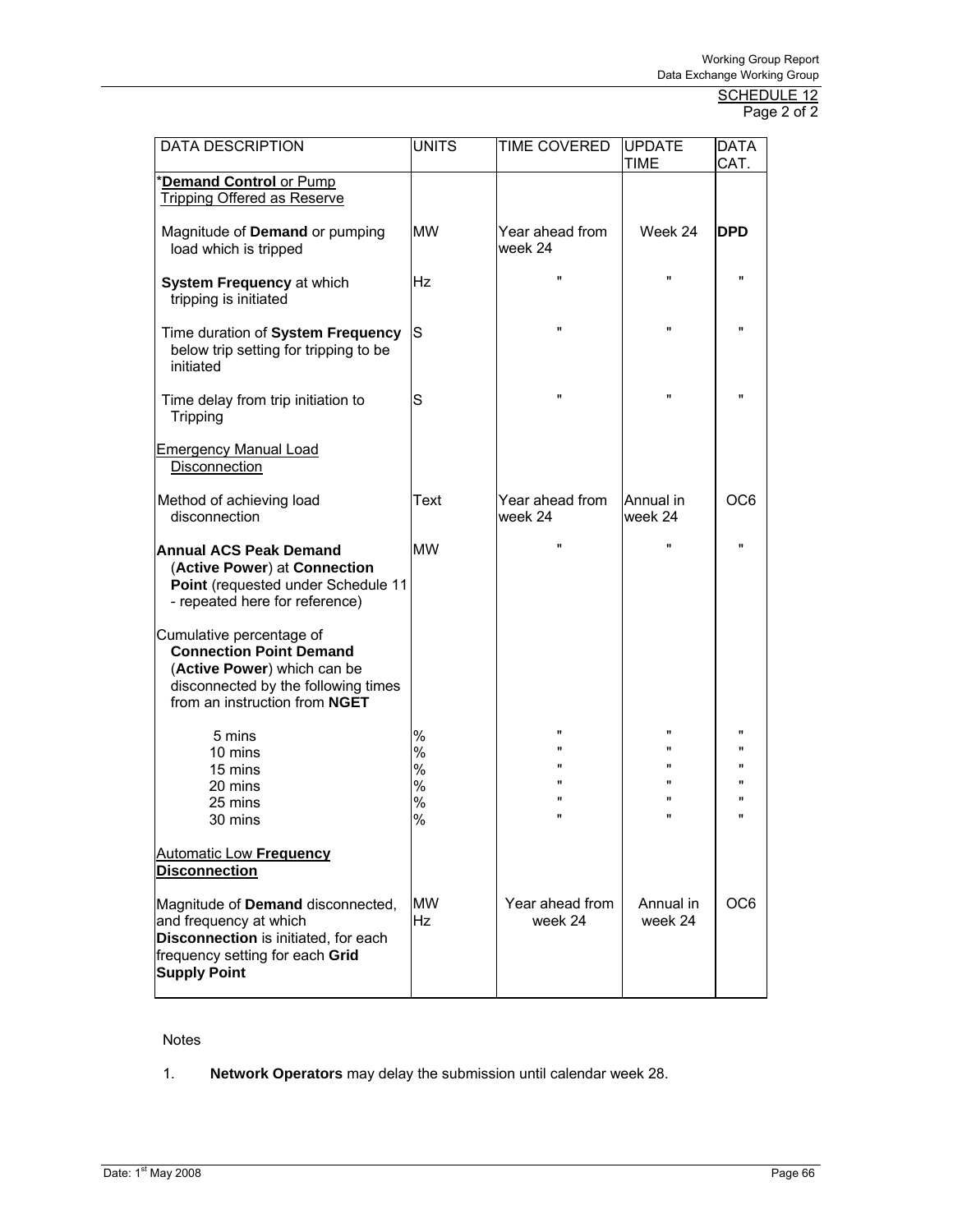Page 1 of 1

#### FAULT INFEED DATA

The data in this Schedule 13 is all **Standard Planning Data,** and is required from all **Users** other than **Generators** who are connected to the **GB Transmission System** via a **Connection Point** (or who are seeking such a connection). A data submission is to be made each year in Week 24 (although **Network Operators** may delay the submission until Week 28). A separate submission is required for each node included in the **Single Line Diagram** provided in Schedule 5.

| <b>DATA DESCRIPTION</b>                                                                                                                                                                                                                                   | <b>UNITS</b> | F.Y<br>$\mathsf{r}$<br>0 | F.Yr.<br>$\mathbf{1}$ | F.Yr.<br>2 | F.Yr.<br>3 | F.Yr.<br>4 | F.Yr.<br>5 | F.Yr.<br>6 | F.Yr<br>.7 |                     | <b>DATA</b><br><b>EXCH</b>  |
|-----------------------------------------------------------------------------------------------------------------------------------------------------------------------------------------------------------------------------------------------------------|--------------|--------------------------|-----------------------|------------|------------|------------|------------|------------|------------|---------------------|-----------------------------|
| SHORT CIRCUIT INFEED TO THE GB<br><b>TRANSMISSION SYSTEM FROM USERS</b><br><b>SYSTEM AT A CONNECTION POINT</b>                                                                                                                                            |              |                          |                       |            |            |            |            |            |            | <b>CUSC</b><br>Cont | <b>CUSC</b><br>App.<br>Form |
| (PC.A.2.5)                                                                                                                                                                                                                                                |              |                          |                       |            |            |            |            |            |            |                     |                             |
| Name of node or Connection Point                                                                                                                                                                                                                          |              |                          |                       |            |            |            |            |            |            | $\Box$              |                             |
| Symmetrical three phase<br>short-circuit current infeed                                                                                                                                                                                                   |              |                          |                       |            |            |            |            |            |            |                     |                             |
| - at instant of fault                                                                                                                                                                                                                                     | kA           |                          |                       |            |            |            |            |            |            | $\Box$              |                             |
| - after subtransient fault<br>current contribution has<br>substantially decayed                                                                                                                                                                           | Ka           |                          |                       |            |            |            |            |            |            | $\Box$              |                             |
| Zero sequence source<br>impedances as seen from the<br>Point of Connection or node on<br>the Single Line Diagram<br>(as<br>appropriate) consistent with the<br>maximum infeed above:                                                                      |              |                          |                       |            |            |            |            |            |            |                     |                             |
| - Resistance                                                                                                                                                                                                                                              | % on 100     |                          |                       |            |            |            |            |            |            | $\Box$              |                             |
| - Reactance                                                                                                                                                                                                                                               | % on 100     |                          |                       |            |            |            |            |            |            | $\Box$              |                             |
| Positive sequence X/R ratio<br>at instance of fault                                                                                                                                                                                                       |              |                          |                       |            |            |            |            |            |            | $\Box$              |                             |
|                                                                                                                                                                                                                                                           |              |                          |                       |            |            |            |            |            |            |                     |                             |
| Pre-Fault voltage magnitude<br>at which the maximum fault<br>currents were calculated                                                                                                                                                                     | p.u.         |                          |                       |            |            |            |            |            |            | $\Box$              |                             |
| Negative sequence impedances<br>of User's System as seen from<br>the Point of Connection or node on<br>the Single Line Diagram<br>(as<br>appropriate). If no data is given, it<br>will be assumed that they are equal<br>to the positive sequence values. |              |                          |                       |            |            |            |            |            |            |                     |                             |
| - Resistance                                                                                                                                                                                                                                              | % on 100     |                          |                       |            |            |            |            |            |            | $\Box$              |                             |
| - Reactance                                                                                                                                                                                                                                               | % on 100     |                          |                       |            |            |            |            |            |            | $\Box$              |                             |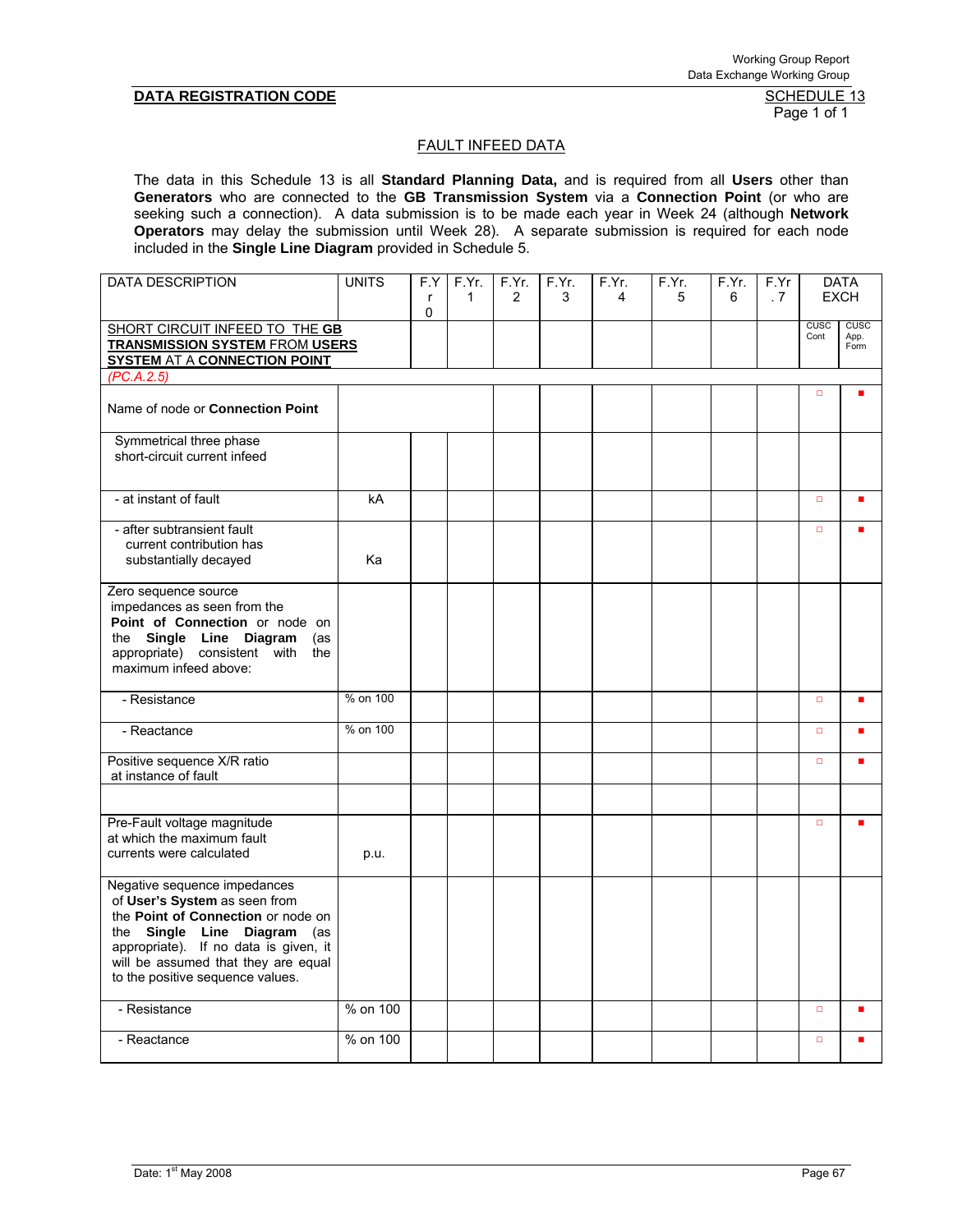# Page 1 of 3

# FAULT INFEED DATA

The data in this Schedule 14 is all **Standard Planning Data,** and is to be provided by **Generators**, with respect to all directly connected **Power Stations**, all **Embedded Large Power Stations** and all **Embedded Medium Power Stations** connected to the **Subtransmission System**. A data submission is to be made each year in Week 24.

## Fault infeeds via **Unit Transformers**

A submission should be made for each **Generating Unit** with an associated **Unit Transformer**. Where there is more than one **Unit Transformer** associated with a **Generating Unit**, a value for the total infeed through all **Unit Transformers** should be provided. The infeed through the **Unit Transformer(s)** should include contributions from all motors normally connected to the **Unit Board**, together with any generation (eg **Auxiliary Gas Turbines**) which would normally be connected to the **Unit Board**, and should be expressed as a fault current at the **Generating Unit** terminals for a fault at that location.

| <b>DATA DESCRIPTION</b>                                                                                                                                                                                         | <b>UNITS</b> | F.Yr.<br>0 | F.Yr.<br>1 | F.Yr<br>2 | F.Yr.<br>3 | F.Yr.<br>4 | F.Yr.<br>5 | F.Yr.<br>6 | F.Yr.7 |              | <b>DATA</b><br><b>EXCH</b> |
|-----------------------------------------------------------------------------------------------------------------------------------------------------------------------------------------------------------------|--------------|------------|------------|-----------|------------|------------|------------|------------|--------|--------------|----------------------------|
| (PC.A.2.5)                                                                                                                                                                                                      |              |            |            |           |            |            |            |            |        | CUSC<br>Cont | CUSC<br>App.               |
| Name of Power Station                                                                                                                                                                                           |              |            |            |           |            |            |            |            |        | $\Box$       | Form                       |
| Number of Unit Transformer                                                                                                                                                                                      |              |            |            |           |            |            |            |            |        | $\Box$       |                            |
| Symmetrical three phase short-<br>circuit current infeed through the<br>Unit Transformers(s) for a fault<br>at the Generating Unit<br>terminals                                                                 |              |            |            |           |            |            |            |            |        |              |                            |
| - at instant of fault                                                                                                                                                                                           | kA           |            |            |           |            |            |            |            |        | $\Box$       |                            |
| - after subtransient fault<br>current contribution has<br>substantially decayed                                                                                                                                 | kA           |            |            |           |            |            |            |            |        | $\Box$       |                            |
| Positive sequence X/R ratio<br>at instance of fault                                                                                                                                                             |              |            |            |           |            |            |            |            |        | $\Box$       |                            |
| Subtransient time constant (if<br>significantly different from 40ms)                                                                                                                                            | ms           |            |            |           |            |            |            |            |        | $\Box$       |                            |
| Pre-fault voltage at fault point (if<br>different from 1.0 p.u.)                                                                                                                                                |              |            |            |           |            |            |            |            |        | $\Box$       |                            |
| The following data items need<br>only be supplied if the<br>Generating Unit Step-up<br>Transformer can supply zero<br>sequence current from the<br>Generating Unit side to the GB<br><b>Transmission System</b> |              |            |            |           |            |            |            |            |        |              |                            |
| Zero sequence source<br>impedances as seen from the<br><b>Generating Unit terminals</b><br>consistent with the maximum<br>infeed above:                                                                         |              |            |            |           |            |            |            |            |        |              |                            |
| - Resistance                                                                                                                                                                                                    | % on 100     |            |            |           |            |            |            |            |        | $\Box$       |                            |
| - Reactance                                                                                                                                                                                                     | % on 100     |            |            |           |            |            |            |            |        | $\Box$       |                            |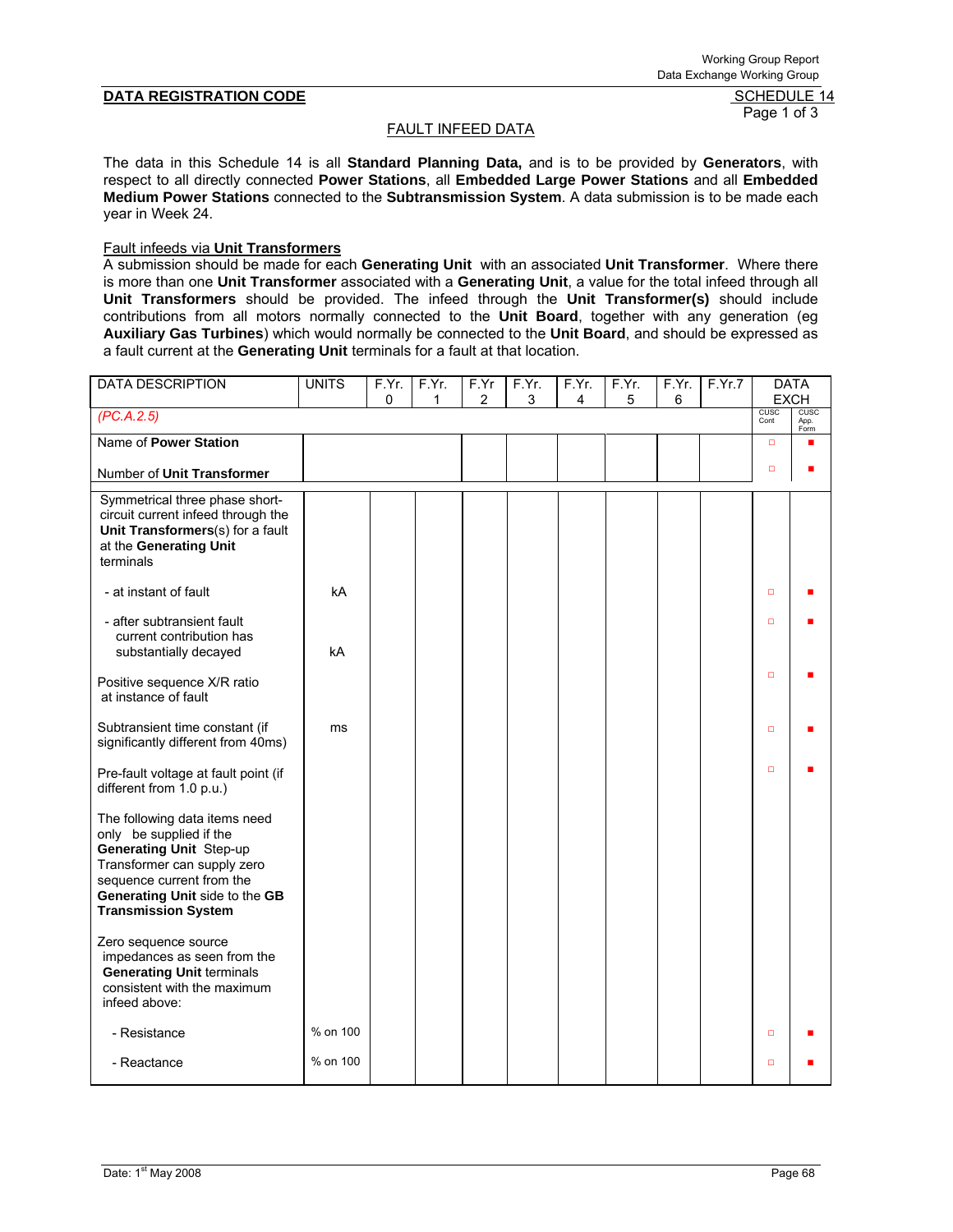Page 2 of 3

#### Fault infeeds via **Station Transformers**

A submission is required for each **Station Transformer** directly connected to the **GB Transmission System**. The submission should represent normal operating conditions when the maximum number of **Gensets** are **Synchronised** to the **System**, and should include the fault current from all motors normally connected to the **Station Board**, together with any Generation (eg **Auxiliary Gas Turbines**) which would normally be connected to the **Station Board**. The fault infeed should be expressed as a fault current at the hv terminals of the **Station Transformer** for a fault at that location.

If the submission for normal operating conditions does not represent the worst case, then a separate submission representing the maximum fault infeed that could occur in practice should be made.

| <b>DATA DESCRIPTION</b>                                                                                                 | <b>UNITS</b> | F.Yr. | F.Yr. | F.Yr.          | F.Yr. | F.Yr. | F.Yr. | F.Yr. | F.Yr.          | <b>DATA</b>         |                             |
|-------------------------------------------------------------------------------------------------------------------------|--------------|-------|-------|----------------|-------|-------|-------|-------|----------------|---------------------|-----------------------------|
|                                                                                                                         |              | 0     | 1     | $\overline{2}$ | 3     | 4     | 5     | 6     | $\overline{7}$ | <b>EXCH</b>         |                             |
| (PC.A.2.5)                                                                                                              |              |       |       |                |       |       |       |       |                | <b>CUSC</b><br>Cont | <b>CUSC</b><br>App.<br>Form |
| Name of Power Station                                                                                                   |              |       |       |                |       |       |       |       |                | $\Box$              |                             |
| Number of Station Transformer                                                                                           |              |       |       |                |       |       |       |       |                | ▫                   |                             |
| Symmetrical three phase<br>short-circuit current infeed for a fault<br>at the Connection Point                          |              |       |       |                |       |       |       |       |                |                     |                             |
| at instant of fault                                                                                                     | kA           |       |       |                |       |       |       |       |                | ▫                   |                             |
| after subtransient fault<br>current contribution has<br>substantially decayed                                           | kA           |       |       |                |       |       |       |       |                | $\Box$              |                             |
| Positive sequence X/R ratio<br>At instance of fault                                                                     |              |       |       |                |       |       |       |       |                | $\Box$              |                             |
| Subtransient<br>(if<br>constant<br>time<br>significantly different from 40ms)                                           | mS           |       |       |                |       |       |       |       |                | $\Box$              |                             |
| Pre-fault voltage (if different from 1.0<br>p.u.) at fault point (See note 1)                                           |              |       |       |                |       |       |       |       |                | $\Box$              |                             |
| Zero sequence source Impedances as<br>seen from the Point of Connection<br>Consistent with the maximum<br>Infeed above: |              |       |       |                |       |       |       |       |                |                     |                             |
| Resistance                                                                                                              | % on 100     |       |       |                |       |       |       |       |                | $\Box$              |                             |
| Reactance                                                                                                               | % on 100     |       |       |                |       |       |       |       |                | ▫                   |                             |

Note 1. The pre-fault voltage provided above should represent the voltage within the range 0.95 to 1.05 that gives the highest fault current

Note 2. % on 100 is an abbreviation for % on 100 MVA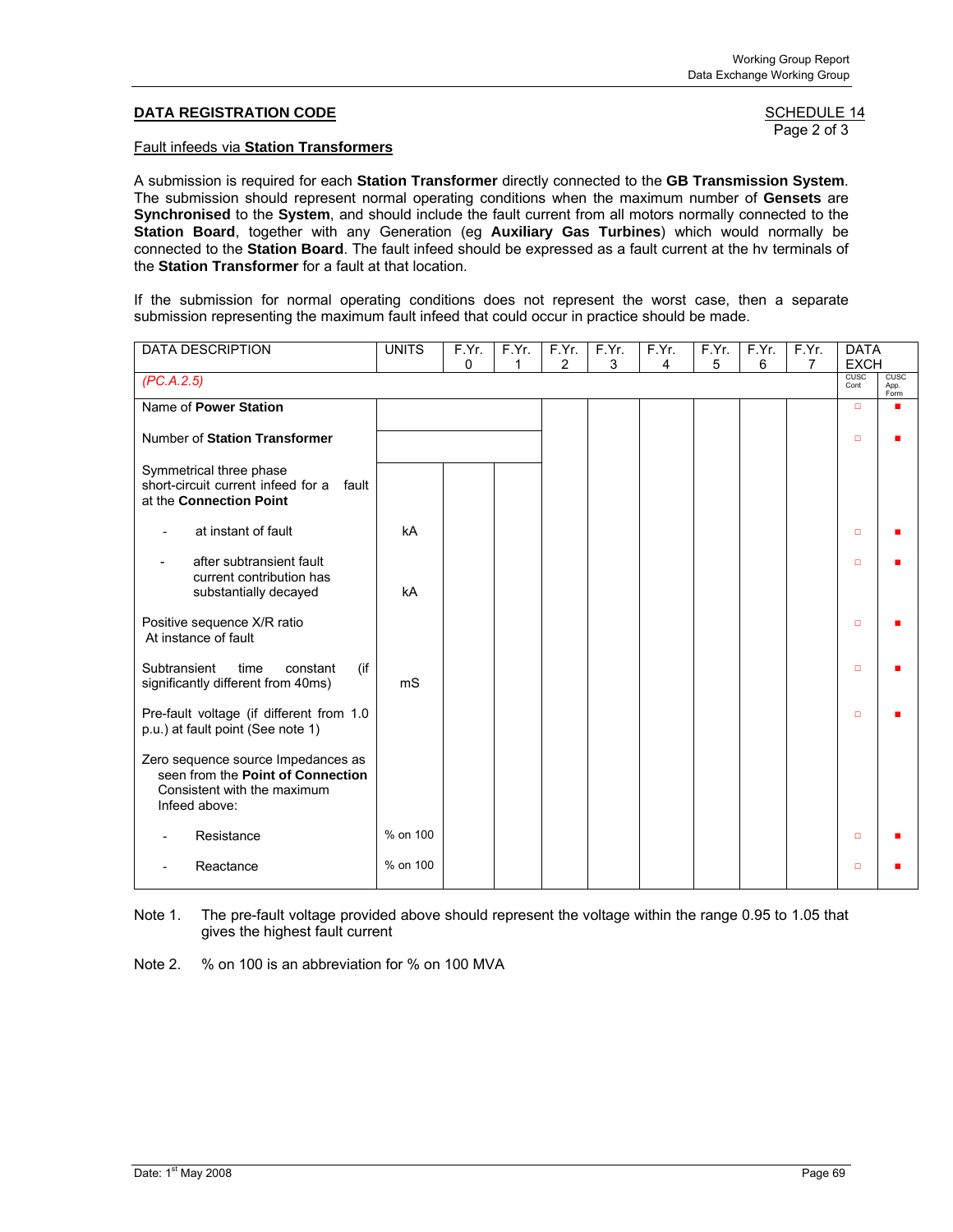Page 3 of 3

#### Fault infeeds from **Power Park Modules**

A submission is required for the whole **Power Park Module** and for each **Power Park Unit** type or equivalent. The submission shall represent operating conditions that result in the maximum fault infeed. The fault current from all motors normally connected to the **Power Park Unit's electrical system** shall be included. The fault infeed shall be expressed as a fault current at the terminals of the **Power Park Unit,** or the **Common Collection Busbar** if an equivalent **Single Line Diagram** and associated data as described in PC.A.2.2.2 is provided, and the **Grid Entry Point**, or **User System Entry Point** if **Embedded**, for a fault at the **Grid Entry Point**, or **User System Entry Point** if **Embedded**.

Should actual data in respect of fault infeeds be unavailable at the time of the application for a **CUSC Contract** or **Embedded Development Agreement**, a limited subset of the data, representing the maximum fault infeed that may result from all of the plant types being considered, shall be submitted. This data will, as a minimum, represent the root mean square of the positive, negative and zero sequence components of the fault current for both single phase and three phase solid faults at the **Grid Entry Point** (or **User System Entry Point** if **Embedded**) at the time of fault application and 50ms following fault application. Actual data in respect of fault infeeds shall be submitted to **NGET** as soon as it is available, in line with PC.A.1.2

| <b>DATA DESCRIPTION</b>                                                                                                                                                                                                                                                                                                                                                                                                                                                                                 | <b>UNITS</b>                                  | <u>F.Yr.</u> | <u>F.Yr.</u> | F.Yr. | <u>F.Yr.</u> | <u>F.Yr. F.Yr. F.Yr.</u> |   |   | F.Yr. | DATA                       |              |
|---------------------------------------------------------------------------------------------------------------------------------------------------------------------------------------------------------------------------------------------------------------------------------------------------------------------------------------------------------------------------------------------------------------------------------------------------------------------------------------------------------|-----------------------------------------------|--------------|--------------|-------|--------------|--------------------------|---|---|-------|----------------------------|--------------|
| (PC.A.2.5)                                                                                                                                                                                                                                                                                                                                                                                                                                                                                              |                                               | 0            | 1            | 2     | 3            | 4                        | 5 | 6 | 7     | <b>EXCH</b><br><b>CUSC</b> | CUSC         |
|                                                                                                                                                                                                                                                                                                                                                                                                                                                                                                         |                                               |              |              |       |              |                          |   |   |       | Cont                       | App.<br>Form |
| Name of Power Station                                                                                                                                                                                                                                                                                                                                                                                                                                                                                   |                                               |              |              |       |              |                          |   |   |       | $\Box$                     |              |
| <b>Name of Power Park Module</b>                                                                                                                                                                                                                                                                                                                                                                                                                                                                        |                                               |              |              |       |              |                          |   |   |       | $\Box$                     |              |
| Power Park Unit type                                                                                                                                                                                                                                                                                                                                                                                                                                                                                    |                                               |              |              |       |              |                          |   |   |       | $\Box$                     |              |
| A submission shall be provided for the<br>contribution of the entire <b>Power Park</b><br>Module and each type of Power Park<br>Unit or equivalent to the positive,<br>negative<br>and<br>sequence<br>zero<br>components of the short circuit current<br>at the Power Park Unit terminals, or<br>Common Collection Busbar, and<br>Grid Entry Point or User System<br>Entry Point if Embedded for<br>a solid symmetrical three phase<br>(i)<br>short circuit<br>(ii) a solid single phase to earth short |                                               |              |              |       |              |                          |   |   |       | $\Box$<br>$\Box$           |              |
| circuit<br>(iii) a solid phase to phase short<br>circuit                                                                                                                                                                                                                                                                                                                                                                                                                                                |                                               |              |              |       |              |                          |   |   |       | $\Box$                     |              |
| (iv) a solid two phase to earth short<br>circuit<br>at the Grid Entry Point or User<br>System Entry Point if Embedded.                                                                                                                                                                                                                                                                                                                                                                                  |                                               |              |              |       |              |                          |   |   |       | $\Box$                     |              |
| If protective controls are used and<br>active for the above conditions, a<br>submission shall be provided in the<br>limiting case where the protective<br>control is not active. This case may<br>require application of a non-solid fault,<br>resulting in a retained voltage at the<br>fault point.                                                                                                                                                                                                   |                                               |              |              |       |              |                          |   |   |       | $\Box$                     |              |
| -A continuous time trace and table<br>showing the root mean square of the<br>positive, negative and zero sequence<br>components of the fault current from<br>the time of fault inception to 140ms<br>after fault inception at 10ms intervals                                                                                                                                                                                                                                                            | Graphical<br>and<br>tabular<br>kA<br>versus s |              |              |       |              |                          |   |   |       | $\Box$                     |              |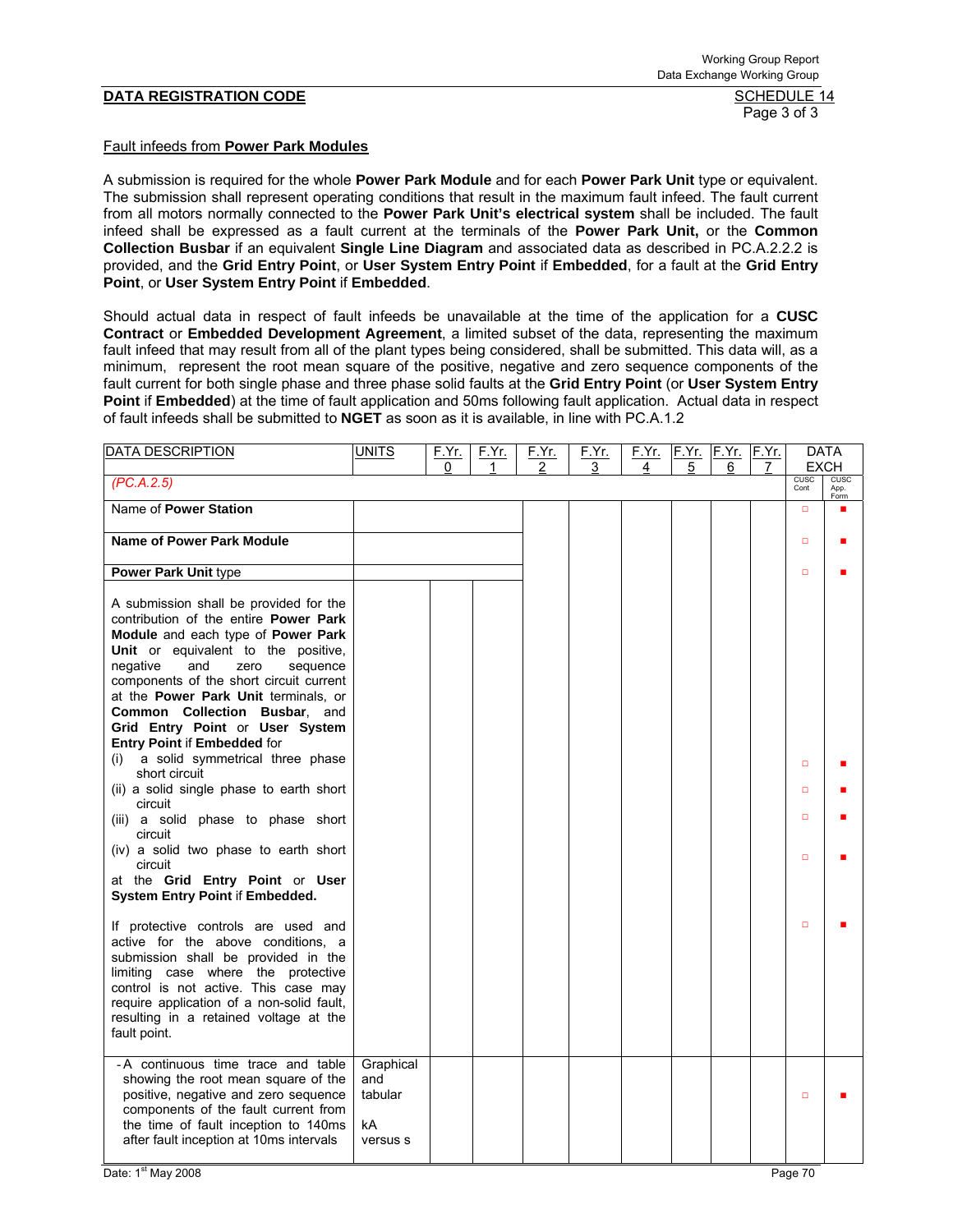|                                                                                                                                                                                                      |                      |  |  |  | Data Exchange working Group |        |  |
|------------------------------------------------------------------------------------------------------------------------------------------------------------------------------------------------------|----------------------|--|--|--|-----------------------------|--------|--|
| A continuous time trace and table<br>showing the positive, negative and<br>zero sequence components of<br>retained voltage at the terminals or<br><b>Common Collection Busbar, if</b><br>appropriate | p.u.<br>versus s     |  |  |  |                             | $\Box$ |  |
| A continuous time trace and table<br>÷,<br>showing the root mean square of<br>the positive, negative and zero<br>sequence components of retained<br>voltage at the fault point, if<br>appropriate    | p.u.<br>versus s     |  |  |  |                             | $\Box$ |  |
| For <b>Power Park Units</b> that utilise a<br>protective control, such as a crowbar<br>circuit.                                                                                                      |                      |  |  |  |                             |        |  |
| additional rotor resistance applied<br>to the Power Park Unit under a<br>fault situation                                                                                                             | $%$ on<br><b>MVA</b> |  |  |  |                             | $\Box$ |  |
| additional rotor reactance<br>÷,<br>applied to the Power Park Unit<br>under a fault situation.                                                                                                       | $%$ on<br><b>MVA</b> |  |  |  |                             | $\Box$ |  |
| Positive sequence X/R ratio of the<br>equivalent at time of fault at the<br><b>Common Collection Busbar</b>                                                                                          |                      |  |  |  |                             | $\Box$ |  |
| Minimum zero sequence impedance of<br>the equivalent at Common Collection<br><b>Busbar</b>                                                                                                           |                      |  |  |  |                             | $\Box$ |  |
| <b>Active Power generated pre-fault</b>                                                                                                                                                              | <b>MW</b>            |  |  |  |                             | $\Box$ |  |
| Number of Power Park Units in<br>equivalent generator                                                                                                                                                |                      |  |  |  |                             | $\Box$ |  |
| Power Factor (lead or lag)                                                                                                                                                                           |                      |  |  |  |                             | $\Box$ |  |
| Pre-fault voltage (if different from 1.0<br>p.u.) at fault point (See note 1)                                                                                                                        | p.u.                 |  |  |  |                             | $\Box$ |  |
| Items<br>οf<br>reactive<br>compensation<br>switched in pre-fault                                                                                                                                     |                      |  |  |  |                             | $\Box$ |  |

Note 1. The pre-fault voltage provided above should represent the voltage within the range 0.95 to 1.05 that gives the highest fault current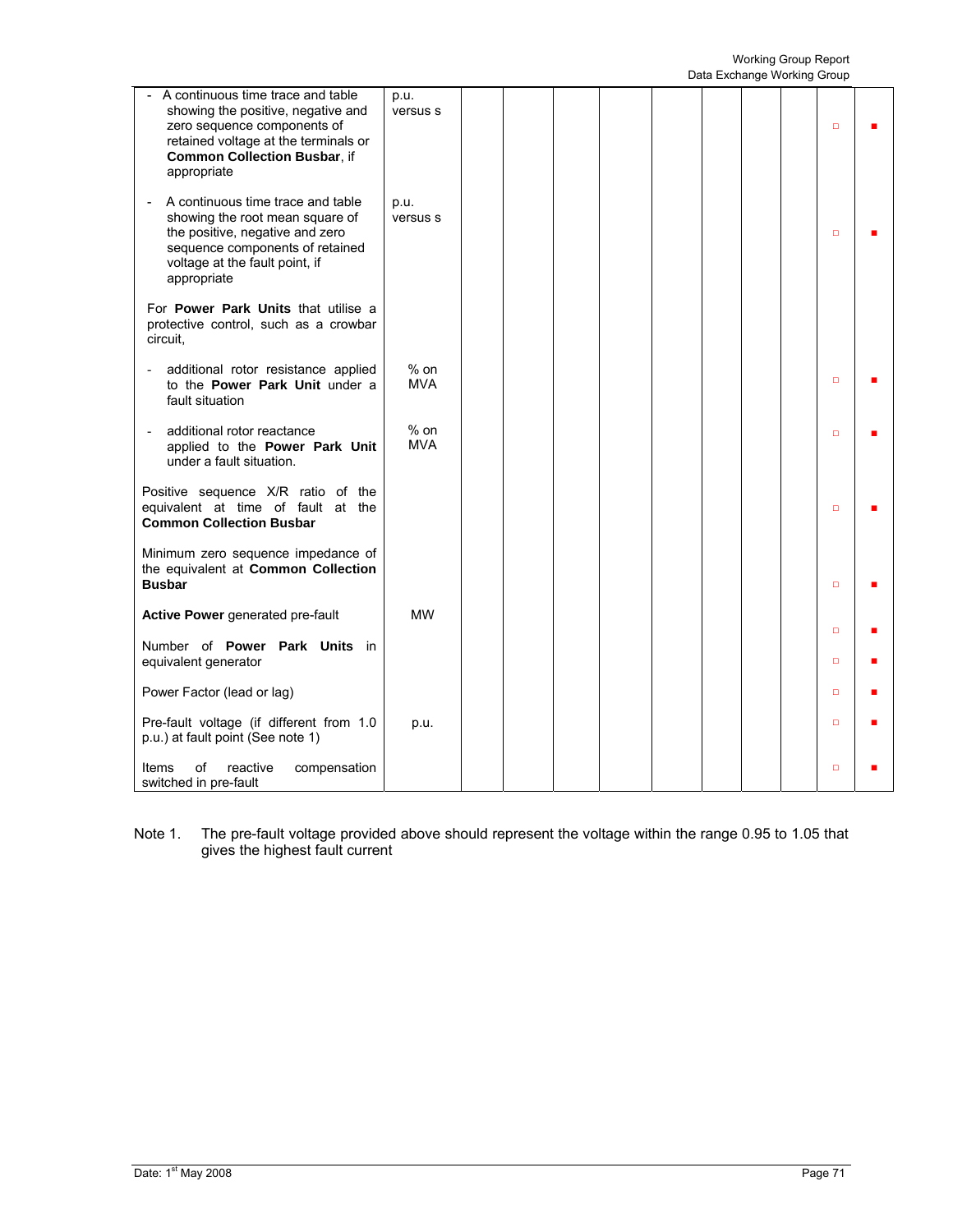The following data items must be supplied with respect to each **Mothballed Generating Unit Mothballed Power Park Module** or **Mothballed DC**  The following data items must be supplied with respect to each Mothballed Generating Unit Mothballed Power Park Module or Mothballed DC **Converter** at a **DC Converter station**  Converter at a DC Converter station

\_\_\_\_\_\_\_\_\_\_\_\_\_\_\_\_\_\_\_\_\_\_\_\_\_\_\_\_\_\_\_\_\_\_\_\_\_ **Generating Unit, Power Park Module** or **DC Converter** Name (e.g. Unit 1) Generating Unit, Power Park Module or DC Converter Name (e.g. Unit 1)

|                                    | Total MW<br>being<br>returned |                                                 |
|------------------------------------|-------------------------------|-------------------------------------------------|
|                                    | $>12$<br>months               |                                                 |
|                                    | $6-12$<br>months              |                                                 |
| GENERATING UNIT DATA               | 3-6<br>nonths                 |                                                 |
|                                    | $2-3$<br>nonths               |                                                 |
|                                    | $1-2$<br>months               |                                                 |
|                                    | $rac{1}{\sqrt{2}}$            |                                                 |
|                                    |                               | <b>DPD</b>                                      |
|                                    |                               | $\mathsf{M}\mathsf{M}$                          |
| DATA DESCRIPTION UNITS DATA<br>CAT |                               | MW output that can<br>be returned to<br>service |

Notes

- 1. The time periods identified in the above table represent the estimated time it would take to return the **Mothballed Generating Unit, Mothballed**  The time periods identified in the above table represent the estimated time it would take to return the Mothballed Generating Unit, Mothballed 2. Where a **Mothballed Generating Unit, Mothballed Power Park Module** or **Mothballed DC Converter** at a **DC Converter Station** can be ഉ Where a Mothballed Generating Unit, Mothballed Power Park Module or Mothballed DC Converter at a DC Converter Station can **Power Park Module** or **Mothballed DC Converter** at a **DC Converter Station** to service once a decision to return has been made. Power Park Module or Mothballed DC Converter at a DC Converter Station to service once a decision to return has been made.  $\overline{a}$  $\overline{\mathbf{v}}$ 
	- physically returned in stages covering more than one of the time periods identified in the above table then information should be provided for physically returned in stages covering more than one of the time periods identified in the above table then information should be provided for each applicable time period. each applicable time period.
- 3. The estimated notice to physically return MW output to service should be determined in accordance with **Good Industry Practice** assuming The estimated notice to physically return MW output to service should be determined in accordance with Good Industry Practice assuming normal working arrangements and normal plant procurement lead times. normal working arrangements and normal plant procurement lead times. က
- The MW output values in each time period should be incremental MW values, e.g. if 150MW could be returned in 2-3 months and an additional 4. The MW output values in each time period should be incremental MW values, e.g. if 150MW could be returned in 2 – 3 months and an additional 50MW in 3 – 6 months then the values in the columns should be Nil, Nil, 150, 50, Nil, Nil, 200 respectively. 50MW in 3 – 6 months then the values in the columns should be Nil, Nil, 150, 50, Nil, Nil, 200 respectively.  $\overline{4}$
- Significant factors which may prevent the Mothballed Generating Unit, Mothballed Power Park Module or Mothballed DC Converter at a DC<br>Converter Station achieving the estimated values provided in this table, excluding facto 5. Significant factors which may prevent the **Mothballed Generating Unit, Mothballed Power Park Module** or **Mothballed DC Converter** at a **DC Converter Station** achieving the estimated values provided in this table, excluding factors relating to **Transmission Entry Capacity**, should be appended separately. appended separately. ယ

Page 1 of 3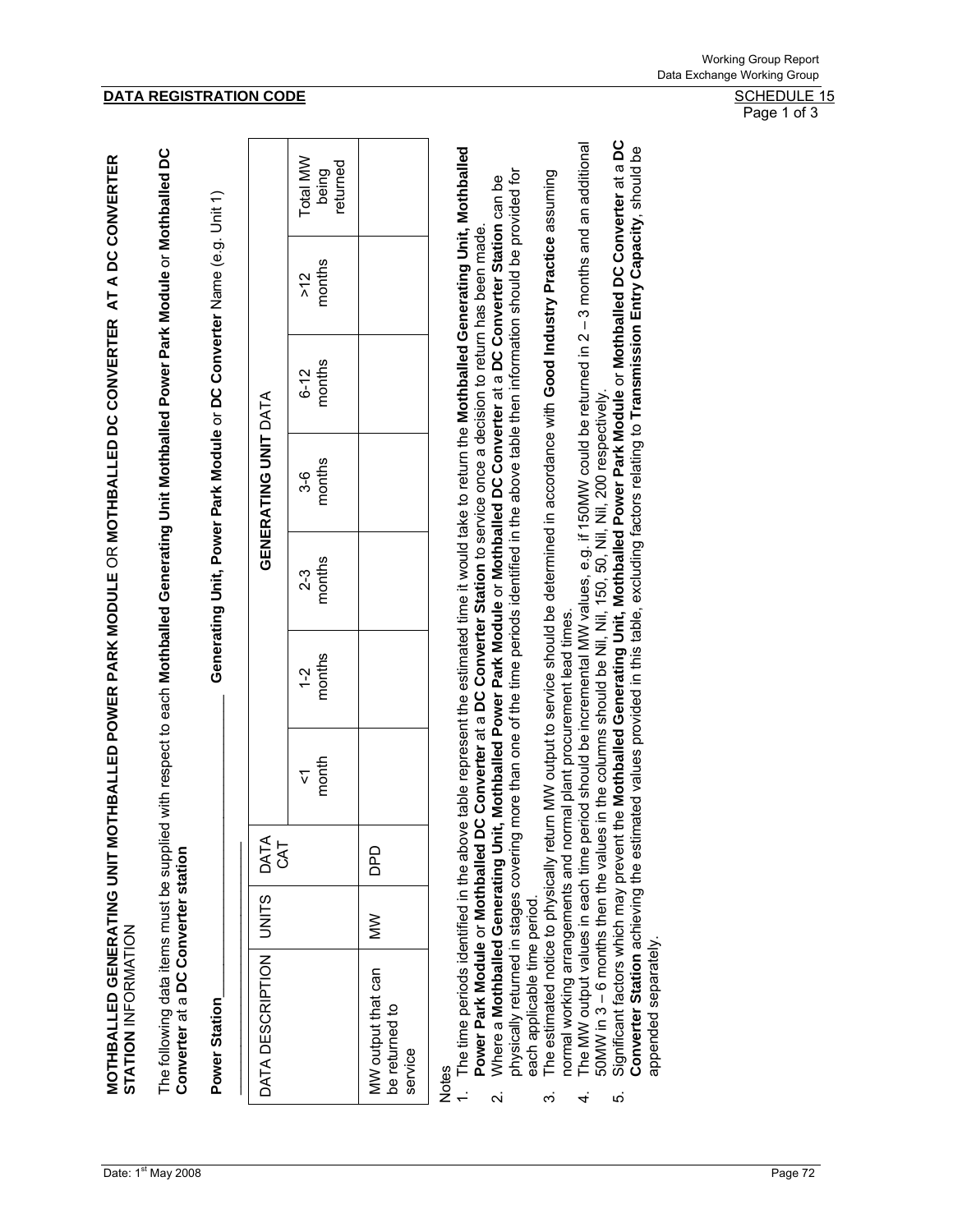ALTERNATIVE FUEL INFORMATION ALTERNATIVE FUEL INFORMATION

The following data items for alternative fuels need only be supplied with respect to each **Generating Unit** whose primary fuel is gas. The following data items for alternative fuels need only be supplied with respect to each Generating Unit whose primary fuel is gas.

| .<br>.<br>. |
|-------------|
| Í           |

| DATA DESCRIPTION                                                                                                    | <b>UNITS</b>            | DATA<br>CAT |                                         | GENERATING UNIT DATA               |                                                                                       |               |
|---------------------------------------------------------------------------------------------------------------------|-------------------------|-------------|-----------------------------------------|------------------------------------|---------------------------------------------------------------------------------------|---------------|
|                                                                                                                     |                         |             |                                         | $\mathbf{\Omega}$                  | ω                                                                                     | 4             |
| Alternative Fuel Type<br>(*please specify)                                                                          | Text                    | DPD         | Oil distillate                          | Other gas*                         | Other*                                                                                | Other*        |
| CHANGEOVER TO ALTERNATIVE FUEI                                                                                      |                         |             |                                         |                                    |                                                                                       |               |
| For off-line changeover:                                                                                            |                         |             |                                         |                                    |                                                                                       |               |
| Time to carry out off-line fuel changeover                                                                          | Minutes                 | DPD         |                                         |                                    |                                                                                       |               |
| le changeover<br>Maximum output following off-lin                                                                   | $\geq$                  | DPD         |                                         |                                    |                                                                                       |               |
| For on-line changeover:                                                                                             |                         |             |                                         |                                    |                                                                                       |               |
| Time to carry out on-line fuel changeover                                                                           | Minutes                 | <b>DPD</b>  |                                         |                                    |                                                                                       |               |
| Maximum output during on-line fuel changeover                                                                       | MW                      | DPD         |                                         |                                    |                                                                                       |               |
| le changeover<br>Maximum output following on-lin                                                                    | $\geq$                  | DPD         |                                         |                                    |                                                                                       |               |
| Maximum operating time at full load assuming:                                                                       |                         |             |                                         |                                    |                                                                                       |               |
| Typical stock levels                                                                                                | Hours                   | DPD         |                                         |                                    |                                                                                       |               |
| Maximum possible stock levels                                                                                       | Hours                   | <b>QdQ</b>  |                                         |                                    |                                                                                       |               |
| Maximum rate of replacement of depleted stocks<br>of Good<br>of alternative fuels on the basis<br>Industry Practice | MWh(electrical)<br>Vep/ | DPD         |                                         |                                    |                                                                                       |               |
| Is changeover to alternative fuel used in normal<br>operating arrangements?                                         | Text                    | DPD         |                                         |                                    |                                                                                       |               |
| carried out in<br>Number of successful changeovers<br>the last NGET Financial Year<br>(** delete as appropriate     | Text                    | DPD         | $6-10/11-20/$<br>$(5 - 1)$ 0<br>$>20**$ | $0/1-5/$<br>6-10/11-20/<br>$>20**$ | $\begin{array}{c c} 0/1.5/ & 0/1.5/ \\ 6.10/11.20/6.10/11.20/ \end{array}$<br>$>20**$ | $\approx$ 20* |

#### **DATA REGISTRATION CODE**

Working Group Report Data Exchange Working Group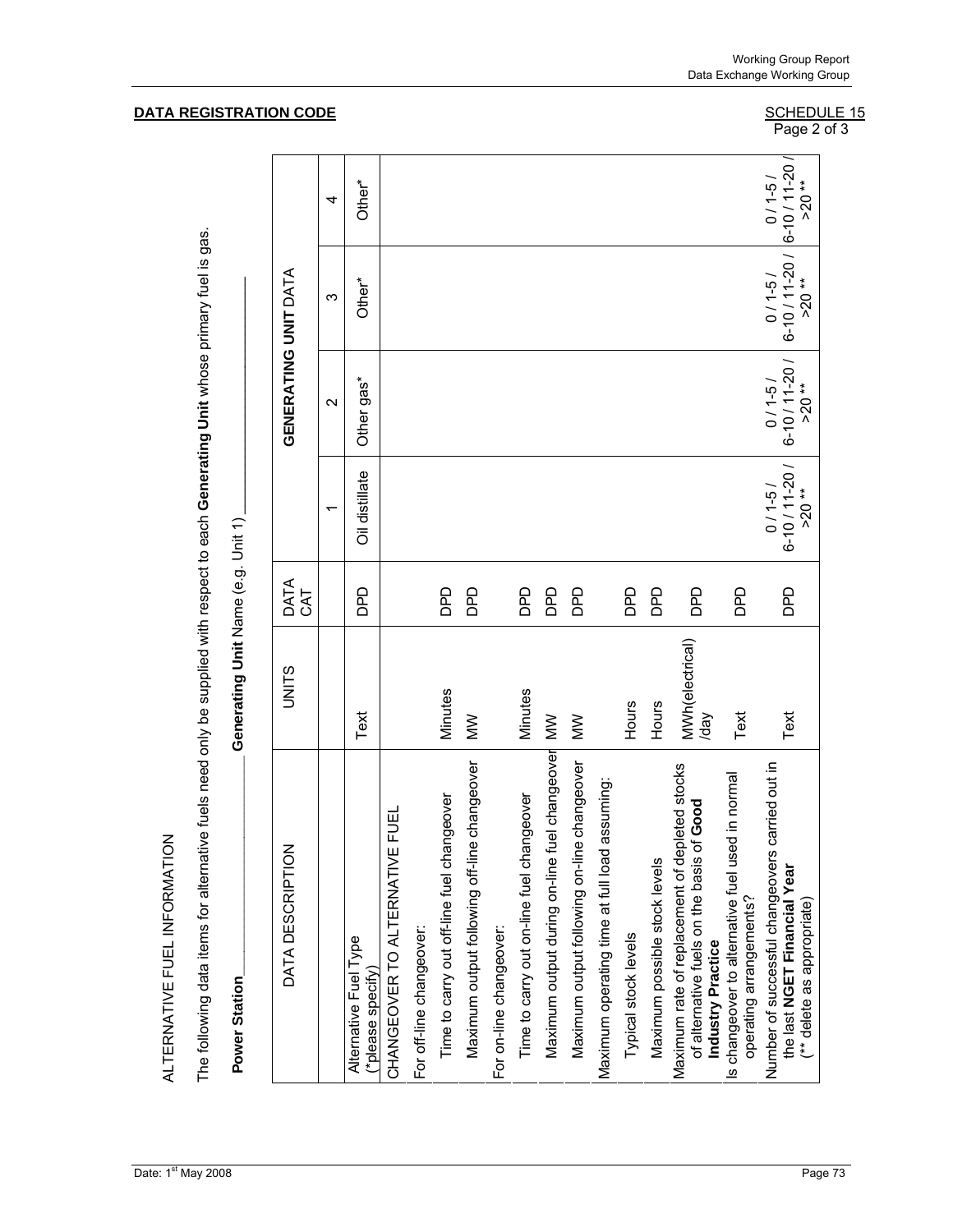# Notes

< End of **Data Registration Code** (**DRC**) >

1. Where a Generating Unit has the facilities installed to generate using more than one alternative fuel type details of each 1. Where a **Generating Unit** has the facilities installed to generate using more than one alternative fuel type details of each alternative fuel should be given. alternative fuel should be given.

Significant factors and their effects which may prevent the use of alternative fuels achieving the estimated values provided<br>in this table (e.g. emissions limits, distilled water stocks etc.) should be appended separately. 2. Significant factors and their effects which may prevent the use of alternative fuels achieving the estimated values provided in this table (e.g. emissions limits, distilled water stocks etc.) should be appended separately.  $\overline{\mathsf{N}}$ 

#### **DATA REGISTRATION CODE** SCHEDULE 15

Page 3 of 3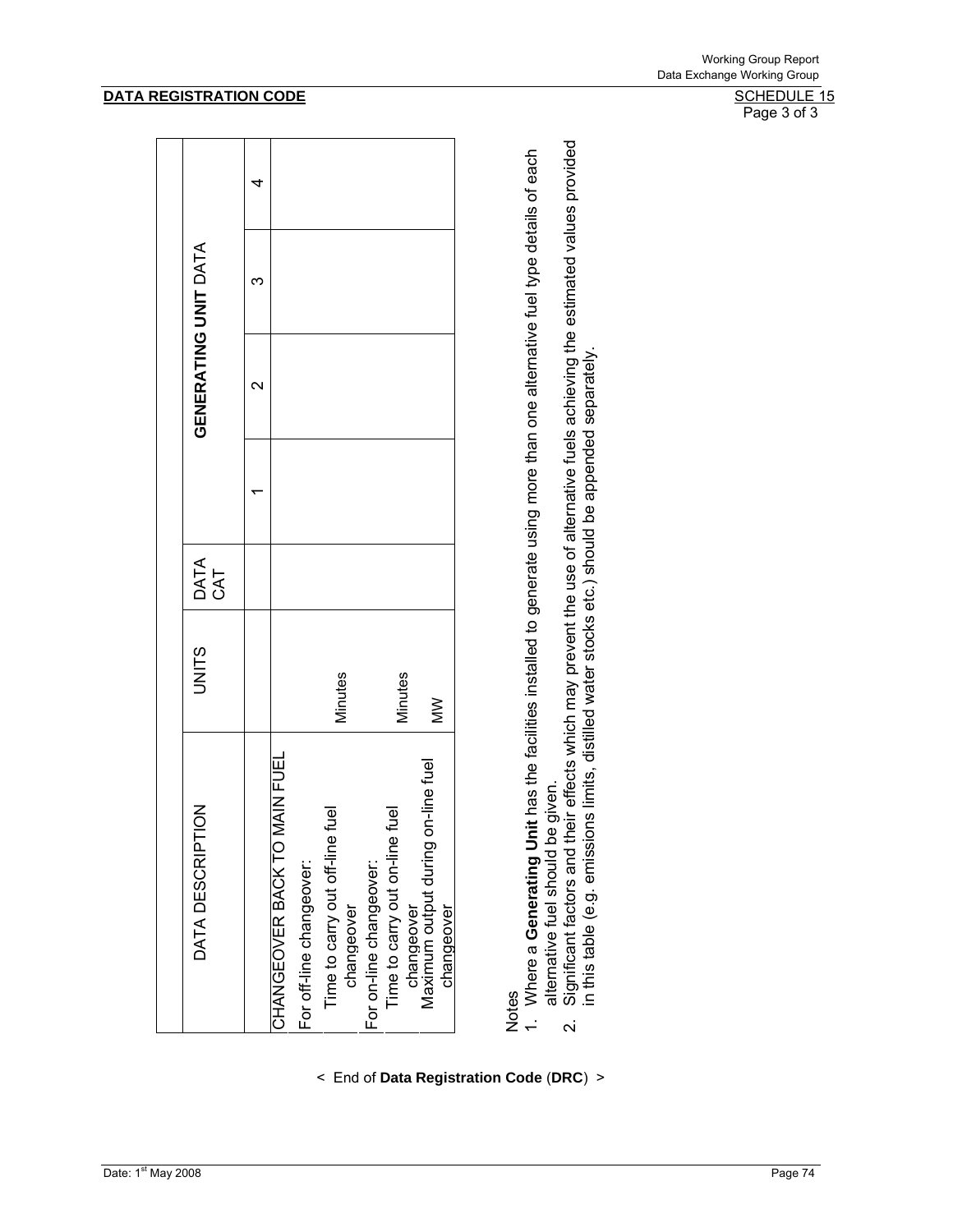# **ANNEX 2 (Part 2(ii)) – PROPOSED GRID CODE CHANGES to DRC (Interaction with Grid Code Consultation G/07 (Black Start))**

*Schedule (TBC) - Black Start* 

### **BLACK START** INFORMATION

The following data/text items are required from each **Generator** for each **BM Unit** at a **Large Power Station** as detailed in PC.A.5.7. Data is not required for **Generating Units** that are contracted to provide **Black Start Capability**, **Power Park Modules** or **Generating Units** that have an **Intermittent Power Source**. The data should be provided in accordance with PC.A.1.2 and also, where possible, upon request from **NGET** during a **Black Start**.

| Data Description<br>(PC.A.5.7) ( $\blacksquare$ CUSC Contracted)                                                                                                                                                                                                                                                                                                                 | Units                      | Data<br>Category |
|----------------------------------------------------------------------------------------------------------------------------------------------------------------------------------------------------------------------------------------------------------------------------------------------------------------------------------------------------------------------------------|----------------------------|------------------|
| Assuming all BM Units were running immediately prior to the Total Shutdown or Partial Shutdown and in the event                                                                                                                                                                                                                                                                  |                            |                  |
| of loss of all external power supplies, provide the following information:                                                                                                                                                                                                                                                                                                       |                            |                  |
| a) Expected time for the first and subsequent BM Units to be Synchronised, from the restoration of external power<br>supplies, assuming external power supplies are not available for up to 24hrs                                                                                                                                                                                | Tabular<br>or<br>Graphical | <b>DPD</b>       |
| b) Describe any likely issues that would have a significant impact on a BM Unit's time to be Synchronised arising as<br>a direct consequence of the inherent design or operational practice of the Power Station and/or BM Unit, e.g. limited<br>barring facilities, time from a Total Shutdown or Partial Shutdown at which batteries would be discharged.                      | Text                       | <b>DPD</b>       |
| <b>Block Loading Capability:</b>                                                                                                                                                                                                                                                                                                                                                 |                            |                  |
| c) Provide estimated Block Loading capability from 0MW to Registered Capacity of each BM Unit based on the unit<br>being 'hot' (run prior to shutdown) and also 'cold' (not run for 48hrs or more prior to the shutdown). The Block Loading<br>capability should be valid for a frequency deviation of 49.5 Hz - 50.5Hz. The data should identify any required 'hold'<br>points. | Tabular<br>or<br>Graphical | <b>DPD</b>       |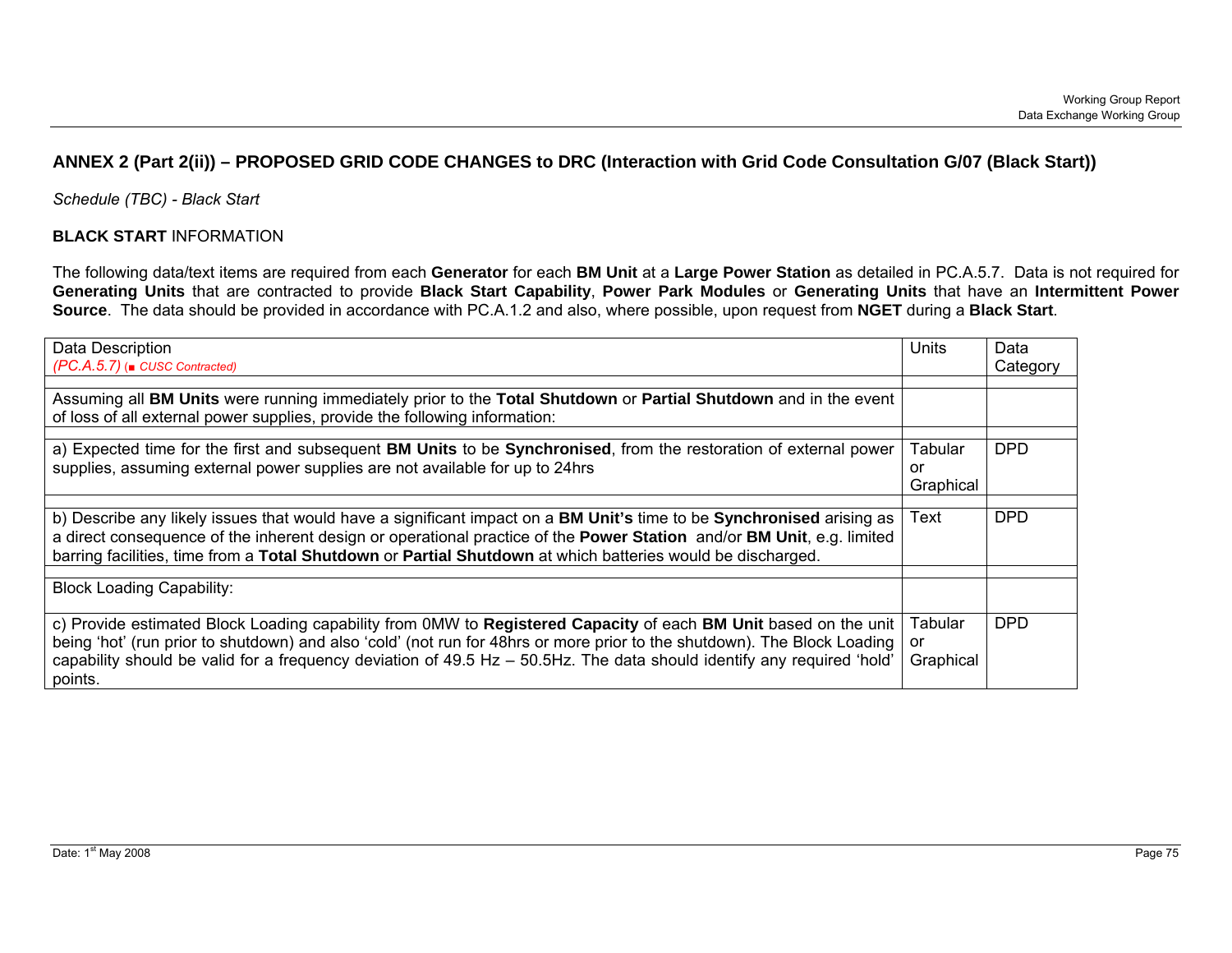# **ANNEX 2 (Part 3(ii)) – PROPOSED GRID CODE CHANGES to DRC (Interaction with Grid Code Consultation B/07 (Improved Planning Code Data Exchange for Compliance Assessment))**

SCHEDULE 5 Page 2 of 9

#### **USERS SYSTEM DATA**

|                 | <b>DATA DESCRIPTION</b>                                                                                                        | <b>UNITS</b> |                     | <b>DATA</b>    | <b>DATA</b>     |
|-----------------|--------------------------------------------------------------------------------------------------------------------------------|--------------|---------------------|----------------|-----------------|
|                 |                                                                                                                                |              |                     | <b>EXCH</b>    | <b>CATEGORY</b> |
|                 |                                                                                                                                |              | <b>CUSC</b><br>Cont | CUSC<br>App.   |                 |
|                 |                                                                                                                                |              |                     | Form           |                 |
|                 | REACTIVE COMPENSATION (PC.A.2.4)                                                                                               |              |                     |                |                 |
|                 |                                                                                                                                |              |                     |                |                 |
|                 | For independently switched reactive compensation equipment not                                                                 |              |                     |                |                 |
|                 | owned by a Transmission Licensee connected to the User's                                                                       |              |                     |                |                 |
|                 | System at 132kV and above, and also in Scotland, connected at                                                                  |              |                     |                |                 |
|                 | 33kV and above, other than power factor correction equipment                                                                   |              |                     |                |                 |
|                 | associated with a customers Plant or Apparatus:                                                                                |              |                     |                |                 |
|                 |                                                                                                                                |              |                     |                |                 |
|                 | Type of equipment (eg. fixed or variable)                                                                                      | Text         |                     |                | <b>SPD</b>      |
|                 | Capacitive rating; or                                                                                                          | Mvar         |                     |                | <b>SPD</b>      |
|                 | Inductive rating; or                                                                                                           | Mvar         |                     |                | <b>SPD</b>      |
|                 | Operating range                                                                                                                | Mvar         |                     |                | <b>SPD</b>      |
|                 |                                                                                                                                |              |                     |                |                 |
|                 | Details of automatic control logic to enable operating                                                                         | text and/or  |                     |                | <b>SPD</b>      |
|                 | characteristics to be determined                                                                                               | diagrams     |                     |                |                 |
|                 |                                                                                                                                |              |                     |                |                 |
|                 | Point of connection to User's System (electrical location and                                                                  | Text         |                     |                | <b>SPD</b>      |
| system voltage) |                                                                                                                                |              |                     |                |                 |
|                 |                                                                                                                                |              |                     |                |                 |
|                 |                                                                                                                                |              |                     |                |                 |
|                 | SUBSTATION INFRASTRUCTURE (PC.A.2.2.6(b))                                                                                      |              |                     |                |                 |
|                 |                                                                                                                                |              |                     |                |                 |
|                 | For the infrastructure associated with any User's equipment at a<br>Substation owned by a Transmission Licensee or operated or |              |                     |                |                 |
|                 |                                                                                                                                |              |                     |                |                 |
|                 | managed by NGET:-                                                                                                              |              |                     |                |                 |
|                 | Rated 3-phase rms short-circuit withstand current                                                                              | kA           |                     |                | <b>SPD</b>      |
|                 | Rated 1-phase rms short-circuit withstand current                                                                              | kA           |                     |                | <b>SPD</b>      |
|                 | Rated Duration of short-circuit withstand                                                                                      | s            |                     |                | <b>SPD</b>      |
|                 | Rated rms continuous current                                                                                                   | A            |                     |                | <b>SPD</b>      |
|                 |                                                                                                                                |              |                     |                |                 |
|                 |                                                                                                                                |              |                     |                |                 |
|                 | <b>LUMPED SUSCEPTANCES (PC.A.2.3)</b>                                                                                          |              |                     |                |                 |
|                 |                                                                                                                                |              |                     |                |                 |
|                 | Equivalent Lumped Susceptance required for all parts of the                                                                    |              |                     |                |                 |
|                 | User's Subtransmission System which are not included in the                                                                    |              |                     |                |                 |
|                 | Single Line Diagram.                                                                                                           |              |                     |                |                 |
|                 | This should not include:                                                                                                       |              | $\blacksquare$      | $\blacksquare$ |                 |
| (a)             | independently switched reactive compensation                                                                                   |              |                     |                |                 |
|                 | equipment identified above.                                                                                                    |              |                     |                |                 |
| (b)             | any susceptance of the User's System inherent in the                                                                           |              |                     |                |                 |
|                 | Demand (Reactive Power) data provided in Schedule 1                                                                            |              |                     |                |                 |
|                 | (Generator Data) or Schedule 11 (Connection Point                                                                              |              |                     |                |                 |
|                 | data).                                                                                                                         |              |                     |                |                 |
|                 |                                                                                                                                |              |                     |                |                 |
|                 | Equivalent lumped shunt susceptance at nominal Frequency.                                                                      | % on 100     |                     |                | <b>SPD</b>      |
|                 |                                                                                                                                | <b>MVA</b>   |                     |                |                 |
|                 |                                                                                                                                |              |                     |                |                 |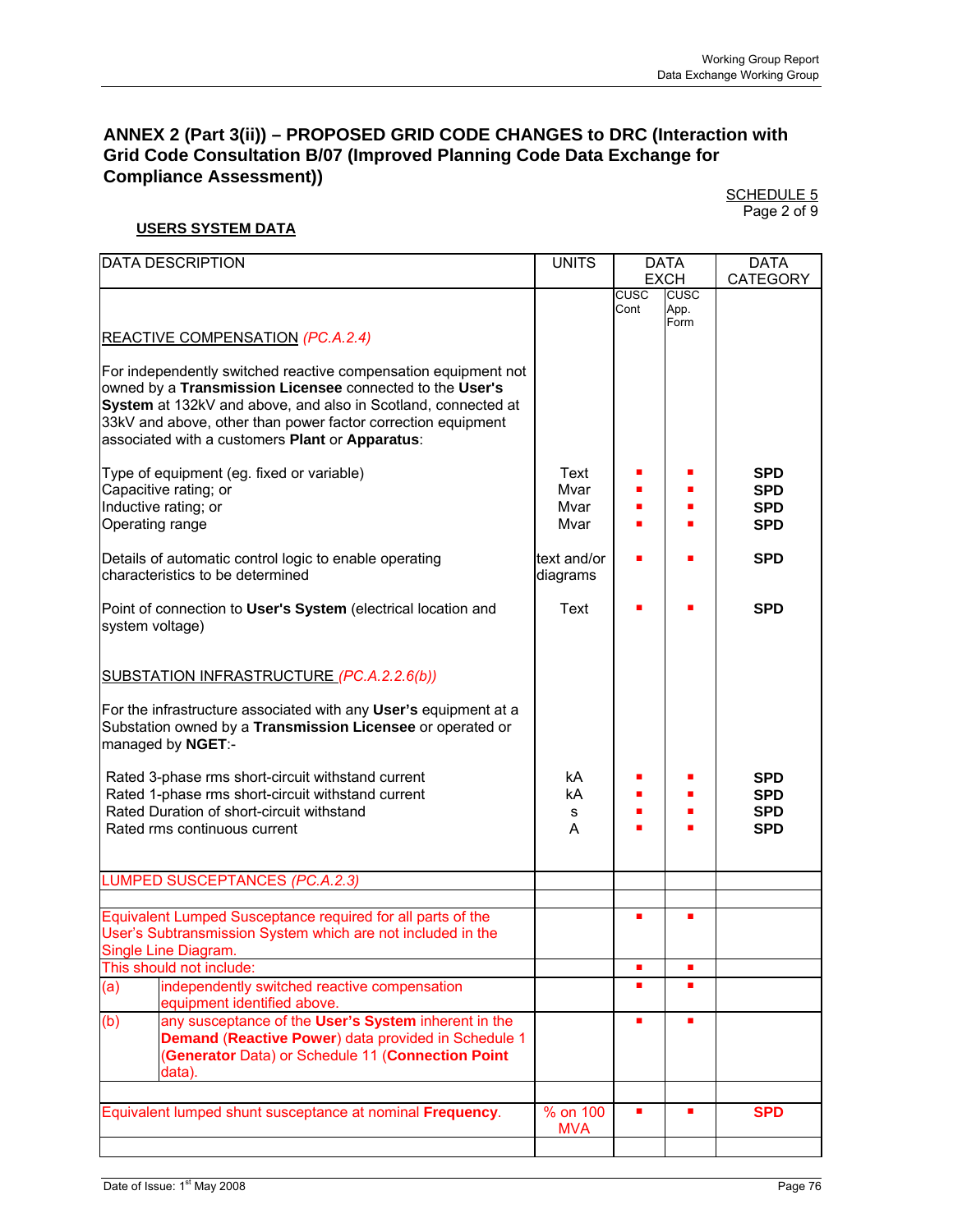# **DATA REGISTRATION CODE CONVECTION POINT** DATA **CONVECTION POINT** DATA **CONNECTION POINT DATA**

The following information is required from each **Network Operator** and from each **Non-Embedded Customer**. The data should be provided in calendar week 24 each year (although **Network Operators** may delay the submission until calendar week 28).

| <b>Connection Point:</b> |  |
|--------------------------|--|
|--------------------------|--|

| <b>Connection Point Demand at the time of -</b><br>(select each one in turn)                                                       | a) maximum Demand<br>b) peak GB Transmission System Demand (specified by NGET)<br>c) minimum GB Transmission System Demand (specified by NGET) |  |                                        |   |                                                          |   |                |   |   |   |   |                 |
|------------------------------------------------------------------------------------------------------------------------------------|------------------------------------------------------------------------------------------------------------------------------------------------|--|----------------------------------------|---|----------------------------------------------------------|---|----------------|---|---|---|---|-----------------|
| (Provide data for each Access Period associated<br>with the Connection Point)                                                      |                                                                                                                                                |  | d) maximum Demand during Access Period |   |                                                          |   |                |   |   |   |   |                 |
|                                                                                                                                    |                                                                                                                                                |  | e) specified by either NGET or a User  |   |                                                          |   |                |   |   |   |   |                 |
| Name of Transmission Interface Circuit out of                                                                                      |                                                                                                                                                |  |                                        |   |                                                          |   |                |   |   |   |   | PC.A.4.1.4.2    |
| service during <b>Access Period</b> (if regd).                                                                                     |                                                                                                                                                |  |                                        |   |                                                          |   |                |   |   |   |   |                 |
|                                                                                                                                    |                                                                                                                                                |  |                                        |   |                                                          |   |                |   |   |   |   |                 |
| <b>DATA DESCRIPTION</b>                                                                                                            |                                                                                                                                                |  | Outturn Outturn                        |   | F.Yr   F.Yr   F.Yr.   F.Yr.   F.Yr.   F.Yr   F.Yr   F.Yr |   |                |   |   |   |   | DATA CAT        |
| (CUSC Contracted □ & CUSC Application Form ■)                                                                                      |                                                                                                                                                |  | Weather<br>Corrected                   | 1 | 2                                                        | 3 | $\overline{4}$ | 5 | 6 | 7 | 8 |                 |
| Date of $a$ , $b$ , $c$ , $d$ or $e$ ) as denoted above.                                                                           |                                                                                                                                                |  |                                        |   |                                                          |   |                |   |   |   |   | PC.A.4.3.3      |
| Time of a), b), c), d) or e) as denoted above.                                                                                     |                                                                                                                                                |  |                                        |   |                                                          |   |                |   |   |   |   | PC.A.4.3.3      |
| <b>Connection Point Demand (MW)</b>                                                                                                |                                                                                                                                                |  |                                        |   |                                                          |   |                |   |   |   |   | PC.A.4.3.1      |
| <b>Connection Point Demand (MVAr)</b>                                                                                              |                                                                                                                                                |  |                                        |   |                                                          |   |                |   |   |   |   | PC.A.4.3.1      |
| Deduction made at Connection Point for Small<br>Power Stations, Medium Power Stations and<br><b>Customer Generating Plant (MW)</b> |                                                                                                                                                |  |                                        |   |                                                          |   |                |   |   |   |   | PC.A.4.3.2(a)   |
| Reference to valid Single Line Diagram                                                                                             |                                                                                                                                                |  |                                        |   |                                                          |   |                |   |   |   |   | PC.A.4.3.5      |
| Reference to node and branch data.                                                                                                 |                                                                                                                                                |  |                                        |   |                                                          |   |                |   |   |   |   | <b>PC.A.2.2</b> |

*Note: The following data block can be repeated for each post fault network revision that may impact on the Transmission System.* 

| Reference to post-fault revision of Single Line<br><b>Diagram</b>                                                                                                                                |  |  |  |  |  | <b>PC.A.4.5</b> |
|--------------------------------------------------------------------------------------------------------------------------------------------------------------------------------------------------|--|--|--|--|--|-----------------|
| Reference to post-fault revision of the node and<br>branch data associated with the Single Line<br>Diagram                                                                                       |  |  |  |  |  | <b>PC.A.4.5</b> |
| Reference to the description of the actions and<br>timescales involved in effecting the post-fault<br>actions (e.g. auto-switching, manual,<br>teleswitching, overload protection operation etc) |  |  |  |  |  | <b>PC.A.4.5</b> |

| <b>Access Group:</b>                                                                            |  |  |  |  |  |            |
|-------------------------------------------------------------------------------------------------|--|--|--|--|--|------------|
| Note: The following data block to be repeated for each Connection Point with the Access Group.  |  |  |  |  |  |            |
| Name of associated Connection Point within<br>the same Access Group:                            |  |  |  |  |  | PC.A.4.3.1 |
| <b>Demand at associated Connection Point (MW)</b>                                               |  |  |  |  |  | PC.A.4.3.1 |
| <b>Demand at associated Connection Point</b><br>(MVAr)                                          |  |  |  |  |  | PC.A.4.3.1 |
| Deduction made at associated <b>Connection</b><br><b>Point for Small Power Stations. Medium</b> |  |  |  |  |  |            |

**Plant** (MW)

**Power Stations** and **Customer Generating** 

**PC.A.4.3.2(a)**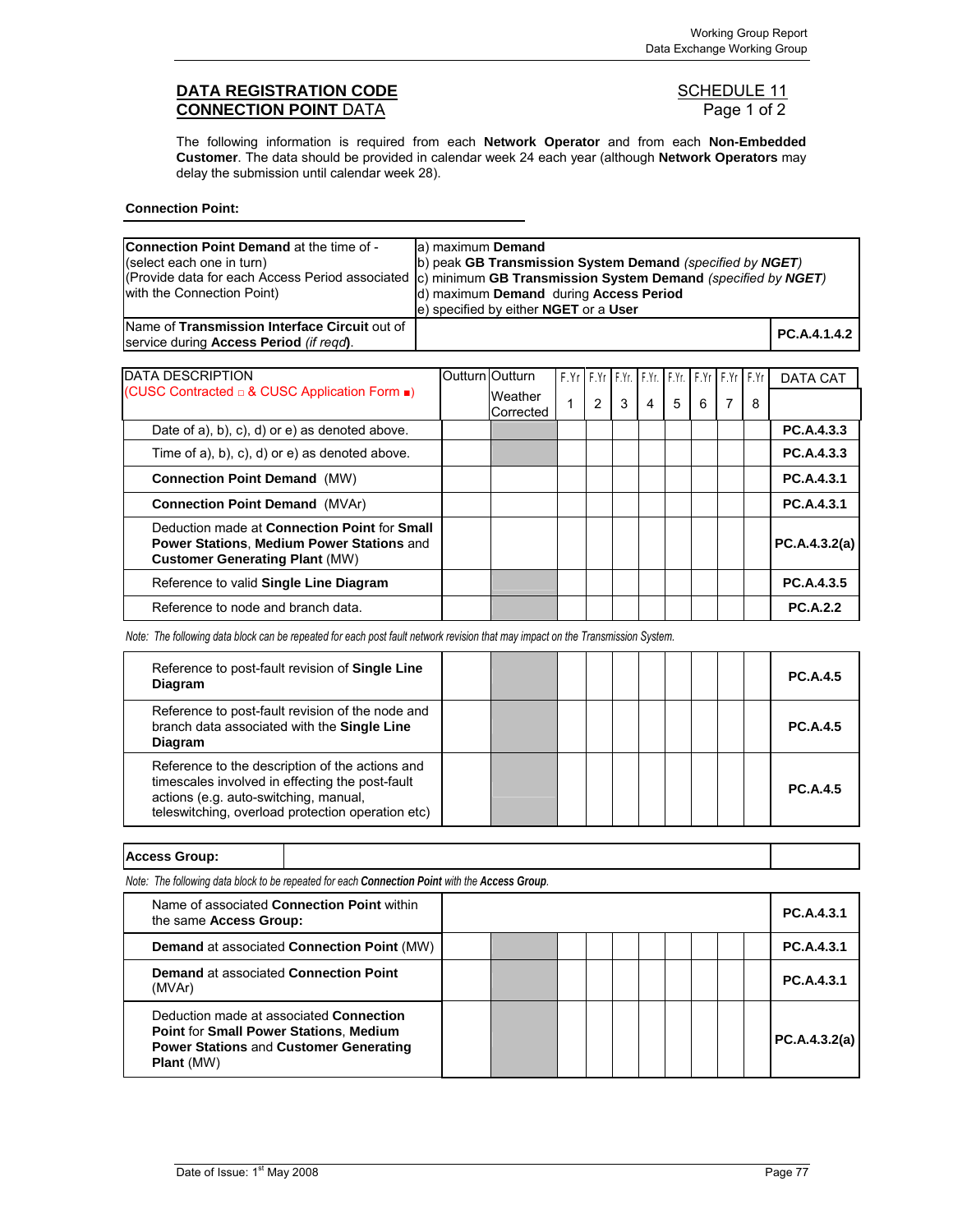#### SCHEDULE 11 Page 2 of 2

|                            |                                                                        |                                                                | <b>Embedded Generation Data</b> |   |   |   |                                          |   |      |      |               |
|----------------------------|------------------------------------------------------------------------|----------------------------------------------------------------|---------------------------------|---|---|---|------------------------------------------|---|------|------|---------------|
| <b>Connection Point:</b>   |                                                                        |                                                                |                                 |   |   |   |                                          |   |      |      |               |
| DATA DESCRIPTION           | Outturn                                                                | <b>Outturn</b>                                                 | F.Yr                            |   |   |   | $F.Yr$ $F.Yr$ , $F.Yr$ , $F.Yr$ , $F.Yr$ |   | F.Yr | F.Yr | DATA CAT      |
|                            |                                                                        | Weather<br>Corrected                                           |                                 | 2 | 3 | 4 | 5                                        | 6 | 7    | 8    |               |
| <b>Small Power</b>         |                                                                        | For each Connection Point where there are Embedded Small Power |                                 |   |   |   |                                          |   |      |      |               |
| <b>Station, Medium</b>     | <b>Stations, Medium Power Stations or Customer Generating Stations</b> |                                                                |                                 |   |   |   |                                          |   |      |      |               |
| <b>Power Station and</b>   |                                                                        | the following information is required:                         |                                 |   |   |   |                                          |   |      |      |               |
| <b>Customer</b> Generation |                                                                        |                                                                |                                 |   |   |   |                                          |   |      |      |               |
| Summary                    |                                                                        |                                                                |                                 |   |   |   |                                          |   |      |      |               |
| No. of Small Power         |                                                                        |                                                                |                                 |   |   |   |                                          |   |      |      | PC.A.3.1.4(a) |
| <b>Stations, Medium</b>    |                                                                        |                                                                |                                 |   |   |   |                                          |   |      |      |               |
| <b>Power Stations or</b>   |                                                                        |                                                                |                                 |   |   |   |                                          |   |      |      |               |
| <b>Customer Power</b>      |                                                                        |                                                                |                                 |   |   |   |                                          |   |      |      |               |
| <b>Stations</b>            |                                                                        |                                                                |                                 |   |   |   |                                          |   |      |      |               |
| Number of                  |                                                                        |                                                                |                                 |   |   |   |                                          |   |      |      | PC.A.3.1.4(a) |
| <b>Generating Units</b>    |                                                                        |                                                                |                                 |   |   |   |                                          |   |      |      |               |
| within these stations      |                                                                        |                                                                |                                 |   |   |   |                                          |   |      |      |               |
| <b>Summated Capacity</b>   |                                                                        |                                                                |                                 |   |   |   |                                          |   |      |      | PC.A.3.1.4(a) |
| of all these               |                                                                        |                                                                |                                 |   |   |   |                                          |   |      |      |               |
| <b>Generating Units</b>    |                                                                        |                                                                |                                 |   |   |   |                                          |   |      |      |               |

| Where the <b>Network Operator's System</b> places a constraint on the capacity of an <b>Embedded</b><br><b>Large Power Station</b> |  |  |  |  |  |  |  |  |  |               |
|------------------------------------------------------------------------------------------------------------------------------------|--|--|--|--|--|--|--|--|--|---------------|
| <b>Station Name</b>                                                                                                                |  |  |  |  |  |  |  |  |  | PC.A.3.2.2(c) |
| <b>Generating Unit</b>                                                                                                             |  |  |  |  |  |  |  |  |  | PC.A.3.2.2(c) |
| <b>System Constrained</b><br><b>Capacity</b>                                                                                       |  |  |  |  |  |  |  |  |  | PC.A.3.2.2(c) |

#### NOTES:

- 1. 'F.Yr.' means '**Financial Year**'. F.Yr. 1 refers to the current financial year.
- 2. All **Demand** data should be net of the output (as reasonably considered appropriate by the **User**) of all **Embedded Small Power Stations, Medium Power Stations** and **Customer Generating Plant**. Generation and / or Auxiliary demand of **Embedded Large Power Stations** should not be included in the demand data submitted by the **User**. **Users** should refer to the **PC** for a full definition of the **Demand** to be included.
- 3. Peak **Demand** should relate to each **Connection Point** individually and should give the maximum demand that in the **User's** opinion could reasonably be imposed on the **GB Transmission System**. **Users** my submit the **Demand** data at each node on the **Single Line Diagram** instead of at a **Connection Point** as long the user reasonably believe such data relates to the peak (or minimum) at the **Connection Point**.

In deriving **Demand** any deduction made by the **User** (as detailed in note 2 above) to allow for **Embedded Small Power Stations, Medium Power Stations** and **Customer Generating Plant** is to be specifically stated as indicated on the Schedule.

- 4. **NGET** may at its discretion require details of any **Embedded Small Power Stations** or **Embedded Medium Power Stations** whose output can be expected to vary in a random manner (eg. wind power) or according to some other pattern (eg. tidal power)
- 5. Where more than 95% of the total **Demand** at a **Connection Point** is taken by synchronous motors, values of the **Power Factor** at maximum and minimum continuous excitation may be given instead. **Power Factor** data should allow for series reactive losses on the **User's System** but exclude reactive compensation network susceptance specified separately in Schedule 5.